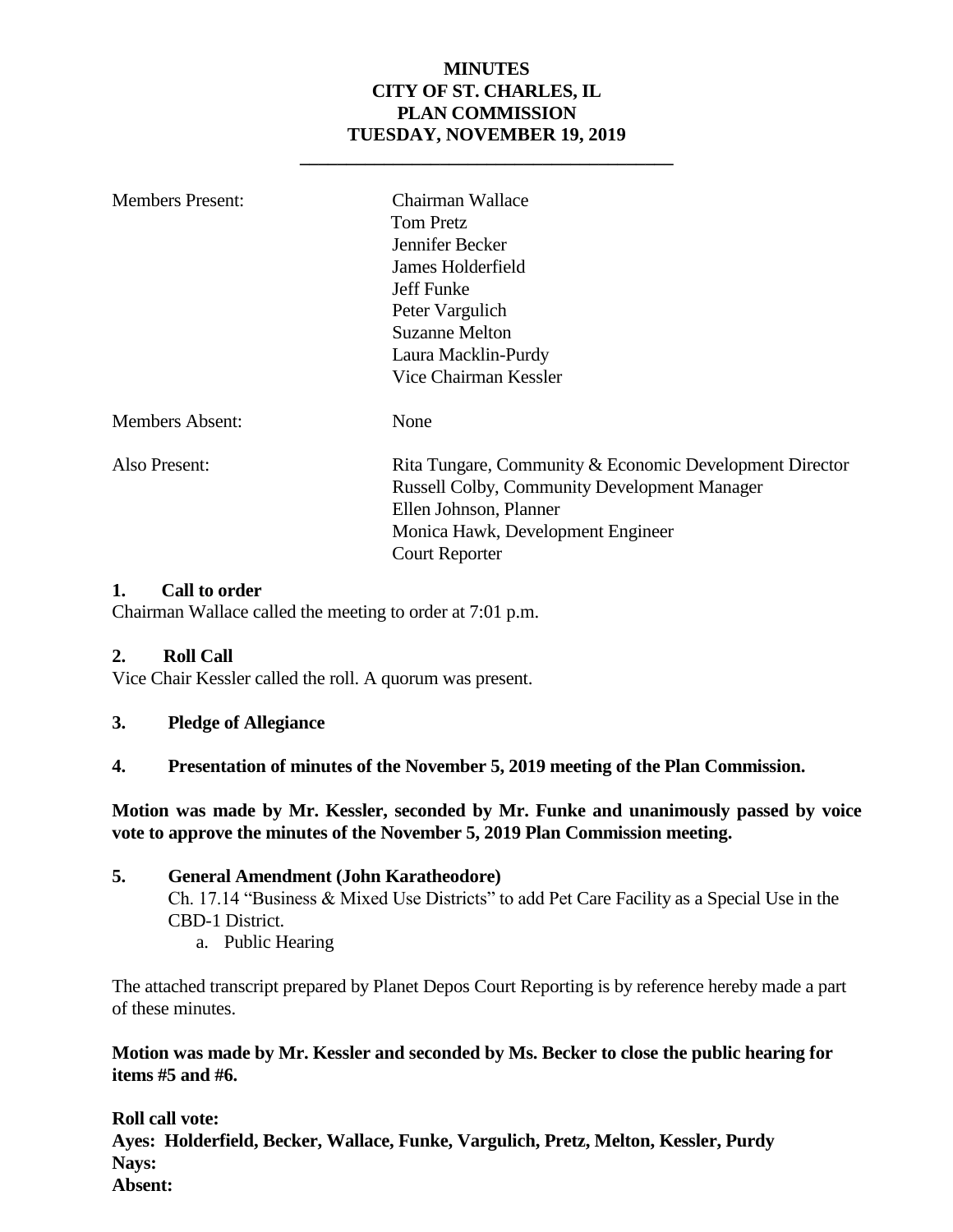#### **Minutes – St. Charles Plan Commission Tuesday, November 19, 2019 Page 2**

#### **Motion carried 9-0**

b. Discussion & Recommendation

The attached transcript prepared by Planet Depos Court Reporting is by reference hereby made a part of these minutes.

**Motion was made by Mr. Kessler and seconded by Mr. Pretz to recommend approval of the Application for General Amendment to add Pet Care Facility as a Special Use in the CBD-1 District with a condition that the use be excluded from the Downtown Overlay District, and subject to resolution of all staff comments.** 

**Roll call vote: Ayes: Holderfield, Wallace, Funke, Vargulich, Pretz, Melton, Purdy Nays: Becker, Kessler Absent: Motion carried 7-2**

**6. K-9 Country Club of St. Charles, 305 N. 2nd St. (John Karatheodore)**  Application for Special Use a. Public Hearing

*Public hearing for Item #6 was combined with Item #5; see Item #5.* 

b. Discussion & Recommendation

The attached transcript prepared by Planet Depos Court Reporting is by reference hereby made a part of these minutes.

**Motion was made by Mr. Kessler and seconded by Mr. Pretz to recommend denial of the Application for Special Use based on Findings of Fact Item "C": Effect on nearby property and Item "D": Effect on development of surrounding property.**

**Roll call vote: Ayes: Becker, Holderfield, Melton, Kessler Nays: Funke, Pretz, Vargulich, Purdy, Wallace Absent: Motion failed 5-4**

**Motion was made by Mr. Funke and seconded by Mr. Vargulich to recommend approval of the Application for Special Use subject to resolution of all staff comments.**

**Motion was made by Mr. Holderfield to amend the motion by including a condition that the dogs may only be outside from 7:00 a.m. to 6:00 p.m.**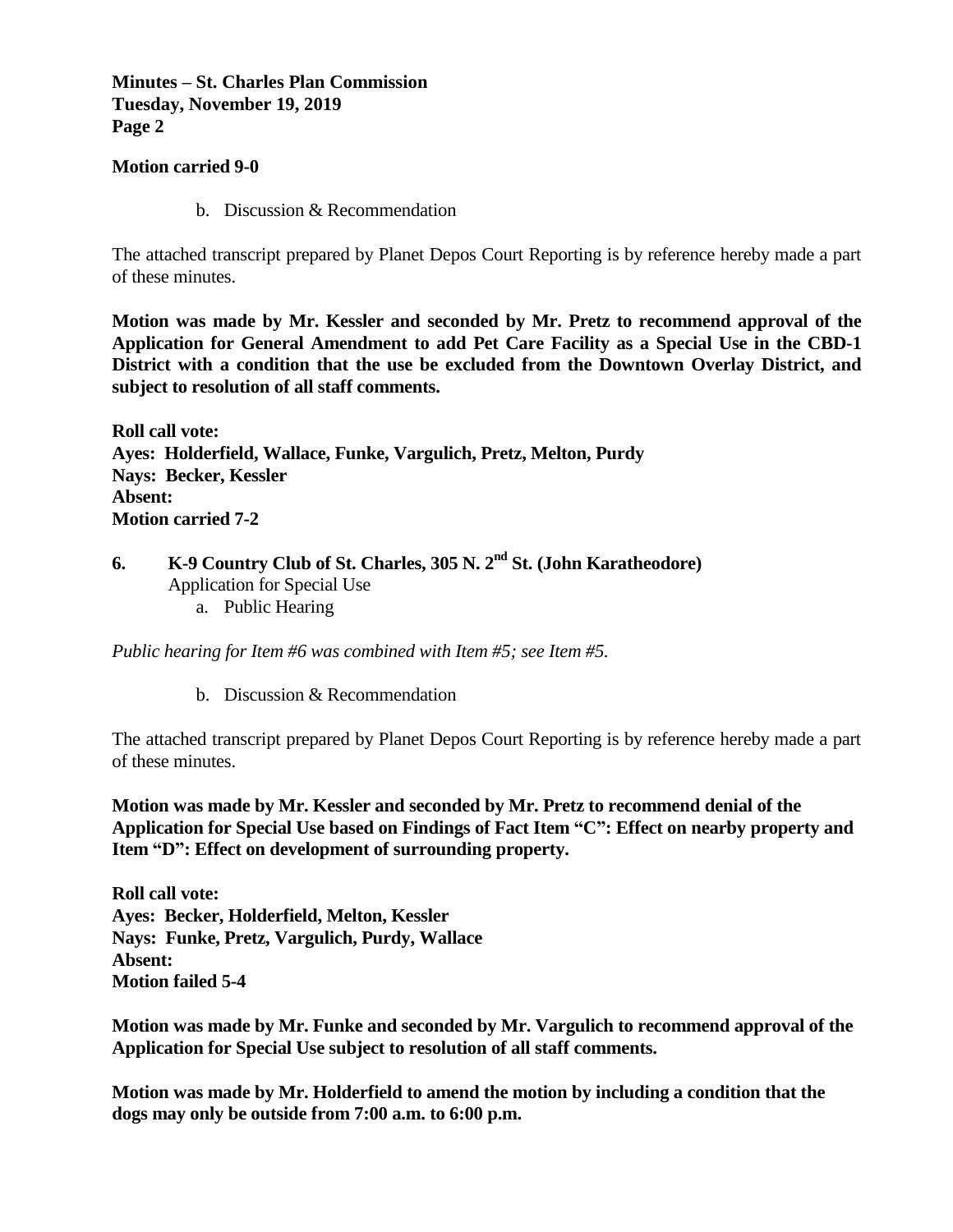**Minutes – St. Charles Plan Commission Tuesday, November 19, 2019 Page 3**

**Roll call vote (on motion to amend): Ayes: Holderfield, Melton, Becker, Kessler, Funke, Pretz, Vargulich, Purdy, Wallace Nays: Absent: Motion passed 9-0**

**Roll call vote (on main motion): Ayes: Holderfield, Melton, Funke, Pretz, Vargulich, Purdy, Wallace Nays: Becker, Kessler Absent: Motion passed 7-2**

**7. General Amendment (Healthway Services of West Illinois, LLC)**  Ch. 17.16 "Office/Research, Manufacturing and Public Land Districts" to add Recreational Cannabis Dispensing Organization as a Special Use in the M-2 District. a. Public Hearing

The attached transcript prepared by Planet Depos Court Reporting is by reference hereby made a part of these minutes.

**Motion was made by Mr. Kessler and seconded by Ms. Purdy to continue the Public Hearing for item #7, as requested by the applicant, to December 3, 2019 at 7:00 p.m.** 

**Roll call vote: Ayes: Holderfield, Becker, Wallace, Funke, Vargulich, Pretz, Melton, Kessler, Purdy Nays: Absent: Motion carried 9-0**

- **8. Zen Leaf St. Charles, 3714 Illinois Ave. (Healthway Services of West Illinois, LLC)** Application for Special Use
	- a. Public Hearing

The attached transcript prepared by Planet Depos Court Reporting is by reference hereby made a part of these minutes.

**Motion was made by Mr. Kessler and seconded by Ms. Purdy to continue the Public Hearing for item #8, as requested by the applicant, to December 3, 2019 at 7:00 p.m.** 

**Roll call vote: Ayes: Holderfield, Becker, Wallace, Funke, Vargulich, Pretz, Melton, Kessler, Purdy Nays: Absent: Motion carried 9-0**

**9. Additional Business from Plan Commission Members or Staff- None**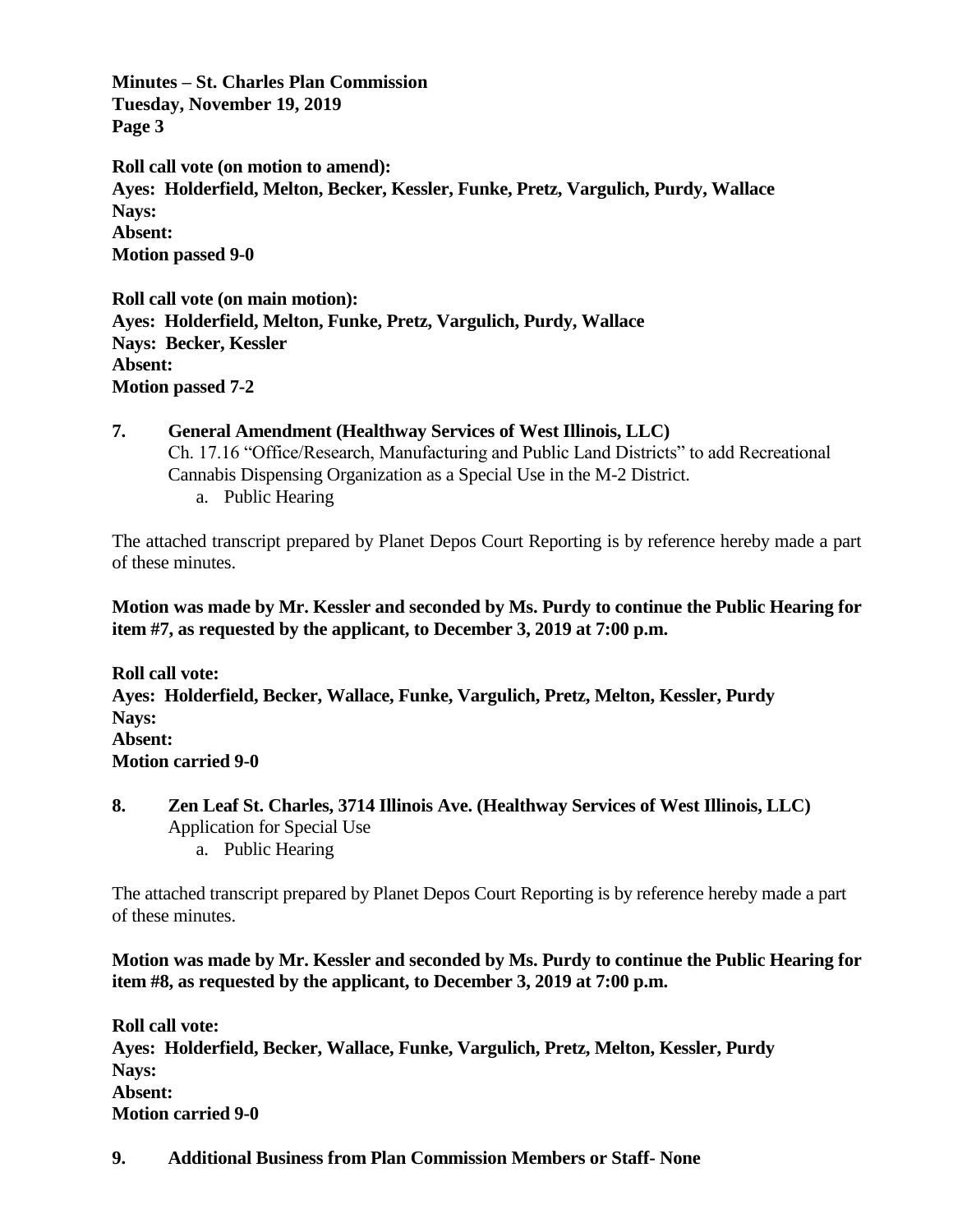**Minutes – St. Charles Plan Commission Tuesday, November 19, 2019 Page 4**

#### **10. Weekly Development Report**

#### **11. Meeting Announcements**

- a. Plan Commission Tuesday, December 3, 2019 at 7:00pm Council Chambers Tuesday, November 17, 2019 at 7:00pm Council Chambers Tuesday, January 7, 2020 at 7:00pm Council Chambers
- b. Planning & Development Committee Monday, December 9, 2019 at 7:00pm Council Chambers Monday, January 13, 2019 at 7:00pm Council Chambers

#### **12. Public Comment- None**

#### **13. Adjournment at 9:45pm**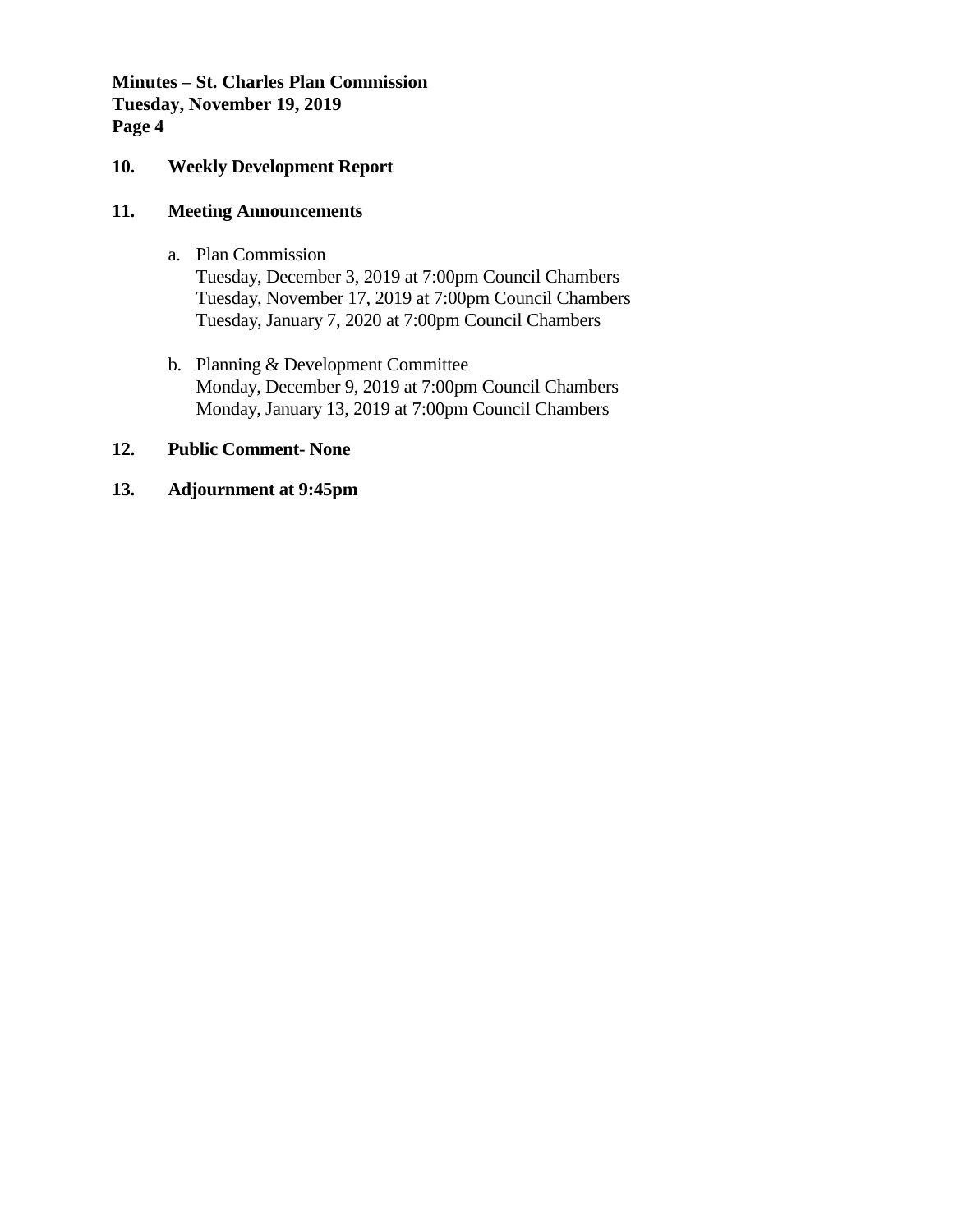

# **Transcript of Hearing, Volume II**

**Date:** November 19, 2019 **Case:** St. Charles Plan Commission

**Planet Depos Phone:** 888.433.3767 **Email::** [transcripts@planetdepos.com](mailto:transcripts@planetdepos.com) **www.planetdepos.com**

WORLDWIDE COURT REPORTING & LITIGATION TECHNOLOGY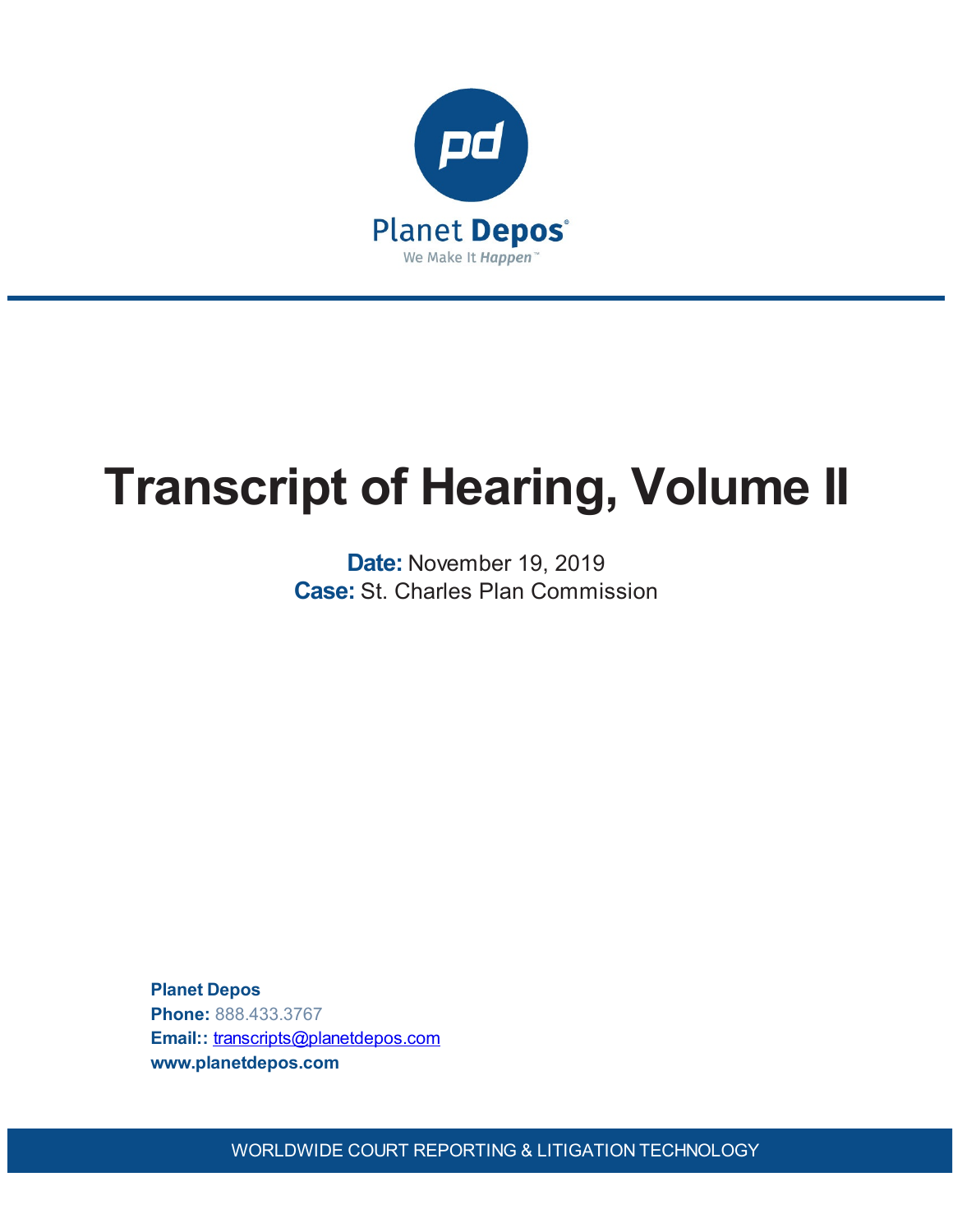| $\mathbf 1$ | BEFORE THE PLAN COMMISSION           |
|-------------|--------------------------------------|
| 2           | OF THE CITY OF ST. CHARLES           |
| 3           |                                      |
| 4           | -----------------------------X       |
| 5           | In Re: General Amendment :           |
| 6           | to Add Pet Care Facility :           |
| 7           | as a Special Use in the :            |
| 8           | CBD-1 District and                   |
| 9           | Application for Special :            |
| 10          | Use; Property Located at :           |
| 11          | 305 North 2nd Street. :              |
| 12          | ---------------------------X         |
| 13          |                                      |
| 14          |                                      |
| 15          | HEARING, VOLUME II                   |
| 16          | St. Charles, Illinois 60174          |
| 17          | Tuesday, November 19, 2019           |
| 18          | 7:01~p.m.                            |
| 19          |                                      |
| 20          |                                      |
| 21          |                                      |
| 22          | Job No.: 218476A                     |
| 23          | Pages: 43 - 114                      |
| 24          | Reported by: Joanne E. Ely, CSR, RPR |
|             |                                      |

ľ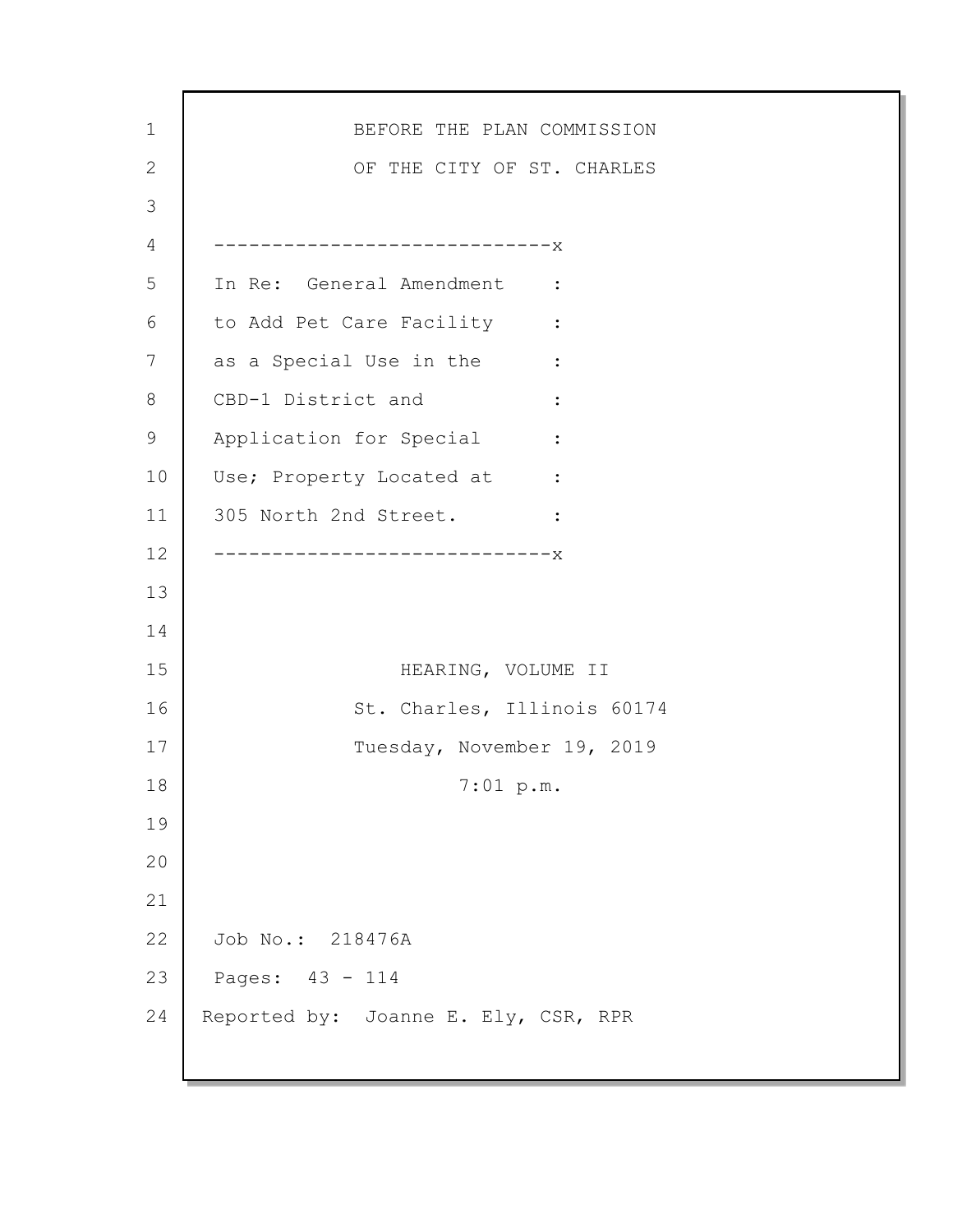| $1\,$          | HEARING, held at the location of:                  |
|----------------|----------------------------------------------------|
| $\mathbf{2}$   |                                                    |
| $\mathfrak{Z}$ | ST. CHARLES CITY HALL                              |
| 4              | 2 East Main Street                                 |
| 5              | St. Charles, Illinois 60174                        |
| 6              | $(630)$ $377 - 4400$                               |
| 7              |                                                    |
| $8\,$          |                                                    |
| $\mathsf 9$    |                                                    |
| 10             |                                                    |
| 11             |                                                    |
| 12             |                                                    |
| 13             | Before Joanne E. Ely, a Certified Shorthand        |
| 14             | Reporter, and a Notary Public in and for the State |
| 15             | of Illinois.                                       |
| 16             |                                                    |
| 17             |                                                    |
| 18             |                                                    |
| 19             |                                                    |
| 20             |                                                    |
| 21             |                                                    |
| 22             |                                                    |
| 23             |                                                    |
| 24             |                                                    |
|                |                                                    |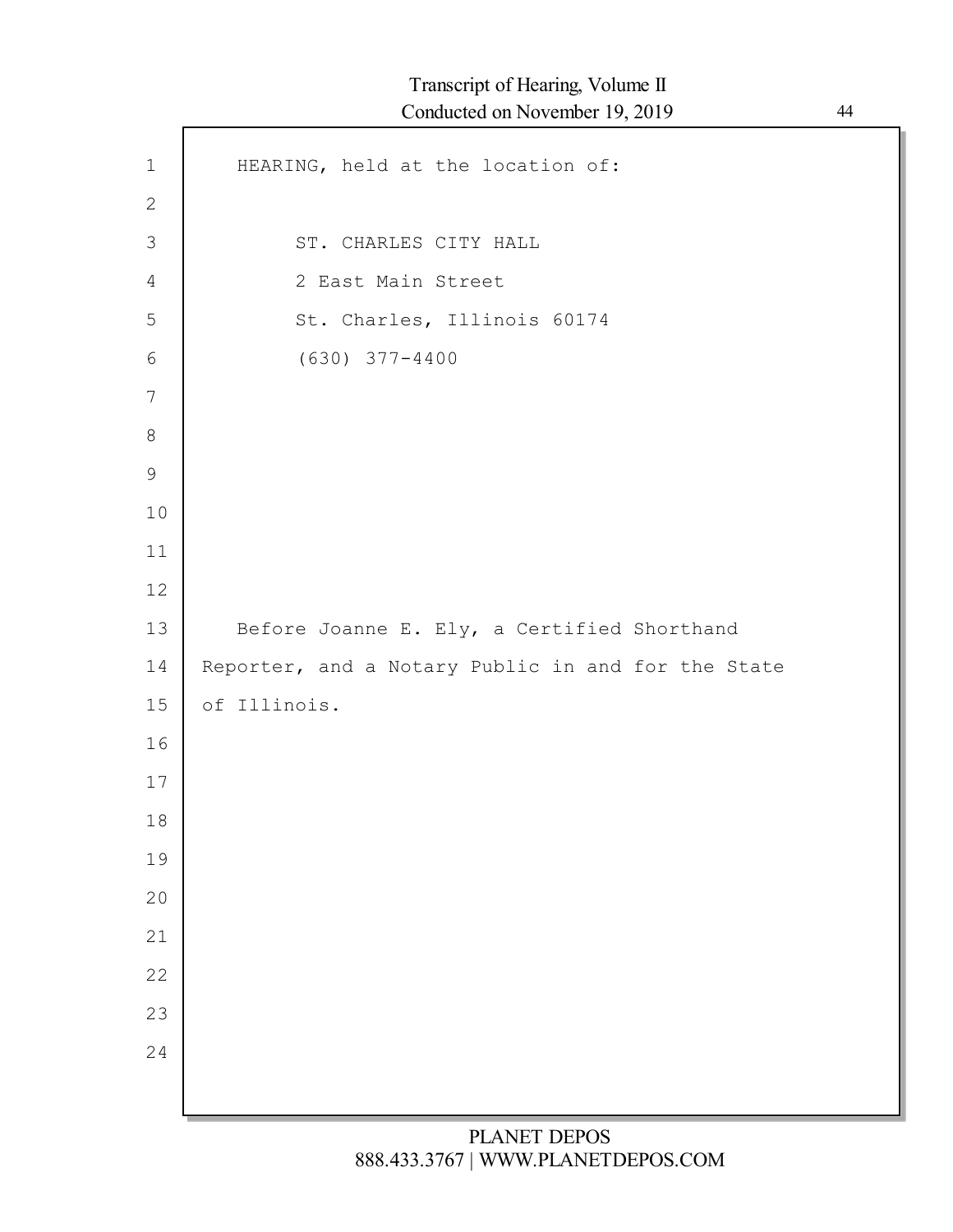| $\mathbf 1$  | PRESENT: |                                       |
|--------------|----------|---------------------------------------|
| $\mathbf{2}$ |          | TODD WALLACE, Chairman                |
| $\Im$        |          | TIM KESSLER, Vice Chairman            |
| 4            |          | JENNIFER BECKER, Member               |
| 5            |          | JEFFREY FUNKE, Member                 |
| 6            |          | JAMES HOLDERFIELD, Member             |
| 7            |          | SUZANNE MELTON, Member                |
| 8            |          | TOM PRETZ, Member                     |
| $\mathsf 9$  |          | LAURA MACKLIN-PURDY, Member           |
| 10           |          | PETER VARGULICH, Member               |
| 11           |          | ALSO PRESENT:                         |
| 12           |          | RUSSELL COLBY, Community Development  |
| 13           |          | Manager                               |
| 14           |          | ELLEN JOHNSON, Planner                |
| 15           |          | MONICA HAWK, Development Engineer     |
| 16           |          | RITA TUNGARE, Director of Community & |
| 17           |          | Economic Development                  |
| 18           |          |                                       |
| 19           |          |                                       |
| 20           |          |                                       |
| 21           |          |                                       |
| 22           |          |                                       |
| 23           |          |                                       |
| 24           |          |                                       |
|              |          |                                       |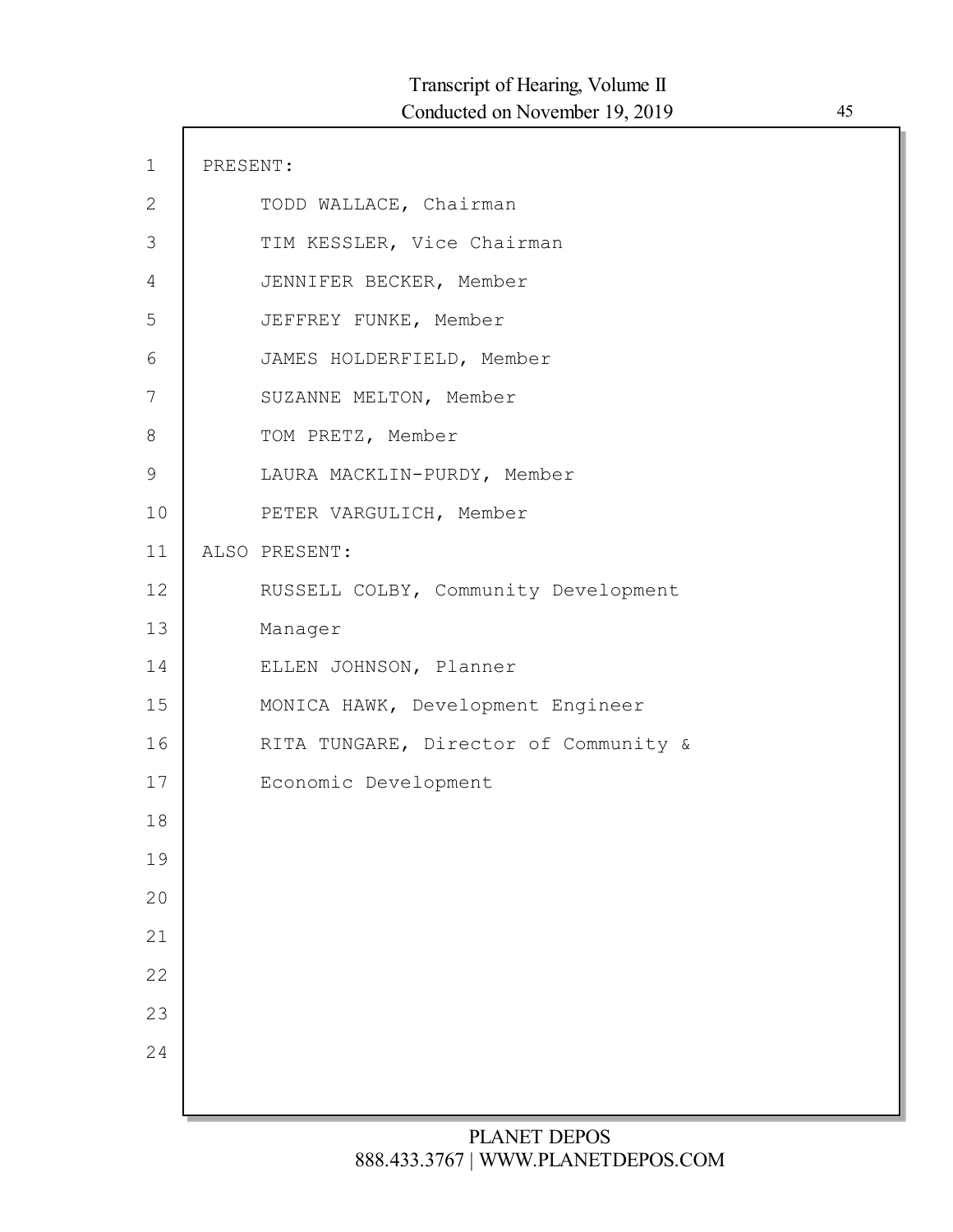| $\mathbf{1}$   | PROCEEDINGS                               |
|----------------|-------------------------------------------|
| $\overline{2}$ | CHAIRMAN WALLACE: The City of St. Charles |
| 3              | Plan Commission will come to order.       |
| 4              | Tim, roll call.                           |
| 5              | VICE CHAIRMAN KESSLER: Becker.            |
| 6              | MEMBER BECKER: Here.                      |
| 7              | VICE CHAIRMAN KESSLER: Funke.             |
| 8              | MEMBER FUNKE: Here.                       |
| $\mathsf 9$    | VICE CHAIRMAN KESSLER: Pretz.             |
| 10             | MEMBER PRETZ: Here.                       |
| 11             | VICE CHAIRMAN KESSLER: Holderfield.       |
| 12             | MEMBER HOLDERFIELD: Here.                 |
| 13             | VICE CHAIRMAN KESSLER: Vargulich.         |
| 14             | MEMBER VARGULICH: Here.                   |
| 15             | VICE CHAIRMAN KESSLER: Purdy.             |
| 16             | MEMBER MACKLIN-PURDY: Here.               |
| 17             | VICE CHAIRMAN KESSLER: Melton.            |
| 18             | MEMBER MELTON: Here.                      |
| 19             | VICE CHAIRMAN KESSLER: Wallace.           |
| 20             | CHAIRMAN WALLACE: Here.                   |
| 21             | VICE CHAIRMAN KESSLER: Kessler, here.     |
| 22             | CHAIRMAN WALLACE: All right. Anyone who   |
| 23             | wishes to, please rise for the Pledge of  |
| 24             | Allegiance.                               |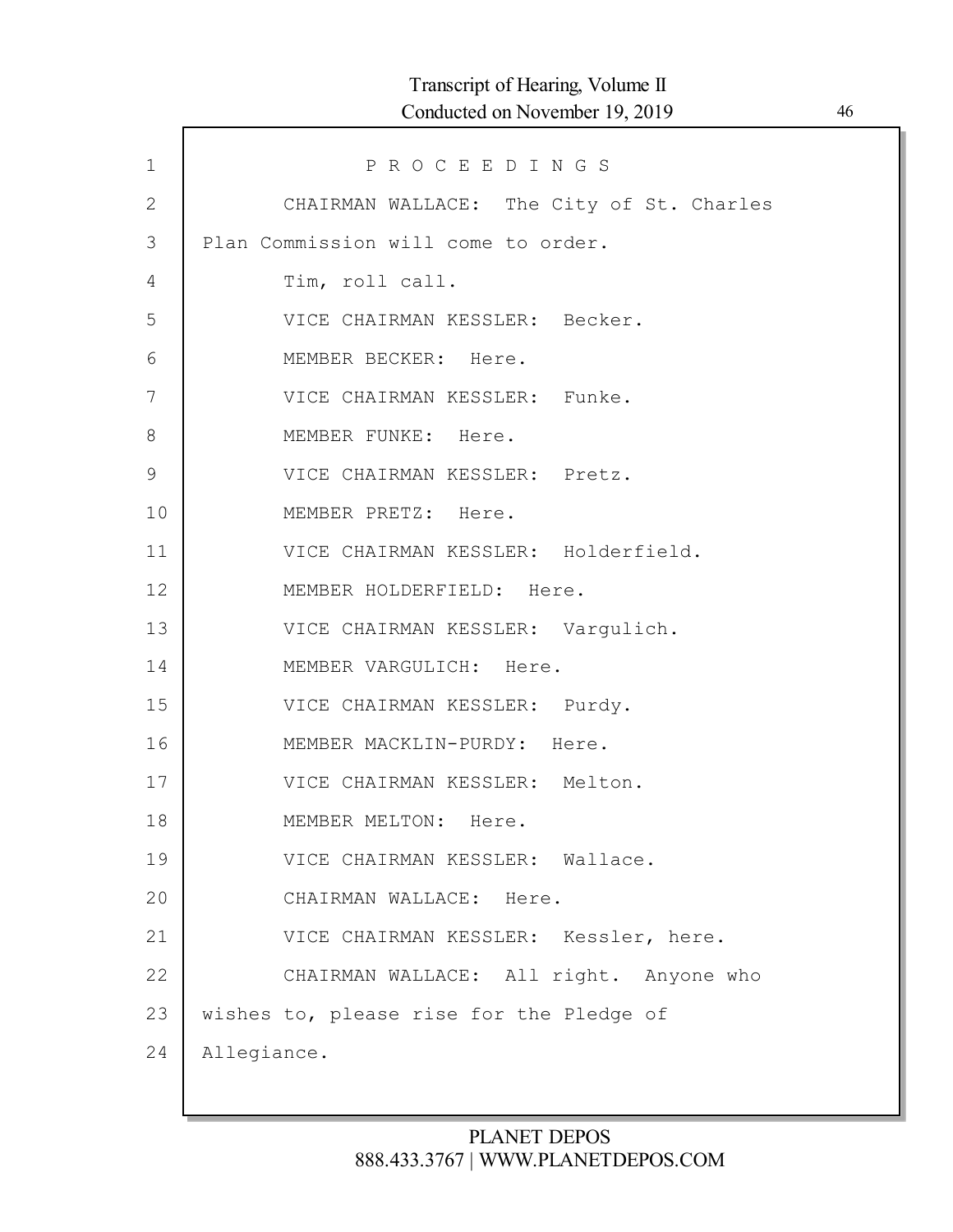| $\mathbf 1$    | (The Pledge of Allegiance was recited.)             |
|----------------|-----------------------------------------------------|
| $\mathbf{2}$   | CHAIRMAN WALLACE: All right. Item 4 on              |
| 3              | the agenda is presentation of the minutes of the    |
| $\overline{4}$ | November 5th, 2019, meeting of the Plan Commission. |
| 5              | Is there a motion to approve?                       |
| 6              | VICE CHAIRMAN KESSLER: So moved.                    |
| 7              | MEMBER FUNKE: Second.                               |
| $8\,$          | CHAIRMAN WALLACE: It's been moved and               |
| 9              | seconded. Any discussion?                           |
| 10             | (No response.)                                      |
| 11             | CHAIRMAN WALLACE: All in favor.                     |
| 12             | (Ayes heard.)                                       |
| 13             | CHAIRMAN WALLACE: Opposed.                          |
| 14             | (No response.)                                      |
| 15             | CHAIRMAN WALLACE: All right. Item 5 on              |
| 16             | the agenda is general amendment, John               |
| 17             | Karatheodore, Chapter 17.14, Business & Mixed Use   |
| 18             | Districts to add pet care facility as a special     |
| 19             | use in the CBD-1 District.                          |
| 20             | Are we taking Items 5 and 6 together?               |
| 21             | MS. JOHNSON: Yes. The Plan Commission               |
| 22             | opened the hearing for this item on October 8th,    |
| 23             | and held those hearings together, so we'll keep     |
| 24             | these together. But if the hearing is closed        |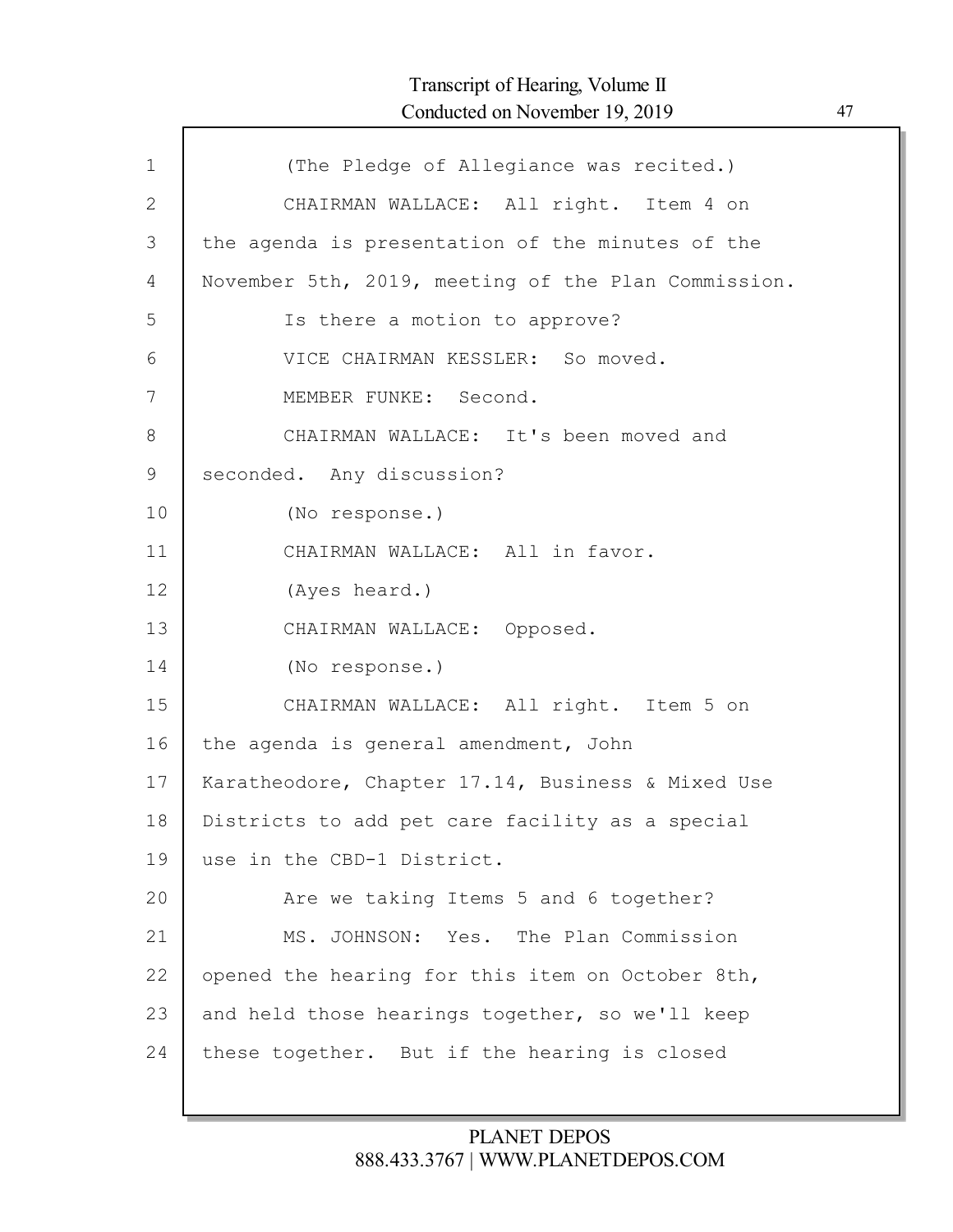| $\mathbf 1$  | tonight, and you want to make a recommendation,      |
|--------------|------------------------------------------------------|
| $\mathbf{2}$ | we'll need two separate recommendations.             |
| 3            | CHAIRMAN WALLACE: Okay. Did we already               |
| 4            | open the public hearings for both?                   |
| 5            | MS. JOHNSON: Yes.                                    |
| 6            | CHAIRMAN WALLACE: Okay. So this is a                 |
| 7            | continued public hearing on both the one             |
| 8            | previously mentioned and K-9 Country Club of         |
| 9            | St. Charles, 305 North 2nd Street, application for   |
| 10           | special use.                                         |
| 11           | For those of you who haven't been here               |
| 12           | before, welcome. The Plan Commission is appointed    |
| 13           | by the City Council as volunteers to address and     |
| 14           | make recommendations on applications that come       |
| 15           | before the City.                                     |
| 16           | Tonight we are doing that for two                    |
| 17           | different matters. The first one I just read to      |
| 18           | you from the agenda. What we will do is the          |
| 19           | applicant will present evidence in support of the    |
| 20           | application. Then anyone who wishes to $-$ - well,   |
| 21           | then the Plan Commission will ask questions.<br>Then |
| 22           | anyone who wishes to present any additional          |
| 23           | evidence may do so.                                  |
| 24           | Once the Plan Commission feels they have             |
|              |                                                      |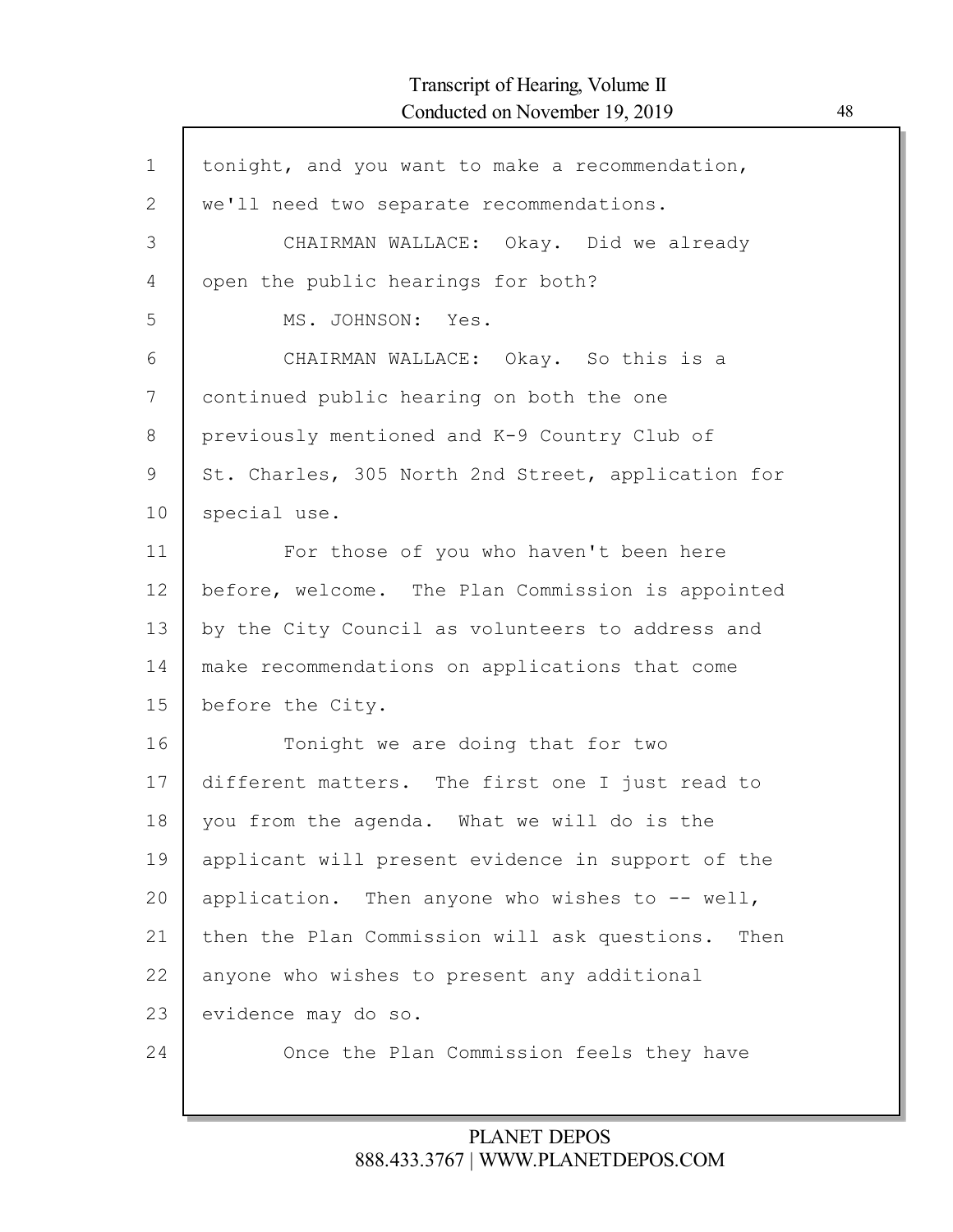| $\mathbf{1}$ | enough evidence to be able to make a              |
|--------------|---------------------------------------------------|
| 2            | recommendation to the City Council, the public    |
| 3            | hearing will be closed, and we will make that     |
| 4            | recommendation either for approval or denial.     |
| 5            | This is not the final step. It will go to         |
| 6            | the City Council planning and development         |
| 7            | committee, and they will vote and send it to the  |
| 8            | council as a whole.                               |
| 9            | So any questions on our procedure?                |
| 10           | (No response.)                                    |
| 11           | CHAIRMAN WALLACE: Okay. So for these two          |
| 12           | applications, anyone who wishes to offer          |
| 13           | testimony, please raise your hand and be sworn,   |
| 14           | including anyone who wishes to ask any questions  |
| 15           | or make comments. Raise your hand.                |
| 16           | (Witnesses sworn.)                                |
| 17           | CHAIRMAN WALLACE: All right. Thank you.           |
| 18           | And anyone who wishes to speak, please            |
| 19           | wait to be recognized by me and speak from the    |
| 20           | lectern up here, stating your name, spelling your |
| 21           | last name, and stating your address for the       |
| 22           | record.                                           |
| 23           | Are you ready?                                    |
| 24           | MR. KARATHEODORE:<br>Yes.                         |
|              |                                                   |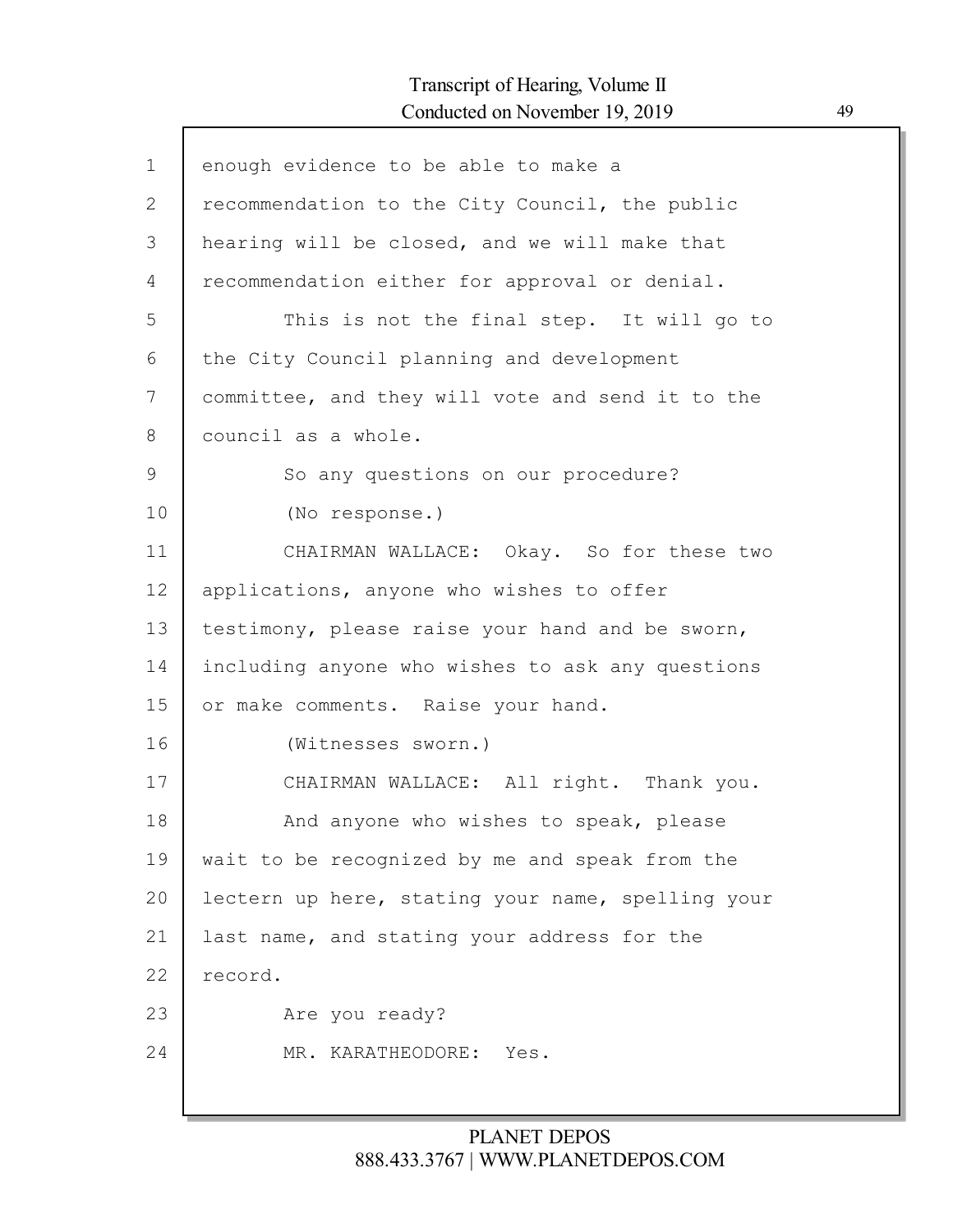| $\mathbf{1}$ | CHAIRMAN WALLACE: Okay. Go ahead.                 |
|--------------|---------------------------------------------------|
| 2            | MR. KARATHEODORE: My name is John                 |
| 3            | Karatheodore. My address is 978 Citizen Avenue in |
| 4            | Elburn. I'm joined tonight by the owner of the    |
| 5            | property, Mr. Joe Salas. I will continue from the |
| 6            | first hearing.                                    |
| 7            | I wanted to do a quick review of the              |
| 8            | proposal of the business and my experience. My    |
| 9            | partners have been in this dog care pet facility  |
| 10           | business for the past 18 years. We have four      |
| 11           | locations in Boston, Massachusetts, most recently |
| 12           | opening the fifth in 2020.                        |
| 13           | This was the first location we're                 |
| 14           | proposing in Illinois. I contacted Mr. Salas      |
| 15           | about his property located at 305 2nd Street and  |
| 16           | proposed the idea of the pet care facility.       |
| 17           | At that time, the property was vacant for         |
| 18           | several years. Mr. Salas had mentioned that due   |
| 19           | to the easement in place, it was quite difficult  |
| 20           | at the time to find a tenant that could make the  |
| 21           | current easement work for their existing business |
| 22           | and construction, if any, was needed for that     |
| 23           | supporting business.                              |
| 24           | Fortunately, the pet care business was            |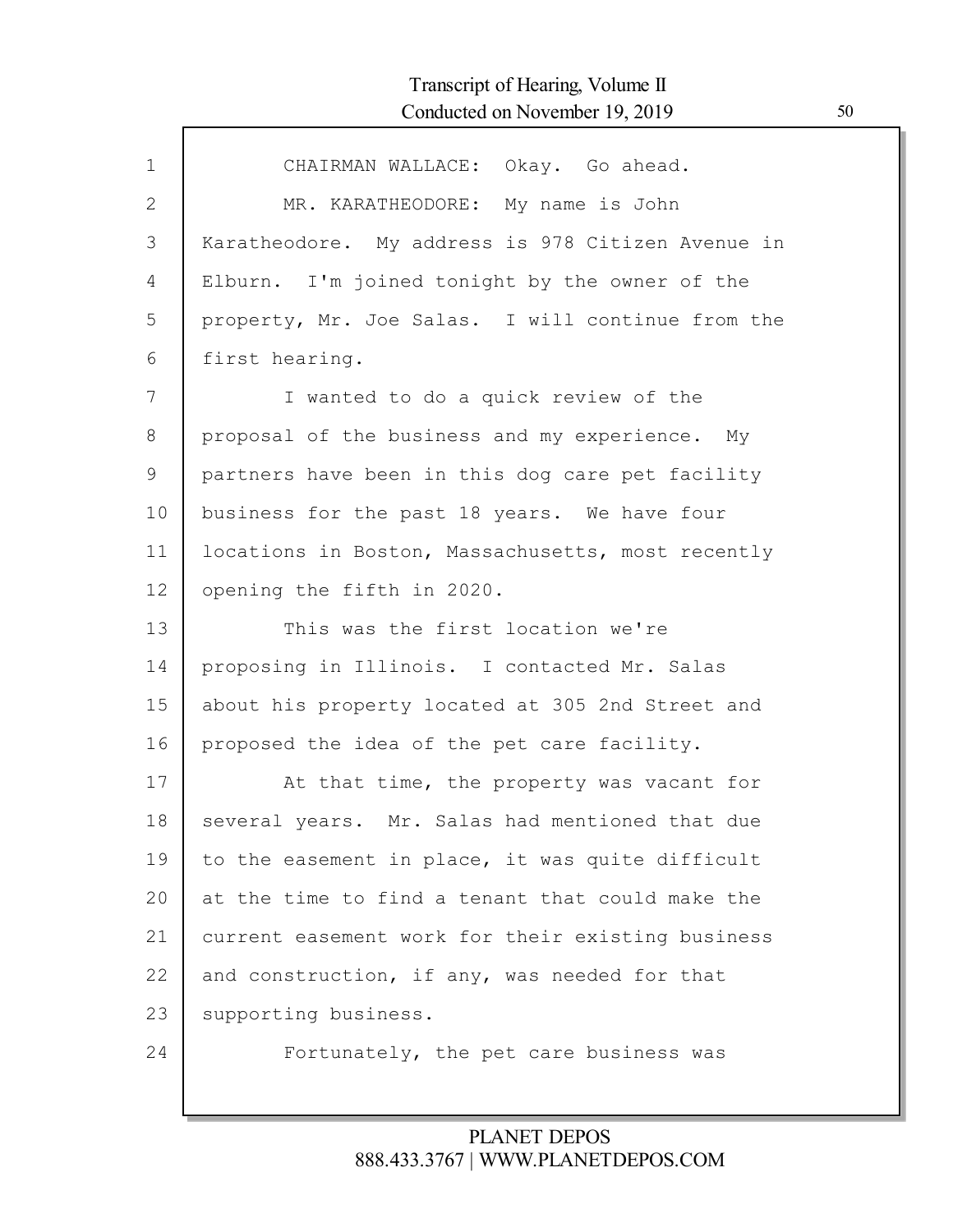| $\mathbf 1$ | able to fit into the capacity of what was          |
|-------------|----------------------------------------------------|
| 2           | available at that location, and I went ahead and   |
| 3           | proposed such to Mr. Salas.                        |
| 4           | I have up on the screen here the revision          |
| 5           | to the site plan. It was discussed at the last     |
| 6           | meeting to show the easement that is currently     |
| 7           | existing at 305 North 2nd Street, which includes   |
| 8           | over 50 percent of the actual property. So we are  |
| 9           | restrained to use just about 40 -- I think, it's   |
| 10          | about 47 percent of the space available on that    |
| 11          | said lot.                                          |
| 12          | If you take a look at the top along 2nd            |
| 13          | Street, there's a 30-foot ingress and egress that  |
| 14          | is set on the map there. Alongside, I believe,     |
| 15          | it's the west side of the property, there's a      |
| 16          | 40-foot easement to allow traffic and parking to   |
| 17          | come in and out to the rear building at the back   |
| 18          | of the property.                                   |
| 19          | There's also 14 spaces that are allotted           |
| 20          | to the neighboring property that is allowed to use |
| 21          | 14 spots on the parking lot itself for their       |
| 22          | business.                                          |
| 23          | I was quite concerned at the beginning,            |
| 24          | reading the easement, how any business could       |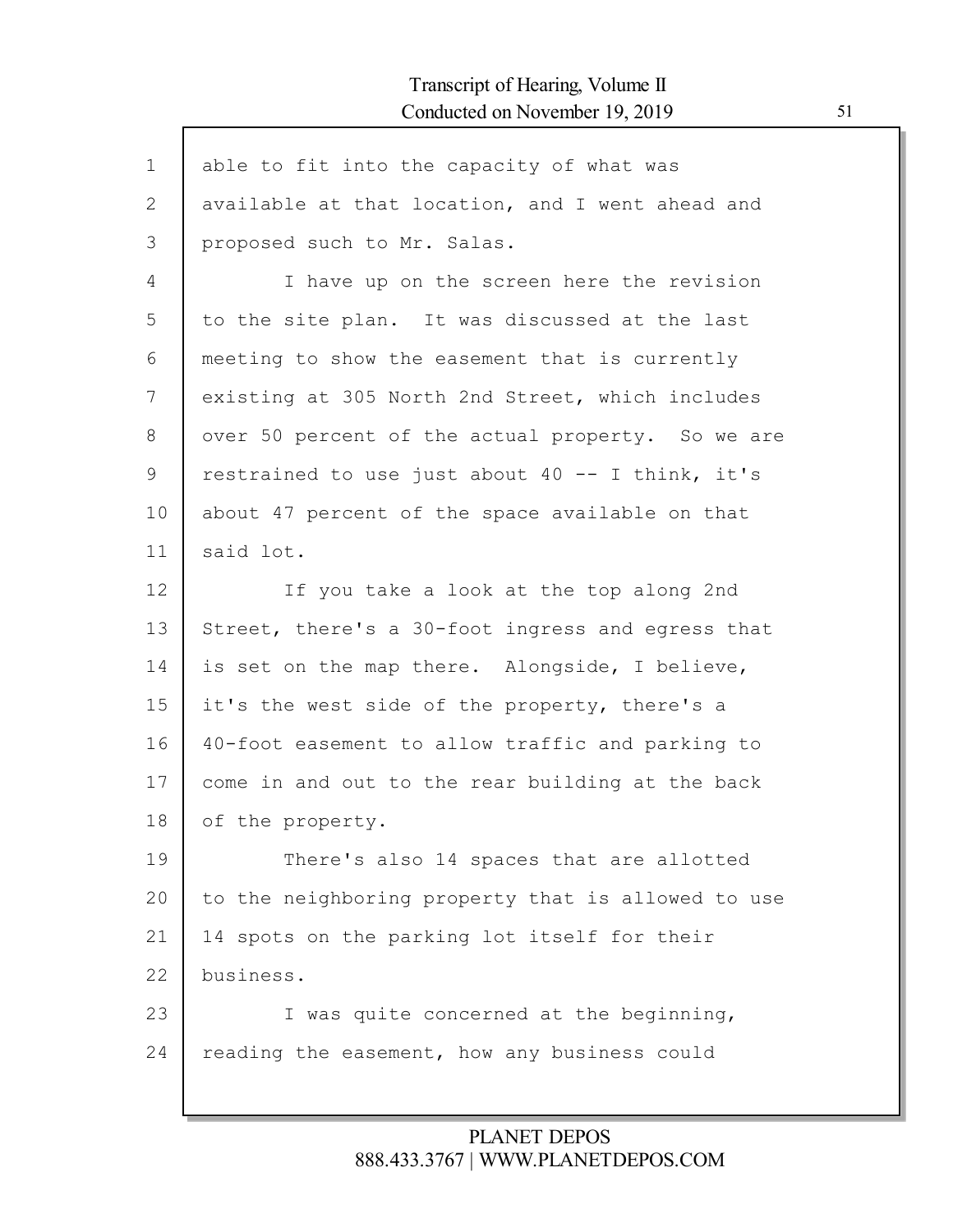| $\mathbf{1}$ | function with such a difficult easement to make it |
|--------------|----------------------------------------------------|
| $\mathbf{2}$ | work for the business. So out of the -- I          |
| 3            | currently have 18 spots available, 14 of them      |
| 4            | being granted to the neighboring property for use  |
| 5            | on our property here. Our business is required to  |
| 6            | hold, I believe, four spots, which actually fits   |
| 7            | into the plan for the 18 that are now available.   |
| 8            | There was a slight change to the original          |
| 9            | layout of the parking spots. Four of them were     |
| 10           | relocated along the two aisles to make room for a  |
| 11           | queue. There was a question by the Board at our    |
| 12           | original meeting to show queueing of cars for a    |
| 13           | drop-off area that they're designating so our      |
| 14           | customers won't have to exit their vehicles,       |
| 15           | and they can pull up and drop off their pet and    |
| 16           | pick up.                                           |
| 17           | We're also showing the appropriate turning         |
| 18           | radius for an average-size car to make the turn    |
| 19           | within the rear of the parking lot and exit to the |
| 20           | front of the entrance. That's shown there as well  |
| 21           | on the site plan.                                  |
| 22           | Also a change to the site plan will be --          |
| 23           | the existing chain-link fence that's surrounding   |
| 24           | the rear of the building will be replaced with a   |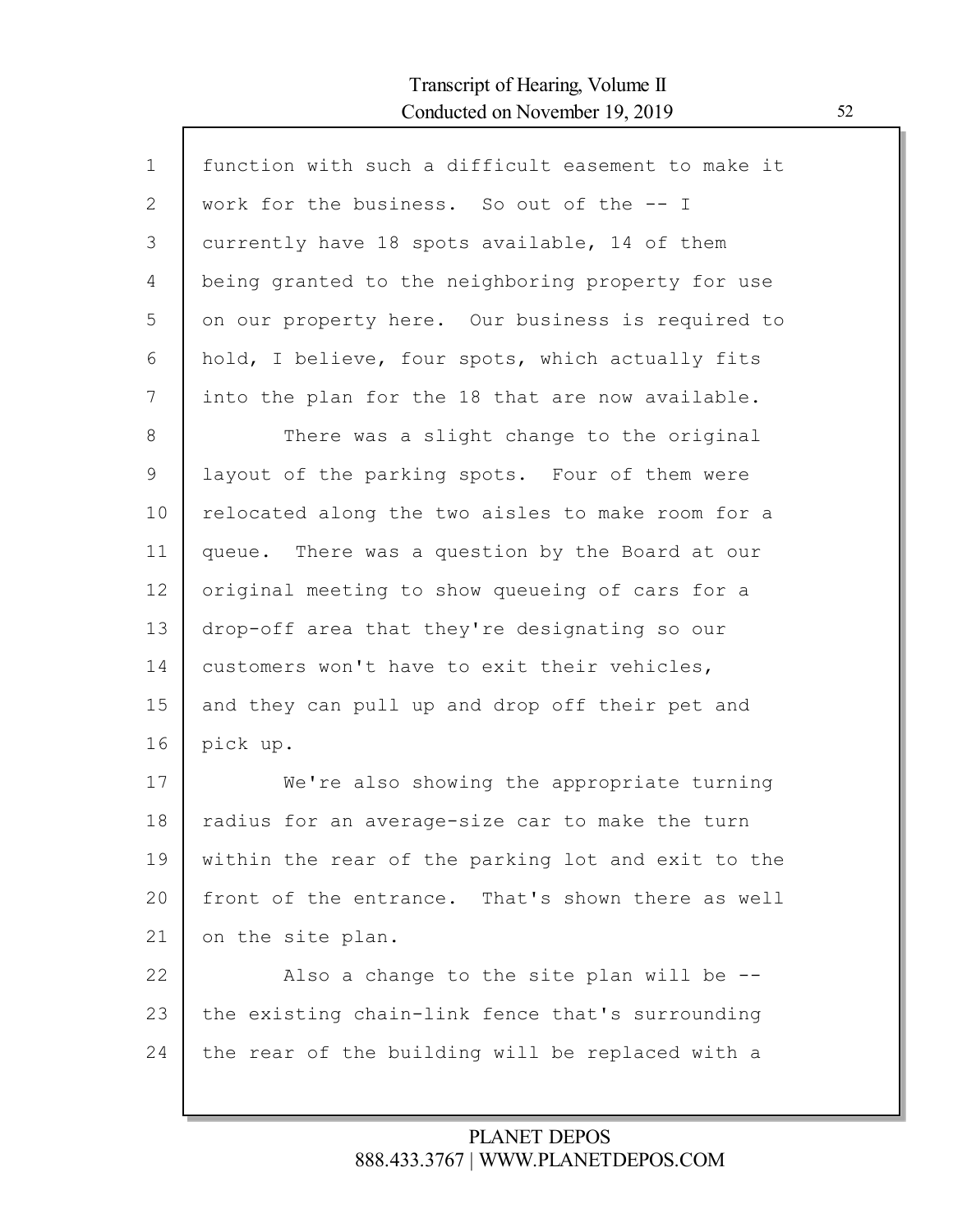| $\mathbf{1}$ | solid decorative fencing which will -- two sides   |
|--------------|----------------------------------------------------|
| $\mathbf{2}$ | are very small, but two of the larger areas being  |
| 3            | the rear of the space, I believe that is           |
| 4            | considered the west; and the east, one large fence |
| 5            | and one short; as well as a small area to the      |
| 6            | north which will all be a solid fence.             |
| 7            | Additionally, there's a proposed open              |
| 8            | space upfront to either accommodate an idea of a   |
| 9            | putting green area or an open space for seating    |
| 10           | for customers and guests of the property.          |
| 11           | There is existing storage units in the             |
| 12           | rear of the building which will be removed.        |
| 13           | They're highlighted up there in a tan color.       |
| 14           | There's four of them back there, I believe. Those  |
| 15           | will be removed to access an open exterior space   |
| 16           | in the rear of the building.                       |
| 17           | Those were the main concerns of the                |
| 18           | easement which was the allowing of the space       |
| 19           | across the front of the building and along the, I  |
| 20           | believe, it is the east side. That was pretty      |
| 21           | much -- and then we moved the four spots. That     |
| 22           | was the other concern.                             |
| 23           | CHAIRMAN WALLACE: Any questions from the           |
| 24           | Plan Commission?                                   |
|              |                                                    |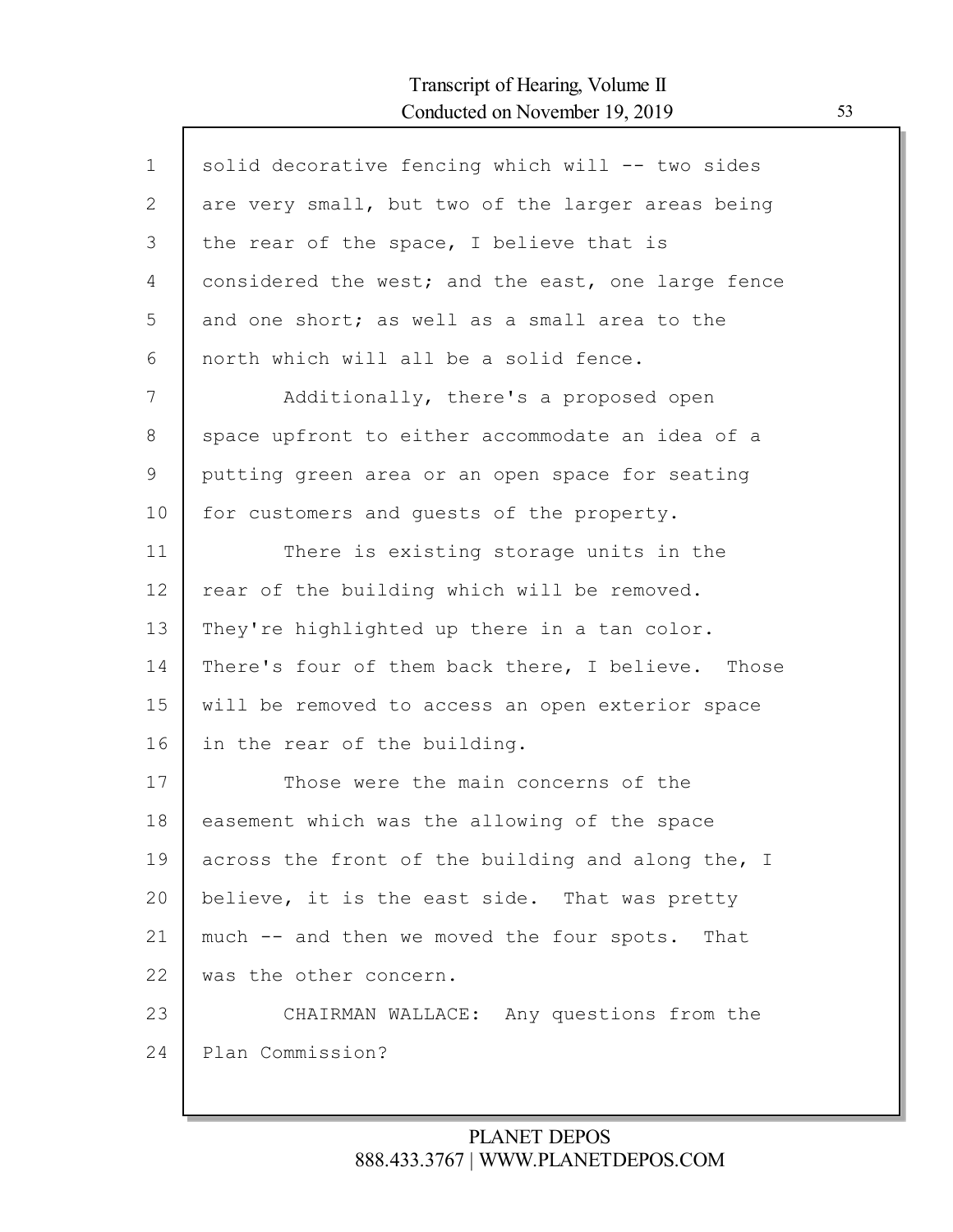$\mathsf{l}$ 

| $\mathbf 1$ | MEMBER FUNKE: I've got a question                  |
|-------------|----------------------------------------------------|
| 2           | regarding the -- I'm confused about this parking.  |
| 3           | You're showing 14 spaces that are reserved for the |
| 4           | property to the north.                             |
| 5           | MR. KARATHEODORE: Yes.                             |
| 6           | MEMBER FUNKE: And as part of those 14              |
| 7           | spaces, you have four on the south that are not    |
| 8           | indicated on the survey. They're actually in the   |
| 9           | drive aisle.                                       |
| 10          | MR. KARATHEODORE: I'm sorry. Can you               |
| 11          | repeat that?                                       |
| 12          | MEMBER FUNKE: If you look at the survey,           |
| 13          | you're not showing those 14 spots correctly.       |
| 14          | Right. Just looking at the analysis, that diagram  |
| 15          | you have in yellow. Do you have that?              |
| 16          | MR. KARATHEODORE: Which one? Are we                |
| 17          | referring to the -- this is the new proposed       |
| 18          | parking grid.                                      |
| 19          | MEMBER FUNKE: Yeah. Page 7 of 29.                  |
| 20          | MS. JOHNSON: Other direction, you go up            |
| 21          | into the staff report.                             |
| 22          | MEMBER FUNKE: Right there.                         |
| 23          | MR. KARATHEODORE: Yes. The lower part of           |
| 24          | the yellow section, those four spots have been     |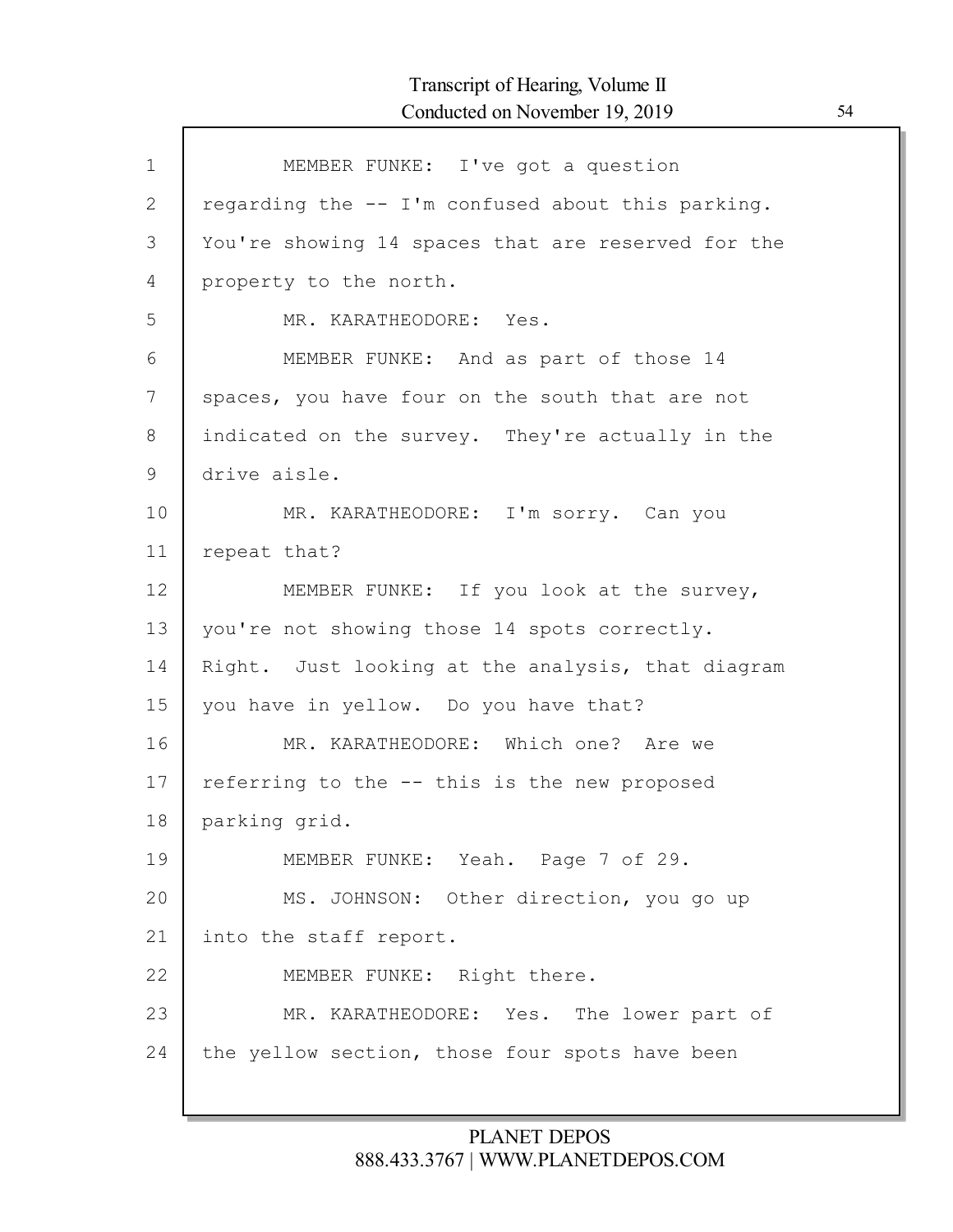| relocated into the green section now in order to   |
|----------------------------------------------------|
| allow for a straight line of queuing, which we're  |
| showing here in the new site plan.                 |
| MEMBER FUNKE: So how many parking spots            |
| do you have located for your business?             |
| MR. KARATHEODORE: Four. We're planning             |
| to have four spots.                                |
| MEMBER FUNKE: Four spots.                          |
| MR. KARATHEODORE: Four spots.                      |
| MEMBER FUNKE: Where are those four spots?          |
| MR. KARATHEODORE: There's 18 total. So             |
| 14 are designated to our neighbor on the easement, |
| and the remaining four are designated, plus a      |
| fifth being the handicapped spot directly in front |
| of the building. So there's 18 total now, two      |
| rows of 9, 1 through 10 on the bottom, and 11      |
| through the 18 on the top. So we meet the          |
| easement requirement for the 14 spaces for our     |
| neighbor.                                          |
| MEMBER FUNKE: Is there anything in your            |
| easement agreement that the owners who are a part  |
| of this easement agreement, that they need to      |
| approve what you're proposing on this site?        |
| MR. KARATHEODORE: I read it as the 14              |
|                                                    |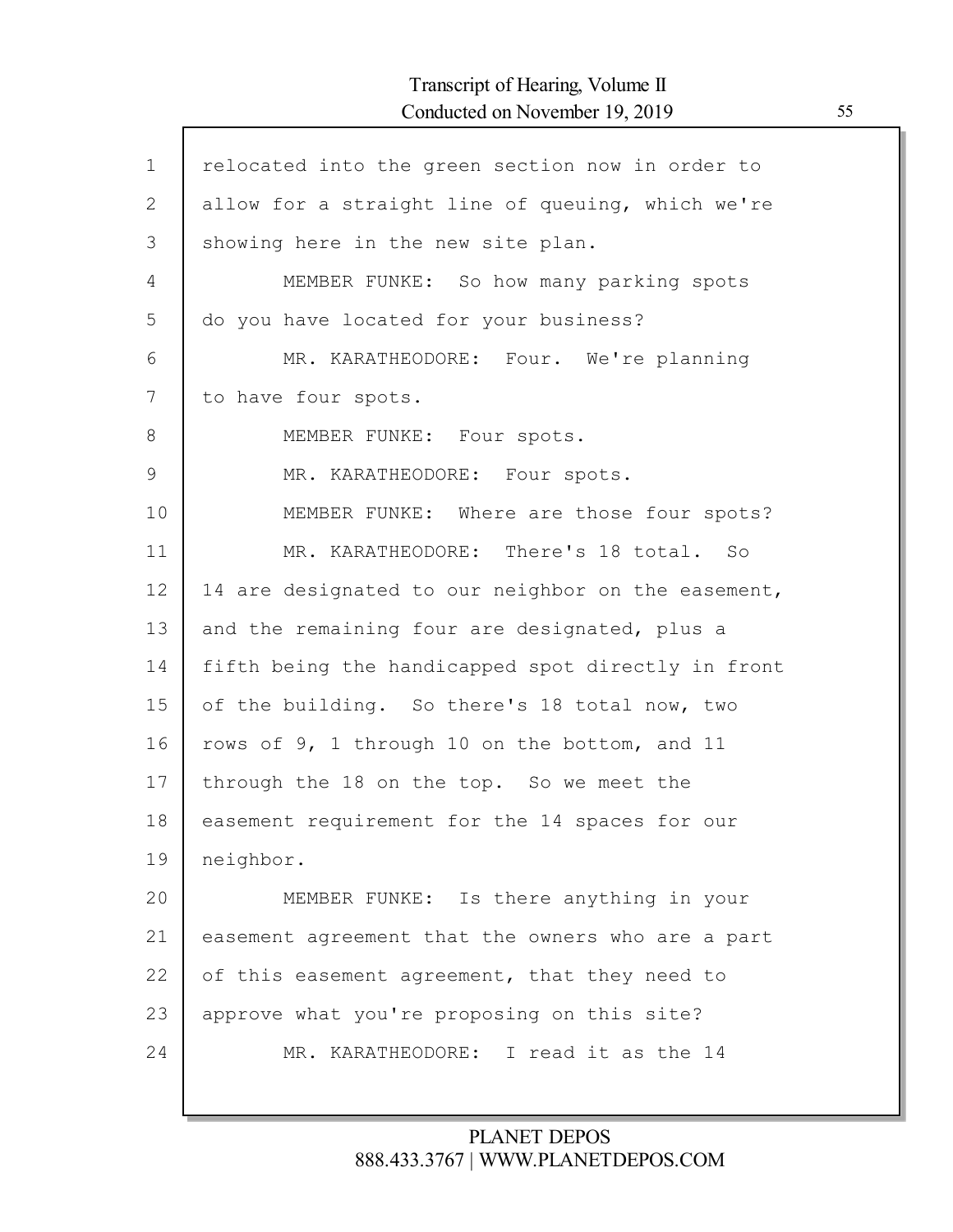Г

| $\mathbf 1$ | spots, and the egress in front of the 30 feet and  |
|-------------|----------------------------------------------------|
|             |                                                    |
| 2           | the 40 feet and allowing of parking along that     |
| 3           | 40 feet. That's how he -- that was confirmed by    |
| 4           | the architectural firm that also drew the -- they  |
| 5           | had never seen such an easement and couldn't       |
| 6           | understand specifically how that could work, but   |
| 7           | we figured out a way to show everything on the     |
| 8           | plan and figured a way to operate the business     |
| 9           | within those restrictions that were quite strict.  |
| 10          | MEMBER FUNKE: So your neighbors that               |
| 11          | actually share this easement agreement, are they   |
| 12          | okay with the proposed site layout?                |
| 13          | MR. KARATHEODORE: I'm not sure. They               |
| 14          | came to the first hearing. I don't know if         |
| 15          | they're here this evening. They brought up the     |
| 16          | question of the easement that was not shown on the |
| 17          | site plan, and they wanted to make sure that it    |
| 18          | was included in the plans. Which I would hope      |
|             |                                                    |
| 19          | that we satisfy -- I believe we've satisfied all   |
| 20          | the questions and concerns of the easement itself  |
| 21          | in question.                                       |
| 22          | As you can see, I mean, typically, the             |
| 23          | business is losing over 50 percent of the lot with |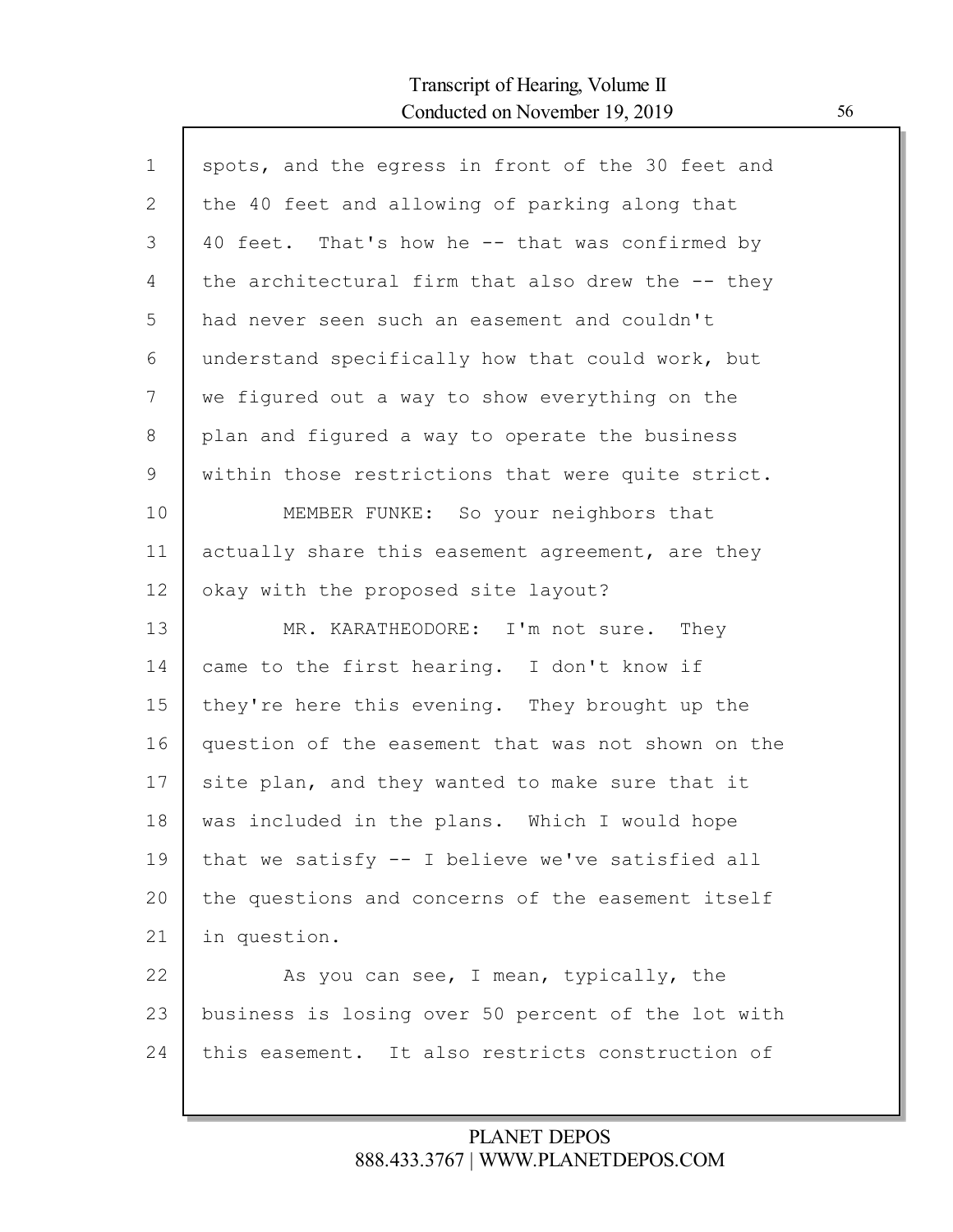$\mathsf{l}$ 

| $\mathbf 1$    | the building, which we're not changing. We're      |
|----------------|----------------------------------------------------|
| $\overline{2}$ | using the existing space and making that work for  |
| 3              | the business as well.                              |
| 4              | CHAIRMAN WALLACE: I have a question for            |
| 5              | staff. The 309 South 2nd Street parcel, it says    |
| 6              | it's a land-locked parcel with access to Route 31  |
| 7              | through the subject property. Is that to the       |
| 8              | west?                                              |
| 9              | MS. JOHNSON: Yes. To the west.                     |
| 10             | CHAIRMAN WALLACE: What's on that parcel?           |
| 11             | MS. JOHNSON: I believe the business                |
| 12             | owners were in attendance at the last hearing. I   |
| 13             | think they're a printing business or a design firm |
| 14             | of some sort.                                      |
| 15             | CHAIRMAN WALLACE: And that's the one               |
| 16             | that's also through from 4th Street.               |
| 17             | MS. JOHNSON: Correct. And I don't                  |
| 18             | believe they're able to access 4th Street.         |
| 19             | There's some bollards up there.                    |
| 20             | CHAIRMAN WALLACE: Got it.                          |
| 21             | MR. KARATHEODORE: If I can state --                |
| 22             | MEMBER HOLDERFIELD: The access off of 4th          |
| 23             | Street, it's blocked. You cannot go through from   |
| 24             | 4th out to 31.                                     |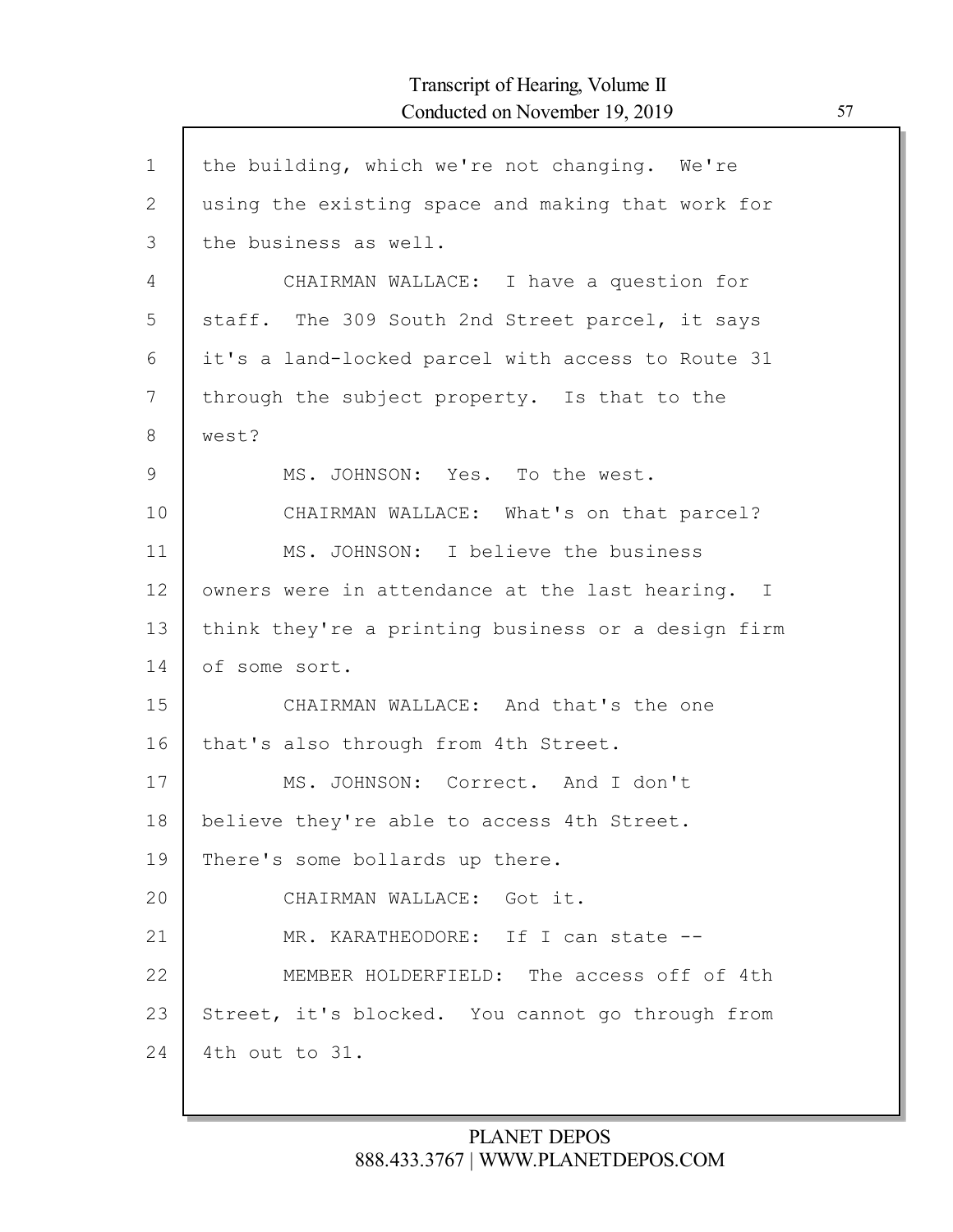| $\mathbf{1}$ | CHAIRMAN WALLACE: Yeah.                            |
|--------------|----------------------------------------------------|
| 2            | MEMBER HOLDERFIELD: Okay.                          |
| 3            | MR. KARATHEODORE: To state that their              |
| 4            | egress to leave their property to their original   |
| 5            | address of 4th Street is now blocked by several    |
| 6            | cement pillars that they placed next to a fire     |
| 7            | hydrant, which I don't believe the fire department |
| 8            | would allow the blockage of that road, especially  |
| 9            | next to the fire hydrant itself. But those were    |
| 10           | manmade blockades put on that road so that no one  |
| 11           | would continue on to 4th Street.                   |
| 12           | Both properties to our rear and to the             |
| 13           | north, both have their own exiting -- or their own |
| 14           | personal exits on their property; but in this      |
| 15           | easement of 1999, they somehow convinced the       |
| 16           | landlord to access their property and give up      |
| 17           | 50 percent of their buildable space. I'm not sure  |
| 18           | how that happened.                                 |
| 19           | But the actual easement was created by the         |
| 20           | landlord of the north property. He had some great  |
| 21           | interest in gaining access through this property   |
| 22           | in order for his customers to exit and to take     |
| 23           | approximately 20 percent of the parking lot for    |
| 24           | parking spaces for himself, which he has a very    |
|              |                                                    |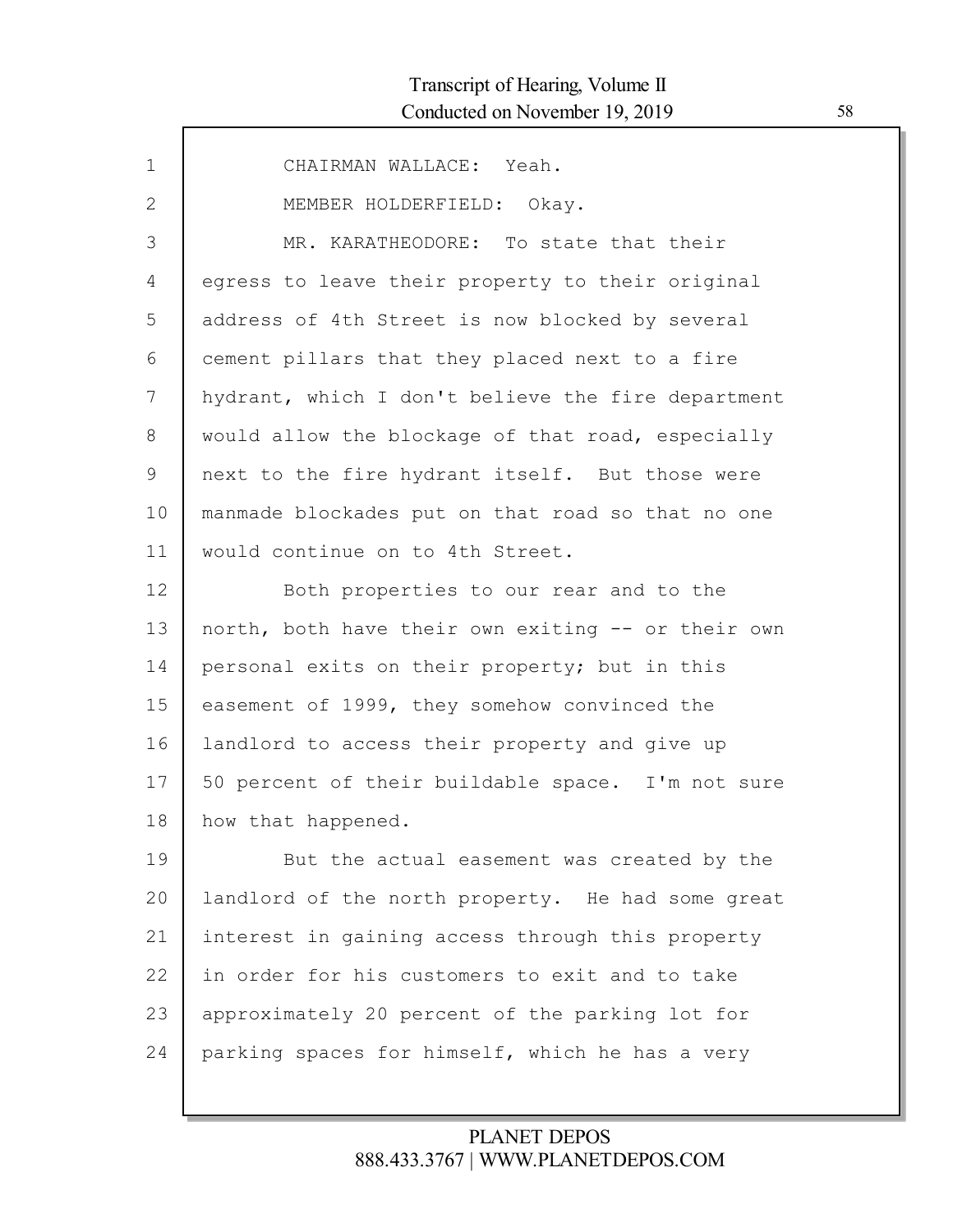Г

| $\mathbf{1}$ | large parking lot himself to our north and so does |
|--------------|----------------------------------------------------|
| 2            | the business property at 309 2nd Street now, whose |
| 3            | previous address was 4th Street, but has now       |
| 4            | become 2nd Street through this easement in 1999.   |
| 5            | VICE CHAIRMAN KESSLER: I'm confused.               |
| 6            | There is no road to 4th Street; isn't that         |
| 7            | correct? There is no easement. There is no road.   |
| 8            | It's an opening between the buildings, but that's  |
| 9            | not a road; is that correct?                       |
| 10           | MS. JOHNSON: No. It's not a road.                  |
| 11           | VICE CHAIRMAN KESSLER: There's space               |
| 12           | between two buildings that exit out onto 4th       |
| 13           | Street.                                            |
| 14           | MS. JOHNSON: Right.                                |
| 15           | VICE CHAIRMAN KESSLER: So that's not a             |
| 16           | road. It's not dedicated. It's not an alley.       |
| 17           | It's private property. So the bollards that are    |
| 18           | placed there are actually just a boundary          |
| 19           | stopping -- so there never was access to that      |
| 20           | property, official access anyway to that property  |
| 21           | from 4th Street; is that correct?                  |
| 22           | MS. JOHNSON: Not that we're aware of.              |
| 23           | VICE CHAIRMAN KESSLER: There's no                  |
| 24           | agreements that you're aware of?                   |
|              |                                                    |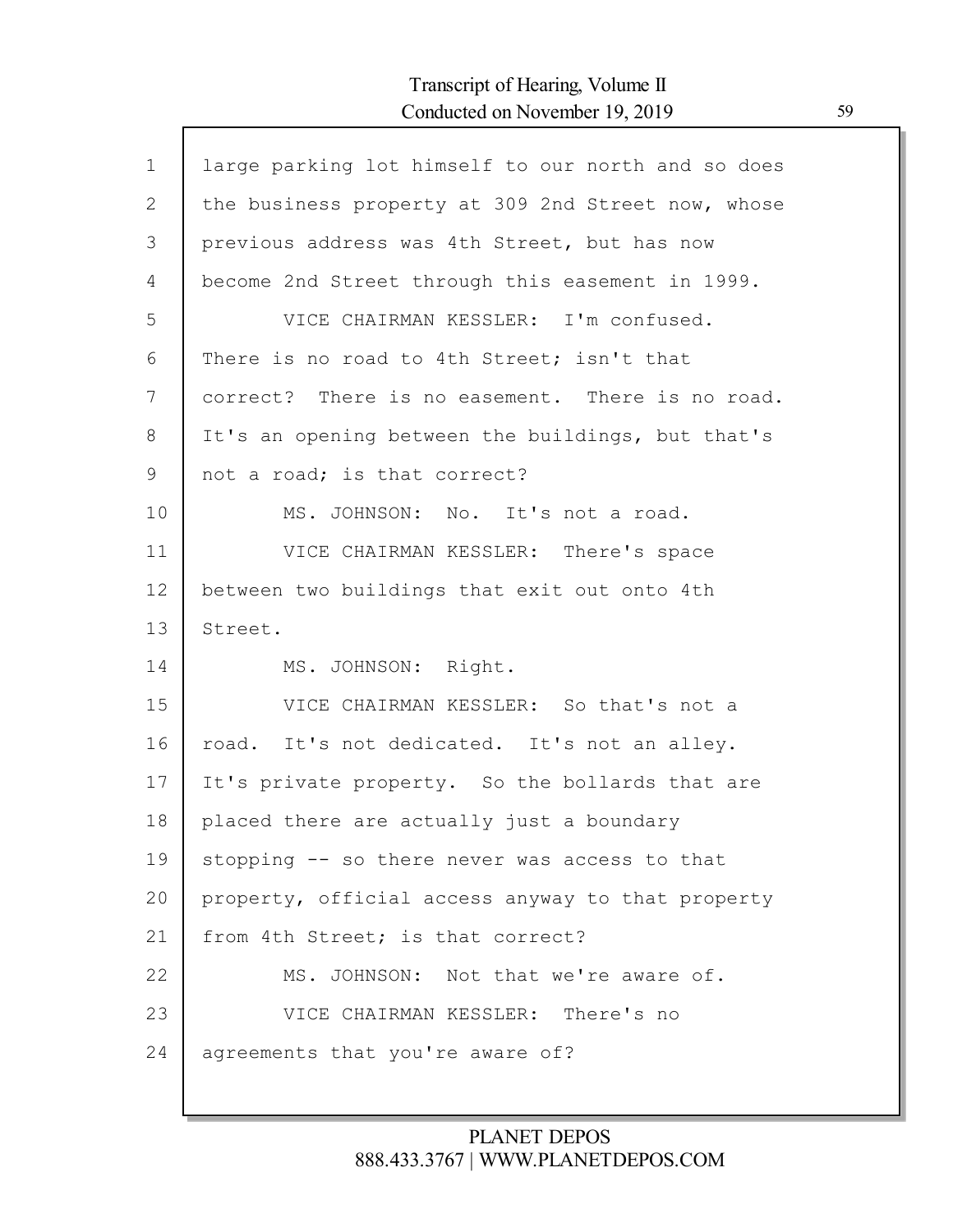| MS. JOHNSON: No.                                    |
|-----------------------------------------------------|
| VICE CHAIRMAN KESSLER: So all of those              |
| buildings on this property, particularly directly   |
| to the west of the subject property have always     |
| had or do have official access to 2nd Street; and   |
| so whatever agreement was made here was made to     |
| give them access to the roadway that they face; is  |
| that correct?                                       |
| MS. JOHNSON: I believe so. I can't speak            |
| to whether there was ever a 4th Street address to   |
| that property or not; but as far as we're aware,    |
| that property has been for the foreseeable past     |
| accessed from 2nd Street.                           |
| VICE CHAIRMAN KESSLER: Do we know the               |
| history of why this -- was it because it was        |
| different owners? Is that what happened here?<br>Do |
| we know why this ended up $--$ do we know the       |
| history of how this ended up with an easement to    |
| access these properties?                            |
| MS. JOHNSON: Not really. I've read                  |
| through the easement agreements; and from my        |
| understanding, I believe the property to the north  |
| and the property to the west were under common      |
| ownership. So that's why those three parcels were   |
|                                                     |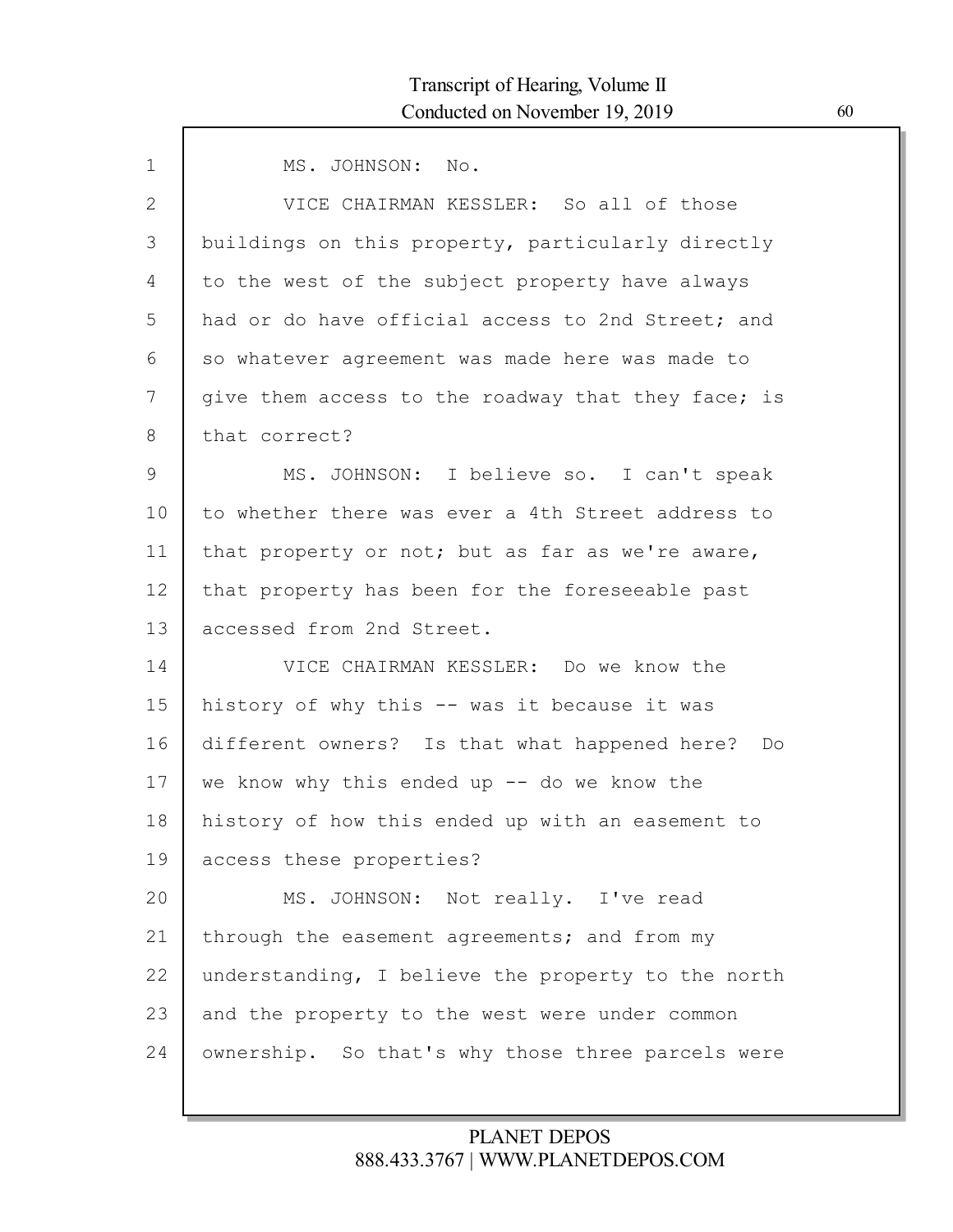$\mathsf{l}$ 

| $\mathbf 1$ | included in the easement, but I don't know the     |
|-------------|----------------------------------------------------|
| 2           | background of how it came to be.                   |
| 3           | VICE CHAIRMAN KESSLER: And so this                 |
| 4           | easement agreement where you have the drive-up and |
| 5           | then the queuing and then crossing and heading     |
| 6           | back east out on 2nd Street, that's crossing the   |
| 7           | main easement or access to those properties to     |
| 8           | the west.                                          |
| 9           | MR. KARATHEODORE: Correct. We have                 |
| 10          | mutual use of that easement area. We just          |
| 11          | gained -- the easement gives them, obviously,      |
| 12          | access to that part of the property to exit        |
| 13          | as well. They have approximately six to seven      |
| 14          | cars that are parked in the small parking lot      |
| 15          | behind us.                                         |
| 16          | VICE CHAIRMAN KESSLER: Is there any way            |
| 17          | for them to exit to the north and around the north |
| 18          | side of the property?                              |
| 19          | MR. KARATHEODORE: No. Also, which I was            |
| 20          | recently informed of, that same owner has now      |
| 21          | blocked off the rear exit to enter into the north  |
| 22          | property. Parking curbs have now been located      |
| 23          | there after this easement was put into place to    |
| 24          | block off any passage from the rear of 305 into    |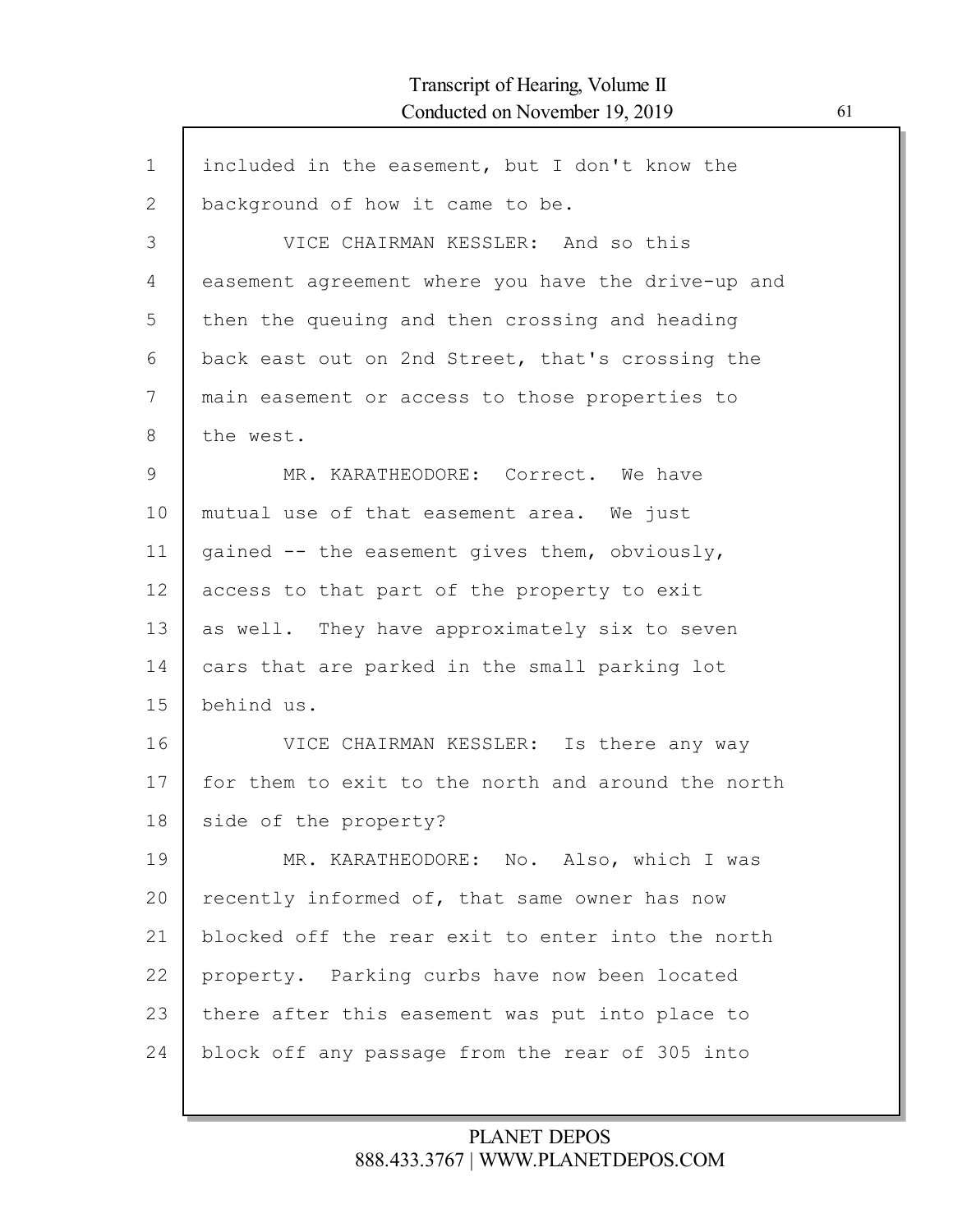| $\mathbf 1$ | his property up above. So he has kind of closed    |
|-------------|----------------------------------------------------|
| 2           | off that property and 309.                         |
| 3           | 309, I was informed by the building                |
| 4           | department, their previous address was 4th Street. |
| 5           | They got the easement in order for their business  |
| 6           | purposes to show a 2nd Street address as a more    |
| 7           | beneficial address for their business.             |
| 8           | But we've tried to follow and make that            |
| 9           | easement work for us by changing our space plans   |
| 10          | and the location of our parking spaces, et cetera, |
| 11          | to make this work.                                 |
| 12          | VICE CHAIRMAN KESSLER: What a mess.                |
| 13          | MR. KARATHEODORE: What's that?                     |
| 14          | VICE CHAIRMAN KESSLER: What a mess.                |
| 15          | MR. KARATHEODORE: Yes. It's a complete             |
| 16          | mess. Unfortunately for Mr. Salas, who is here     |
| 17          | this evening, it has really limited the people who |
| 18          | could -- who are willing to lease that space from  |
| 19          | him. Hence, it being available for the past        |
| 20          | several years unoccupied.                          |
| 21          | Fortunately, I was able to put something           |
| 22          | together that we could make work in that space for |
| 23          | him. He's here if you want to ask him regarding    |
| 24          | the easement itself and how that came about, but   |
|             |                                                    |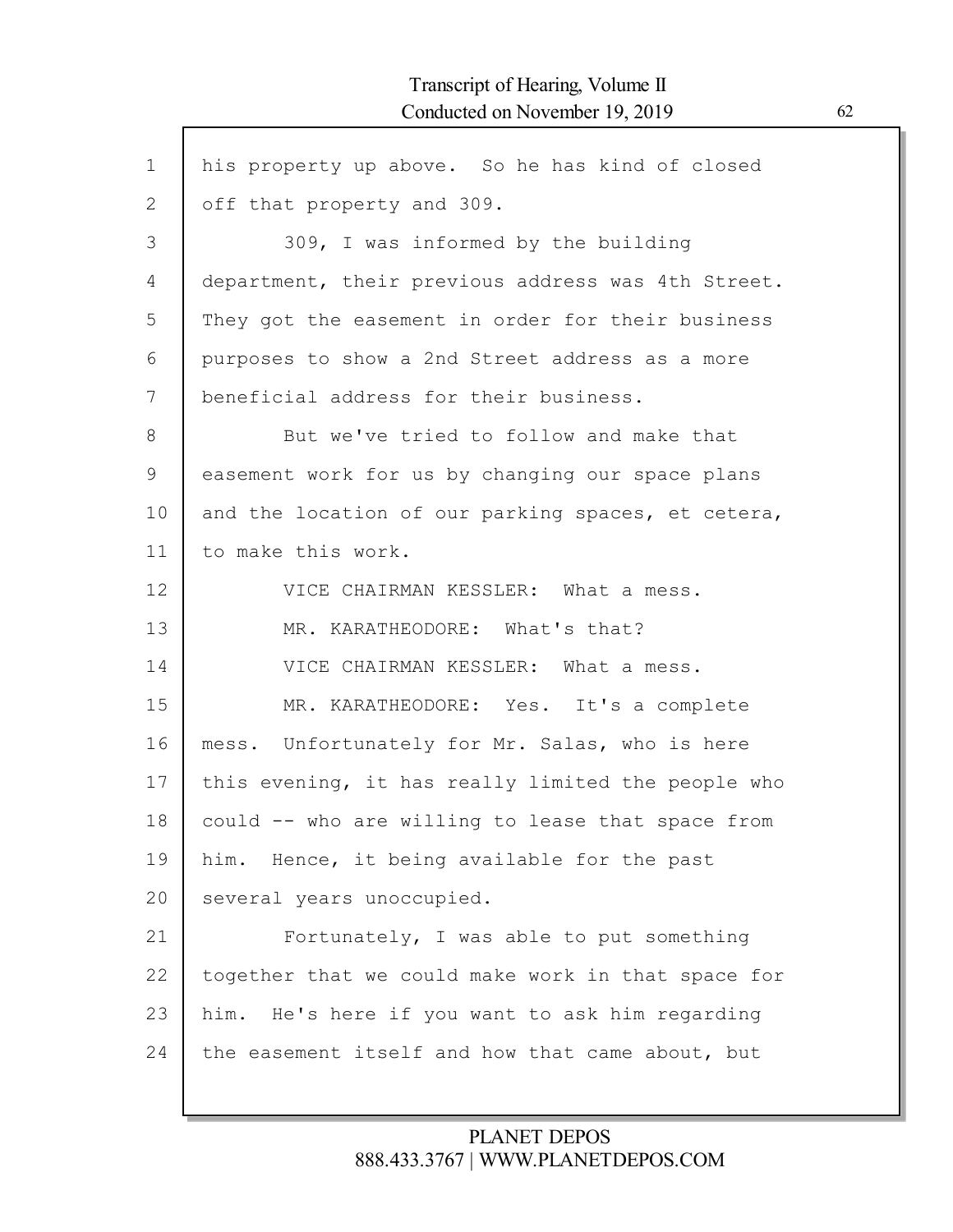Г

| It's just a coincidence to me that the<br>preparer of the document was the actual owners of |
|---------------------------------------------------------------------------------------------|
|                                                                                             |
|                                                                                             |
| those properties, and somehow the owner of the --                                           |
| the previous owner of the property agreed to it.                                            |
| I mean, I think anyone can look at that and see                                             |
| that we -- you lose 50 percent of your land, you                                            |
| know, with very limited opportunities to create a                                           |
|                                                                                             |
| It also gets into details of if you                                                         |
| rebuild the actual building and do any kind of                                              |
| construction to the building and which way it can                                           |
| face and the size of the building. It's pretty                                              |
| in-depth, and it really limits that space.                                                  |
| VICE CHAIRMAN KESSLER: Well, I have to                                                      |
| say that I think this discussion we're having                                               |
| about all these easements and access and parking,                                           |
| those speak to the request for the special use,                                             |
| not so much to the application requesting it be                                             |
| added as a special use, which I think is the first                                          |
|                                                                                             |
| MR. KARATHEODORE: I was recently informed                                                   |
|                                                                                             |
| that there are actually two pet care businesses                                             |
|                                                                                             |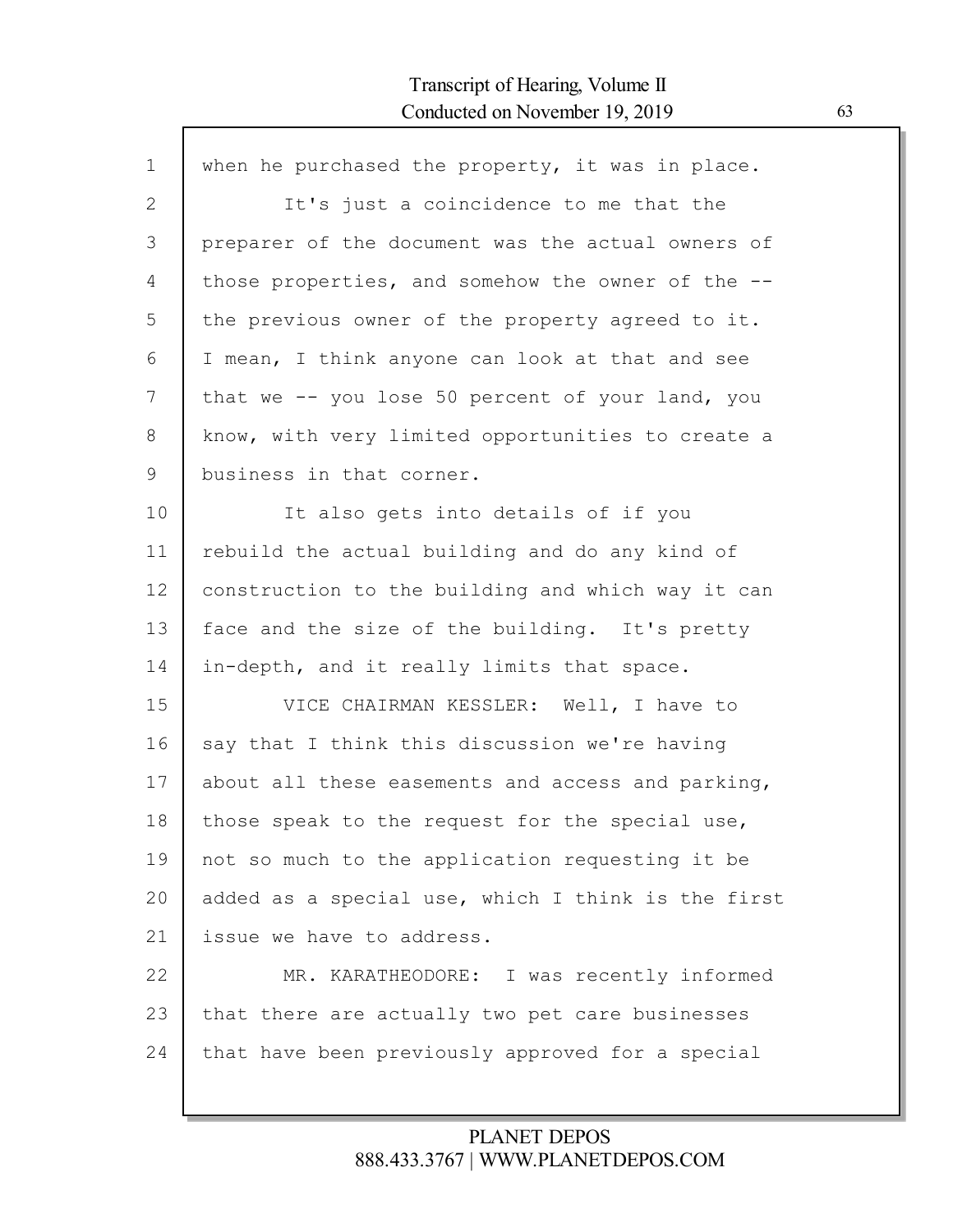Г

| $\mathbf{1}$ | use in a similar circumstance. We are the third    |
|--------------|----------------------------------------------------|
| 2            | now applying for a special use for a pet care      |
| 3            | facility in St. Charles.                           |
| 4            | VICE CHAIRMAN KESSLER: I don't dispute             |
| 5            | that. I'm just saying our first application is     |
| 6            | for creating -- adding pet care facility as a      |
| 7            | special use in CBD-1, which really has no bearing  |
| 8            | on the property and how it's being used.           |
| 9            | MEMBER VARGULICH: I have a question                |
| 10           | related to --                                      |
| 11           | MR. KARATHEODORE: Yes.                             |
| 12           | MEMBER VARGULICH: -- all these easements,          |
| 13           | which are kind of property-owner issues but I have |
| 14           | an operational issue or question.                  |
| 15           | The pets that you would care for, how many         |
| 16           | can you -- optimally, what is the maximum you feel |
| 17           | you could have?                                    |
| 18           | MR. KARATHEODORE: I think if we're                 |
| 19           | allotted the rear space, I would say 40 to 50      |
| 20           | dogs, I believe. You mean at one time, you're      |
| 21           | saying?                                            |
| 22           | MEMBER VARGULICH: Yeah. What would be              |
| 23           | the maximum.                                       |
| 24           | MR. KARATHEODORE: I would say 40.                  |
|              |                                                    |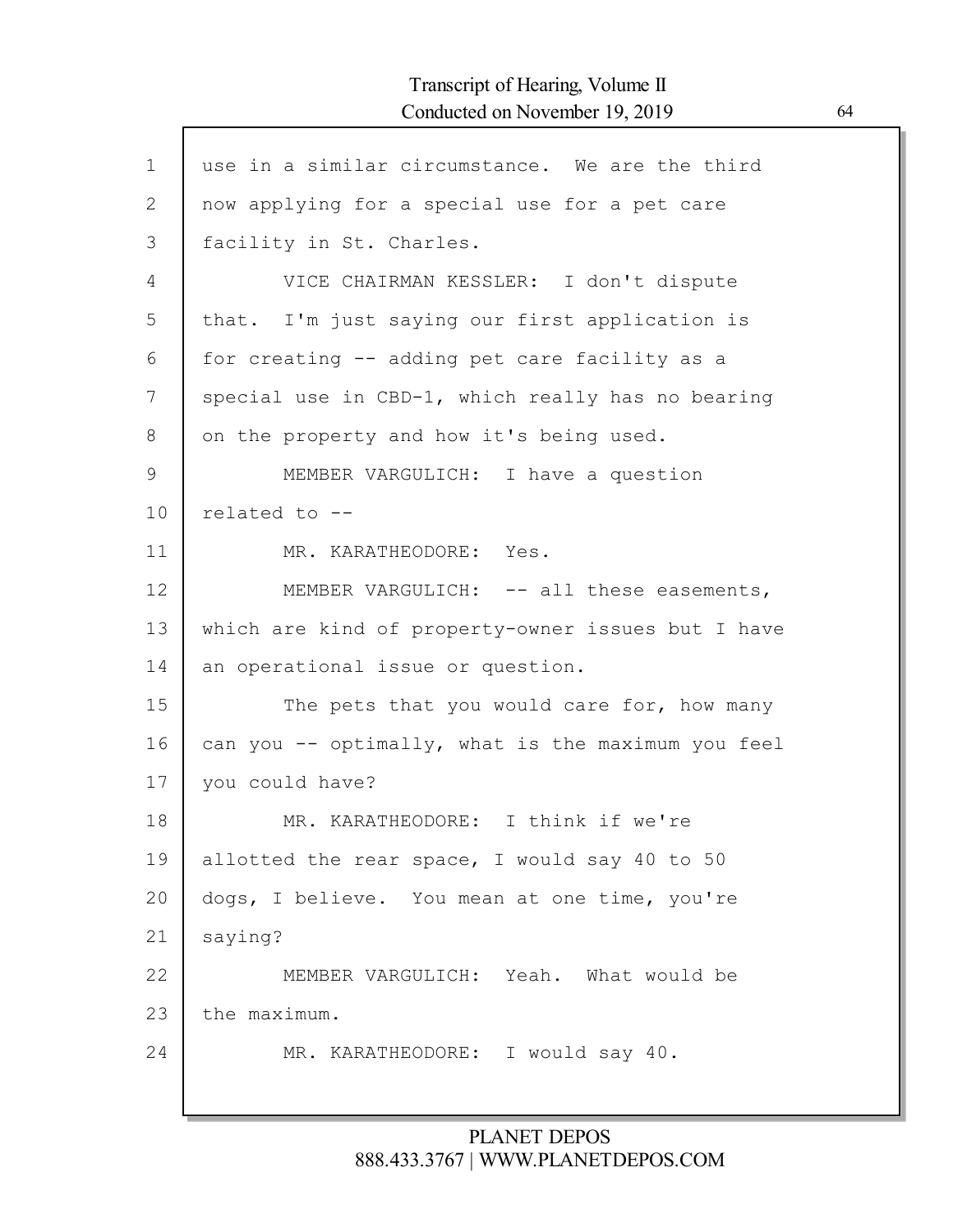| $\mathbf 1$ | MEMBER VARGULICH: 40. Okay.                        |
|-------------|----------------------------------------------------|
| 2           | MR. KARATHEODORE: I mean, it depends on            |
| 3           | small dogs, large dogs. With the small dogs,       |
| 4           | they'll be separated. They'll be kept mostly       |
| 5           | inside. Small dogs, we'll keep them separated      |
| 6           | from the large dogs.                               |
| 7           | It's more of an in and out. What we've             |
| 8           | learned from the past 18 years is these are more   |
| 9           | short-term drop offs. They're an hour or two. So   |
| 10          | if we get an influx in the morning, usually by     |
| 11          | noon the majority of those dogs are gone. There's  |
| 12          | very few that stay the whole day. So it's small    |
| 13          | groups that come in and out. That's been our       |
| 14          | experience.                                        |
| 15          | MEMBER VARGULICH: And how many can you             |
| 16          | accommodate inside the building?                   |
| 17          | MR. KARATHEODORE: It depends on --                 |
| 18          | there's no real guideline to it. I would say 30,   |
| 19          | 35, maybe. If they're spread out, and they're      |
| 20          | sectioned off into two areas I would -- I probably |
| 21          | wouldn't bring all the dogs inside. Our idea is    |
| 22          | to utilize the outside space for the majority      |
| 23          | of it.                                             |
| 24          | MEMBER VARGULICH: Well, I guess one of             |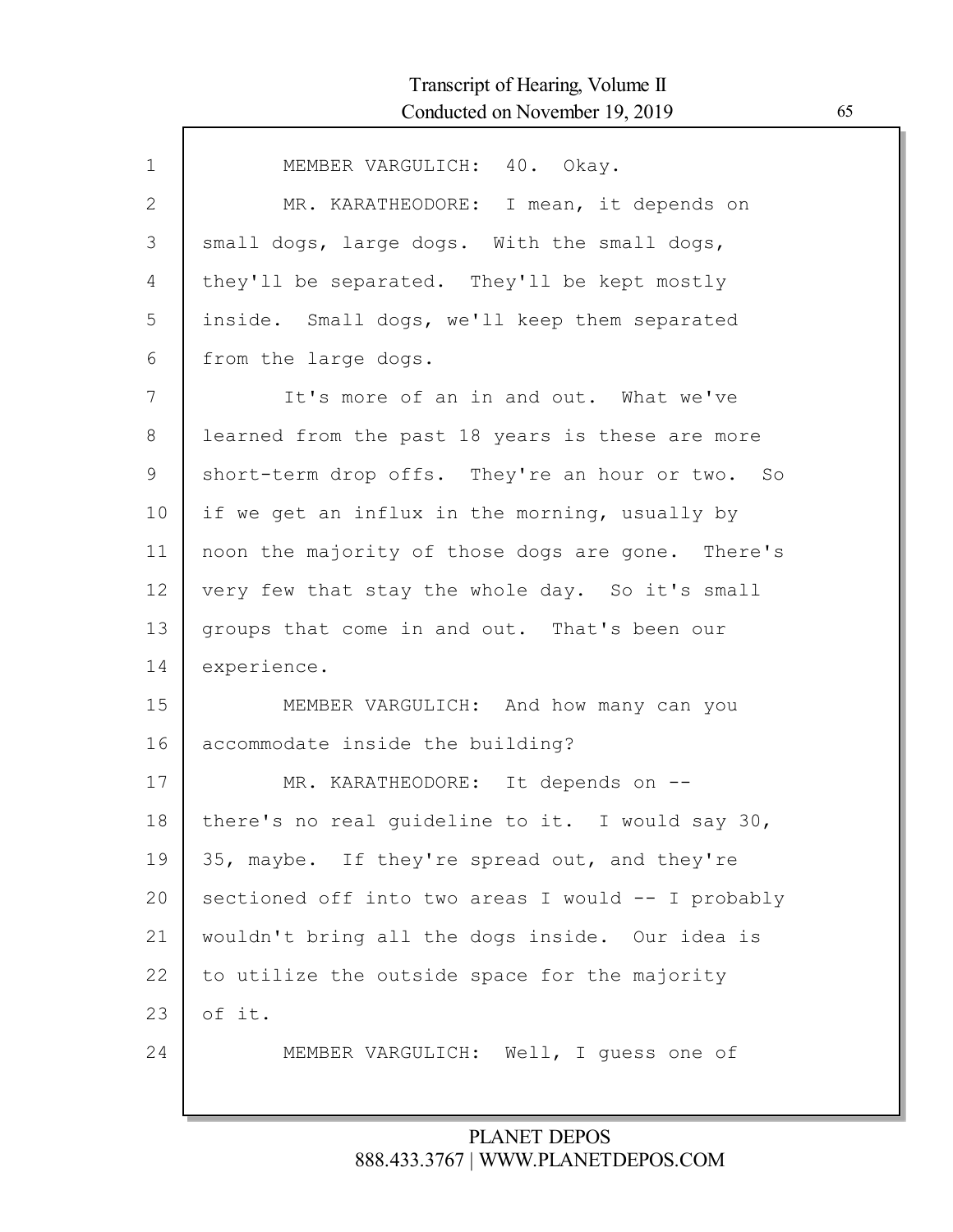| the issues that your neighbor, who has already    |
|---------------------------------------------------|
| sent us a letter opposing this as well as the     |
| property owner, I think it's 305 to the west is   |
| regarding the potential for noise.                |
| So if you have to have 20 percent plus of         |
| the dogs outside all the time, number one, that   |
| could be a bit of a challenge for the four months |
| or so of our winter, but then that doesn't really |
| address how you're going to handle the noise      |
| that's a potential.                               |
| MR. KARATHEODORE: That's been an issue.           |
| MEMBER VARGULICH: To me that's really             |
| bigger than all those easements. Those are        |
| easement issues between the person that you're    |
| leasing from and the adjacent people that have    |
| been granted those easements, so.                 |
| MR. KARATHEODORE: These are the same              |
| issues. We've been dealing with that for the past |
| 18 years, and most closely up to the last six     |
| years that we've -- we've opened four             |
| establishments with 300-plus luxury apartment     |
| owners abutting our dog space in Massachusetts.   |
| In the six years we've been there, we haven't     |
| received one noise complaint.                     |
|                                                   |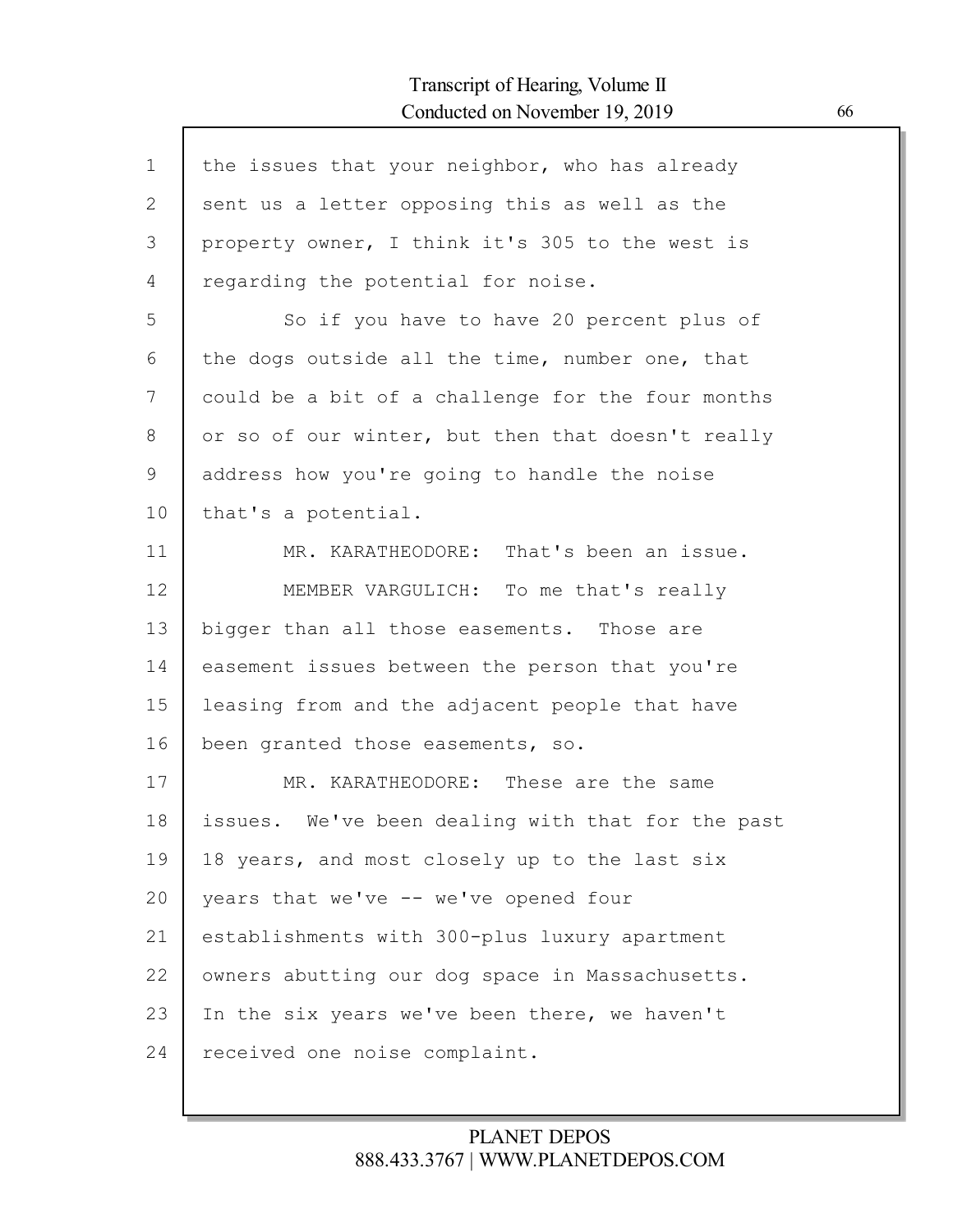| $\mathbf 1$ | What we've utilized is $--$ there's                |
|-------------|----------------------------------------------------|
| 2           | different techniques, and I think it is the        |
| 3           | understanding of -- it's similar to a dog park. I  |
| 4           | don't consider it an enclosed area. It's not a     |
| 5           | kennel. When dogs are enclosed in fenced areas     |
| 6           | and not able to get to each other, that creates    |
| 7           | dogs to bark.                                      |
| 8           | We don't experience any excessive barking          |
| 9           | in any of our locations and haven't due to the     |
| 10          | fact that it's an open space. Dogs don't           |
| 11          | typically bark at each other if they can get to    |
| 12          | each other. Kennels is where you hear loud         |
| 13          | barking because the dogs are fenced in right next  |
| 14          | to each other, and they can see each other.        |
| 15          | This is a closed-in area. You can't                |
| 16          | see -- when people walk into a kennel, when you    |
| 17          | walk by, the dogs start to bark because they see a |
| 18          | human that they haven't seen. So it draws all      |
| 19          | their attention. When you're in an open space,     |
| 20          | and there's a caregiver out there with them, one   |
| 21          | of our employees that's with them the whole time,  |
| 22          | the dogs don't bark. We don't allow them to play   |
| 23          | with toys. There's no fighting among the dogs.     |
| 24          | If you look at some of the pictures that I         |
|             |                                                    |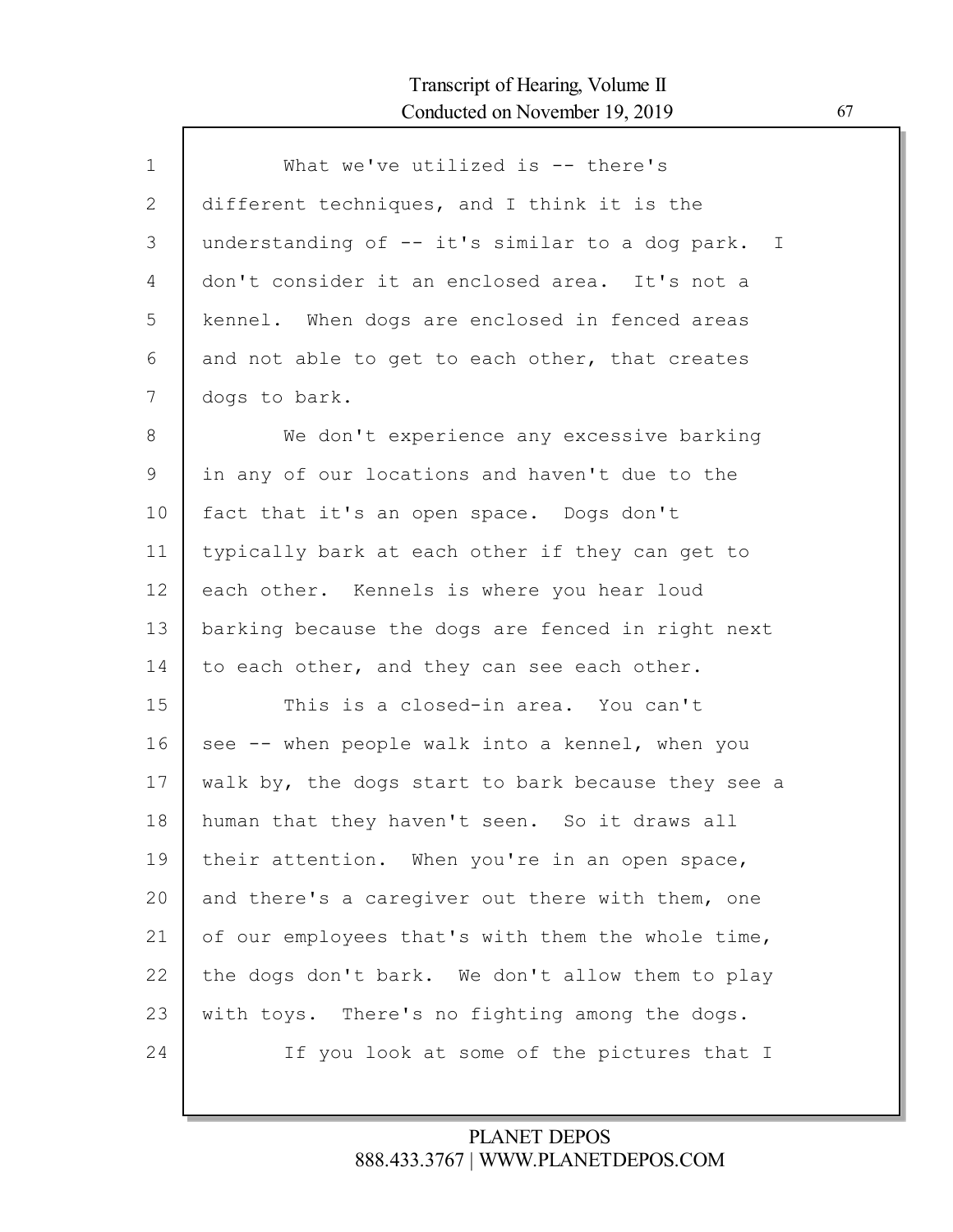| $\mathbf 1$ | have that show the fabric space for the absorption |
|-------------|----------------------------------------------------|
| 2           | as well, the dogs are mostly laying down, sitting. |
| 3           | We haven't had one complaint in six years because  |
| 4           | of the fact it's an open environment. It's a       |
| 5           | non-kennel space.                                  |
| 6           | Fortunately, there's techniques as well            |
| 7           | that we utilize. Spraying dogs that bark with a    |
| 8           | water bottle immediately stops the barking. This   |
| 9           | is something that's been proven that we've been    |
| 10          | doing consistently over the years. It stops the    |
| 11          | dog literally in their track.                      |
| 12          | We don't have 15, 20 dogs barking. I read          |
| 13          | the rules on the dog barking and the limitation of |
| 14          | how far the dogs, the number of times the dogs can |
| 15          | bark that follows the rules in St. Charles.        |
| 16          | I don't forecast that being a problem              |
| 17          | whatsoever because we've never experienced         |
| 18          | something that excessive. If one or two dogs       |
| 19          | bark, it's significantly muffled by using          |
| 20          | reflection, the soft turf, the reflective panels   |
| 21          | above, the large wood walls. You don't hear that   |
| 22          | loud bark coming at you because it's muffled       |
| 23          | within that area of open space.                    |
| 24          | We create L-shaped panels within that              |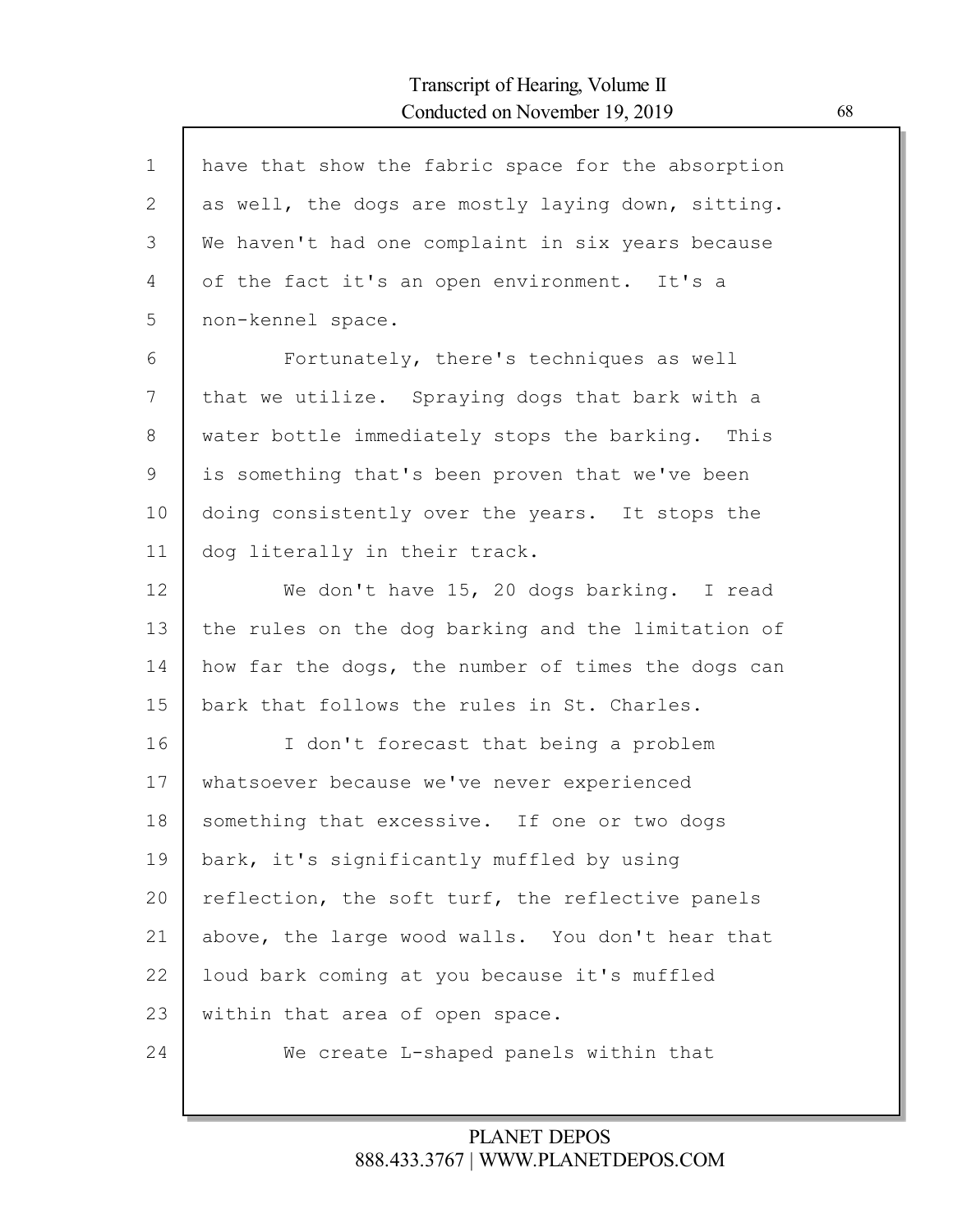| $\mathbf 1$  | space that absorb the dog barking. We put fabric   |
|--------------|----------------------------------------------------|
| $\mathbf{2}$ | panels within there. There's fabric panels above   |
| 3            | the dogs. It's actually quite muffled. You'd       |
| 4            | have to see it to really understand it, but for    |
| 5            | being in business for six years and not having one |
| 6            | noise complaint in Massachusetts have to speak     |
| 7            | miles for us when it comes to noise control.       |
| 8            | Just as a highway creates the perimeter            |
| 9            | wall for the residents behind it, it significantly |
| 10           | cuts down the noise coming from the highway to the |
| 11           | residents' homes. It's insulated panels like that  |
| 12           | that work.                                         |
| 13           | We usually open a space with a solid wood          |
| 14           | wall. The three new spaces we have in              |
| 15           | Massachusetts abut the luxury apartment buildings  |
| 16           | of 3- or 400 units. My initial concern was, Oh,    |
| 17           | my god, look up above. We're going to have so      |
| 18           | many people calling in, but we were able to        |
| 19           | produce a high enough wall with the fabric         |
| 20           | insulating the inside with L-shaped panels that    |
| 21           | muffled the noise so much when there's an          |
| 22           | occasional bark.                                   |
| 23           | It's very rare -- if you go to a dog park,         |
| 24           | dogs are not barking. They're running around       |
|              |                                                    |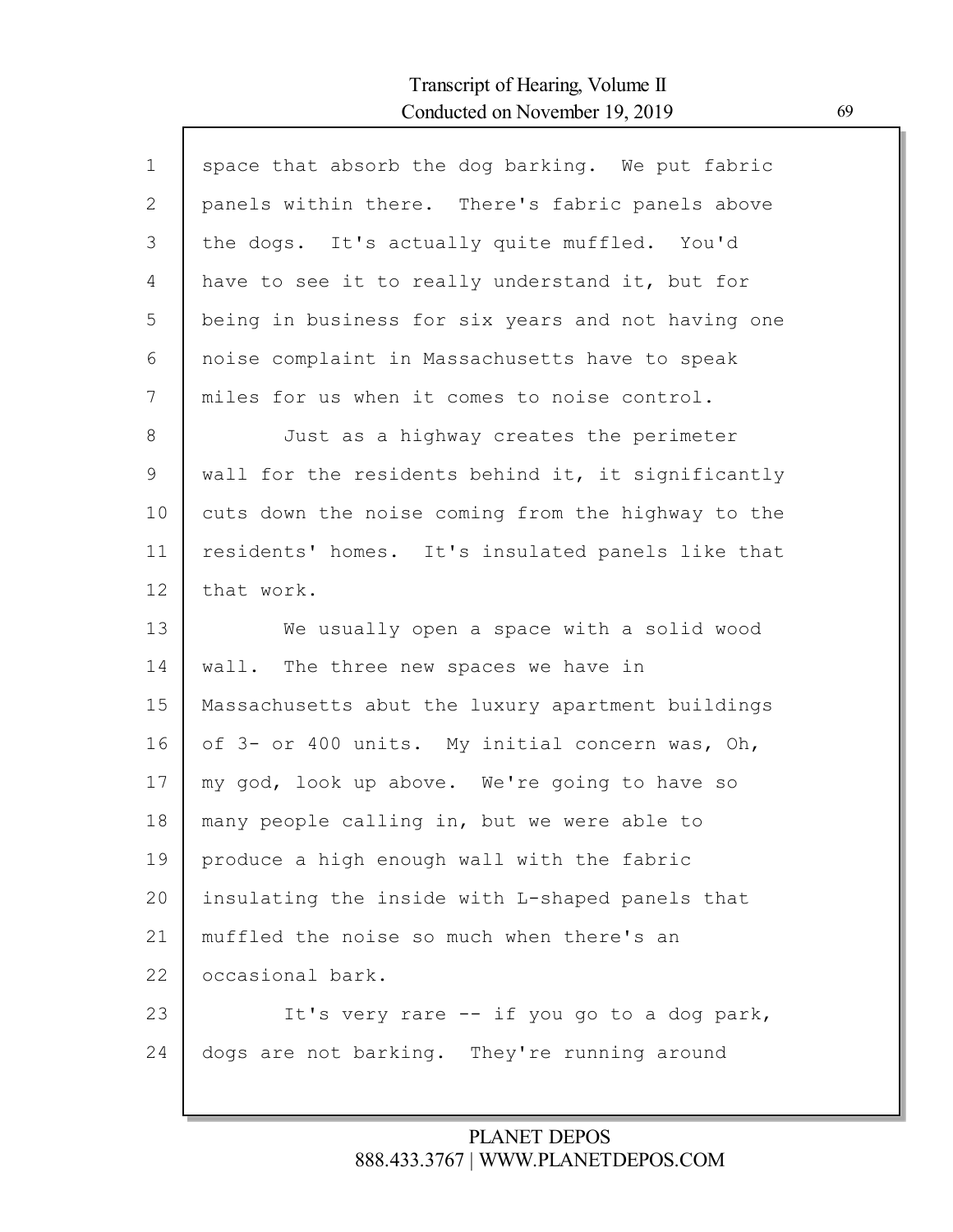| $\mathbf 1$  | playing with each other. The barking in a kennel   |
|--------------|----------------------------------------------------|
| $\mathbf{2}$ | is excessive, and it's loud, and I completely      |
|              |                                                    |
| 3            | believe that's why. That's why we're not doing     |
| 4            | any overnight stay there at the location.          |
| 5            | I have done it in the past. We have one            |
| 6            | resort that's off premise that we bring dogs to in |
| 7            | Massachusetts for the weekend, which is great, but |
| 8            | it's not conducive in an area such as this,        |
| 9            | especially at our location. What we would have is  |
| 10           | a place that people can drop off their pet and     |
| 11           | take a short walk into the City of St. Charles.    |
| 12           | I want to work with the neighbors. You             |
| 13           | know, if there is a complaint about a dog bark or  |
| 14           | if they feel that they can hear, there's numerous  |
| 15           | things I can do. Believe it or not there's been    |
| 16           | studies, and we have used at two locations music.  |
| 17           | That stops the dogs for some reason. I have        |
| 18           | studies and studies that it prevents barking.      |
| 19           | We do waterfalls in a few of them that             |
| 20           | muffle some of the sound coming from pets. I       |
| 21           | don't see us creating more noise than the normal   |
| 22           | street ever would. We have things in place that    |
| 23           | we can add to the space itself to continue to      |
| 24           | muffle any noise coming out of the space.          |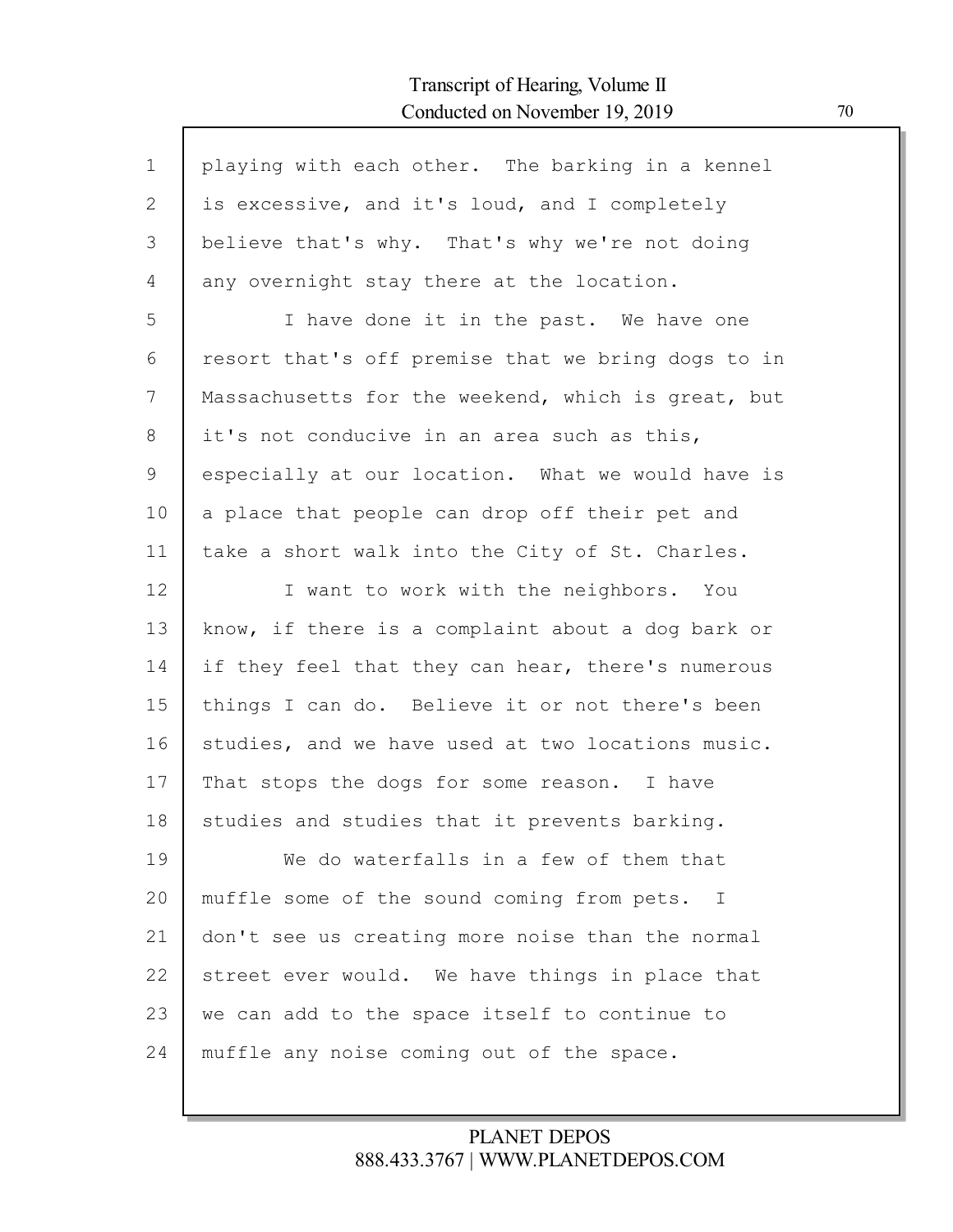Г

| $\mathbf 1$ | Barking has never been a problem for us            |
|-------------|----------------------------------------------------|
| 2           | due to the fact that we keep them in an open       |
| 3           | location. If we closed them in and put them in     |
| 4           | cages back there and they're all separated, the    |
| 5           | barking would increase. But that's not what we     |
| 6           | That's not the model of our business.<br>do.       |
| 7           | It's more of a resort for dogs. It's more          |
| 8           | of a club and ease of access for residents and     |
| 9           | people traveling to the area and staying at the    |
| 10          | hotels in the area, that they utilize something so |
| 11          | close to downtown, that we're a small walk away.   |
| 12          | I certainly don't want to disturb anybody          |
| 13          | in the neighborhood with barking, and I would be   |
| 14          | willing to work with them if they ever felt that   |
| 15          | it was a concern and they heard any kind of        |
| 16          | excessive noise. That's something that we've       |
| 17          | never had to deal with in the past six years or my |
| 18          | partner, Karen, in the past 18 herself.            |
| 19          | But I understand it's a concern. It's the          |
| 20          | first thing that I brought up at the initial       |
| 21          | hearing was our methods of noise control. The      |
| 22          | absorption, reflection is a big part of noise      |
| 23          | control with sound proofing. I've done excessive   |
| 24          | studies myself to limit it so that it wouldn't be  |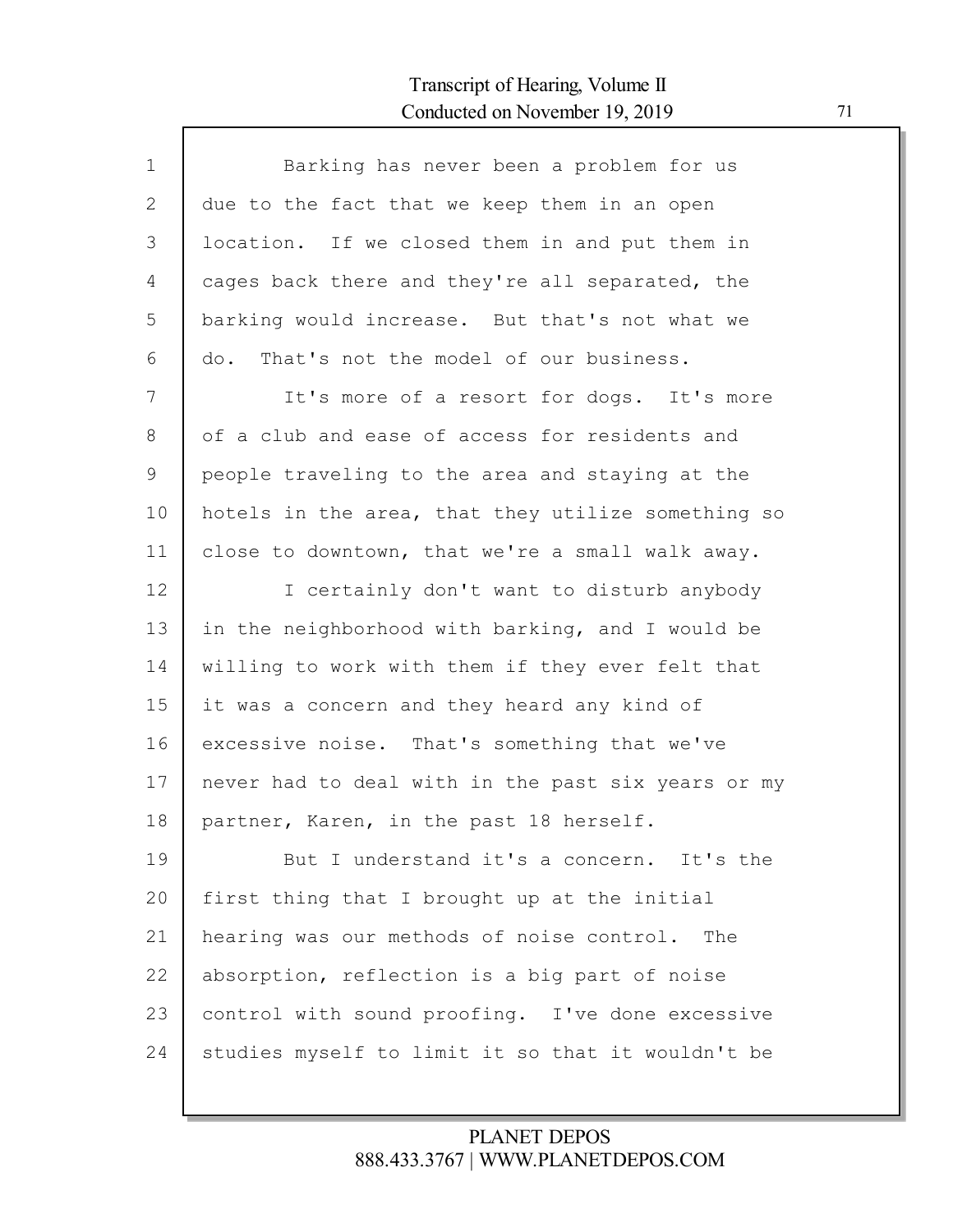Г

| a problem for us down the road. We plan on         |
|----------------------------------------------------|
| expanding this business significantly in the area. |
| I think you have to deal with it. I                |
| completely agree that you should bring it up, and  |
| I was planning to get into it in-depth myself just |
| so everybody understood that it was something at   |
| the top of our list and a major concern for us.    |
| MEMBER FUNKE: Can I ask what's your                |
| budget for renovation?                             |
| MR. KARATHEODORE: We're looking at                 |
| probably \$100,000 and that's -- unfortunate for   |
| that because we don't have the -- we're not        |
| touching the building itself. Most of that money   |
| will come in -- a large majority of it is the turf |
| and the landscaping.                               |
| We're planning on adding -- Mr. Salas has          |
| agreed to upgrade the space significantly in       |
| accordance with the comprehensive plan for the     |
| City, such things as trees, shrubs, flowers,       |
| planting beds up front, curbed parking areas, some |
| additional landscaping up front around the sign    |
| which is located on 2nd Street. We have to do      |
| restriping, repaving the property, a new roof.     |
| I think it's whatever else we deem                 |
|                                                    |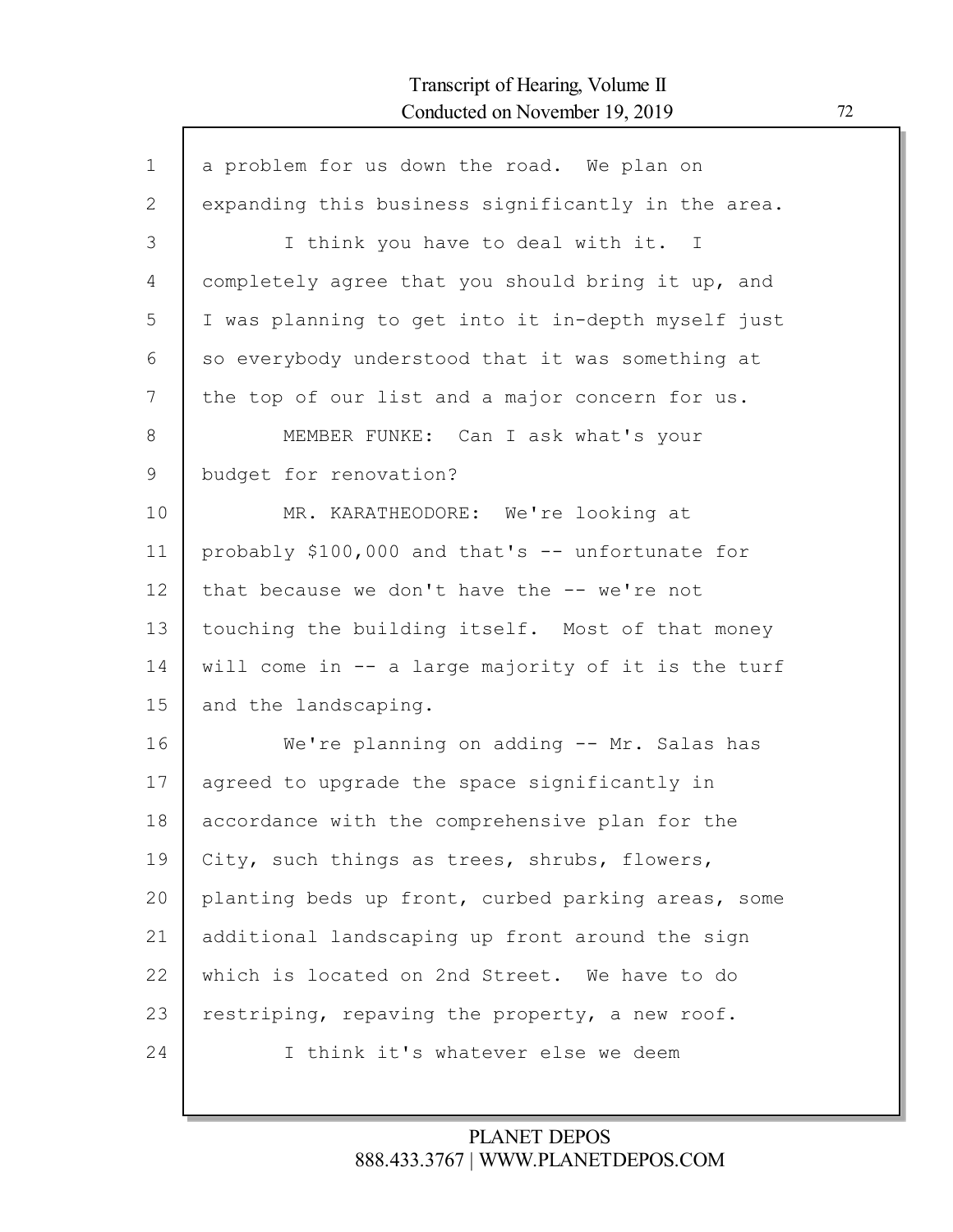| $\mathbf 1$ | aesthetically pleasing for the business. We want     |
|-------------|------------------------------------------------------|
| 2           | it to be something that people drive by and wonder   |
| 3           | what that could be. We want it to look like a        |
| 4           | country club. We want it to feel like a country      |
| 5           | club, and we want to make it look like something     |
| 6           | the people in the area would be attracted to go      |
| 7           | and conduct business at. I think it would be very    |
| $8\,$       | unique in comparison to the other pet care           |
| 9           | businesses.                                          |
| 10          | The drive-up has been something that                 |
| 11          | everyone has asked for. We have been unable to do    |
| 12          | that in any of our other locations due to small      |
| 13          | parking lots. Fortunately, we have a space here      |
| 14          | that $--$ I think, the drop-off convenience would be |
| 15          | something that our customers and residents and       |
| 16          | people in the area will absolutely love because      |
| 17          | it's such a quick in and out, just as                |
| 18          | drive-throughs have increased so much in the fast    |
| 19          | food business.                                       |
| 20          | I think that pets, being a member of our             |
| 21          | family now, I think, we have the opportunity to      |
| 22          | create something that is easily accessible for       |
| 23          | people and something that will make it just easy     |
| 24          | for them.                                            |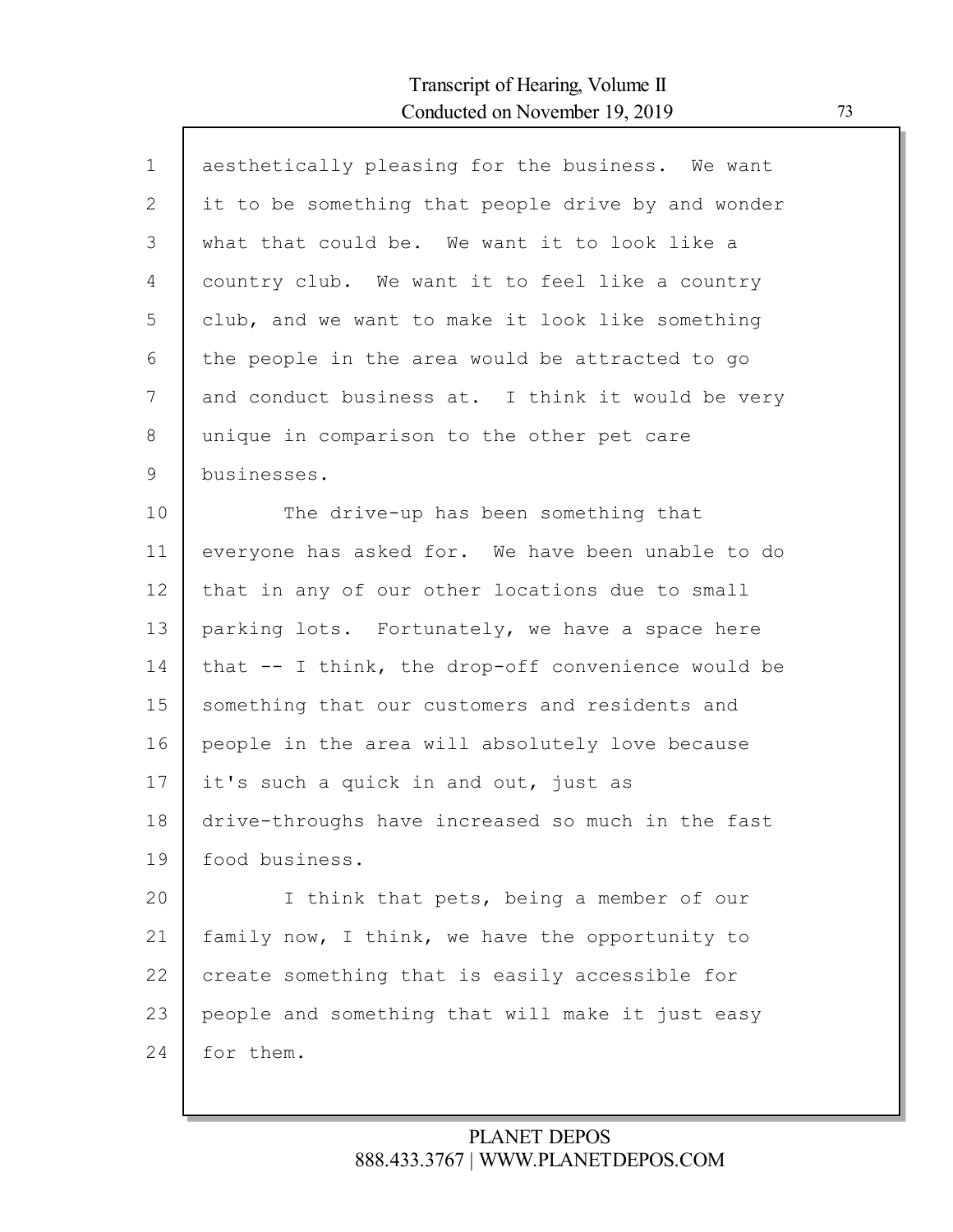| $\mathbf 1$ | CHAIRMAN WALLACE: All right. I'd like to           |
|-------------|----------------------------------------------------|
| 2           | kind of move on and make sure we have a discussion |
| 3           | about the first application, which is the          |
| 4           | appropriateness of this use for this particular    |
| 5           | zoning district. Because that's really the first   |
| 6           | step is to add this as a special within CBD-1      |
| 7           | or -- yeah, CBD-1 District, and then to determine  |
| 8           | whether the special use is appropriate for this    |
| 9           | particular property.                               |
| 10          | So I don't know -- go ahead.                       |
| 11          | MEMBER BECKER: Well, in looking at the             |
| 12          | permitted special use charts provided in the staff |
| 13          | report pages 6 and, I think, 7 and listening to    |
| 14          | the testimony and reading some comments in the     |
| 15          | staff report, I think it's pretty clear to me that |
| 16          | this is not a compatible use in the CBD-1 in the   |
| 17          | regular or in the overlay district.                |
| 18          | I don't think -- looking at the list of            |
| 19          | uses, I don't think it's compatible with the uses  |
| 20          | in the downtown area, and I just wanted to say     |
| 21          | that to maybe start some discussion on it.         |
| 22          | VICE CHAIRMAN KESSLER: Well, I tend to             |
| 23          | agree, and that's why we've had a lot of           |
| 24          | discussion about how it would operate and things   |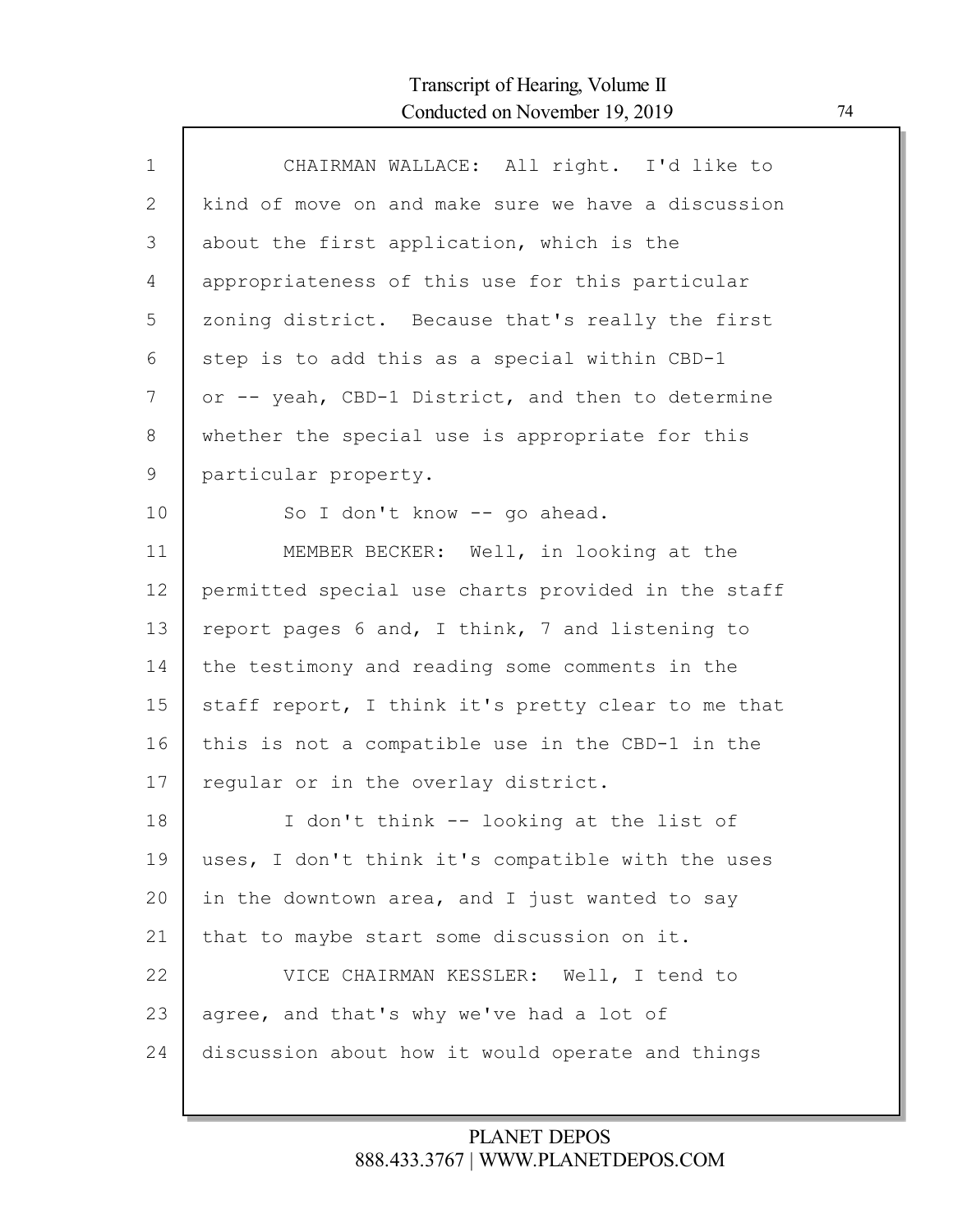| $\mathbf{1}$ | you could do to minimize noise and how you're     |
|--------------|---------------------------------------------------|
| 2            | going to arrange parking for this facility.       |
| 3            | That's all well and good if it's compatible with  |
| 4            | the permitted uses in that district.              |
| 5            | I think that we should consider whether or        |
| 6            | not we want to have pet care facilities downtown. |
| 7            | I think that's a bigger question as to whether or |
| 8            | not this particular application for the special   |
| 9            | use would work in that location.                  |
| 10           | I don't see it, as Ms. Becker says, as            |
| 11           | compatible with any of the uses that are in those |
| 12           | districts at this time. I think that's the first  |
| 13           | question that we have to address before we can    |
| 14           | consider this application for a special use.      |
| 15           | MR. KARATHEODORE: May I speak on that?            |
| 16           | VICE CHAIRMAN KESSLER: Sure.                      |
| 17           | MR. KARATHEODORE: I think that we have to         |
| 18           | consider the customers actually doing business in |
| 19           | downtown St. Charles. I think that any customer   |
| 20           | to any business, including myself, I've had dogs  |
| 21           | my whole life, is ease of access. I think that    |
| 22           | has now taken over most small businesses.         |
| 23           | The companies that do provide such                |
| 24           | opportunity for people to shop more, to eat more  |
|              |                                                   |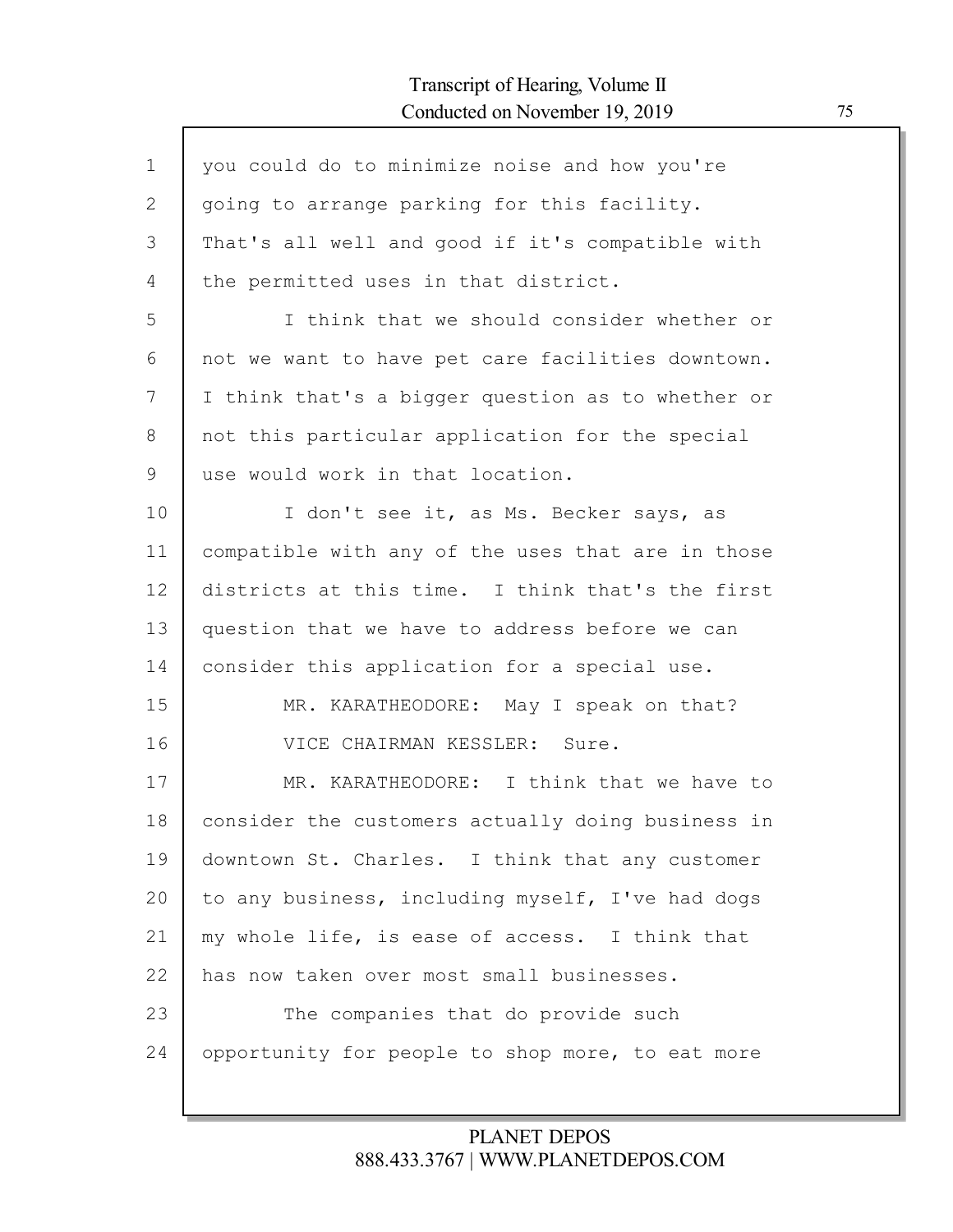| $\mathbf{1}$ | and not worry about, you know, their children.<br>$\mathbf{I}$ |
|--------------|----------------------------------------------------------------|
| $\mathbf{2}$ | believe pets are considered to be, you know,                   |
| 3            | family members of each and every one of our                    |
| 4            | families.                                                      |
| 5            | To be close to a downtown, I believe is                        |
|              |                                                                |
| 6            | ideal for such a business. Yes, it's very                      |
| 7            | different than every other business, but what                  |
| 8            | we're doing is we're providing a service for the               |
| 9            | people going to those other businesses.                        |
| 10           | We're providing a drop location for people                     |
| 11           | visiting a hotel in downtown that can bring their              |
| 12           | pets and not worry about who is taking care of                 |
| 13           | them and where they are. It's providing a walking              |
| 14           | area into downtown from going for a walk along the             |
| 15           | river.                                                         |
| 16           | I read -- I've probably read the City of                       |
| 17           | St. Charles Municipal Code and the comprehensive               |
| 18           | quideline three times, and all I continue to read              |
| 19           | is pedestrian access and ease of access for                    |
| 20           | residents. I can't think of anything that would                |
| 21           | be more convenient for any residents in downtown               |
| 22           | than to be able drop off their dog somewhere close             |
| 23           | by rather than miles down the street and have to               |
| 24           | get into their vehicle to do so.                               |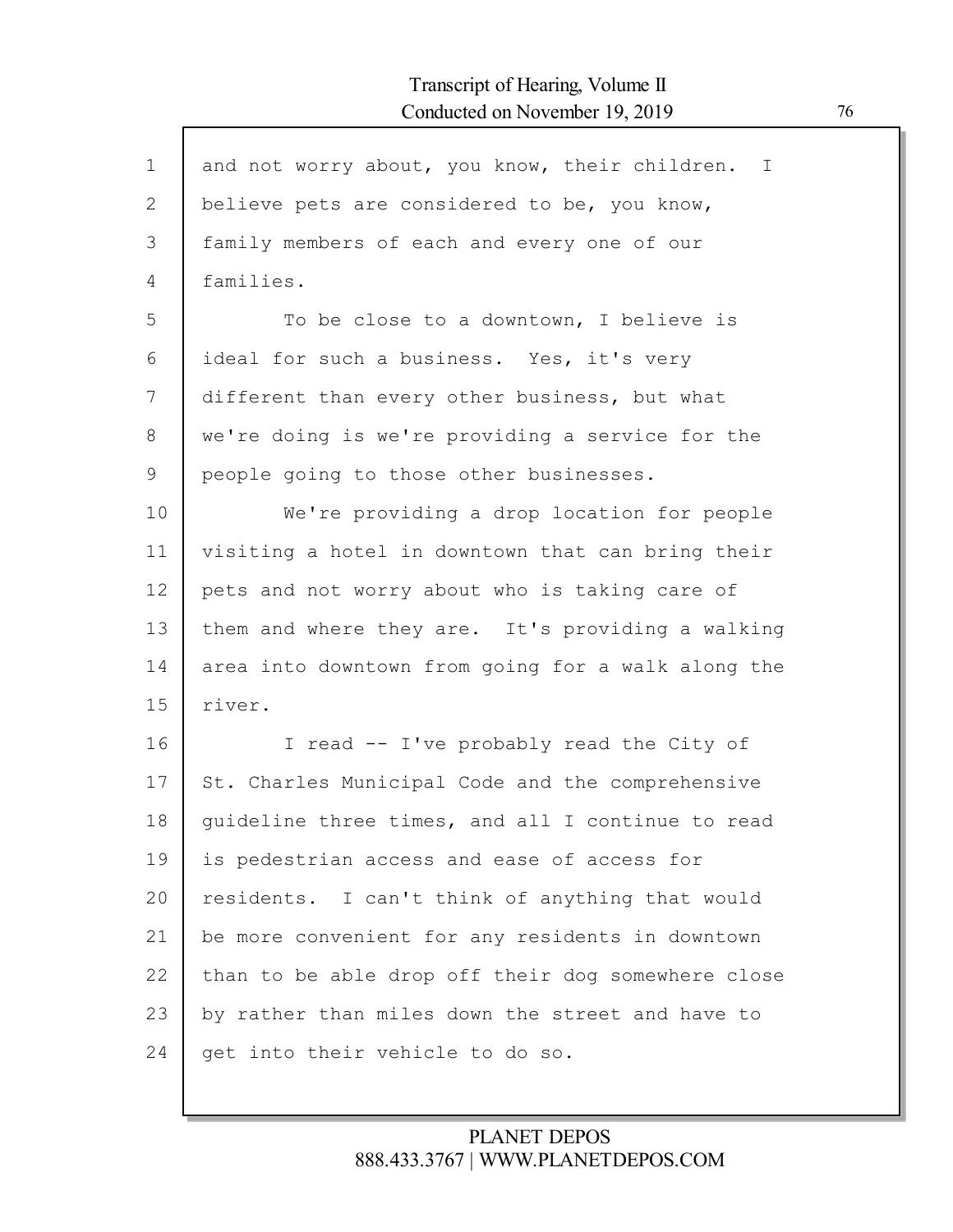Г

| $\mathbf 1$ | Our first location was downtown Boston, in        |
|-------------|---------------------------------------------------|
| 2           | the north end of Boston which is extremely        |
| 3           | populated, overly populated actually. We met      |
| 4           | initial resistance just as we have, other         |
| 5           | businesses have had down there as well. The noise |
| 6           | became a question. The access became a question.  |
| 7           | You know, where are you going to put the          |
| 8           | dogs. You know, are they going to be too loud.    |
| 9           | Is it going to be the wrong business for this     |
| 10          | area, and 18 years later we're still there and    |
| 11          | with three times as much space accommodating      |
| 12          | numerous residents in that area so they can       |
| 13          | conduct business and go on with their life.       |
| 14          | I think a daily concern of anybody who            |
| 15          | owns a pet or a dog is where are they going to be |
| 16          | today. Leaving them alone at the house is no      |
| 17          | longer an option for several pet owners. You      |
| 18          | know, putting them close by or if I can go run an |
| 19          | errand downtown. If you're going to generate more |
| 20          | people into the city, why not provide businesses  |
| 21          | like ours that can assist these customers to come |
| 22          | into the city and conduct business or meet with a |
| 23          | friend and have a coffee.                         |
| 24          | I worry about leaving my dog at the house.        |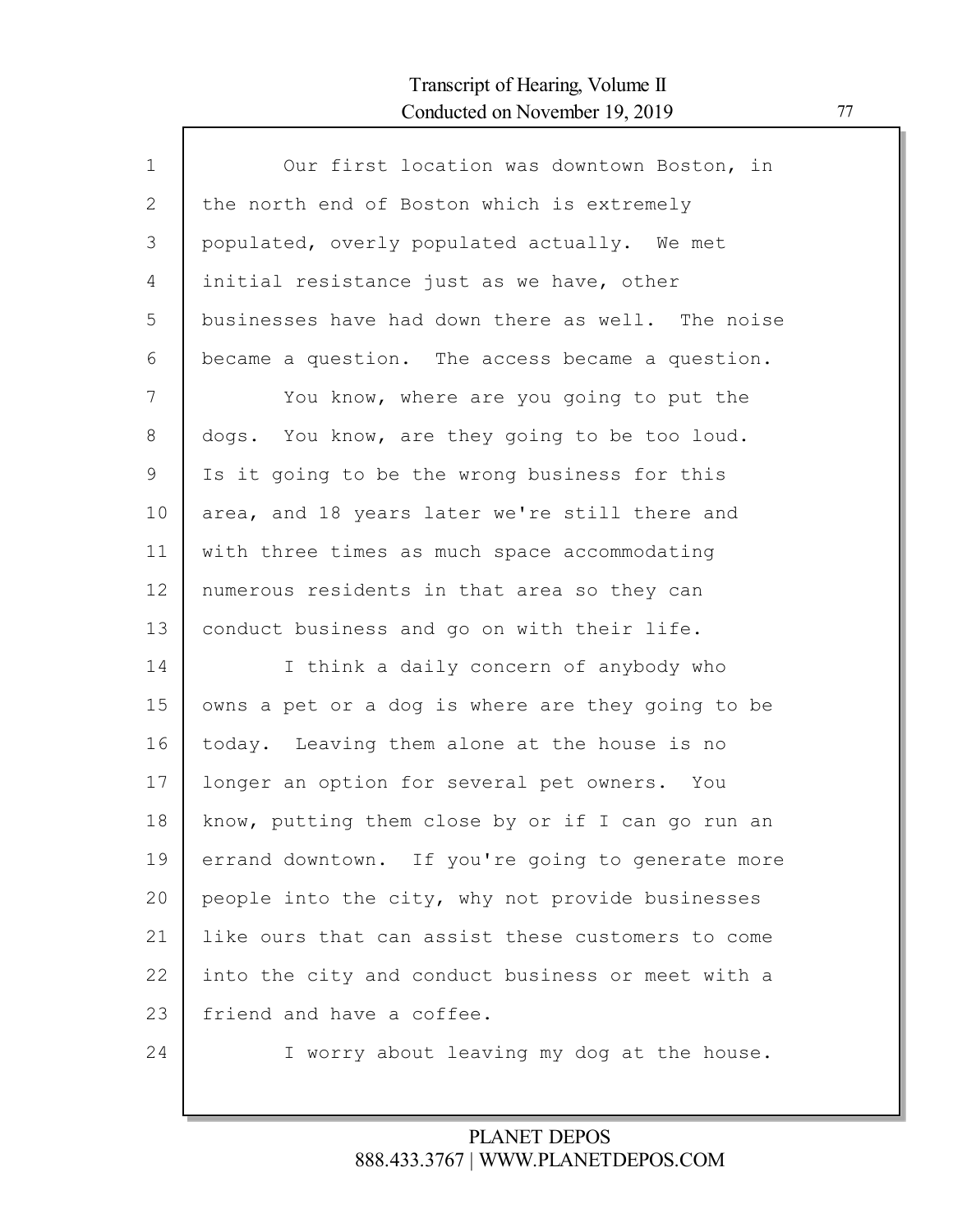Г

| $\mathbf 1$  | A, is he going to tear up the house when I'm not   |
|--------------|----------------------------------------------------|
| $\mathbf{2}$ | there; or to keep him in a small, tiny little area |
| 3            | all day, I hate to do it. But if I'm meeting my    |
| 4            | friends in downtown, I would love to go to a place |
| 5            | that I could walk to, drop them off, and then I    |
| 6            | could pick them up in an hour.                     |
| 7            | That's something we don't currently have           |
| 8            | right now in St. Charles. I'm in town daily        |
| 9            | conducting business, in and out, utilizing all the |
| 10           | services within the city. And seeing a place       |
| 11           | that's not close by, 2nd and down the street       |
| 12           | there, we're far enough outside of the downtown    |
| 13           | city where you still have to know that we're       |
| 14           | there. You still have to drive there or walk down  |
| 15           | the street to get there, but close enough to the   |
| 16           | city that it can be accessed by foot.              |
| 17           | I think that providing such a business to          |
| 18           | the people of St. Charles is something that will   |
| 19           | be highly supported. I think the majority of the   |
| 20           | residents will be behind it. I truly believe       |
| 21           | that. We've had great success, and our track       |
| 22           | record says so, that being closer to town is ideal |
| 23           | for such a business.                               |
| 24           | Obviously, it has to be the right space.           |
|              |                                                    |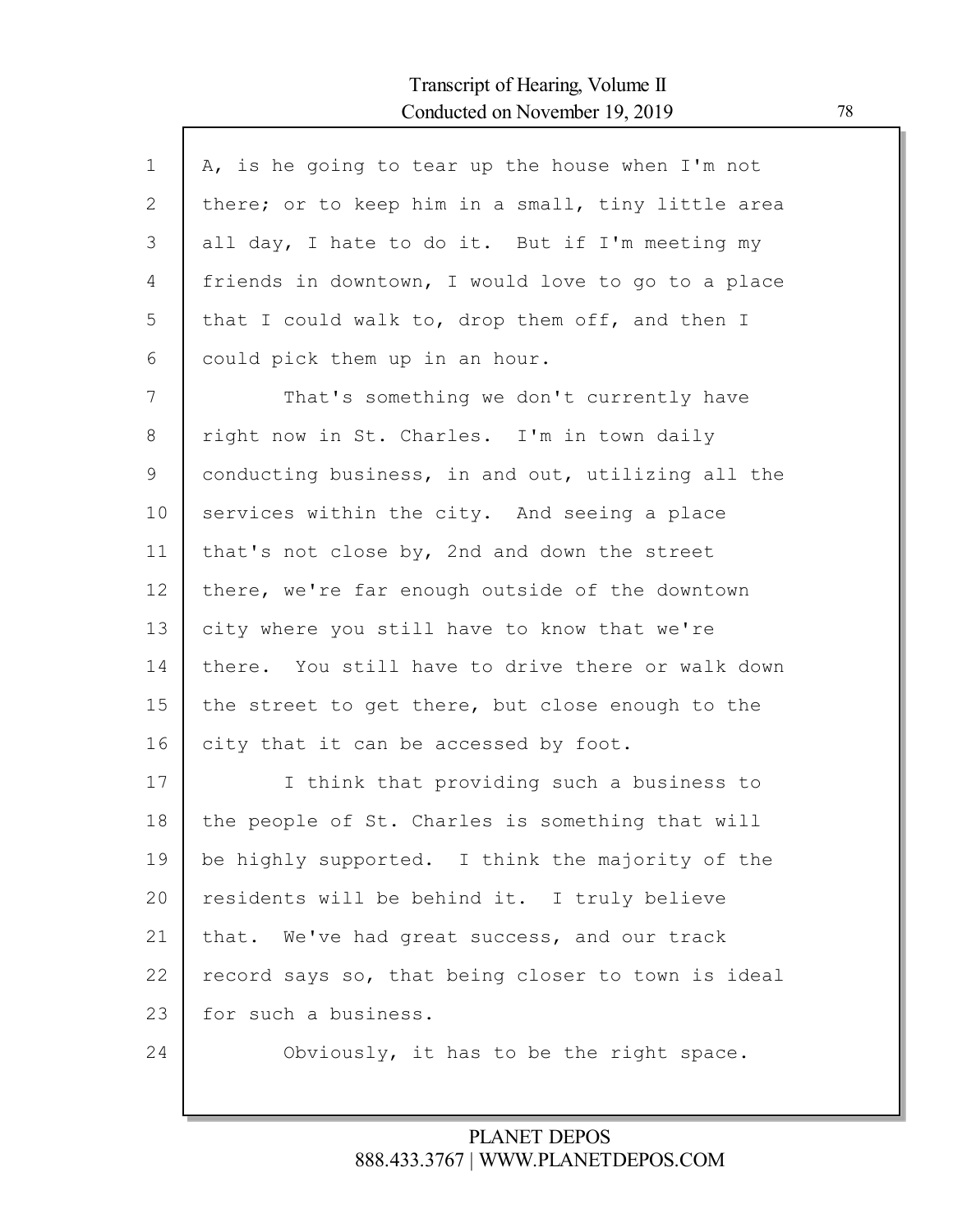Г

| $\mathbf{1}$   | It has to not be near residential. In the City of  |
|----------------|----------------------------------------------------|
| 2              | Boston, we're side by side with residential. Here  |
| 3              | we're a distance away in a business district.      |
| 4              | I feel it would not damage any of their            |
| 5              | business; but at the same time, something that     |
| 6              | their customers would view as a positive in being  |
| 7              | close enough by where they're either working or    |
| 8              | spending the day.                                  |
| $\overline{9}$ | I can't think of any negatives to it other         |
| 10             | than the fact that it is -- it's different from    |
| 11             | the other businesses, but it's something that      |
| 12             | their customers will utilize. So I think we have   |
| 13             | to hear from them or see how they would react to   |
| 14             | such a business being so close by, you know, when  |
| 15             | they're spending time downtown.                    |
| 16             | I think utilizing the river and going to           |
| 17             | dog walks is something that a lot of people are    |
| 18             | currently doing. I think having an opportunity     |
| 19             | and having a place for them to drop their dog for  |
| 20             | an hour or two to go have something to eat or      |
| 21             | spend a day running errands to the bank or so      |
| 22             | would be something that would be seen as extremely |
| 23             | positive.                                          |
| 24             | VICE CHAIRMAN KESSLER: Good. I mean, I             |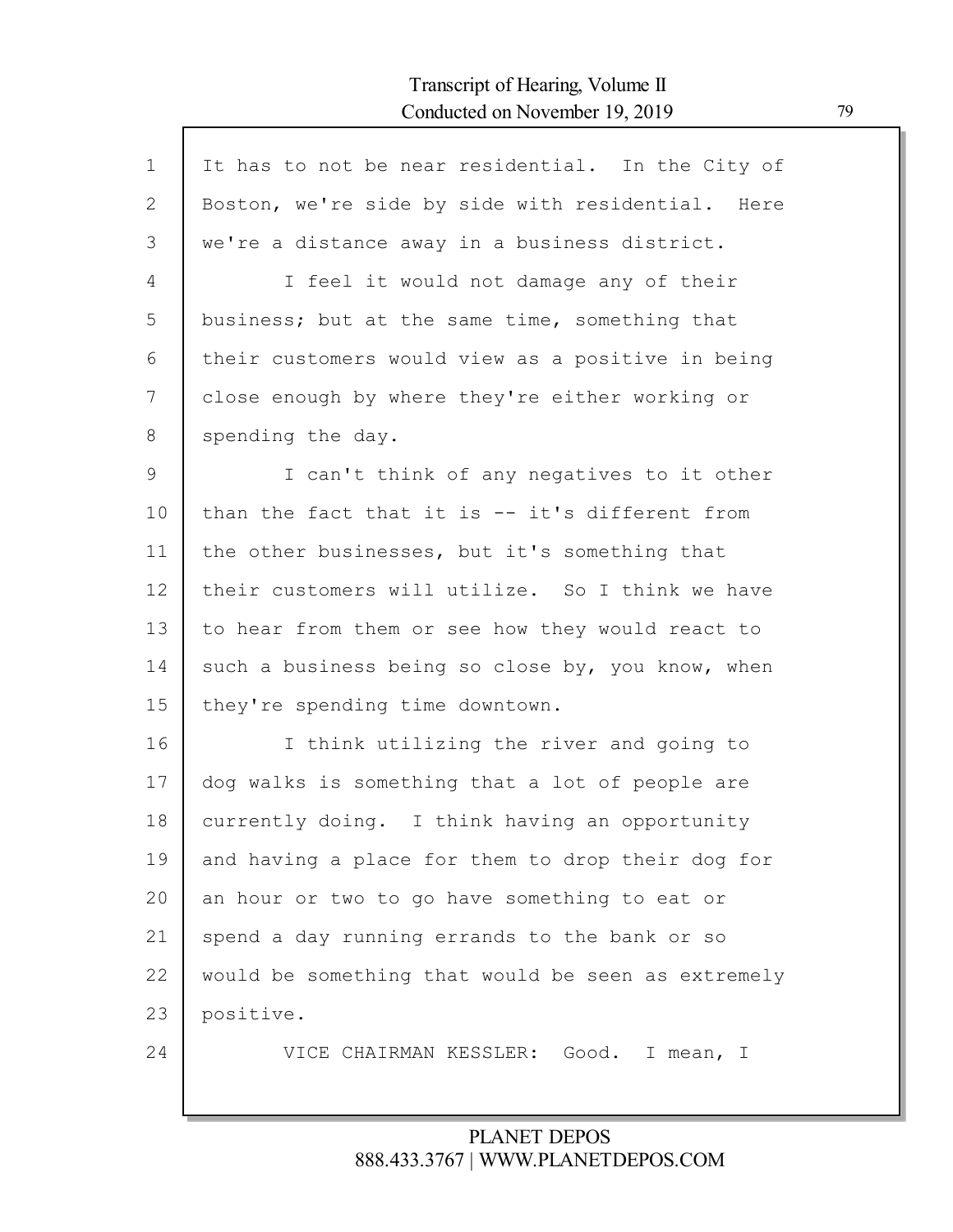| $\mathbf 1$ | understand what you're saying. Actually, I mean,  |
|-------------|---------------------------------------------------|
| 2           | as much as I don't see this as compatible with    |
| 3           | everything we have there, I can see the benefits  |
| 4           | of it. I do think comparing it to the north end   |
| 5           | of Boston might be a little extreme for           |
| 6           | St. Charles since that's an urban area that there |
| 7           | is no place else to go. There is here. We're a    |
| 8           | small community, and you can go out into the      |
| 9           | outskirts of town.                                |
| 10          | The one thing that I think is interesting,        |
| 11          | and I think it's in the staff report, they talk   |
| 12          | about excluding the overlay, the downtown overlay |
| 13          | in this application. So this special use would be |
| 14          | allowed in CBD-1 to the downtown commercial       |
| 15          | district but not in the actual downtown, which    |
| 16          | could be a good compromise.                       |
| 17          | I do honestly see the benefits that you           |
| 18          | described, having access for people who work and  |
| 19          | visit downtown, people that aren't necessarily    |
| 20          | from here that will be staying. I think about our |
| 21          | goal of creating residential downtown buildings   |
| 22          | that are going up on 1st Street. We're going to   |
| 23          | have people living downtown, so perhaps there is  |
| 24          | some value to that.                               |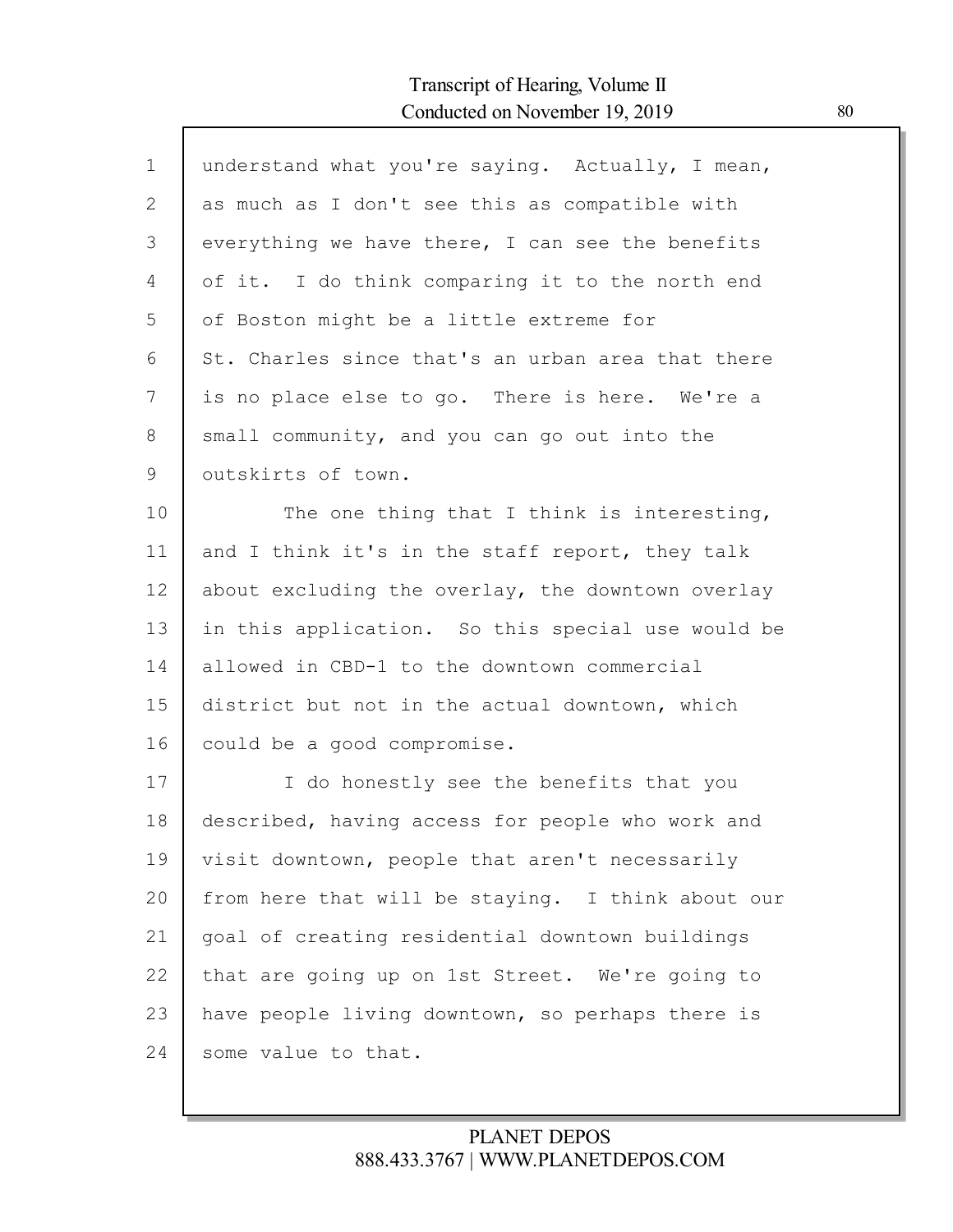| $\mathbf 1$ | But in any event, if there was something          |
|-------------|---------------------------------------------------|
| 2           | like this, I would really strongly urge that we   |
| 3           | limit it to outside of the downtown overlay.      |
| 4           | MEMBER PRETZ: Tim, I would agree with             |
| 5           | you. With the applicant's statements and that,    |
| 6           | there is logic to it. There is a benefit to it.   |
| 7           | I understand all that. I'm sympathetic to that.   |
| 8           | But as an applicant for the CBD-1, I have a hard  |
| 9           | time with just allowing that special use.         |
| 10          | As a compromise, though, with the                 |
| 11          | elimination of the overlay to downtown, I can see |
| 12          | that as potentially being a good compromise;      |
| 13          | otherwise, I would lean more towards just a no as |
| 14          | it relates to that.                               |
| 15          | MEMBER HOLDERFIELD: Could you explain             |
| 16          | that a little better? I'm not sure I understand.  |
| 17          | VICE CHAIRMAN KESSLER: The overlay, Jim?          |
| 18          | MEMBER HOLDERFIELD: Yes.                          |
| 19          | VICE CHAIRMAN KESSLER: There's a map.             |
| 20          | Let me see if I can find it. It's on page 4 of 11 |
| 21          | of the staff report. Look on there, page 4 of 11. |
| 22          | CHAIRMAN WALLACE: There's CBD-1; and then         |
| 23          | within CBD-1, they have a downtown overlay        |
| 24          | district.                                         |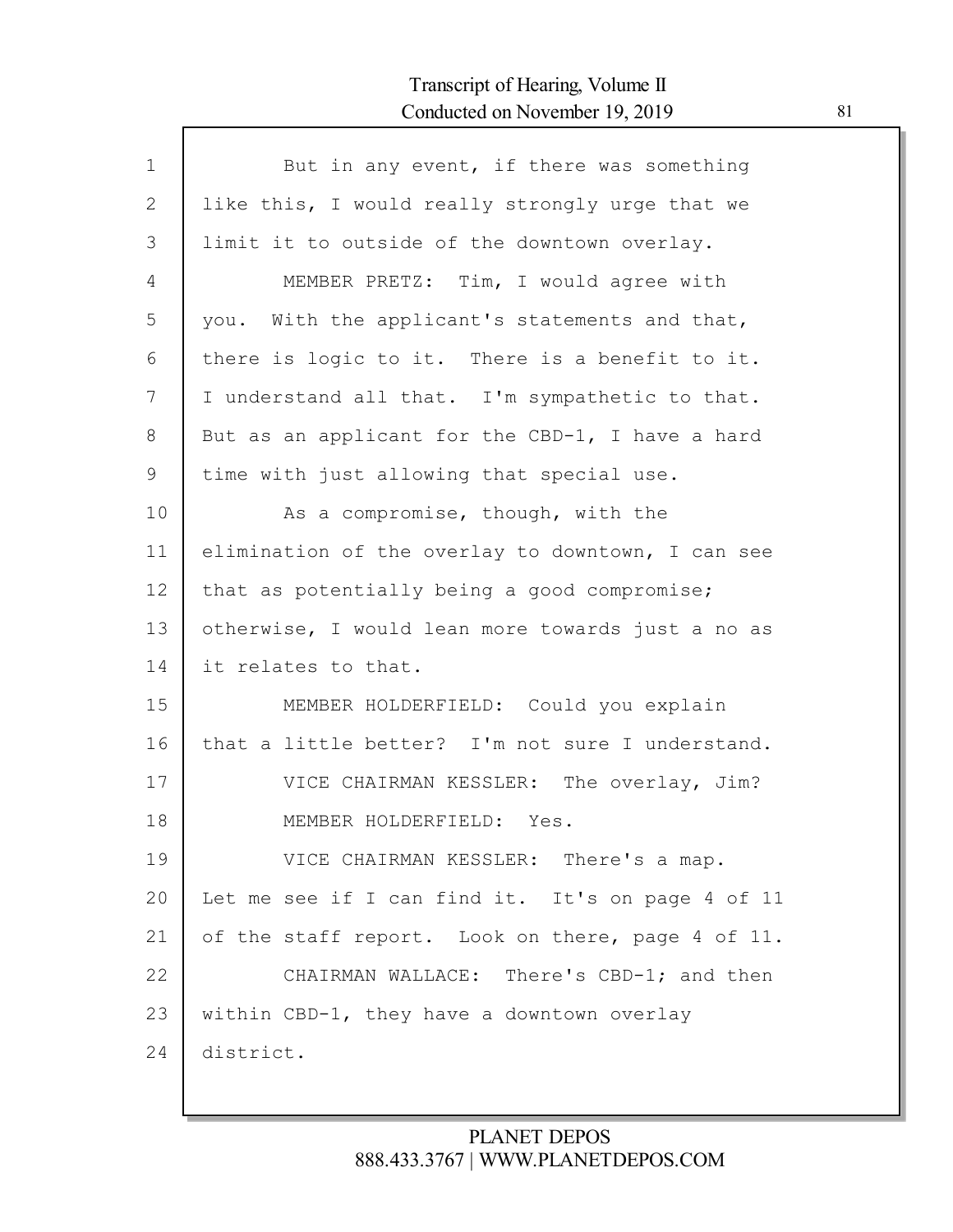| $\mathbf{1}$ | MEMBER HOLDERFIELD: Okay.                          |
|--------------|----------------------------------------------------|
| 2            | CHAIRMAN WALLACE: So what we're talking            |
| 3            | about is possibly approving it as a special use    |
| 4            | within CBD-1 but not in the downtown overlay       |
| 5            | district.                                          |
| 6            | Staff, is that correct?                            |
| 7            | MS. JOHNSON: Yeah. That's an option.               |
| 8            | CHAIRMAN WALLACE: All right. So other              |
| 9            | questions?                                         |
| 10           | (No response.)                                     |
| 11           | CHAIRMAN WALLACE: Okay. Any questions or           |
| 12           | comments from members of the audience?             |
| 13           | Sir, come on up. Were you sworn in?                |
| 14           | MR. SALAS: Yes, I was.                             |
| 15           | CHAIRMAN WALLACE: Okay.                            |
| 16           | MR. SALAS: I could be sworn in again.              |
| 17           | CHAIRMAN WALLACE: Okay. Will you tell              |
| 18           | the truth?                                         |
| 19           | MR. SALAS: Yes, I will.                            |
| 20           | CHAIRMAN WALLACE: All right. Go ahead.             |
| 21           | MR. SALAS: Joe Salas, Hotel Baker,                 |
| 22           | St. Charles, Illinois, and in Wayne.               |
| 23           | I have been working with Johnny for                |
| 24           | approximately six months now with this concept and |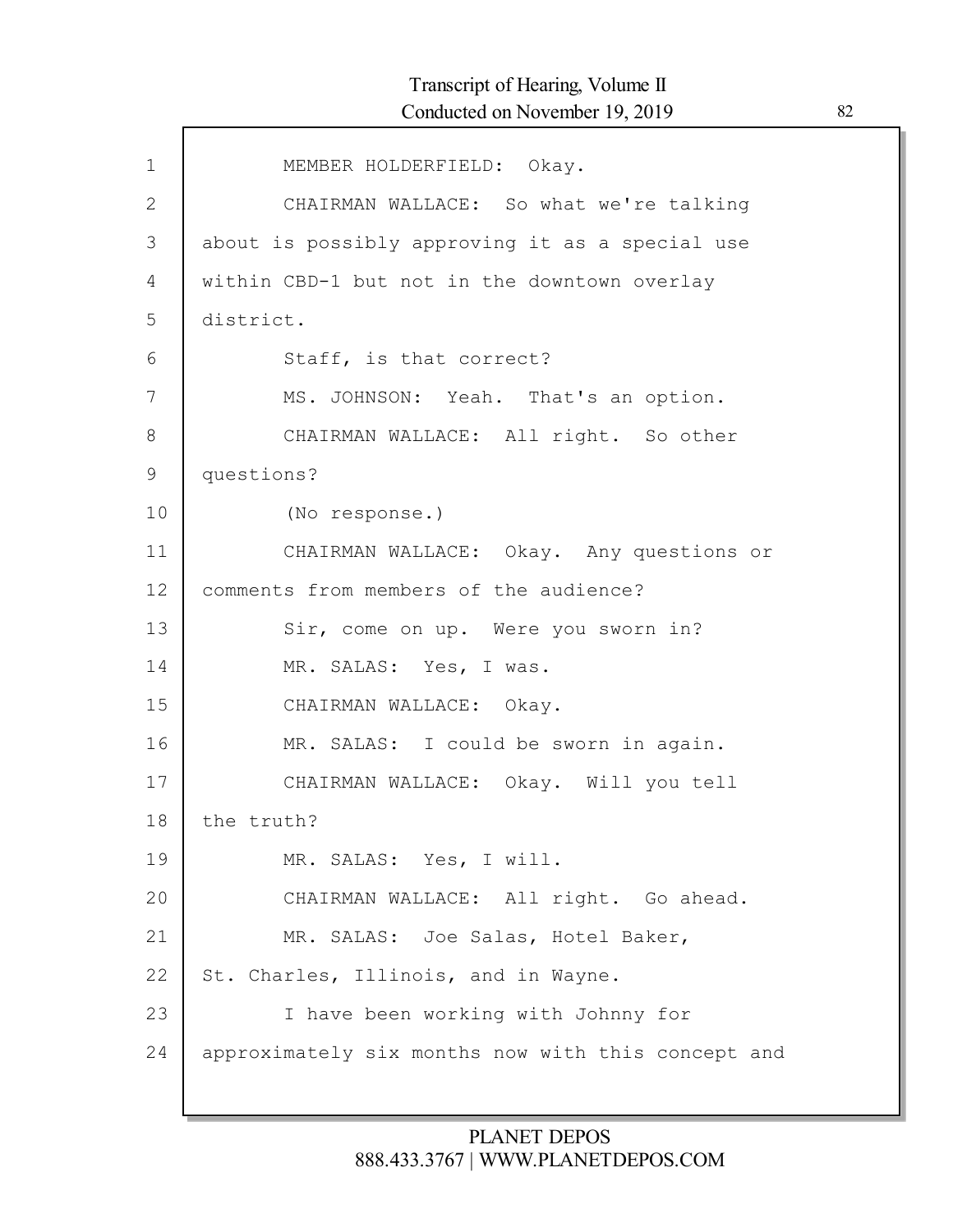Г

| $\mathbf 1$ | this idea. I have to say after listening to him    |
|-------------|----------------------------------------------------|
| 2           | tonight, I'm even more compelled to support him    |
| 3           | for many reasons. One, I've learned to know who    |
| 4           | he is. I love his passion, his vision, and his     |
| 5           | dedication and the things that he's accomplished   |
| 6           | and his experience. I know that he has a           |
| 7           | tremendous partner from the East Coast, and        |
| 8           | they've been very successful.                      |
| 9           | I realize that what we're talking about            |
| 10          | may have some concerns today that we may not be    |
| 11          | used to, but I have to say I've been challenged in |
| 12          | the past with some of the businesses that we've    |
| 13          | had here. One of them is the Hotel Baker. It was   |
| 14          | closed for two years. A lot of people have told    |
| 15          | me what are doing? Here we are 16 years later.     |
| 16          | Sammy's Bikes, another example, it was a           |
| 17          | car shop or a place where they changed oil down on |
| 18          | 1st Street. Sammy came to me and had this idea     |
| 19          | about opening up a bike shop. He sells one of the  |
| 20          | best bikes in the United States or the world       |
| 21          | called Colnago, probably one of the best bike      |
| 22          | shops in the United States, very successful.<br>In |
| 23          | the recent time, they just went from Santa Monica, |
| 24          | California, here into St. Charles, really making a |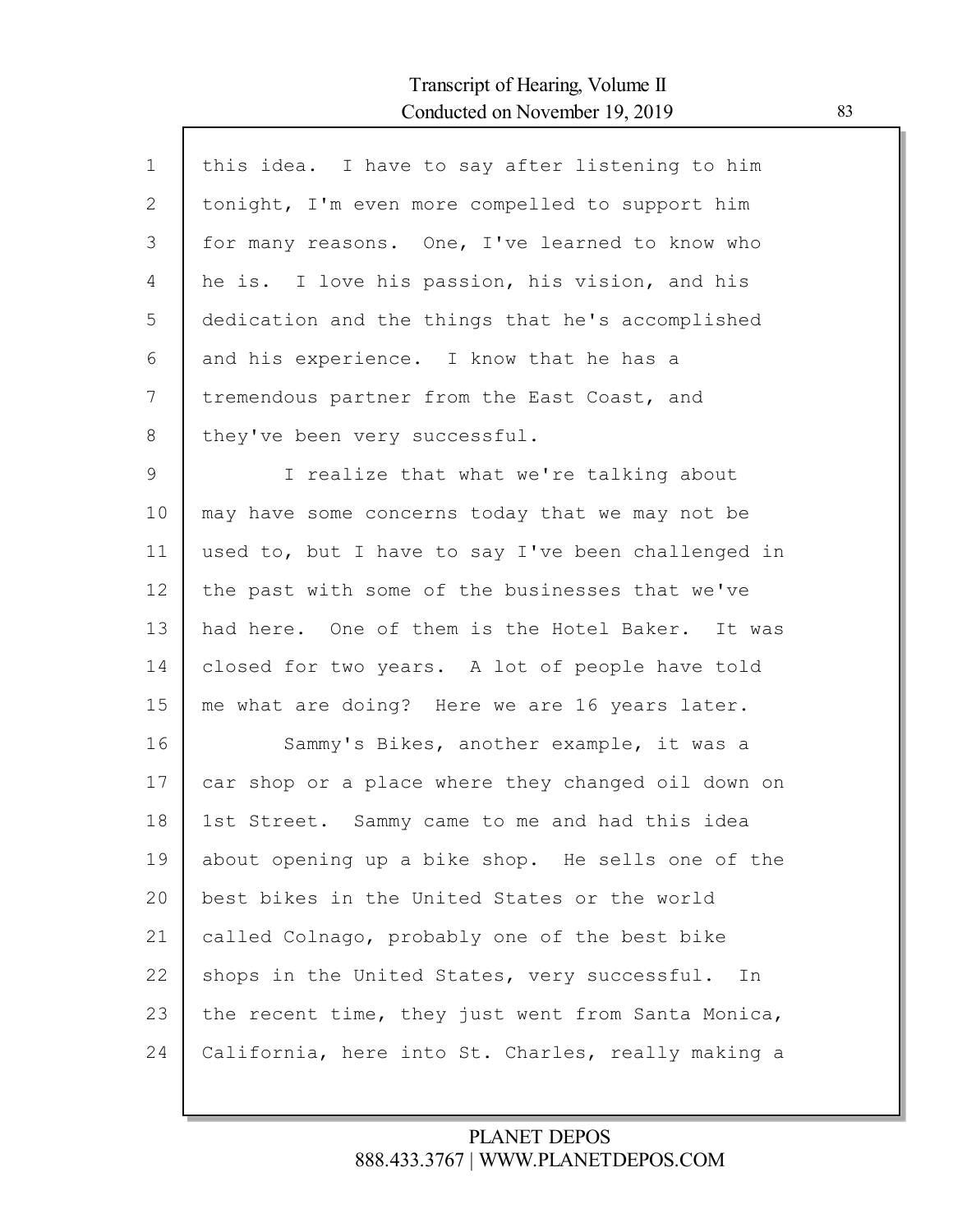| $\mathbf{1}$  | statement of what we're doing.                     |
|---------------|----------------------------------------------------|
| $\mathbf{2}$  | The reason I'm saying this is because I            |
| 3             | know some of us may ask will this be successful.   |
| 4             | We don't know. As a businessman, I'm willing to    |
| 5             | take a risk. But as a businessman and the          |
| 6             | accomplishments that we've made with my wife and   |
| 7             | my family, I would not take anything on that we    |
| 8             | would not do our best.                             |
| $\mathcal{G}$ | After listening to Johnny tonight, I think         |
| 10            | he's going to make a big difference. The           |
| 11            | ecosystem that we're trying to create in           |
| 12            | St. Charles, all the 1st Street development that   |
| 13            | we're doing, I think it will be a good complement. |
| 14            | And I will work with Johnny. I'm a little          |
| 15            | shocked about some of the easements that I've      |
| 16            | learned tonight. We are digging into it to how it  |
| 17            | started. Historically, I bought the property from  |
| 18            | a gentleman who was aged, needed some money, and I |
| 19            | thought that I would help him, and I think I've    |
| 20            | owned the property for about 14 years.             |
| 21            | I hope if there's any questions that you           |
| 22            | may have that are specific, detailed, I would love |
| 23            | to be involved. I couldn't hear all the            |
| 24            | questions, but I just wanted to make the statement |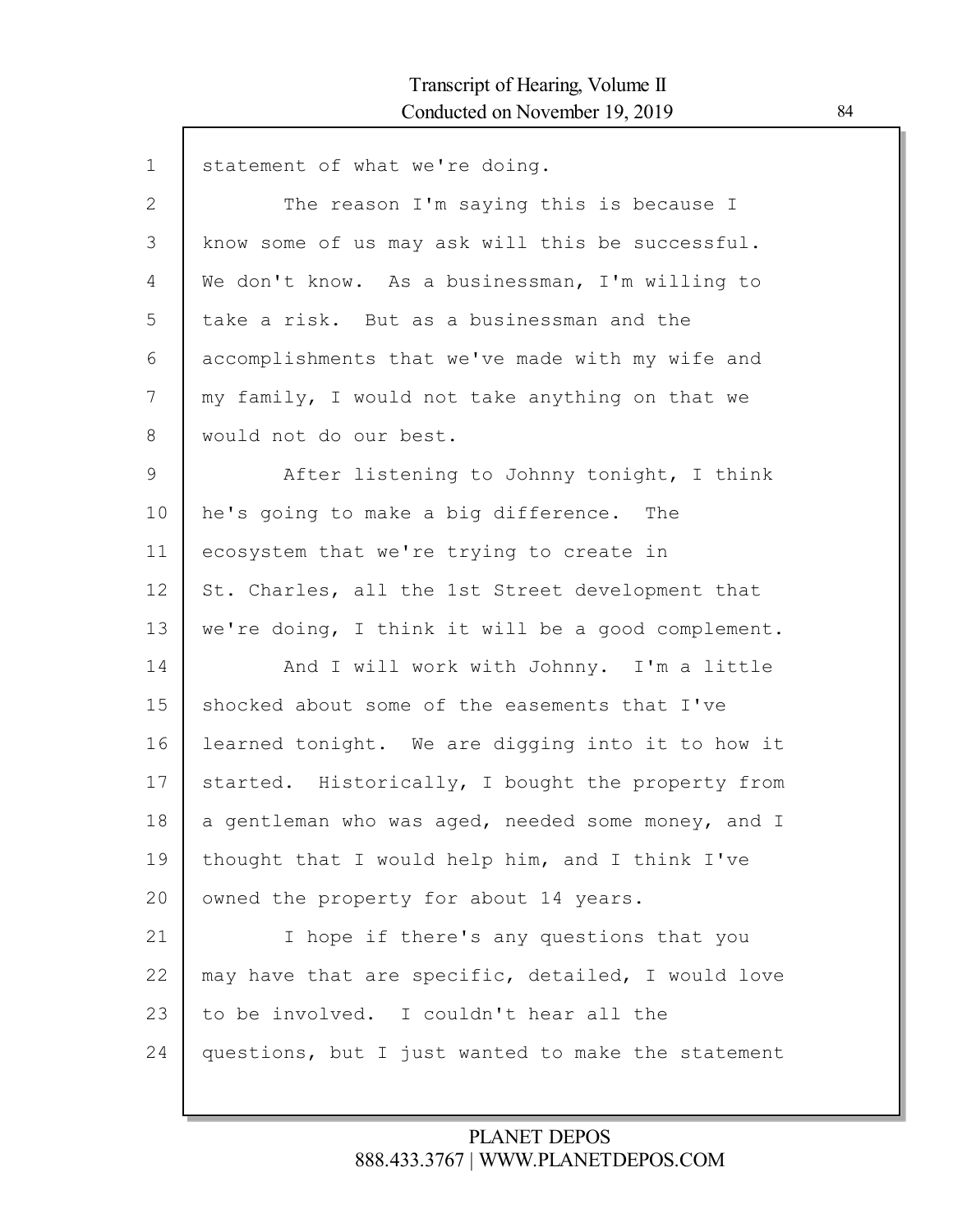| $\mathbf 1$    | that I will do anything I can to make Johnny       |
|----------------|----------------------------------------------------|
| $\overline{2}$ | Karatheodore work and his concept and his vision   |
| 3              | be successful. Thank you.                          |
| 4              | CHAIRMAN WALLACE: All right. Thank you,            |
| 5              | Mr. Salas.                                         |
| 6              | Any questions?                                     |
| 7              | MEMBER MACKLIN-PURDY: I quess I just               |
| 8              | would like to voice at the last Plan Commission    |
| 9              | when some of the neighboring people were here,     |
| 10             | Fuseneo, Brent from Fuseneo voiced that during the |
| 11             | summer months and the nice weather, he likes to    |
| 12             | have his windows open. He has the garage doors.    |
| 13             | And I quess my concern lies with the               |
| 14             | findings of fact. On C, effect on property         |
| 15             | nearby: That the special use will not be           |
| 16             | injurious to the use and enjoyment of other        |
| 17             | property in the immediate vicinity for the         |
| 18             | purposes already permitted, nor substantially      |
| 19             | diminish or impair property values.                |
| 20             | I guess I just have to be respectful of            |
| 21             | Fuseneo and his concerns as well about the noise,  |
| 22             | and then I think that's what some of the people    |
| 23             | have voiced tonight on the Plan Commission is that |
| 24             | not only do we have to take into consideration     |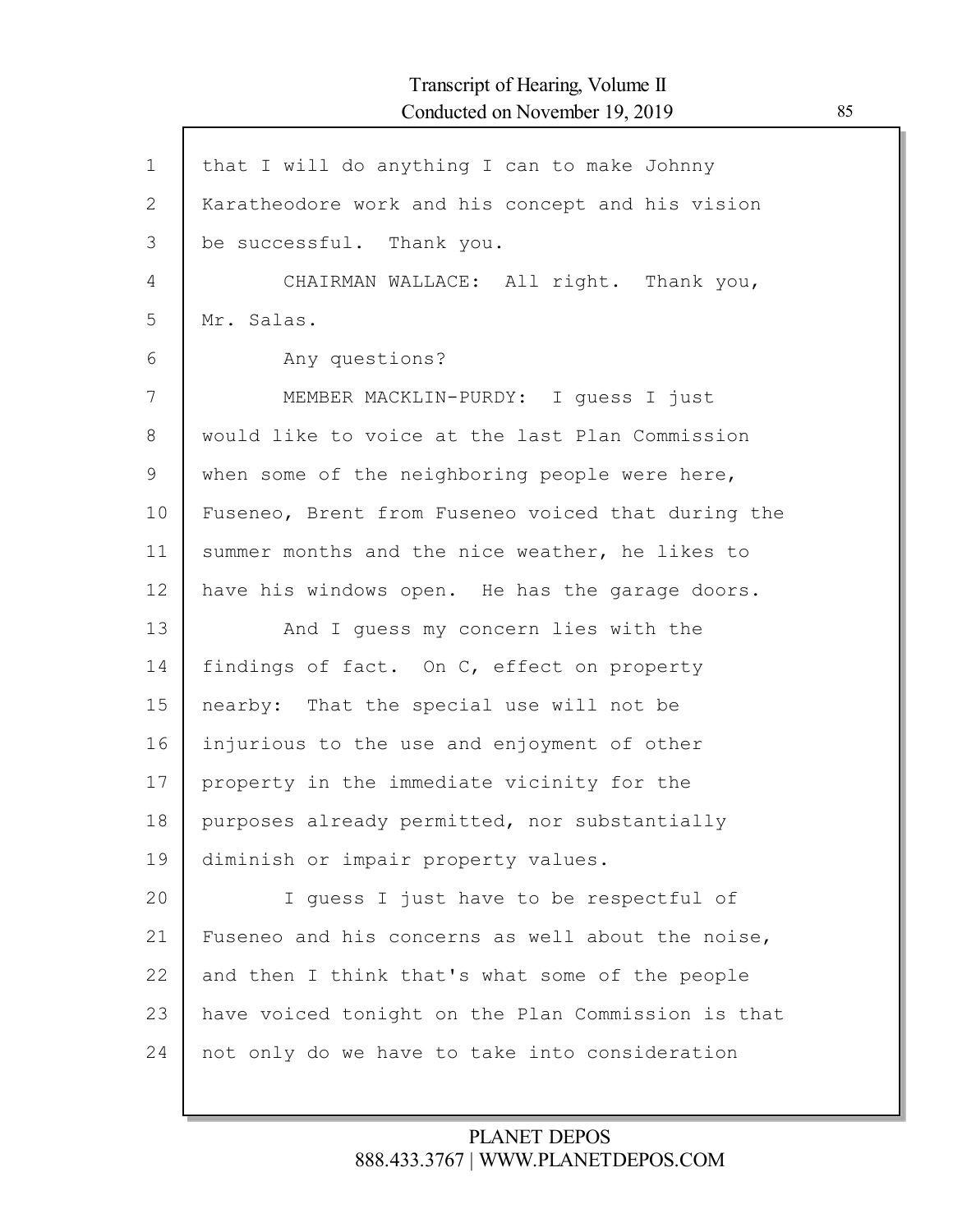Г

| $\mathbf 1$  | your business, which in of itself your business is |
|--------------|----------------------------------------------------|
| $\mathbf{2}$ | fine. It's a fine concept. But we have to think    |
| 3            | about the neighboring properties and take that --  |
| 4            | that's our job, and take that into consideration.  |
| 5            | I understand some of the easement issues           |
| 6            | and Joe having issues with leasing the space, but  |
| 7            | those are some of the things that we have to think |
| 8            | about as well. We're just trying to be fair to     |
| 9            | the surrounding properties. So that's where I get  |
| 10           | hung up a little bit.                              |
| 11           | MR. KARATHEODORE: I understand that.               |
| 12           | That's a question that comes up often. I would     |
| 13           | say I think you have to visit a dog park and       |
| 14           | actually see one of these pet care facilities and  |
| 15           | the noise that it does or does not radiate.        |
| 16           | I don't know how to speak to that other            |
| 17           | than to say we have 1150 apartments abutting our   |
| 18           | locations. We haven't had one complaint in six     |
| 19           | years.                                             |
| 20           | The gentleman is 200 to 300 feet from the          |
| 21           | building. I don't even believe he'll even hear     |
| 22           | dogs barking during the day. I've never seen his   |
| 23           | garage door open, and I've been visiting the       |
| 24           | property for six months, in the middle of the      |
|              |                                                    |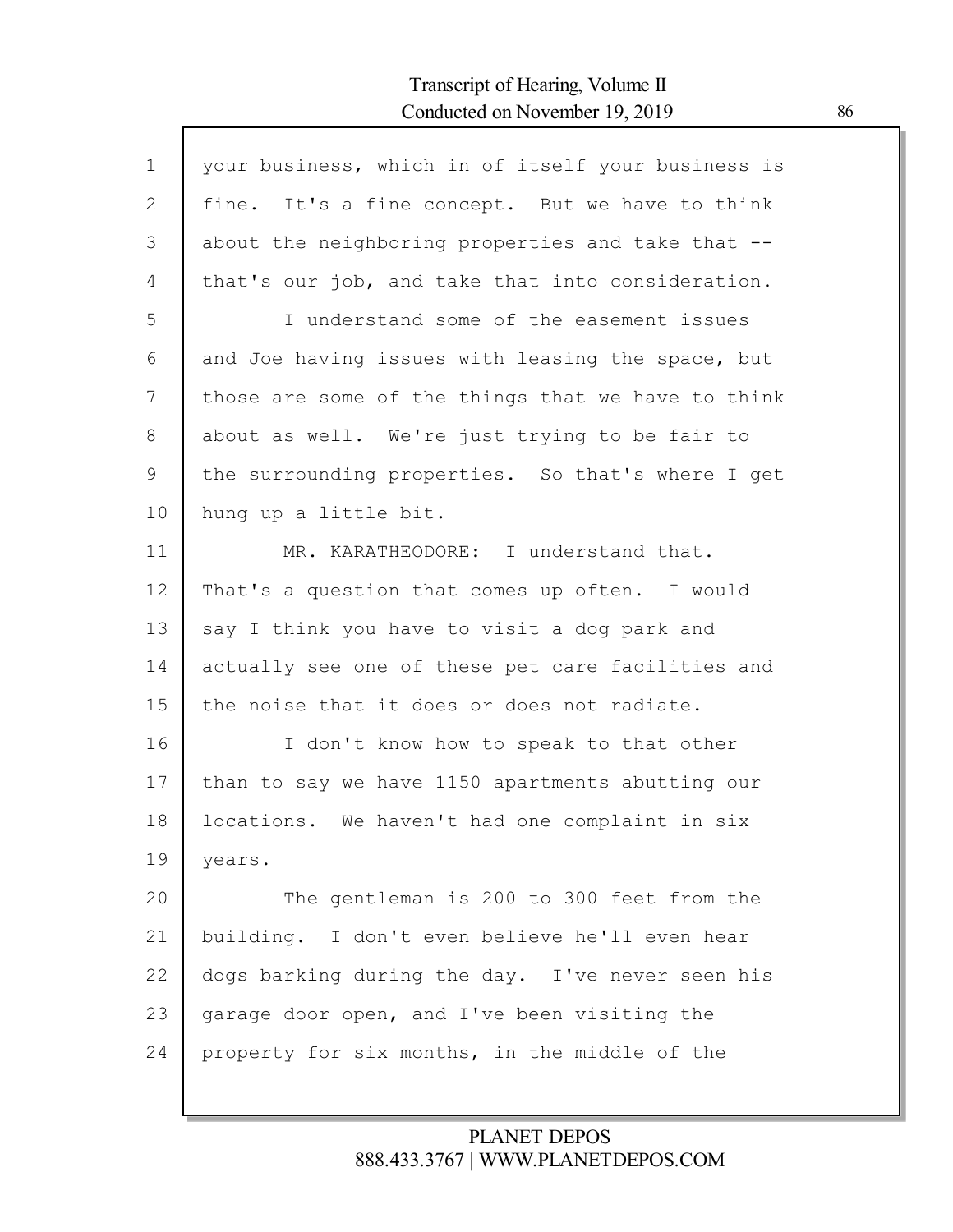| $\mathbf 1$  | summer. I think that his garage door actually      |
|--------------|----------------------------------------------------|
| $\mathbf{2}$ | faces the opposite way of the property. So it's    |
| 3            | not even a direct visual from --                   |
| 4            | MEMBER MACKLIN-PURDY: No. It faces.                |
| 5            | MR. KARATHEODORE: It faces the adjacent            |
| 6            | property not --                                    |
| 7            | MEMBER MACKLIN-PURDY: It faces the river.          |
| 8            | He's got more than one. He's got like three or     |
| 9            | four garage doors, but that's neither nor there.   |
| 10           | MR. KARATHEODORE: I have photos to show            |
| 11           | if we want to take a look at them. I walked the    |
| 12           | property yesterday, and I was surprised about the  |
| 13           | garage door myself.                                |
| 14           | Taking into consideration the noise issue,         |
| 15           | I'm willing to work with the surrounding neighbors |
| 16           | if they hear something. We can increase the        |
| 17           | soundproofing in the location. I've soundproofed   |
| 18           | music studios so that you can't hear a peep        |
| 19           | outside from drums and bands playing.              |
| 20           | You can significantly reduce outdoor space         |
| 21           | noise by insulating the walls that surround it,    |
| 22           | increasing the height of the walls. We have        |
| 23           | fabric panels covering the top of the space that   |
| 24           | have proved significantly to reduce noise in four  |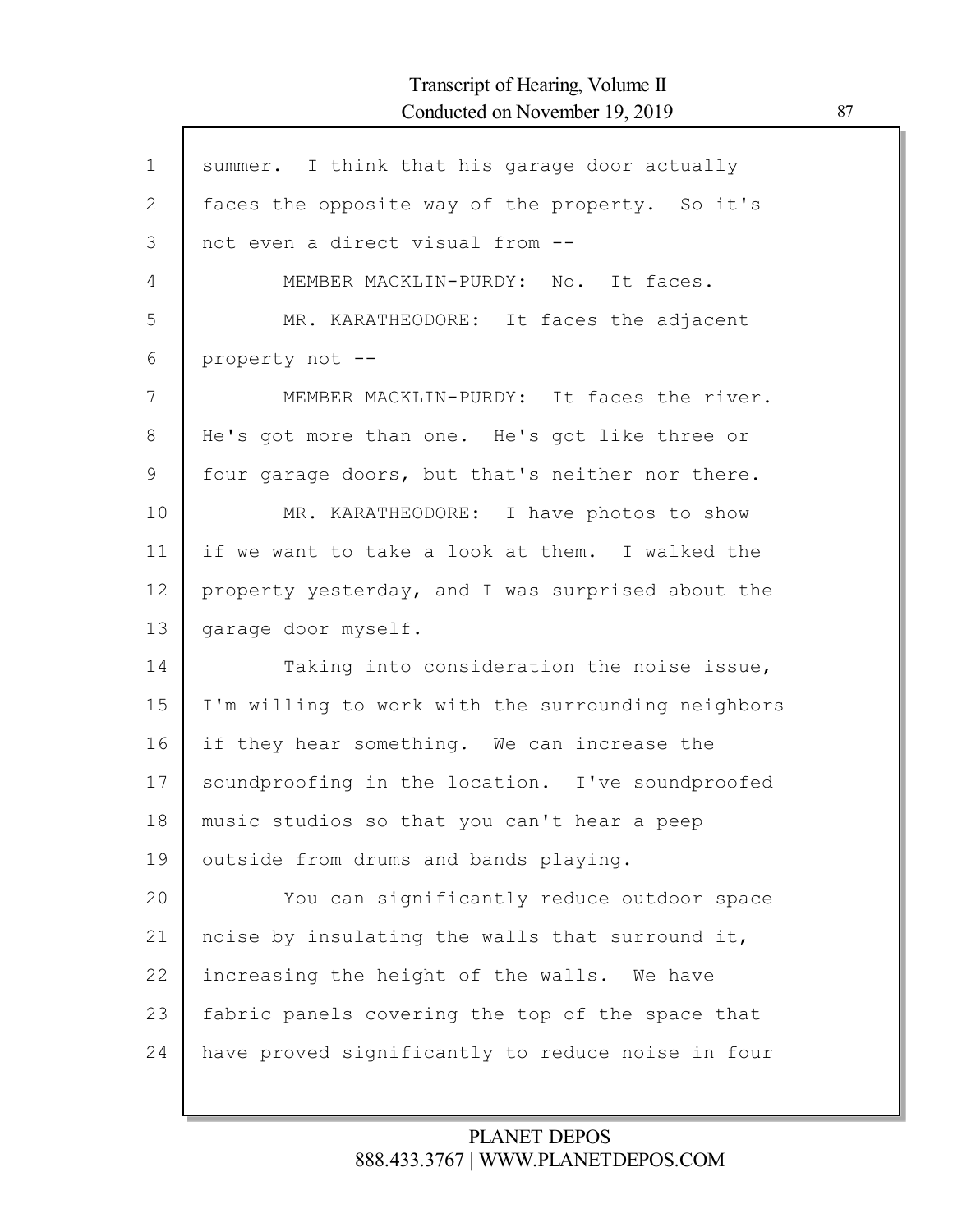| $\mathbf 1$     | of our locations.                                  |
|-----------------|----------------------------------------------------|
| $\mathbf{2}$    | For the interior barriers, we're going             |
| 3               | probably about \$50,000 over the normal walling up |
| 4               | of a pet care facility at that location to create  |
| 5               | a solid wall of that size and stature with         |
| 6               | additional solid panels within the space with a    |
| 7               | \$30,000 turf that will be thick enough to also    |
| 8               | absorb and the reflection.                         |
| 9               | I could get into the studies of sound and          |
| 10              | reflection in detail with you, but I'm sure we     |
| 11              | don't have enough time for that. But I'm willing   |
| 12 <sup>°</sup> | to do so to explain. As I stated earlier, for      |
| 13              | residents along the highway, they are putting up a |
| 14              | wall, and it's working.                            |
| 15              | We're building a 6-foot-five wall, a               |
| 16              | 6-foot-four wall with additional ceiling panels,   |
| 17              | vibration reflection panels inside, soundproofing, |
| 18              | going probably 200 percent higher than they ever   |
| 19              | would in another location to keep the neighbors    |
| 20              | satisfied with the sound that we'll emit from that |
| 21              | space.                                             |
| 22              | Again, a dog open space like that, a park          |
| 23              | that we call it, is not a barking area. The dogs   |
| 24              | do not typically bark when they're non-restrained, |
|                 |                                                    |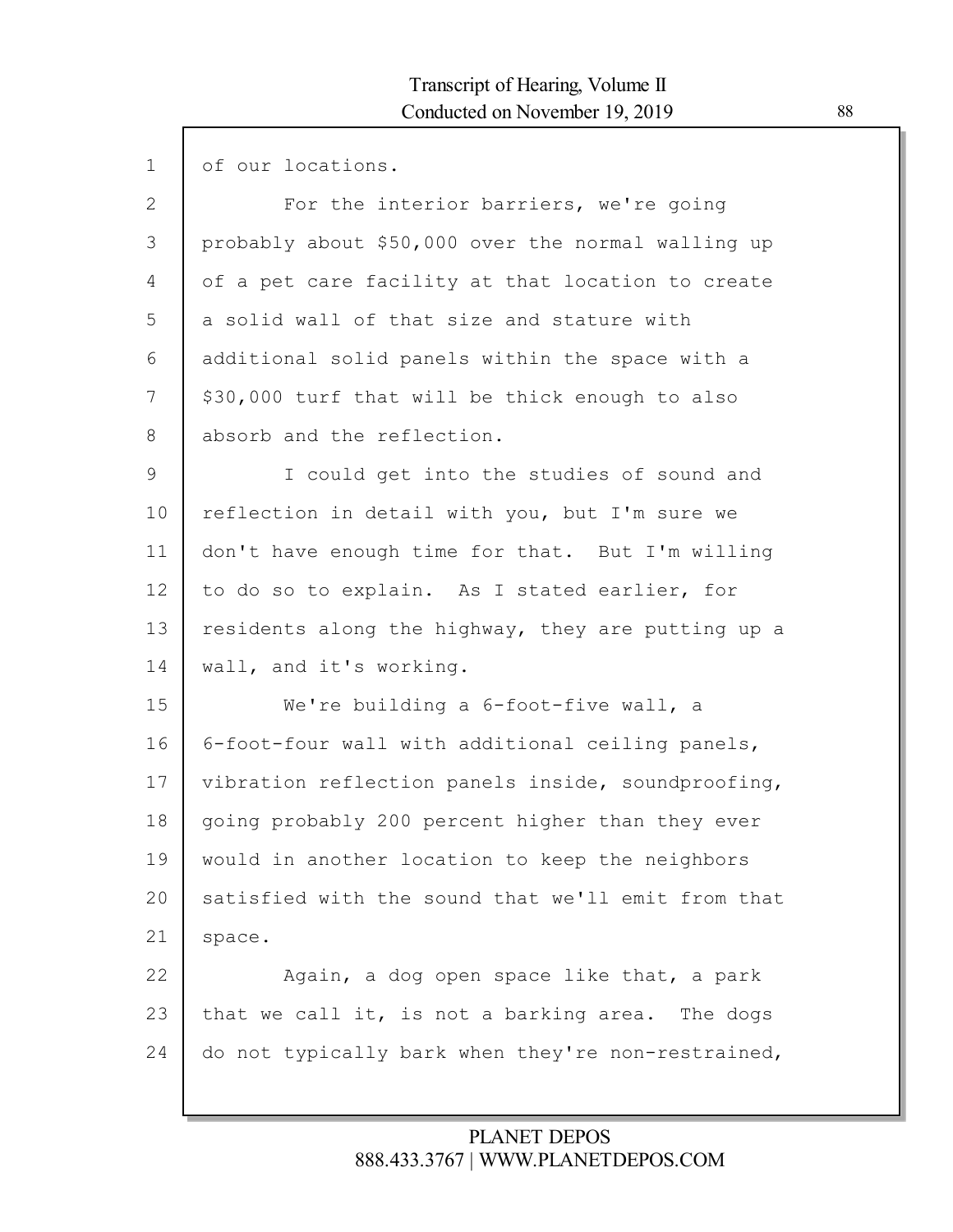| $\mathbf 1$ | and they're open. Two dogs will not bark at each    |
|-------------|-----------------------------------------------------|
| 2           | other if they can run away from each other. It's    |
| 3           | when you cage them in a kennel behind a fence is    |
| 4           | when a dog will bark.                               |
| 5           | That's my six years of experience in                |
| 6           | Boston with 1150 neighbors. That has to speak       |
| 7           | some volume in our concern to assist. I think       |
| 8           | that the neighbors' concern of this new business    |
| 9           | that's going into this unoccupied space for the     |
| 10          | past four years -- I can understand that the noise  |
| 11          | will be a question, but we're attacking that every  |
| 12          | way we can to reduce that to a minimum, if any.     |
| 13          | I don't see that any of the requirements            |
| 14          | the City has in place in that ordinance, that we    |
| 15          | would exceed those limits once, at all in the       |
| 16          | frequency that's stated in that. It's 15 dogs,      |
| 17          | noise emitting at the same time for a certain       |
| 18          | amount of -- period, I think, I read the            |
| 19          | paragraph.                                          |
| 20          | To obtain that kind of sound noise, it has          |
| 21          | to be dogs constantly barking for seven minutes at  |
| 22          | a time, numerous of them barking at that moment.    |
| 23          | We've never had that in 18 years of business.<br>We |
| 24          | have tenants below us and above us within the same  |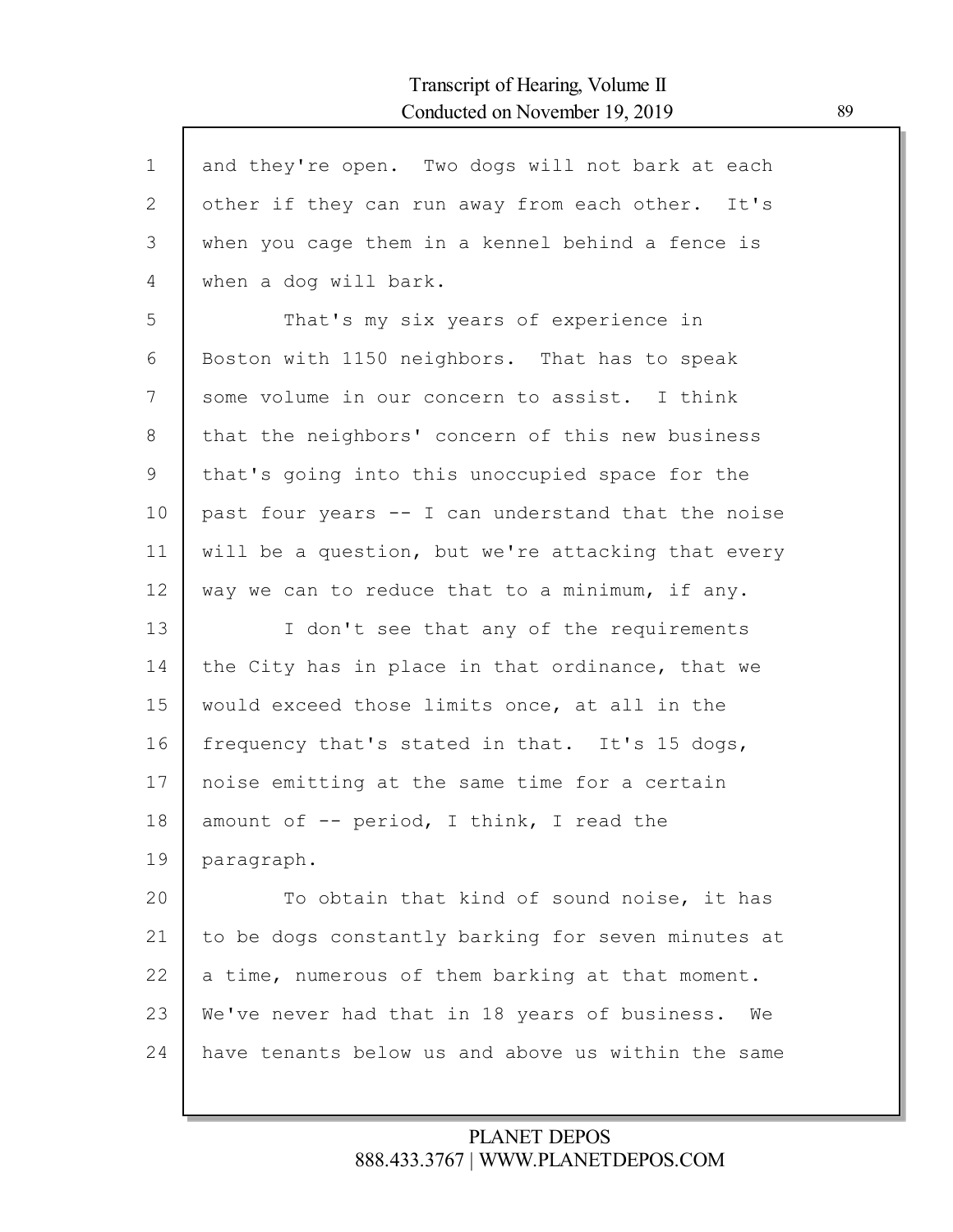| $\mathbf 1$ | building. It's never been an issue.                |
|-------------|----------------------------------------------------|
| 2           | I would love to speak to the landlord at           |
| 3           | any time during construction if we can, you know,  |
| 4           | show them that this is not an issue for us in the  |
| 5           | past and hasn't been, but we'll address any issue  |
| 6           | that they have if sound is coming out of that      |
| 7           | distance and reaching them at that space.          |
| 8           | I think the cars -- if you sit in the              |
| 9           | parking lot, the cars going by and the trucks are  |
| 10          | certainly going to be a lot louder than a small    |
| 11          | dog barking, you know, for an extended period of   |
| 12          | time, which never happens in any of our locations. |
| 13          | So I hear the question. My experience in           |
| 14          | six years hasn't had to tackle that other than the |
| 15          | initial soundproofing and the deterring of the     |
| 16          | dogs -- the deterrence of them barking if they do  |
| 17          | start to bark. You'd be surprised that a water     |
| 18          | bottle significantly stops the dogs from fighting, |
| 19          | stops a dogs from barking.                         |
| 20          | We will have an attendant out there at all         |
| 21          | times with the dogs. They'll never be out there    |
| 22          | by themselves. It's not that the area will never   |
| 23          | be monitored. Several months during the winter,    |
| 24          | they will actually be in an enclosure of a tent    |
|             |                                                    |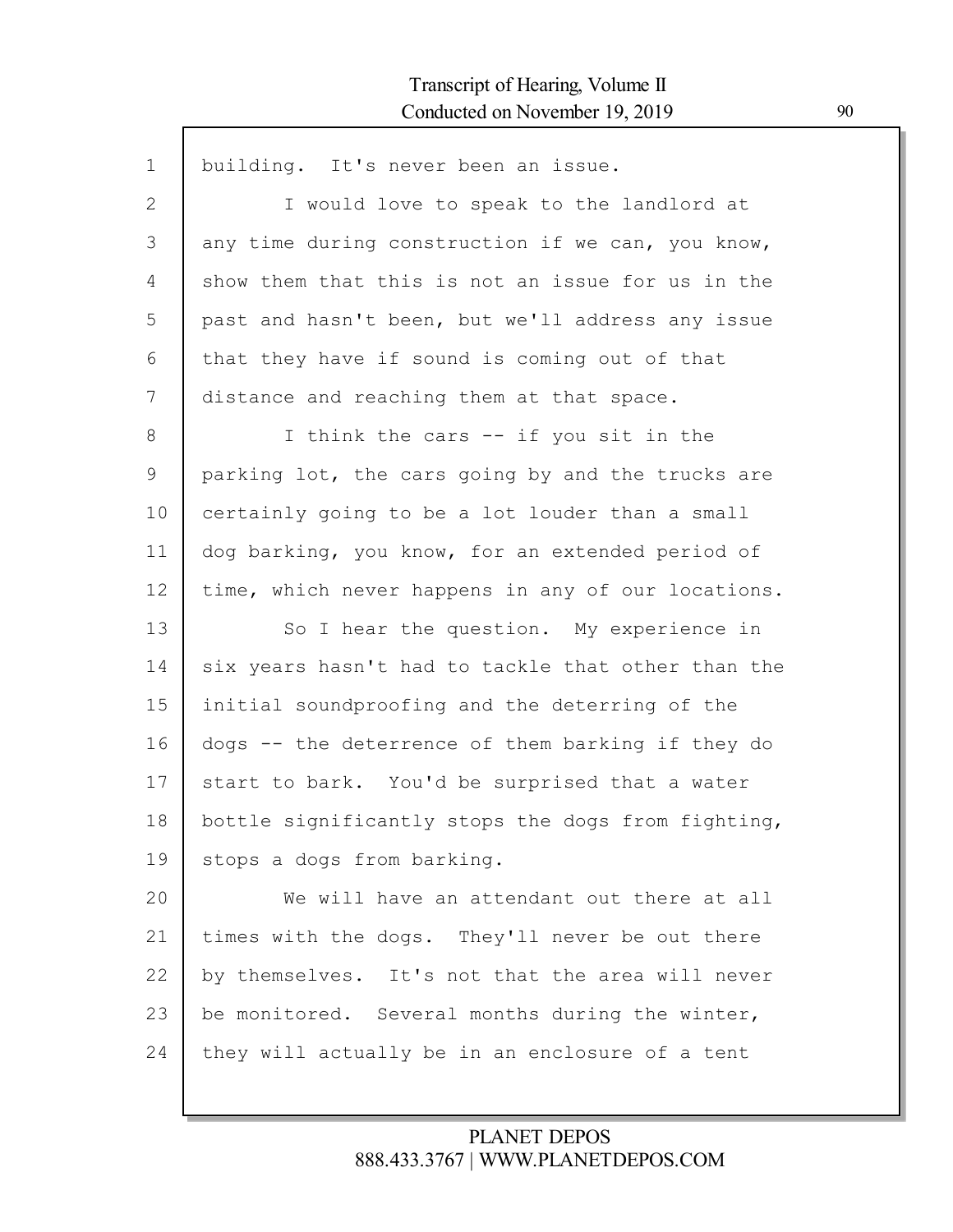| $\mathbf{1}$ | that we have been looking into for the winter      |
|--------------|----------------------------------------------------|
| 2            | months.                                            |
| 3            | CHAIRMAN WALLACE: All right. Let's move            |
| 4            | on. Are there any other comments or questions      |
| 5            | from the Plan Commission?                          |
| 6            | MEMBER FUNKE: I have a question. How               |
| 7            | long has the building been vacant?                 |
| 8            | MR. SALAS: Three years.                            |
| 9            | MEMBER FUNKE: Three years. And what was            |
| 10           | there before?                                      |
| 11           | MR. SALAS: It was a medical clinic.                |
| 12           | MEMBER FUNKE: All right. Thank you.                |
| 13           | CHAIRMAN WALLACE: Anything else?                   |
| 14           | MEMBER HOLDERFIELD: I just want to echo            |
| 15           | what Laura said. I've wrestled with this for the   |
| 16           | last month as I've looked at this. I think what    |
| 17           | really focuses it for me is the property to the    |
| 18           | north of you is there's a restaurant. And my       |
| 19           | concern is when we look at these six findings      |
| 20           | here, like she said, finding C, effect on nearby   |
| 21           | property.                                          |
| 22           | I just have a tough time that even though          |
| 23           | you just said so many things positive, I've looked |
| 24           | at that, and what's going to happen to those       |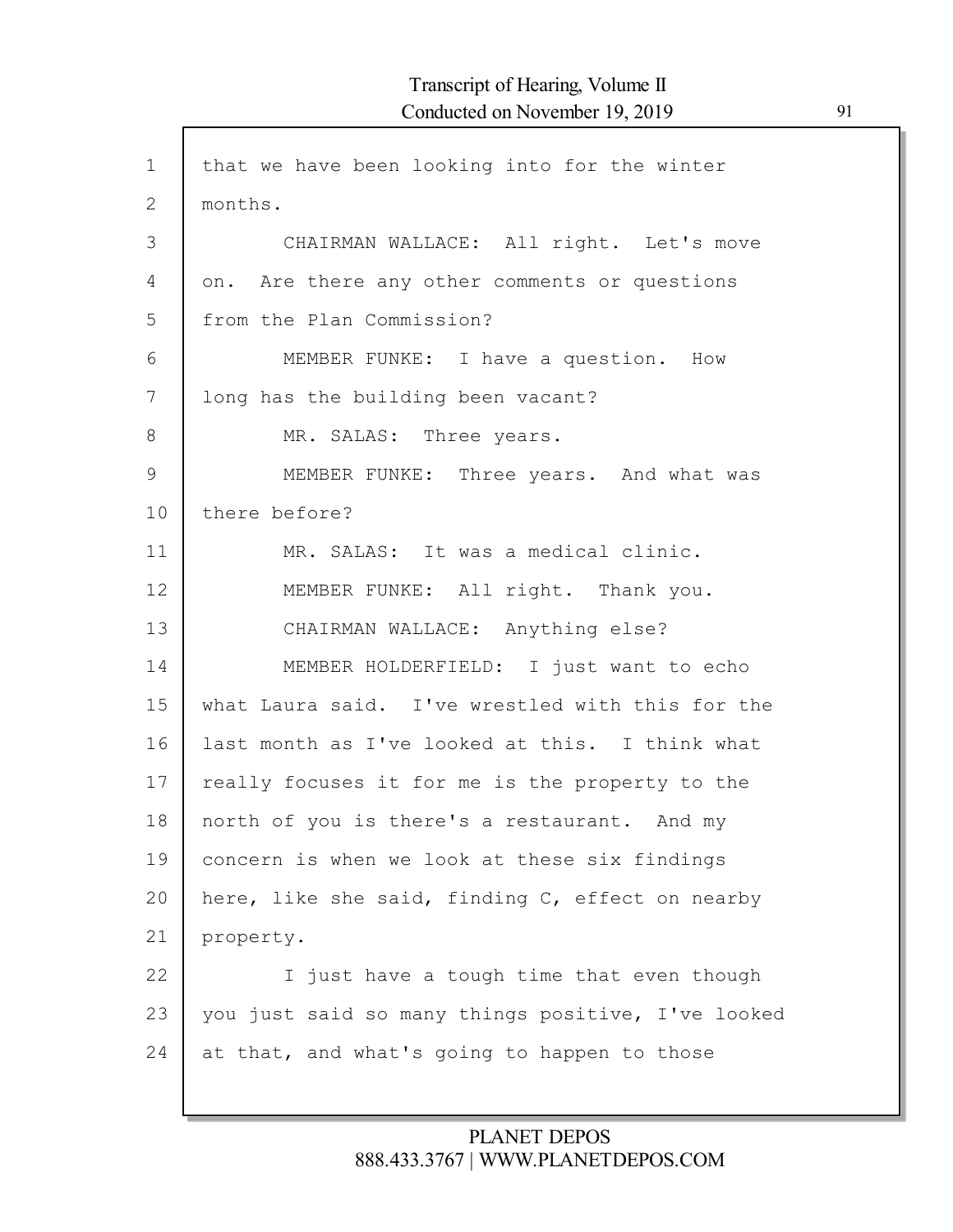| $\mathbf 1$  | properties to the north and the restaurant there   |
|--------------|----------------------------------------------------|
| $\mathbf{2}$ | and possibly that occurring.                       |
| 3            | So that's where I'm at. It's a tough               |
| 4            | call, I know, but we've only had your assurances,  |
| 5            | you know. Like you said, you've worked with them.  |
| 6            | We're not dog experts. We can't really relate to   |
| 7            | that, you know, what's going on. But that's what   |
| 8            | bothers me going down the road.                    |
| 9            | MR. KARATHEODORE: I know that our                  |
| 10           | operation would be restricted to 7:00 to 7:00, I   |
| 11           | believe, which also plays a part in evening        |
| 12           | businesses as well, that we won't be there         |
| 13           | operating at that time --                          |
| 14           | MEMBER HOLDERFIELD: Well, but you know --          |
| 15           | MR. KARATHEODORE: -- you know, eating at           |
| 16           | restaurants.                                       |
| 17           | VICE CHAIRMAN KESSLER: But let's make              |
| 18           | sure, too, what you're referring to and Laura is   |
| 19           | an actual application for a special use; but right |
| 20           | this minute, the special use is not allowed in the |
| 21           | CBD-1 District. So we need to address that first,  |
| 22           | whether or not we're going to allow it.            |
| 23           | MEMBER MACKLIN-PURDY: Right.                       |
| 24           | VICE CHAIRMAN KESSLER: Once we do that,            |
|              |                                                    |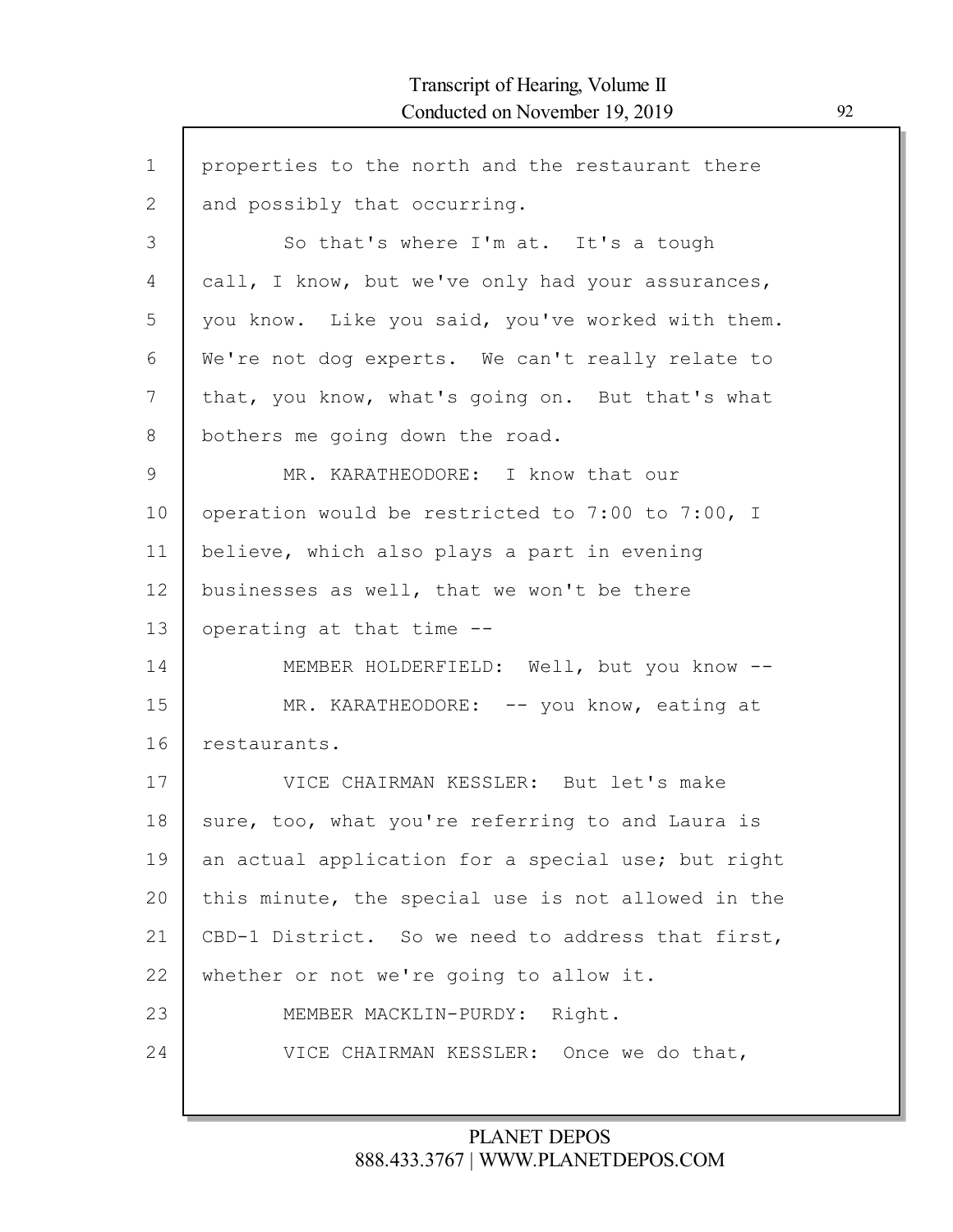| $\mathbf 1$ | then the discussion becomes, as Jim points, is it  |
|-------------|----------------------------------------------------|
| 2           | injurious to the residents. So we should tackle    |
| 3           | that first application for the special use.        |
| 4           | CHAIRMAN WALLACE: All right. So do we              |
| 5           | have any other comments or questions?              |
| 6           | (No response.)                                     |
| 7           | CHAIRMAN WALLACE: Okay. If the Plan                |
| 8           | Commission feels they have enough evidence to be   |
| 9           | able to make recommendations on both of the        |
| 10          | applications, then a motion to close the public    |
| 11          | hearings will be in order.                         |
| 12          | VICE CHAIRMAN KESSLER: I move that we              |
| 13          | close the public hearings for both Items 5 and 6   |
| 14          | on the agenda and the application for special use. |
| 15          | MEMBER BECKER: Second.                             |
| 16          | CHAIRMAN WALLACE: Who seconded?                    |
| 17          | All right. It's been moved and seconded.           |
| 18          | Any discussion on the motion?                      |
| 19          | (No response.)                                     |
| 20          | CHAIRMAN WALLACE: This is a motion to              |
| 21          | close the public hearings.                         |
| 22          | Tim.                                               |
| 23          | VICE CHAIRMAN KESSLER: Becker.                     |
| 24          | MEMBER BECKER: Yes.                                |
|             |                                                    |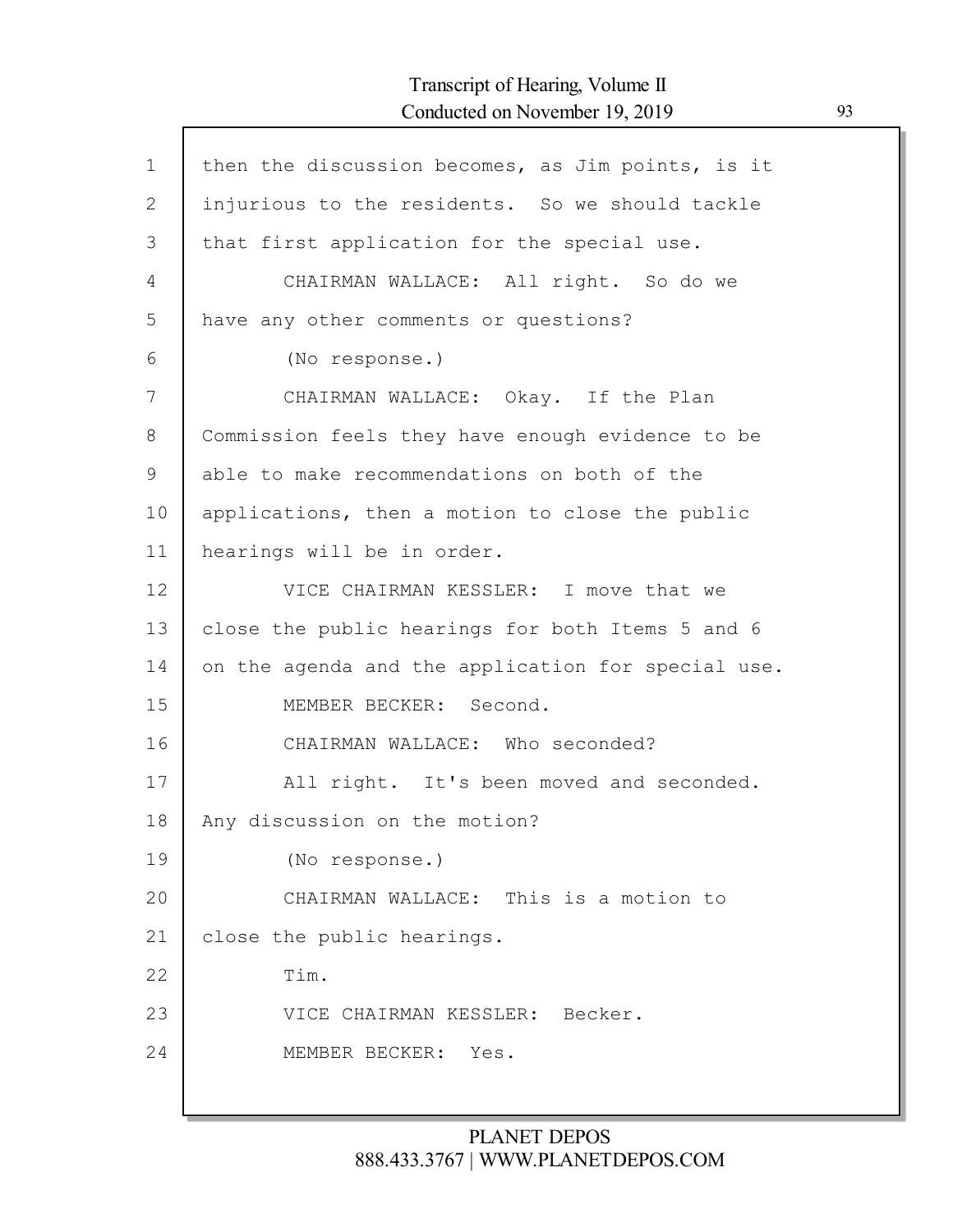| $\mathbf 1$   | VICE CHAIRMAN KESSLER: Funke.                     |
|---------------|---------------------------------------------------|
| $\mathbf{2}$  | MEMBER FUNKE: Yes.                                |
| 3             | VICE CHAIRMAN KESSLER: Pretz.                     |
| 4             | MEMBER PRETZ: Yes.                                |
| 5             | VICE CHAIRMAN KESSLER: Holderfield.               |
| 6             | MEMBER HOLDERFIELD: Yes.                          |
| 7             | VICE CHAIRMAN KESSLER: Vargulich.                 |
| $8\,$         | MEMBER VARGULICH: Yes.                            |
| $\mathcal{G}$ | VICE CHAIRMAN KESSLER: Purdy.                     |
| 10            | MEMBER MACKLIN-PURDY: Yes.                        |
| 11            | VICE CHAIRMAN KESSLER: Melton.                    |
| 12            | MEMBER MELTON: Yes.                               |
| 13            | VICE CHAIRMAN KESSLER: Wallace.                   |
| 14            | CHAIRMAN WALLACE: Yes.                            |
| 15            | VICE CHAIRMAN KESSLER: Kessler, yes.              |
| 16            | CHAIRMAN WALLACE: All right. The public           |
| 17            | hearing is closed.                                |
| 18            | You can have a seat.                              |
| 19            | And we'll move on to discussion and               |
| 20            | recommendation on these. First of all, we'll take |
| 21            | Item No. 5, which is general amendment to add a   |
| 22            | pet care facility as a special use in the CBD-1   |
| 23            | District. Is there a motion?                      |
| 24            | VICE CHAIRMAN KESSLER: I would move to            |
|               |                                                   |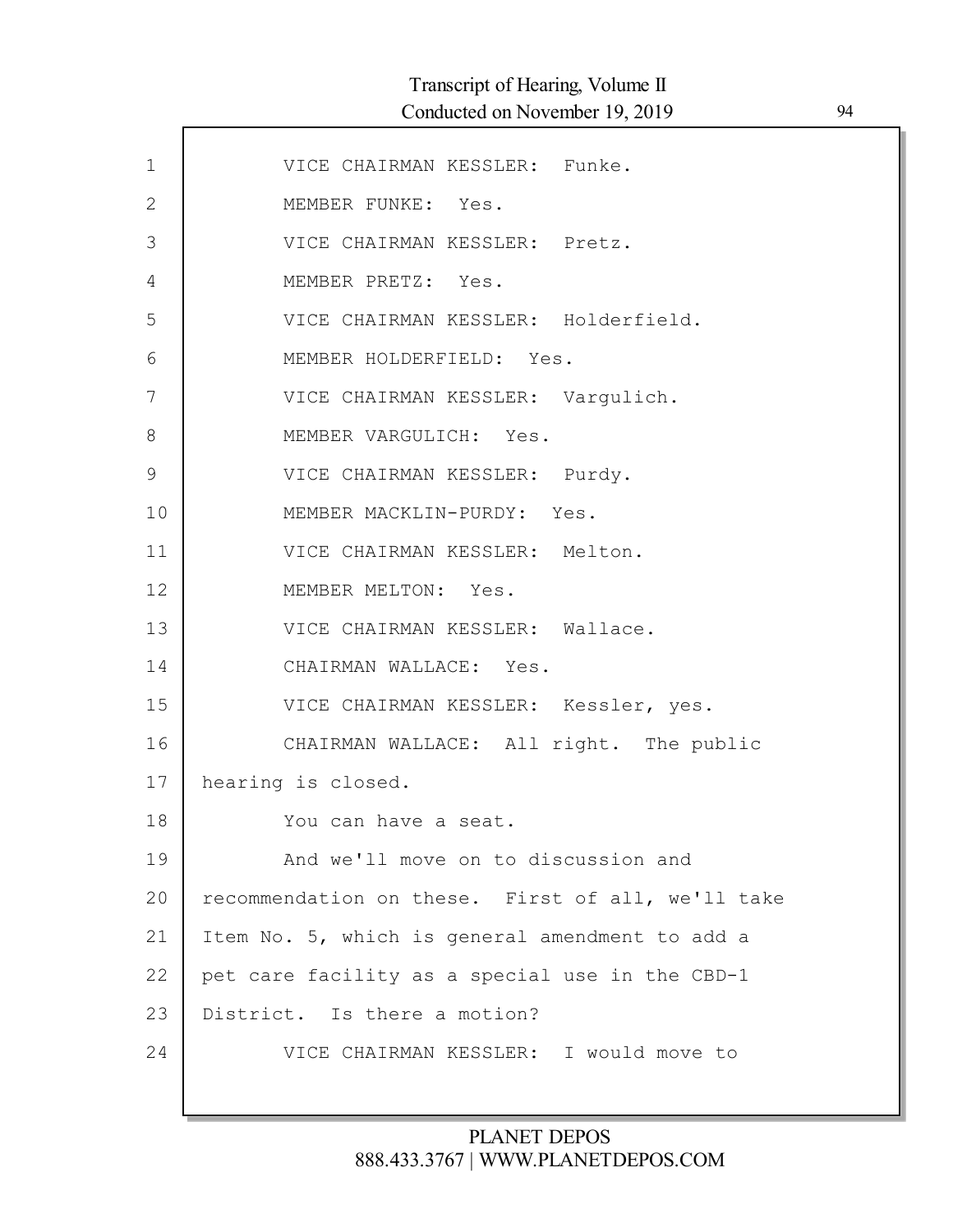| $\mathbf 1$  | recommend approval of the general amendment to add |
|--------------|----------------------------------------------------|
| $\mathbf{2}$ | pet care facility as a special use in the CBD-1    |
| 3            | District on the condition that we exclude the      |
| 4            | downtown overlay, subject to resolution of all     |
| 5            | staff comments.                                    |
| 6            | MEMBER PRETZ: Second.                              |
| 7            | CHAIRMAN WALLACE: Who seconded?                    |
| 8            | All right. Condition to exclude the                |
| $\mathsf 9$  | downtown overlay. All right. Is there any          |
| 10           | discussion?                                        |
| 11           | MR. VARGULICH: In doing so, that                   |
| 12           | basically excludes this property that we have,     |
| 13           | Item No. 6.                                        |
| 14           | VICE CHAIRMAN KESSLER: It does not                 |
| 15           | exclude.                                           |
| 16           | CHAIRMAN WALLACE: No, no, the downtown             |
| 17           | overlay does not include this property.            |
| 18           | VICE CHAIRMAN KESSLER: Go to page 4.<br>It         |
| 19           | shows it.                                          |
| 20           | MEMBER VARGULICH: Thanks.                          |
| 21           | CHAIRMAN WALLACE: All right. Any                   |
| 22           | discussion?                                        |
| 23           | (No response.)                                     |
| 24           | CHAIRMAN WALLACE: If there's no                    |
|              |                                                    |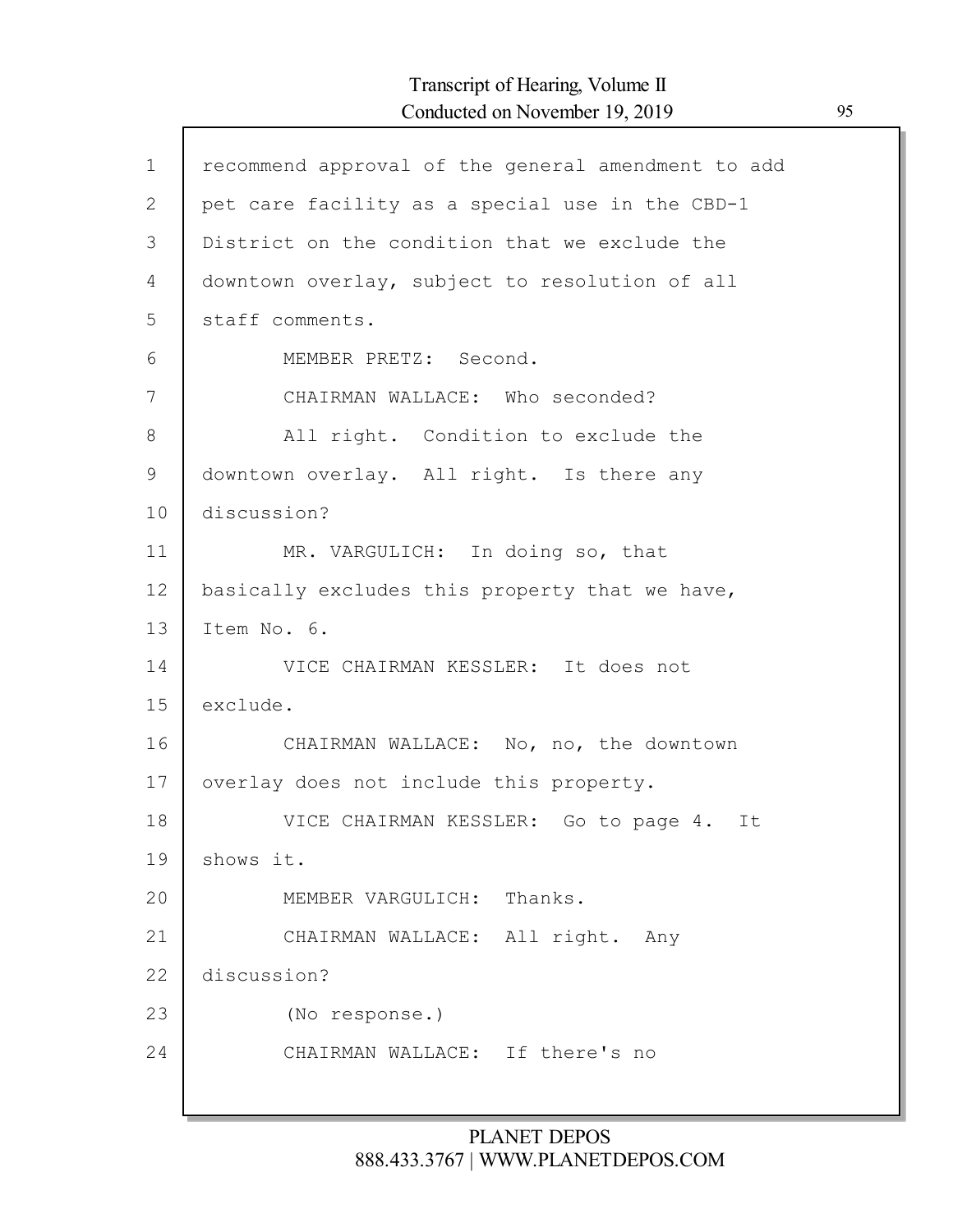| $\mathbf 1$    | discussion, Tim. This is just on the first        |
|----------------|---------------------------------------------------|
| $\overline{2}$ | application.                                      |
| 3              | VICE CHAIRMAN KESSLER: Becker.                    |
| 4              | MEMBER BECKER: No.                                |
| 5              | VICE CHAIRMAN KESSLER: Funke.                     |
| 6              | MEMBER FUNKE: Yes.                                |
| 7              | VICE CHAIRMAN KESSLER: Pretz.                     |
| 8              | MEMBER PRETZ: Yes.                                |
| 9              | VICE CHAIRMAN KESSLER: Holderfield.               |
| 10             | MEMBER HOLDERFIELD: Yes.                          |
| 11             | VICE CHAIRMAN KESSLER: Vargulich.                 |
| 12             | MEMBER VARGULICH: Yes.                            |
| 13             | VICE CHAIRMAN KESSLER: Purdy.                     |
| 14             | MEMBER MACKLIN-PURDY: Yes.                        |
| 15             | VICE CHAIRMAN KESSLER: Melton.                    |
| 16             | MEMBER MELTON: Yes.                               |
| 17             | VICE CHAIRMAN KESSLER: Wallace.                   |
| 18             | CHAIRMAN WALLACE: Yes.                            |
| 19             | VICE CHAIRMAN KESSLER: Kessler, no.               |
| 20             | CHAIRMAN WALLACE: All right. That passes          |
| 21             | by a vote of 7 to 2.                              |
| 22             | And moving on to Item 6, K-9 Country Club         |
| 23             | of St. Charles, 305 North 2nd Street, application |
| 24             | for special use, is there a motion?               |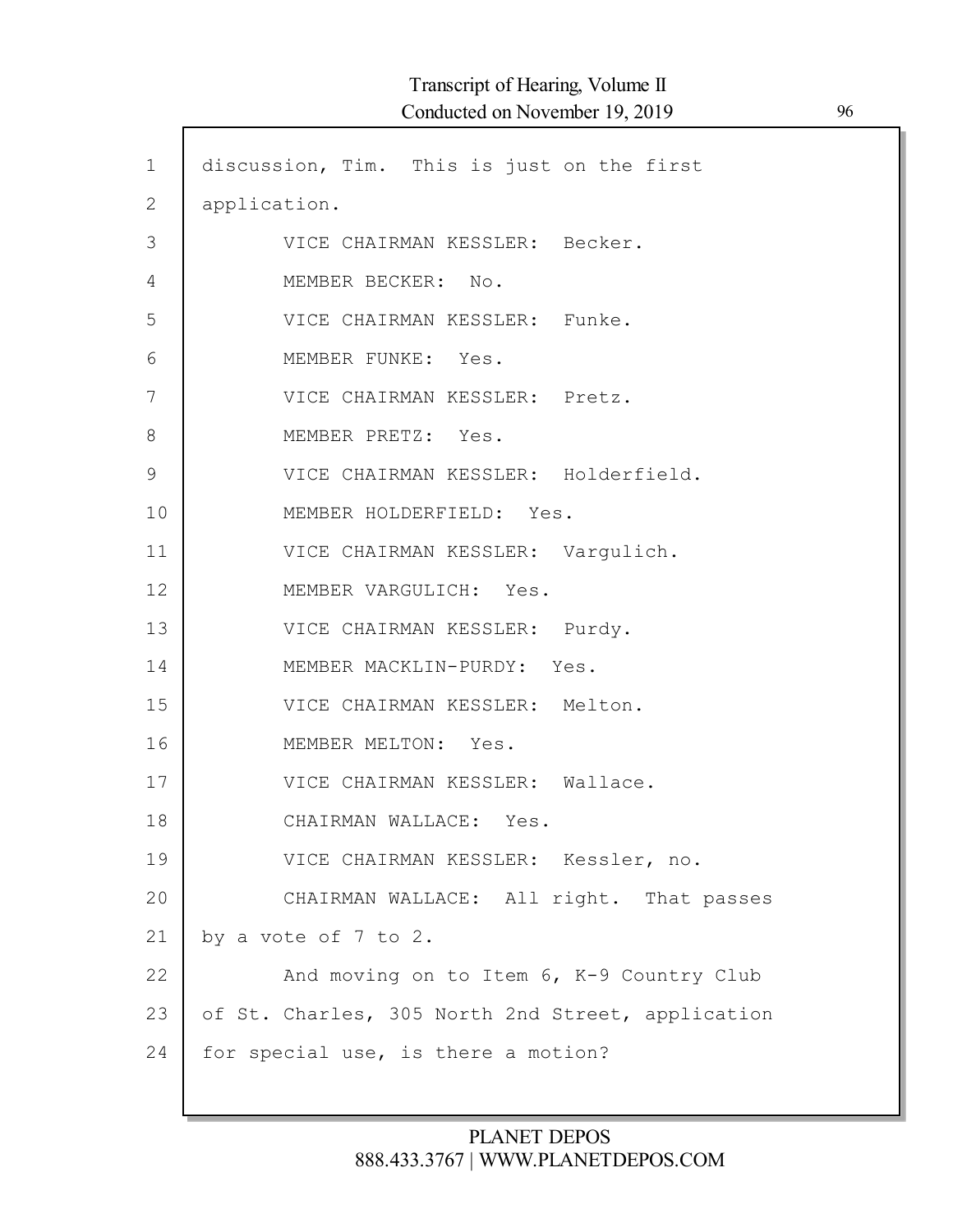| $\mathbf{1}$  | VICE CHAIRMAN KESSLER: Well, then I'm              |
|---------------|----------------------------------------------------|
| $\mathbf{2}$  | going to recommend -- I'm going to make a motion   |
| 3             | to recommend denial of the application for special |
| 4             | use of the K-9 Country Club of St. Charles based   |
| 5             | on the findings of fact Item C and D. That's my    |
| 6             | motion.                                            |
| 7             | CHAIRMAN WALLACE: Okay. Is there a                 |
| 8             | second?                                            |
| $\mathcal{G}$ | MEMBER PRETZ: Second.                              |
| 10            | CHAIRMAN WALLACE: It's been moved and              |
| 11            | seconded.                                          |
| 12            | Discussion on the motion? Just for the             |
| 13            | benefit of $-$ I have the wrong thing pulled up    |
| 14            | here. For the benefit of the public, can we say    |
| 15            | what C and D, findings of fact C and D are.        |
| 16            | VICE CHAIRMAN KESSLER: Yes. For the                |
| 17            | benefit, they are -- okay. Letter C is effect on   |
| 18            | nearby property: That the special use will not be  |
| 19            | injurious to the use and enjoyment of other        |
| 20            | property in the immediate vicinity for the         |
| 21            | purposes already permitted, nor substantially      |
| 22            | diminish or impair property values within the      |
| 23            | neighborhood; and Item D is the effect on the      |
| 24            | development of surrounding property: That the      |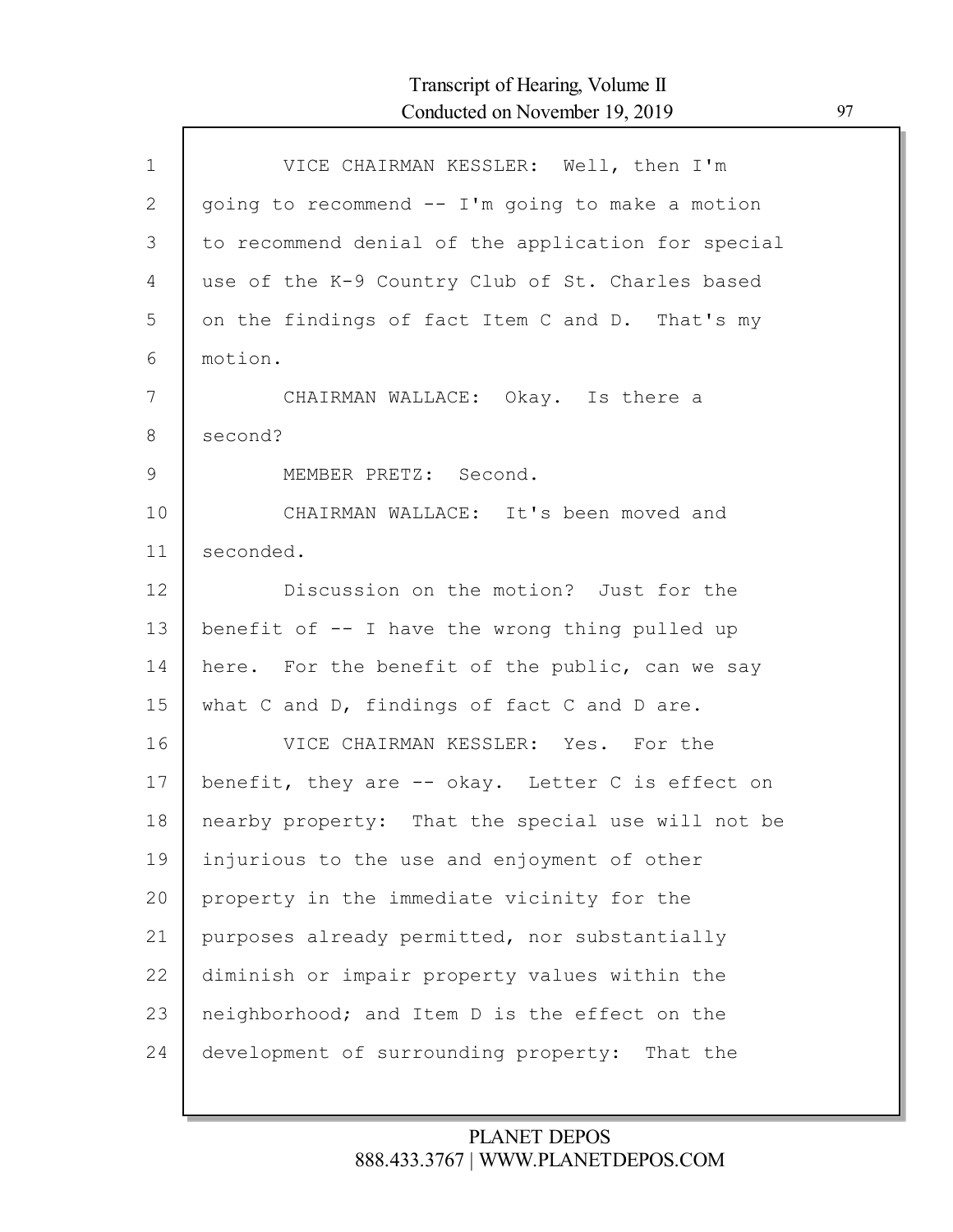| $\mathbf{1}$ | establishment of the special use will not impede   |
|--------------|----------------------------------------------------|
| $\mathbf{2}$ | the normal and orderly development and improvement |
| 3            | of the surrounding property for uses permitted in  |
| 4            | the district.                                      |
| 5            | CHAIRMAN WALLACE: All right. Discussion?           |
| 6            | MEMBER HOLDERFIELD: Would you repeat the           |
| 7            | motion one more time?                              |
| 8            | VICE CHAIRMAN KESSLER: My motion was to            |
| 9            | recommend denial of the application for a special  |
| 10           | use.                                               |
| 11           | CHAIRMAN WALLACE: I guess I'll start off           |
| 12           | the discussion. I think that we've discussed uses  |
| 13           | like this in the past, not necessarily             |
| 14           | pet-related, but I know we've had discussions.     |
| 15           | One thing that comes to mind is car washes         |
| 16           | vacuum -- or blower noise and how that would be    |
| 17           | injurious to the neighboring residential           |
| 18           | properties.                                        |
| 19           | I think the interesting thing is that even         |
| 20           | though we discussed those things at length, they   |
| 21           | never came back to us with any complaints because  |
| 22           | I think that, first of all, as this one is, it's   |
| 23           | in an area of high density where there already is  |
| 24           | a large amount of ambient noise. Just standing     |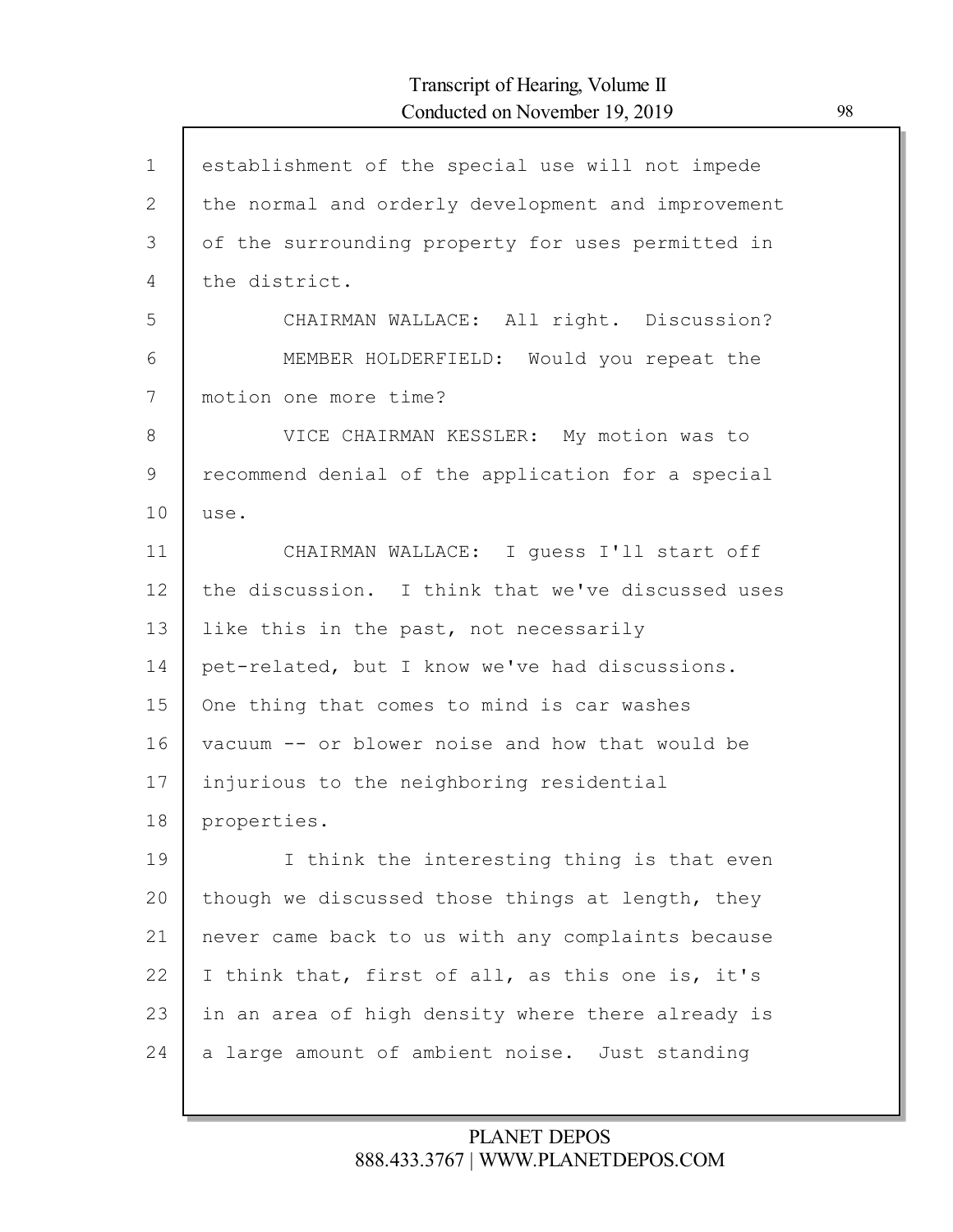$\mathsf{l}$ 

| $\mathbf 1$ | over on -- I was standing over on Route 31 the     |
|-------------|----------------------------------------------------|
| 2           | other day, and it's loud. There are a lot of       |
| 3           | trucks and cars going by there.                    |
| 4           | If somebody wants to be able to have their         |
| 5           | window open, and, you know, hear birds chirping    |
| 6           | and that sort of thing, this is not the place to   |
| 7           | do that.                                           |
| 8           | VICE CHAIRMAN KESSLER: Granted.                    |
| 9           | CHAIRMAN WALLACE: So I don't really know           |
| 10          | that that would be $--$ I mean, I'm not convinced  |
| 11          | that it would be injurious to surrounding property |
| 12          | owners. I don't think that it would have any       |
| 13          | negative impact on development surrounding         |
| 14          | property.                                          |
| 15          | I think to the contrary having a vacant            |
| 16          | property which is a very difficult property to get |
| 17          | a use into with all the impediments to             |
| 18          | development, I think that would have more of an    |
| 19          | adverse impact on development than actually        |
| 20          | allowing the use.                                  |
| 21          | VICE CHAIRMAN KESSLER: Well, I don't               |
| 22          | disagree with you, and I have to say that I think  |
| 23          | my major objection is not the noise or             |
| 24          | inconvenience that it might cause as much as it is |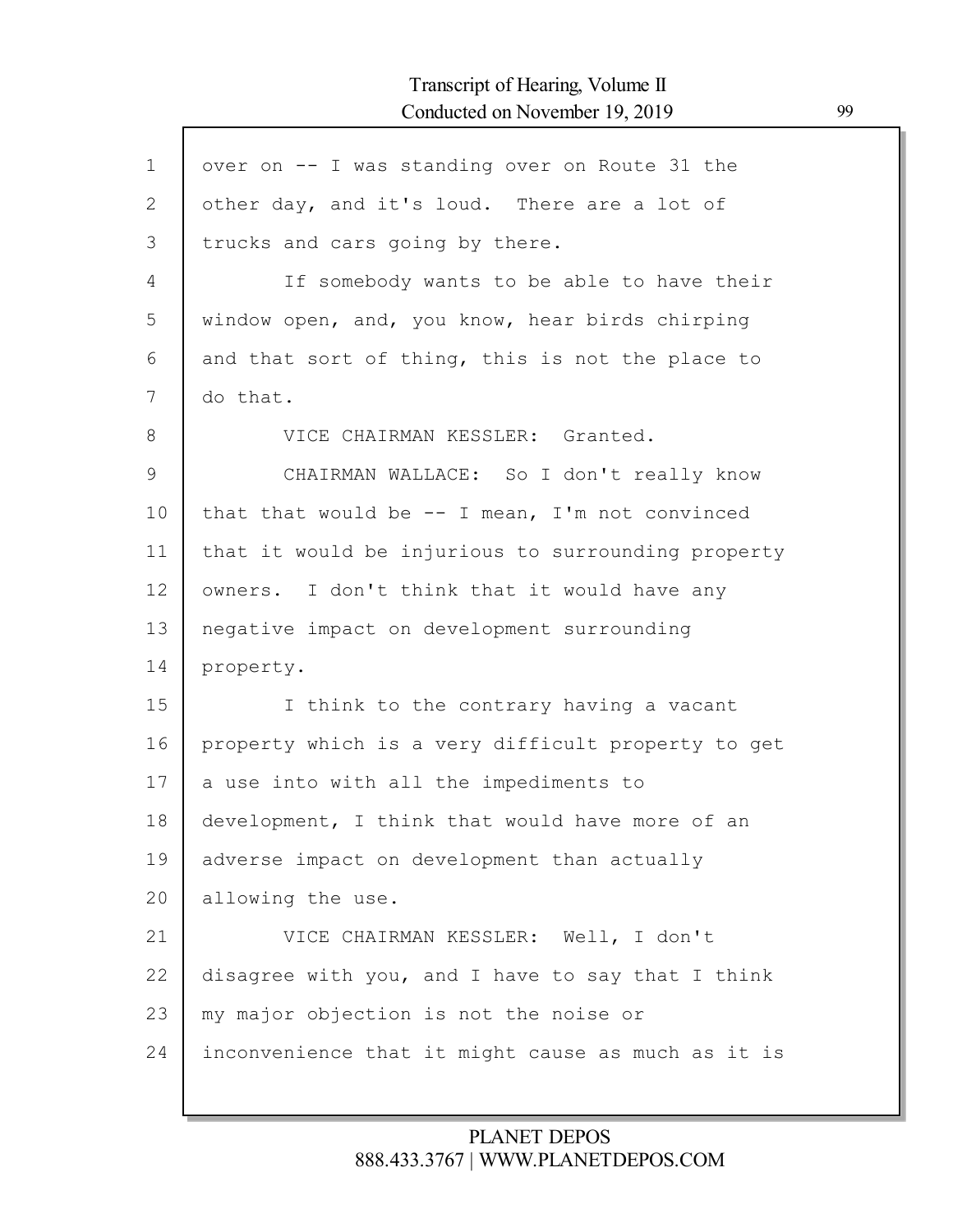| $\mathbf{1}$ | the easements and the access and the traffic.      |
|--------------|----------------------------------------------------|
| $\mathbf{2}$ | I don't think that the property -- if all          |
| 3            | of these easements and all of this stuff was       |
| 4            | worked out with all of the property owners and the |
| 5            | tenants around there, it would be a lot easier to  |
| 6            | say, Well, this is okay. Everybody agrees this is  |
| 7            | going to work.                                     |
| 8            | You know, I look at the sharing of the             |
| $\mathsf 9$  | parking spaces that aren't owned by the property,  |
| 10           | you have an easement of a main drive that goes     |
| 11           | back to the properties to the west, and in your    |
| 12           | proposal you're actually driving across that. I    |
| 13           | mean, there's no traffic calming or conditions.    |
| 14           | You just drive in, and then you turn and           |
| 15           | cross, and you've got traffic going in and out.    |
| 16           | How much traffic there is, I can't even say. The   |
| 17           | point is that regardless of that it's not -- it's  |
| 18           | not an agreed, a totally agreed-upon layout, and   |
| 19           | that to me is probably the most difficult thing    |
| 20           | for that use in that location.                     |
| 21           | It's unfortunate. I mean it's not -- I am          |
| 22           | not opposed to putting a pet facility in the       |
| 23           | downtown area. I think that location is the wrong  |
| 24           | spot for that to happen.                           |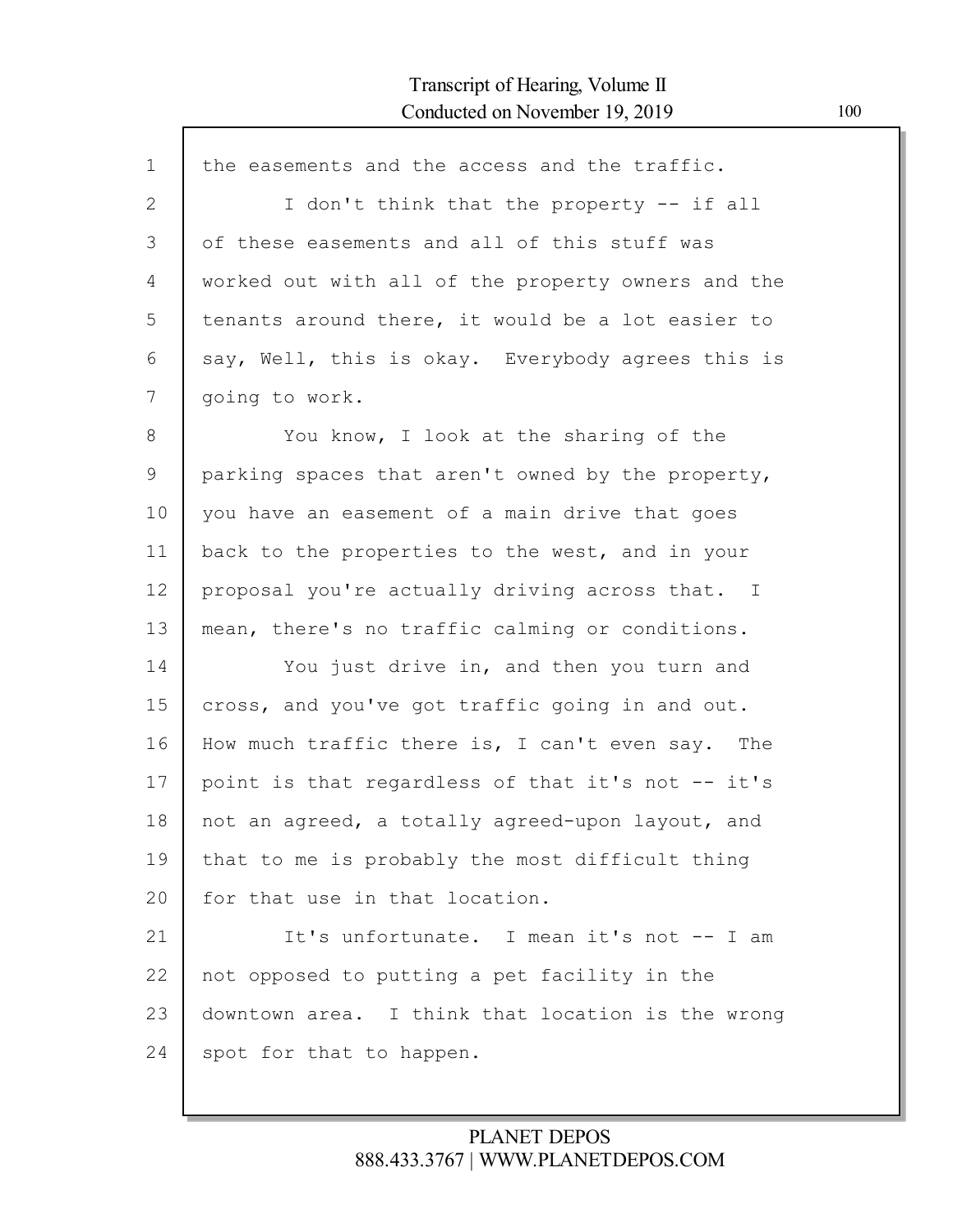| $\mathbf{1}$ | MEMBER MELTON: Can I add to that?                  |
|--------------|----------------------------------------------------|
| $\mathbf{2}$ | CHAIRMAN WALLACE: Go ahead.                        |
| 3            | MEMBER MELTON: Because I've struggled              |
| 4            | with that same wraparound and drop-off system,     |
| 5            | that they've not had that before. This is their    |
| 6            | first time. So I'm imagining dropping my dog off.  |
| 7            | Someone is going to come to my car and get my dog. |
| 8            | What if they open the door and the dog runs out.   |
| 9            | It just doesn't seem like the right fit,           |
| 10           | especially since the traffic over there isn't kind |
| 11           | of cordoned off, and it doesn't seem to make       |
| 12           | sense. I'm struggling with how is that going to    |
| 13           | work.                                              |
| 14           | MR. KARATHEODORE: Am I able to --                  |
| 15           | CHAIRMAN WALLACE: Hold on. And I guess             |
| 16           | my thought on this -- because I had a concern on   |
| 17           | this the last time this was before us, and I was   |
| 18           | inclined to close the application based exactly on |
| 19           | that; but I guess I've had a change of heart       |
| 20           | because if you base it on that, there are very,    |
| 21           | very few uses that would work, and then what are   |
| 22           | you doing. You know, I mean, you're saying that    |
| 23           | that wouldn't work because of traffic in and out   |
| 24           | of a business property.                            |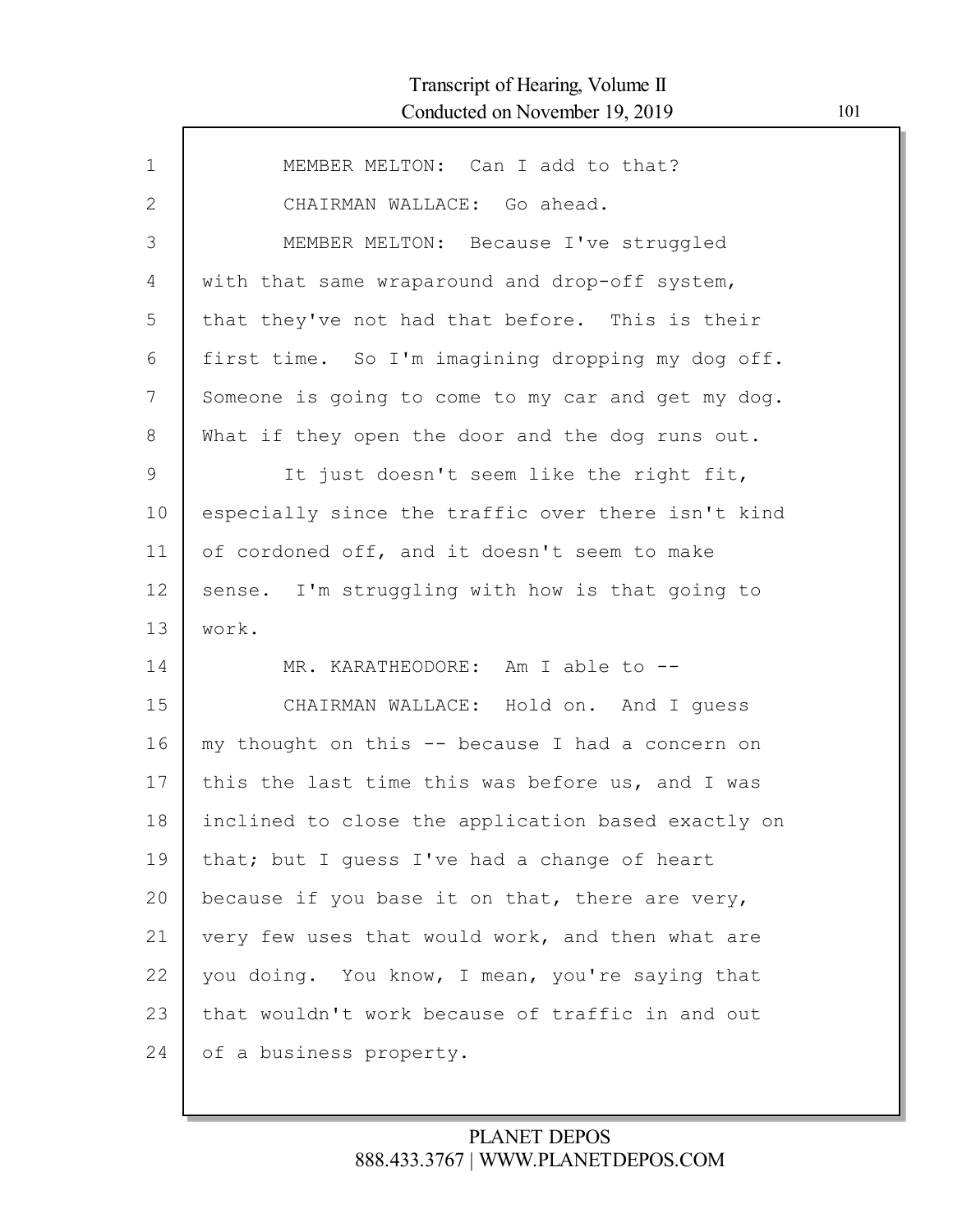Г

| $\mathbf 1$ | Traffic is going to have to go in and out          |
|-------------|----------------------------------------------------|
| 2           | of a business property. It's going to have to do   |
| 3           | something. I mean, I don't know that it's ideal    |
| 4           | but -- I always have an issue with stacking        |
| 5           | spaces, and I don't really see a big issue here    |
| 6           | because I know that there's a lot of space between |
| 7           | the building and Route 31 to facilitate that       |
| 8           | amount of stacking. That's really the only issue   |
| 9           | that I see.                                        |
| 10          | Especially with the neighboring property           |
| 11          | owner now cordoning off his lot, there isn't going |
| 12          | to be traffic around the back. So I quess how      |
| 13          | much traffic will there really be. How much of an  |
| 14          | issue will there be. I don't know.                 |
| 15          | Did you want to say something?                     |
| 16          | MR. KARATHEODORE: Yes.                             |
| 17          | CHAIRMAN WALLACE: Okay.                            |
| 18          | MR. KARATHEODORE: The current property is          |
| 19          | half an acre of land. I just wanted to say the     |
| 20          | scope and the size of this property.               |
| 21          | And also the two neighboring properties            |
| 22          | that we're talking about each have their own       |
| 23          | egress and ingress to their location, especially   |
| 24          | the large building to the north of us. He has a    |
|             |                                                    |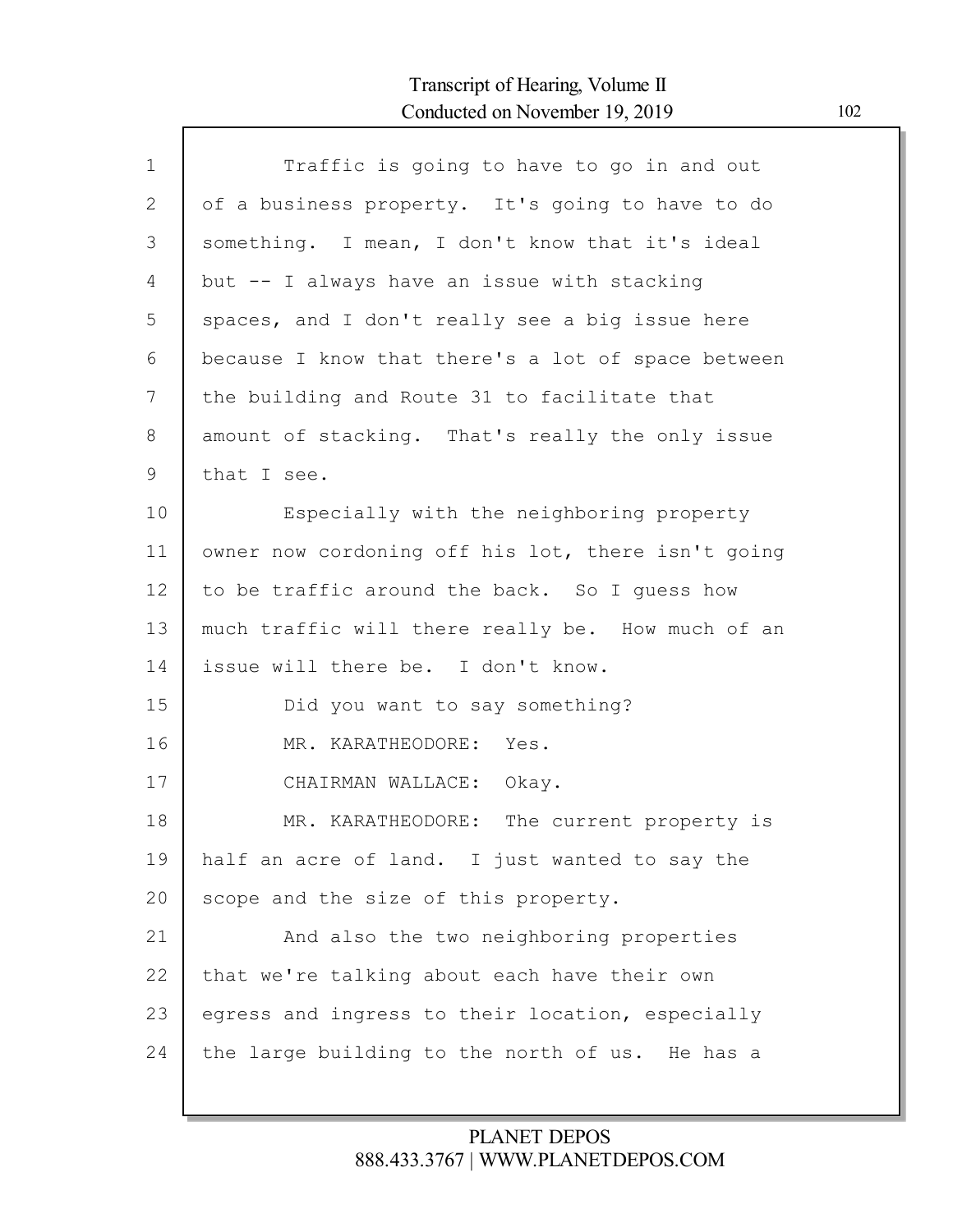| $\mathbf 1$ | very large exit and egress which hasn't been      |
|-------------|---------------------------------------------------|
| 2           | brought up. He did not show that to us. He also   |
| 3           | blocked off his own exit out of his own property  |
| 4           | to the rear of our building.                      |
| 5           | We had a discussion about 4th Street.             |
| 6           | That was 309's original address. It was told      |
| 7           | to me by the business -- the building department  |
| 8           | that prior to '99, actually prior to more recent  |
| 9           | than that, that was the exit and entrance of that |
| 10          | building space. It's a paved road leading to 4th  |
| 11          | Street.                                           |
| 12          | We're granting $--$ through that easement,        |
| 13          | which was not part of Mr. Salas's original        |
| 14          | agreement, he bought the property with it. It's   |
| 15          | taking up over 50 percent of the egress and       |
| 16          | ingress to the location.                          |
| 17          | I don't know what other business -- a             |
| 18          | restaurant would triple, actually a lot more than |
| 19          | that, traffic that would come through. I need     |
| 20          | three parking spaces for my business. Three       |
| 21          | parking spots and a drop off. If I need to        |
| 22          | eliminate the drop off, I'll wipe the drop off    |
| 23          | area right off the plan to approve the building.  |
| 24          | CHAIRMAN WALLACE: Hold on. We're in the           |
|             |                                                   |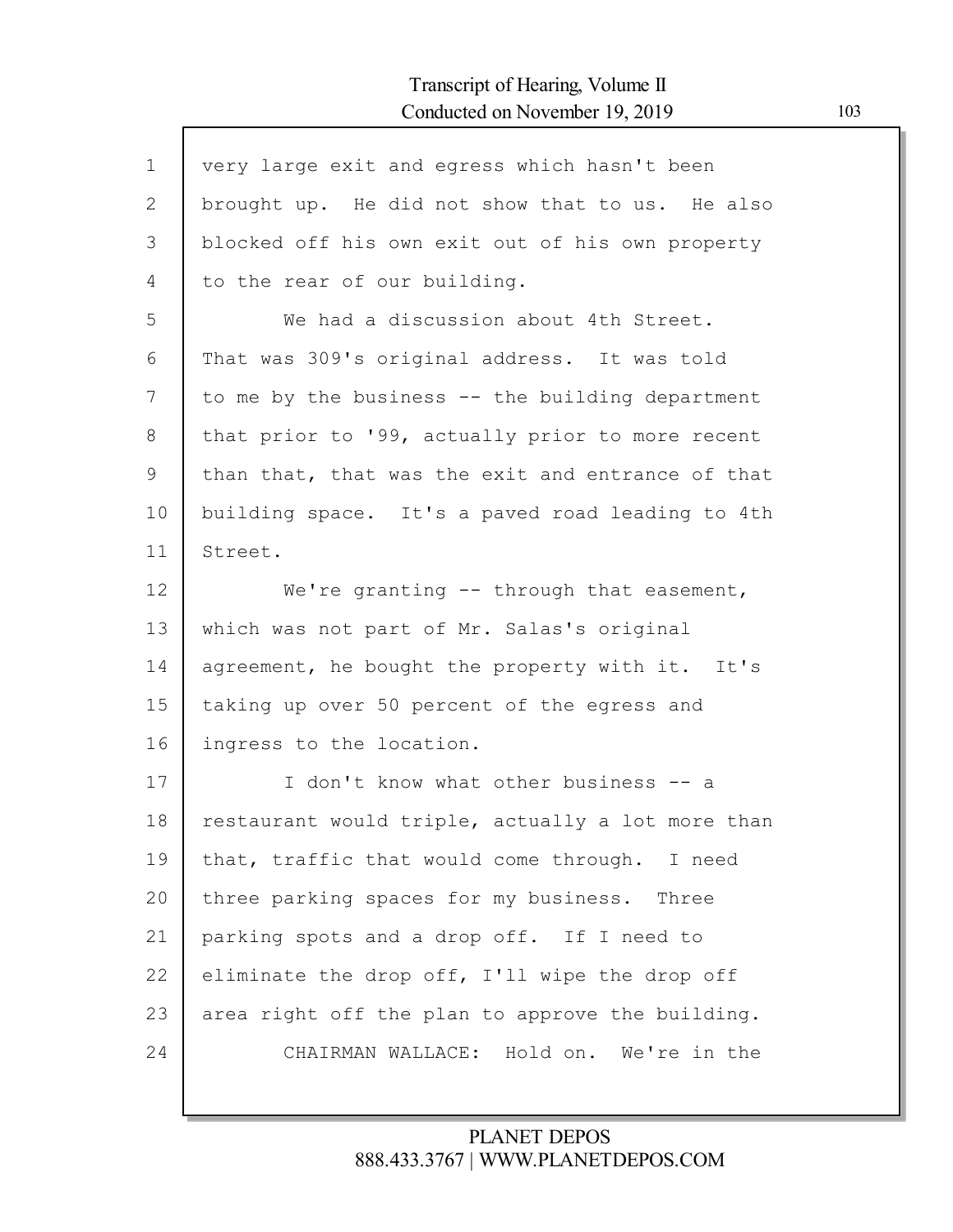| $\mathbf{1}$ | discussion phase right now, so let's not get any  |
|--------------|---------------------------------------------------|
| 2            | additional testimony or evidence. Let's just keep |
| 3            | it to what we're discussing right here.           |
| 4            | MR. KARATHEODORE: Okay.                           |
| 5            | CHAIRMAN WALLACE: Okay.                           |
|              |                                                   |
| 6            | MR. KARATHEODORE: We have to consider             |
| 7            | that these other tenants, these other neighboring |
| 8            | properties have their own egress. They somehow    |
| 9            | were granted this through Mr. Salas's property,   |
| 10           | through this easement against the previous owner  |
| 11           | that came to an agreement to agree, which for     |
| 12           | whatever reason, they got it. They have it.       |
| 13           | But we're willing to work around it. I            |
| 14           | just don't know what Mr. Salas's options would be |
| 15           | for a business that would need less than three    |
| 16           | spots. I think he's extremely limited, and I'm    |
| 17           | worried about the guy having that property vacant |
| 18           | for a very long period of time.                   |
| 19           | CHAIRMAN WALLACE: All right. We're going          |
| 20           | to move on with discussion.                       |
| 21           | Okay. Go ahead.                                   |
| 22           | MEMBER BECKER: Speaking to the whole              |
| 23           | parking and access issue, I guess, I do have a    |
| 24           | concern about the reconfiguration of the parking  |
|              |                                                   |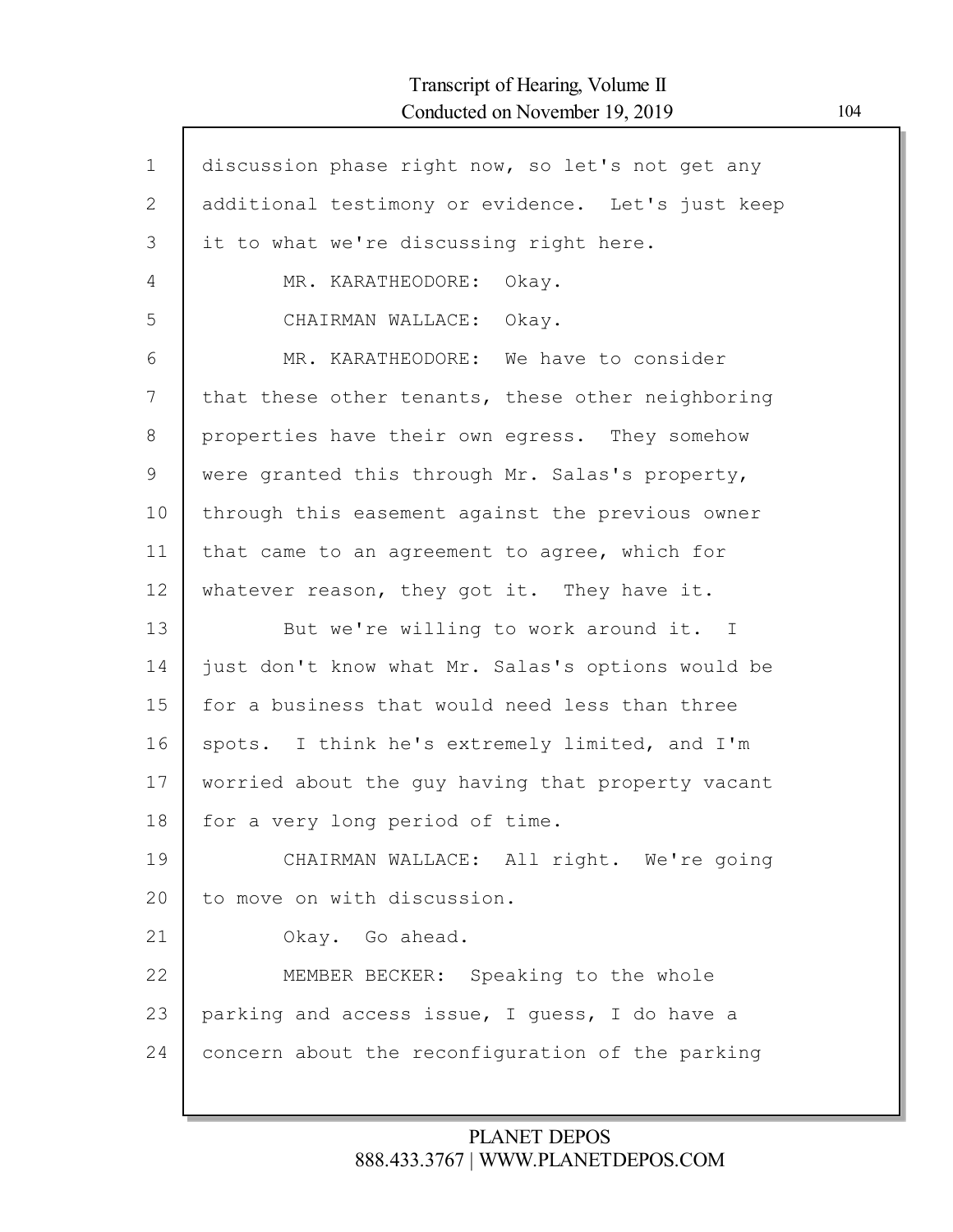$\mathsf{l}$ 

| $\mathbf 1$ | lot, and I don't think it was adequately described |
|-------------|----------------------------------------------------|
| 2           | to us that the people that have a vested interest  |
| 3           | in the configuration of the parking lot actually   |
| 4           | having signed off on it.                           |
| 5           | It's reworking the whole lot, and we               |
| 6           | haven't seen any evidence that the lot as          |
| 7           | reconfigured will meet the code in itself. So      |
| 8           | there's just too many nebulous things about this   |
| 9           | particular site that, you know.                    |
| 10          | CHAIRMAN WALLACE: Go ahead.                        |
| 11          | MEMBER VARGULICH: There's still the                |
| 12          | number of parking spaces available to the north.   |
| 13          | And if he only needs four, then I don't see that   |
| 14          | as a big issue. As long as they ultimately come    |
| 15          | to an agreement, which is part of staff's job is   |
| 16          | to confirm all that.                               |
| 17          | And if Mr. Salas hasn't shared this plan           |
| 18          | with either of the property owners to get their    |
| 19          | final approval, well, that still needs to happen,  |
| 20          | and staff can check that box. I don't think it's   |
| 21          | our job to worry about that particular aspect,     |
| 22          | given that they have met the parking requirements. |
| 23          | CHAIRMAN WALLACE: They're not requesting           |
| 24          | a variance.                                        |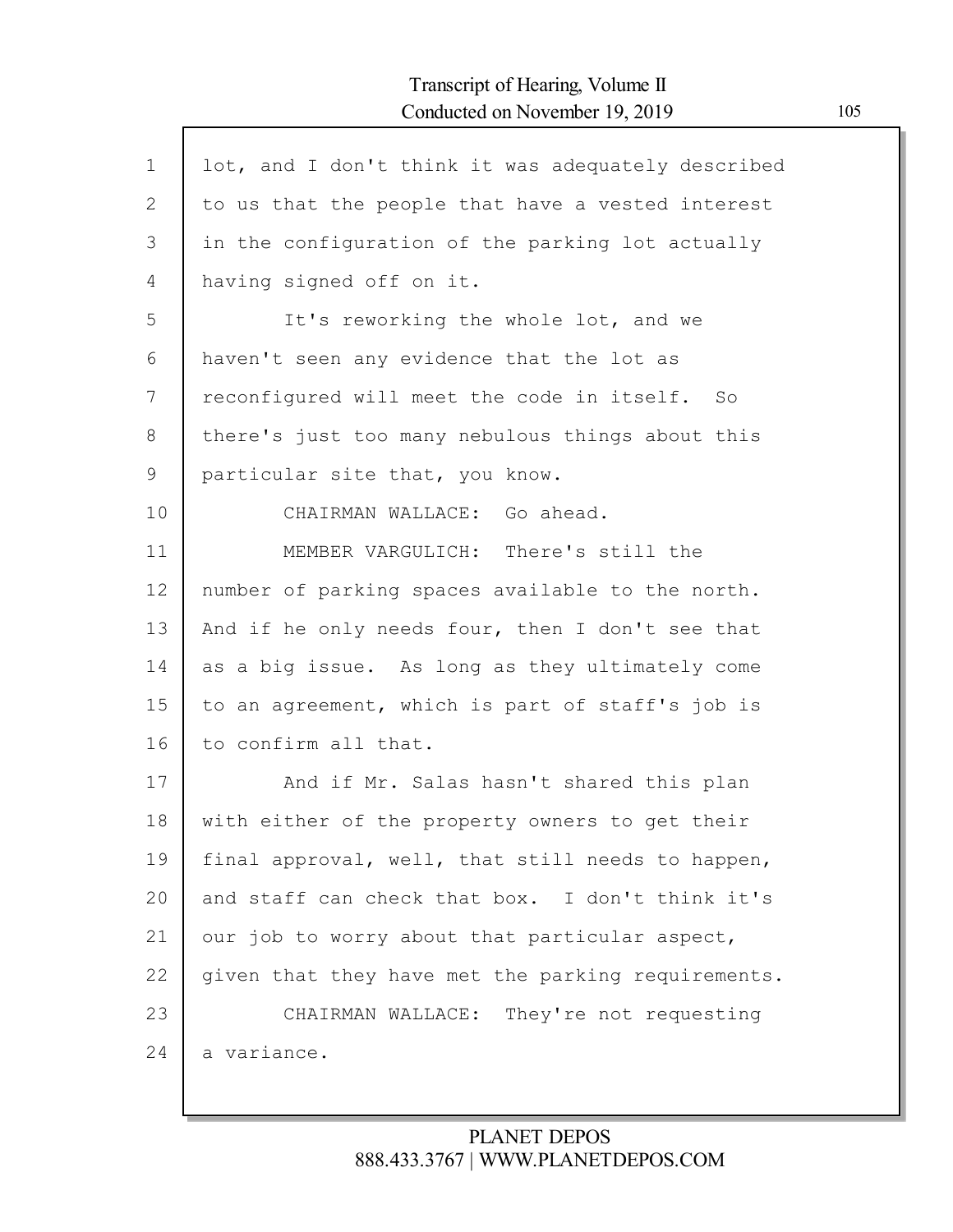| $\mathbf 1$  | MEMBER VARGULICH: A variance at all.              |
|--------------|---------------------------------------------------|
| $\mathbf{2}$ | CHAIRMAN WALLACE: Any other discussion?           |
| 3            | (No response.)                                    |
| 4            | CHAIRMAN WALLACE: Okay. Seeing none,              |
| 5            | then we will take a vote on the motion that's     |
| 6            | currently on the table, which is to recommend     |
| 7            | denial for the reasons $--$ findings of fact $C,$ |
| 8            | which is effect on nearby property; and D, effect |
| 9            | on development surrounding the property.          |
| 10           | Tim.                                              |
| 11           | VICE CHAIRMAN KESSLER: Becker.                    |
| 12           | MEMBER BECKER: Yes.                               |
| 13           | VICE CHAIRMAN KESSLER: Funke.                     |
| 14           | MEMBER FUNKE: No.                                 |
| 15           | VICE CHAIRMAN KESSLER: Pretz.                     |
| 16           | MEMBER PRETZ: No.                                 |
| 17           | VICE CHAIRMAN KESSLER: Holderfield.               |
| 18           | MEMBER HOLDERFIELD: Yes.                          |
| 19           | VICE CHAIRMAN KESSLER: Vargulich.                 |
| 20           | MEMBER VARGULICH:<br>No.                          |
| 21           | VICE CHAIRMAN KESSLER:<br>Purdy.                  |
| 22           | MEMBER MACKLIN-PURDY:<br>No.                      |
| 23           | VICE CHAIRMAN KESSLER: Melton.                    |
| 24           | Yes.<br>MEMBER MELTON:                            |
|              |                                                   |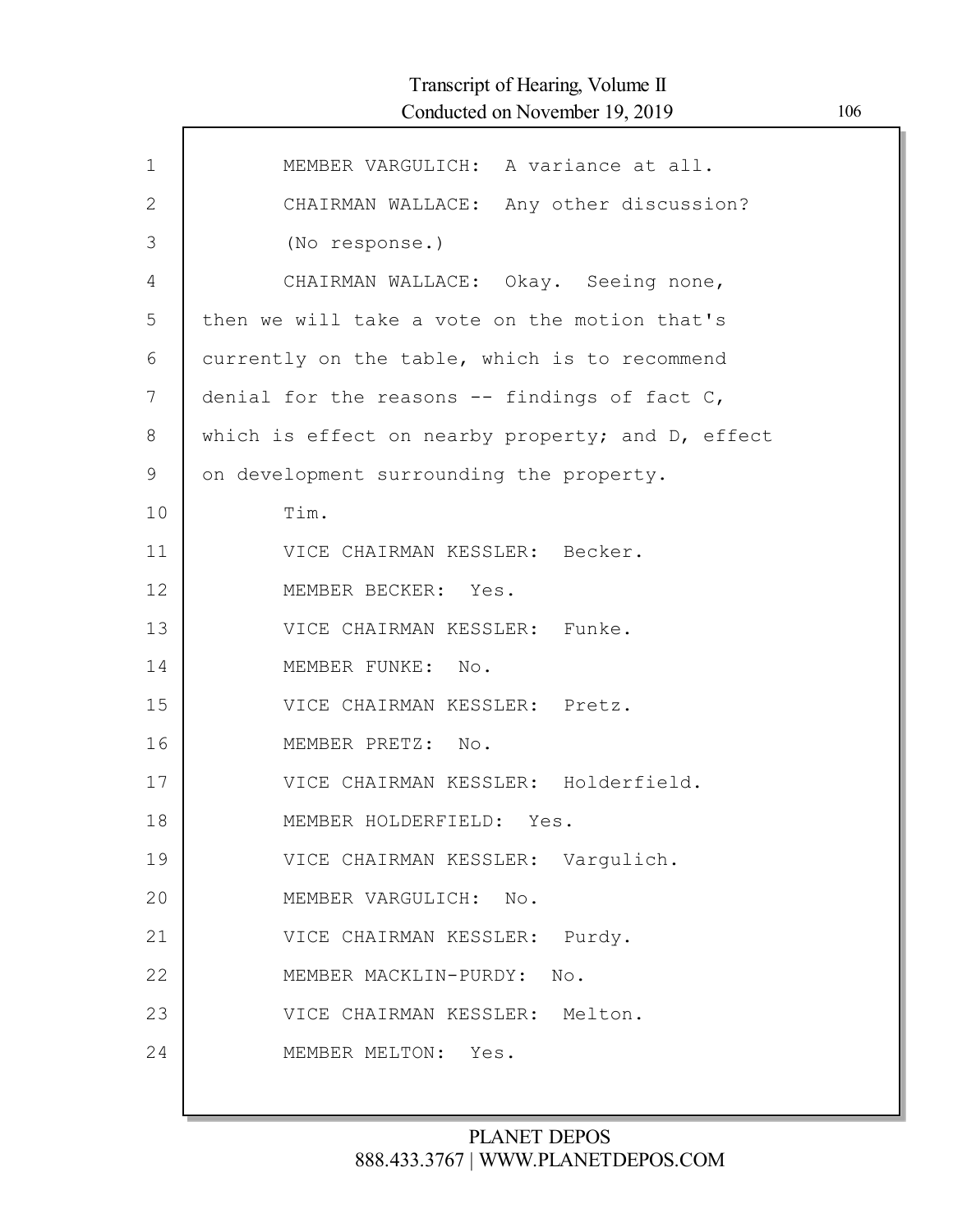| $\mathbf{1}$ | VICE CHAIRMAN KESSLER: Wallace.                   |
|--------------|---------------------------------------------------|
| $\mathbf{2}$ | CHAIRMAN WALLACE: No.                             |
| 3            | VICE CHAIRMAN KESSLER: Kessler, yes.              |
| 4            | CHAIRMAN WALLACE: All right. That motion          |
| 5            | fails by a vote of 5 to 4.                        |
| 6            | Any other motions?                                |
| 7            | MEMBER FUNKE: I'll make a motion to               |
| $8\,$        | approve.                                          |
| 9            | CHAIRMAN WALLACE: To recommend approval.          |
| 10           | MEMBER FUNKE: Yes.                                |
| 11           | CHAIRMAN WALLACE: Okay. Were there staff          |
| 12           | comments contained in the staff report?           |
| 13           | MS. JOHNSON: I don't believe so, but it           |
| 14           | would be safe to do that.                         |
| 15           | CHAIRMAN WALLACE: Would you like to               |
| 16           | recommend approval --                             |
| 17           | MEMBER FUNKE: Including staff comments.           |
| 18           | CHAIRMAN WALLACE: All right. Is there a           |
| 19           | second?                                           |
| 20           | MEMBER VARGULICH: I'll second.                    |
| 21           | MEMBER PRETZ: Jim was talking about               |
| 22           | hours, you know, hours of operation and that type |
| 23           | of thing.                                         |
| 24           | CHAIRMAN WALLACE: Well, wait. We have a           |
|              |                                                   |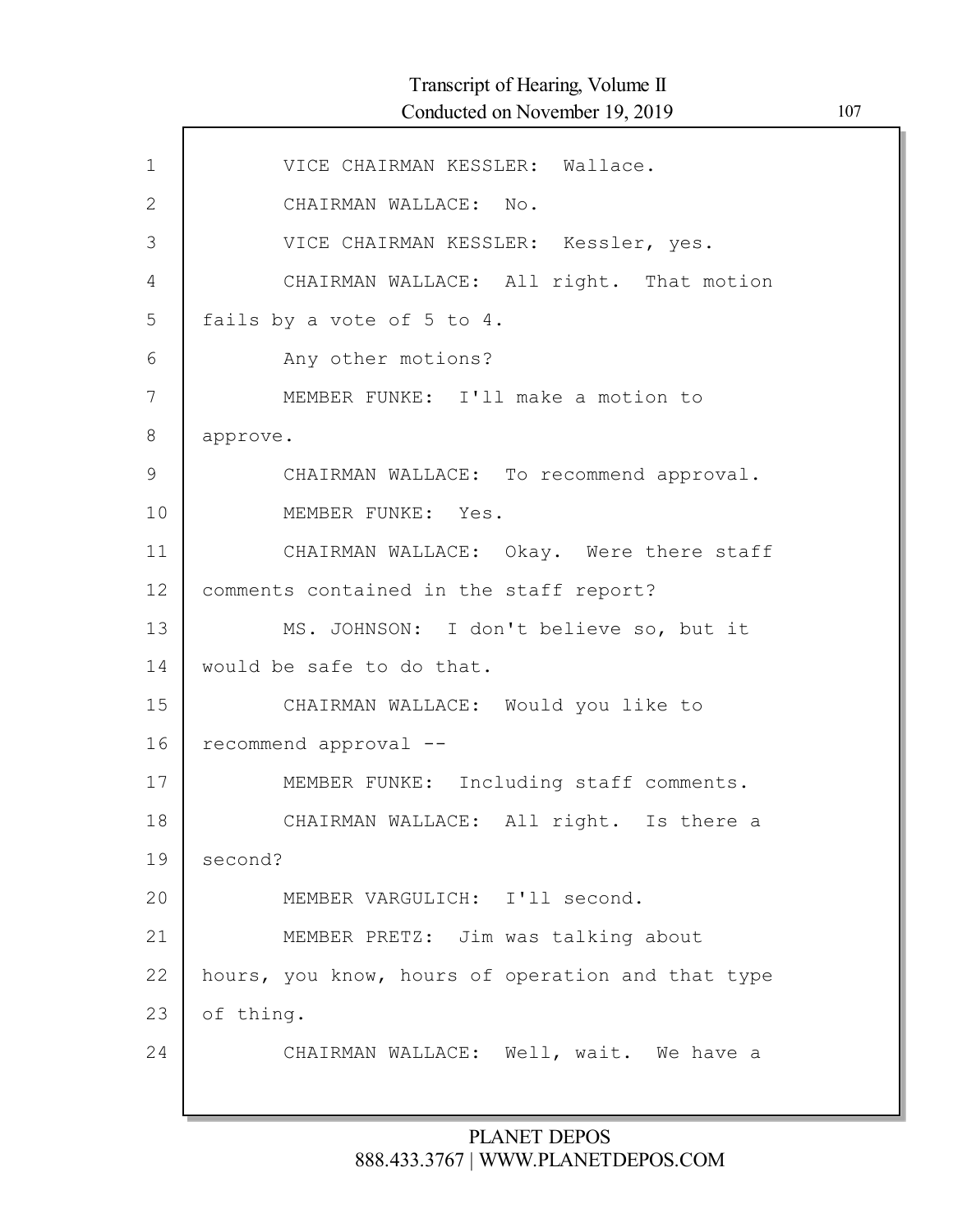$\Gamma$ 

| $\mathbf{1}$ | motion that's pending.                             |
|--------------|----------------------------------------------------|
| $\mathbf{2}$ | Did you second it?                                 |
| 3            | MEMBER VARGULICH: Yes.                             |
| 4            | CHAIRMAN WALLACE: Okay. So it's been               |
| 5            | moved and seconded.                                |
| 6            | MEMBER HOLDERFIELD: Well, my concern is            |
| 7            | in the proposal it was 6:00 a.m. -- where you      |
| 8            | would have the dogs in the outer walking area from |
| 9            | $6:00$ a.m. to $8:00$ p.m.; is that right?         |
| 10           | MR. KARATHEODORE: I misunderstood. I               |
| 11           | believe the pet care facility in the city is 7:00  |
| 12           | to 7:00.                                           |
| 13           | MEMBER HOLDERFIELD: Okay.                          |
| 14           | MR. KARATHEODORE: 7:00 to 7:00, I've               |
| 15           | changed that.                                      |
| 16           | MEMBER HOLDERFIELD: Yeah. But I would              |
| 17           | even like to see it changed more. Simply I would   |
| 18           | like to see it open at 7:00 and close at 6:00, and |
| 19           | I'm thinking of that in regard to the existing     |
| 20           | properties around there. It always comes back      |
| 21           | to me to the restaurant, and people coming out to  |
| 22           | dine at 6:00 or 7:00 o'clock, and the dogs are     |
| 23           | still out there at the 7:00 o'clock period. I      |
| 24           | think there would be barking and so forth.         |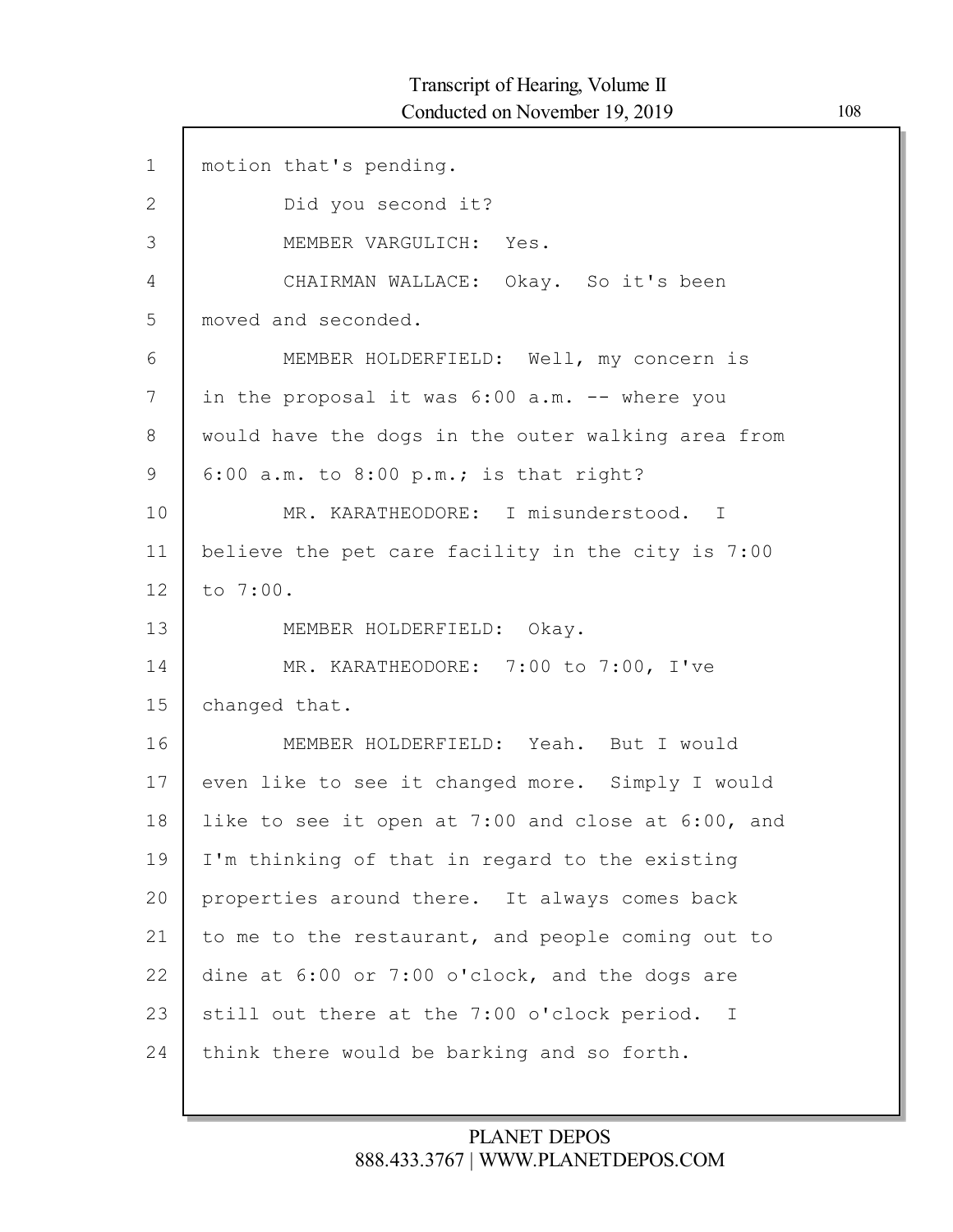| $\mathbf{1}$   | You know, I'm concerned of what Peter              |
|----------------|----------------------------------------------------|
| 2              | brought up. Can you put all the dogs inside your   |
| 3              | building? That's another concern. We don't know    |
| $\overline{4}$ | what the dynamic is there. You said 40 dogs.       |
| 5              | Wow, that's a lot of dogs to put in that facility. |
| 6              | I don't think the City has any control or          |
| 7              | any say over how many dogs they have out there,    |
| 8              | but I would like to see a minimum put in the       |
| 9              | motion that would -- I don't know how -- should I  |
| 10             | ask staff this, if we can even do this? Change it  |
| 11             | from -- it's 7:00 to 7:00 now, 7:00 a.m. to        |
| 12             | 7:00 p.m., and go to 7:00 a.m. to 6:00 p.m. as a   |
| 13             | compromise.                                        |
| 14             | MS. JOHNSON: Yes. You could further                |
| 15             | restrict the hours; however, you need to specify   |
| 16             | whether that's hours of operation or hours when    |
| 17             | the dogs are permitted to be outside.              |
| 18             | MEMBER HOLDERFIELD: I'd like to make that          |
| 19             | amendment to the motion.                           |
| 20             | CHAIRMAN WALLACE: That the dogs only be            |
| 21             | outside from 7:00 a.m. to 6:00 p.m.?               |
| 22             | MEMBER HOLDERFIELD: Yes.                           |
| 23             | CHAIRMAN WALLACE: So there's a motion to           |
| 24             | amend. Is there a second?                          |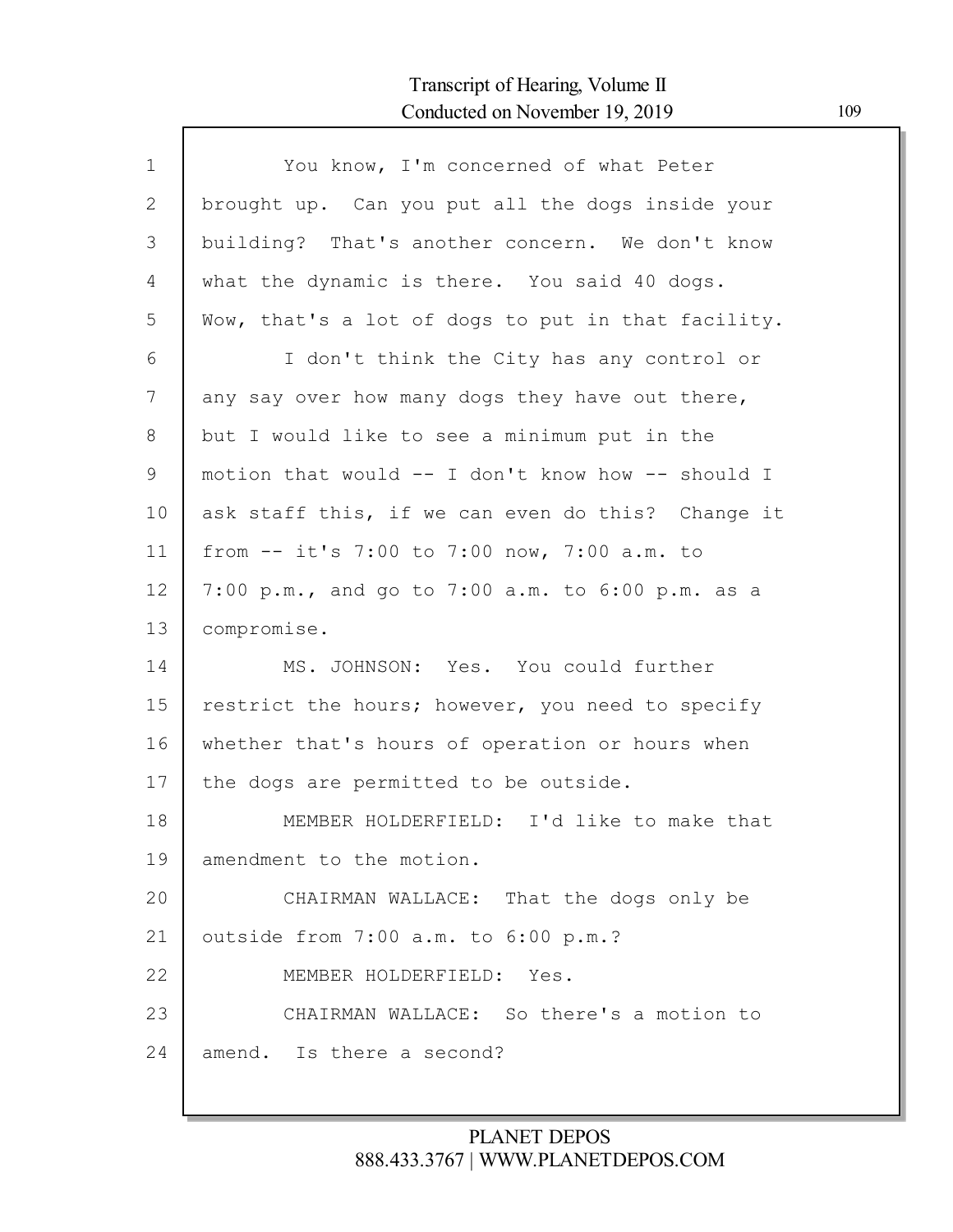| $\mathbf{1}$ | MEMBER FUNKE: I'll second.                       |
|--------------|--------------------------------------------------|
| $\mathbf{2}$ | CHAIRMAN WALLACE: Okay. We have a motion         |
| 3            | and second. Discussion on the motion -- this is  |
| 4            | the motion to amend to include the restriction   |
| 5            | that dogs must be inside outside of the hours of |
| 6            | 7:00 a.m. to 6:00 p.m.                           |
| 7            | All right. Any discussion on that motion         |
| 8            | to amend?                                        |
| 9            | Tim.                                             |
| 10           | VICE CHAIRMAN KESSLER: Becker.                   |
| 11           | CHAIRMAN WALLACE: This is just on the            |
| 12           | motion to amend.                                 |
| 13           | Tim.                                             |
| 14           | VICE CHAIRMAN KESSLER: Becker.                   |
| 15           | MEMBER BECKER: Yes.                              |
| 16           | VICE CHAIRMAN KESSLER: Funke.                    |
| 17           | MEMBER FUNKE: Yes.                               |
| 18           | VICE CHAIRMAN KESSLER: Pretz.                    |
| 19           | MEMBER PRETZ: Yes.                               |
| 20           | VICE CHAIRMAN KESSLER: Holderfield.              |
| 21           | MEMBER HOLDERFIELD: Yes.                         |
| 22           | VICE CHAIRMAN KESSLER: Varqulich.                |
| 23           | MEMBER VARGULICH: Yes.                           |
| 24           | VICE CHAIRMAN KESSLER: Purdy.                    |
|              |                                                  |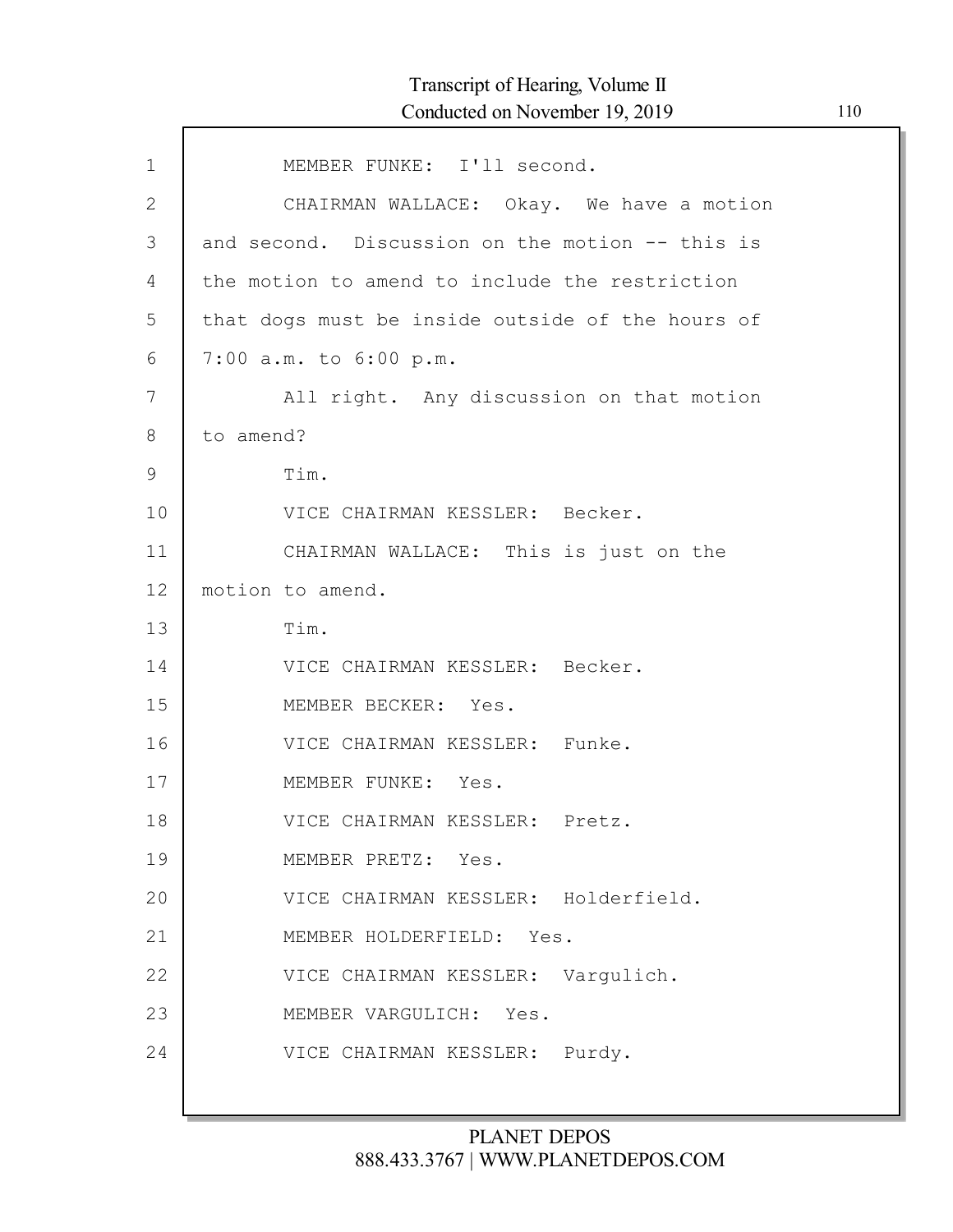| $\mathbf{1}$ | MEMBER MACKLIN-PURDY: Yes.                         |
|--------------|----------------------------------------------------|
| $\mathbf{2}$ | VICE CHAIRMAN KESSLER: Melton.                     |
| 3            | MEMBER MELTON: Yes.                                |
| 4            | VICE CHAIRMAN KESSLER: Wallace.                    |
| 5            | CHAIRMAN WALLACE: Yes.                             |
| 6            | VICE CHAIRMAN KESSLER: Kessler, yes.               |
| 7            | CHAIRMAN WALLACE: All right. That passes           |
| 8            | unanimously, and so the amended motion is a motion |
| 9            | to recommend approval subject to resolution of     |
| 10           | staff comments and also subject to the condition   |
| 11           | that dogs may not be kept outside outside the      |
| 12           | hours of 7:00 a.m. to 6:00 p.m.                    |
| 13           | Hold on one second.                                |
| 14           | Is everyone clear on that?                         |
| 15           | All right. Yes.                                    |
| 16           | MR. KARATHEODORE: If we're moving back             |
| 17           | the end of the day, would you consider moving the  |
| 18           | opening hours to 6:00 a.m.? Since none of the      |
| 19           | other businesses are open at that time in the      |
| 20           | morning. I'm just thinking commute for residents.  |
| 21           | CHAIRMAN WALLACE: If a member of the Plan          |
| 22           | Commission wants to make that motion, then they    |
| 23           | can make it, but right now this is what the motion |
| 24           | is that's on the table.                            |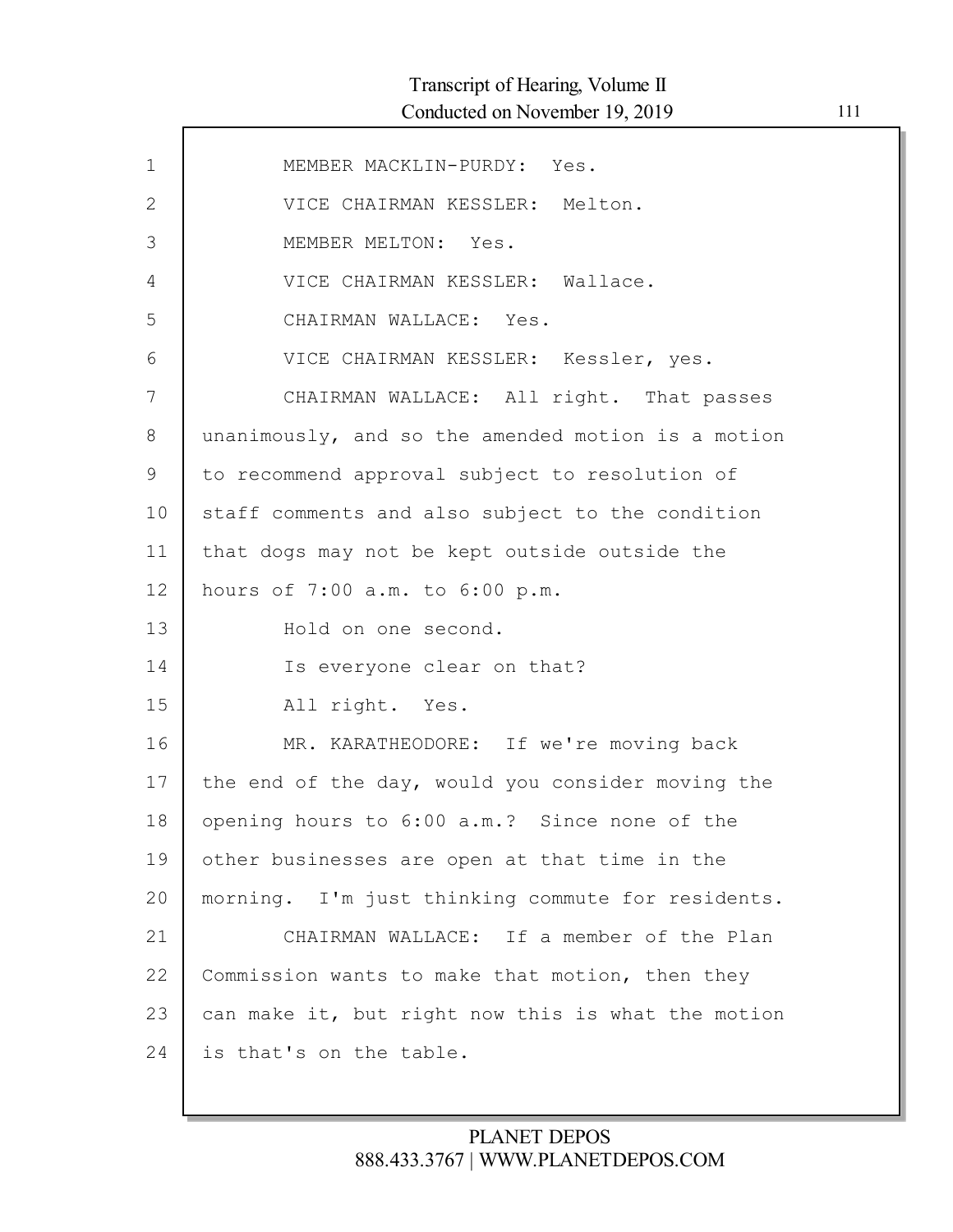| $\mathbf 1$    | MS. JOHNSON: That would not be permitted      |
|----------------|-----------------------------------------------|
| $\overline{2}$ | under the code because the code restricts the |
| 3              | hours at 7:00 a.m. to 7:00 p.m.               |
| 4              | CHAIRMAN WALLACE: All right. Any further      |
| 5              | discussion?                                   |
| 6              | (No response.)                                |
| 7              | CHAIRMAN WALLACE: Tim.                        |
| 8              | This is on the main motion.                   |
| $\mathcal{G}$  | VICE CHAIRMAN KESSLER: Becker.                |
| 10             | CHAIRMAN WALLACE: What was that?              |
| 11             | MEMBER BECKER: No.                            |
| 12             | VICE CHAIRMAN KESSLER: Funke.                 |
| 13             | MEMBER FUNKE: Yes.                            |
| 14             | VICE CHAIRMAN KESSLER: Pretz.                 |
| 15             | MEMBER PRETZ: Yes.                            |
| 16             | VICE CHAIRMAN KESSLER: Holderfield.           |
| 17             | MEMBER HOLDERFIELD: Yes.                      |
| 18             | VICE CHAIRMAN KESSLER: Vargulich.             |
| 19             | MEMBER VARGULICH: Yes.                        |
| 20             | VICE CHAIRMAN KESSLER: Purdy.                 |
| 21             | MEMBER MACKLIN-PURDY: Yes.                    |
| 22             | VICE CHAIRMAN KESSLER: Melton.                |
| 23             | MEMBER MELTON: Yes.                           |
| 24             | VICE CHAIRMAN KESSLER: Wallace.               |
|                |                                               |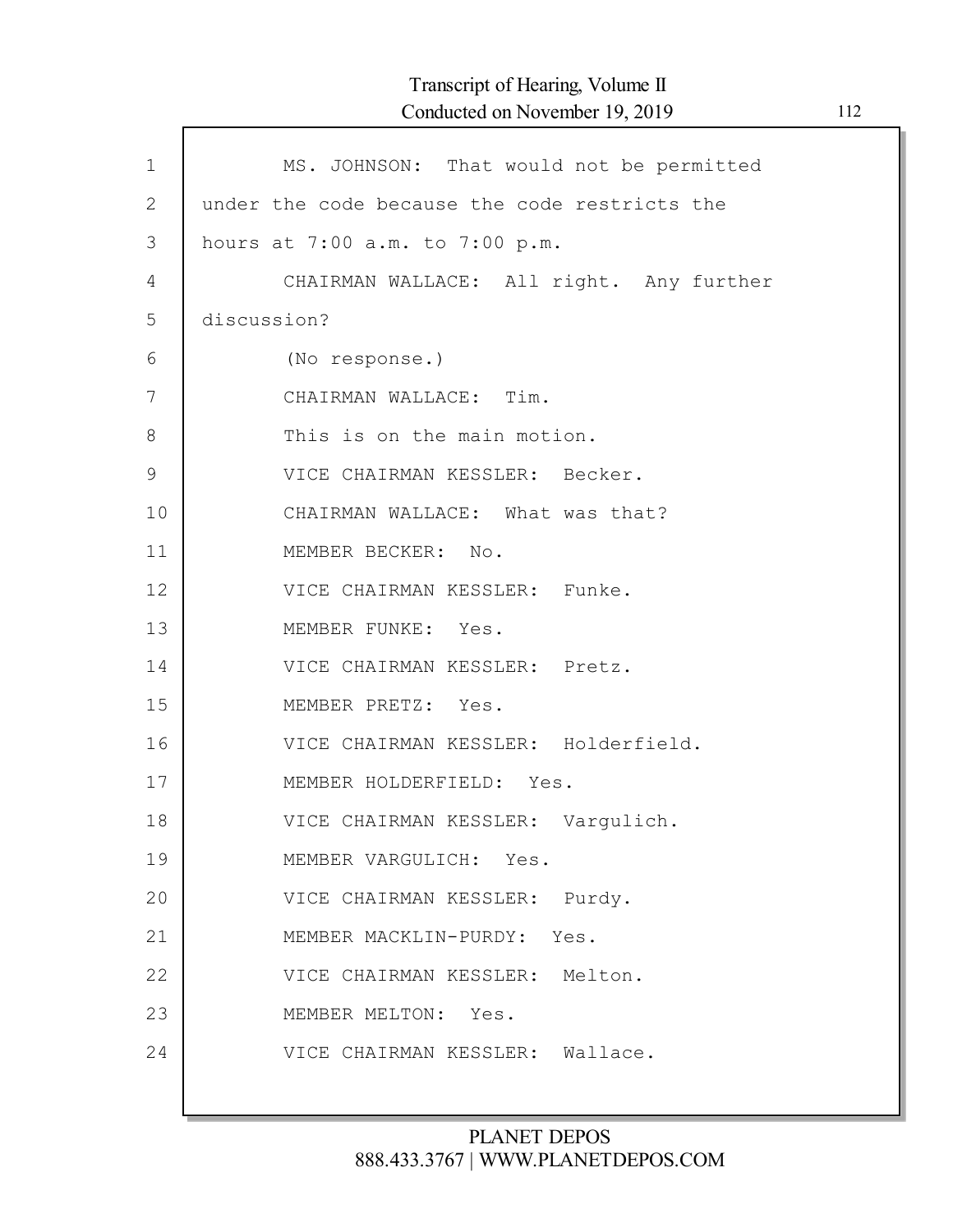| $1\,$          | CHAIRMAN WALLACE: Yes.                         |
|----------------|------------------------------------------------|
| $\mathbf{2}$   | VICE CHAIRMAN KESSLER: Kessler, no.            |
| 3              | CHAIRMAN WALLACE: All right. That motion       |
| $\overline{4}$ | passes by a vote of 7 to 2, and that concludes |
| 5              | that item on the agenda.                       |
| 6              | Thank you very much.                           |
| $\overline{7}$ | (Off the record at 8:19 p.m.)                  |
| $8\,$          |                                                |
| 9              |                                                |
| $10$           |                                                |
| 11             |                                                |
| 12             |                                                |
| 13             |                                                |
| 14             |                                                |
| 15             |                                                |
| 16             |                                                |
| 17             |                                                |
| 18             |                                                |
| 19             |                                                |
| 20             |                                                |
| 21             |                                                |
| 22             |                                                |
| 23             |                                                |
| 24             |                                                |
|                |                                                |
|                |                                                |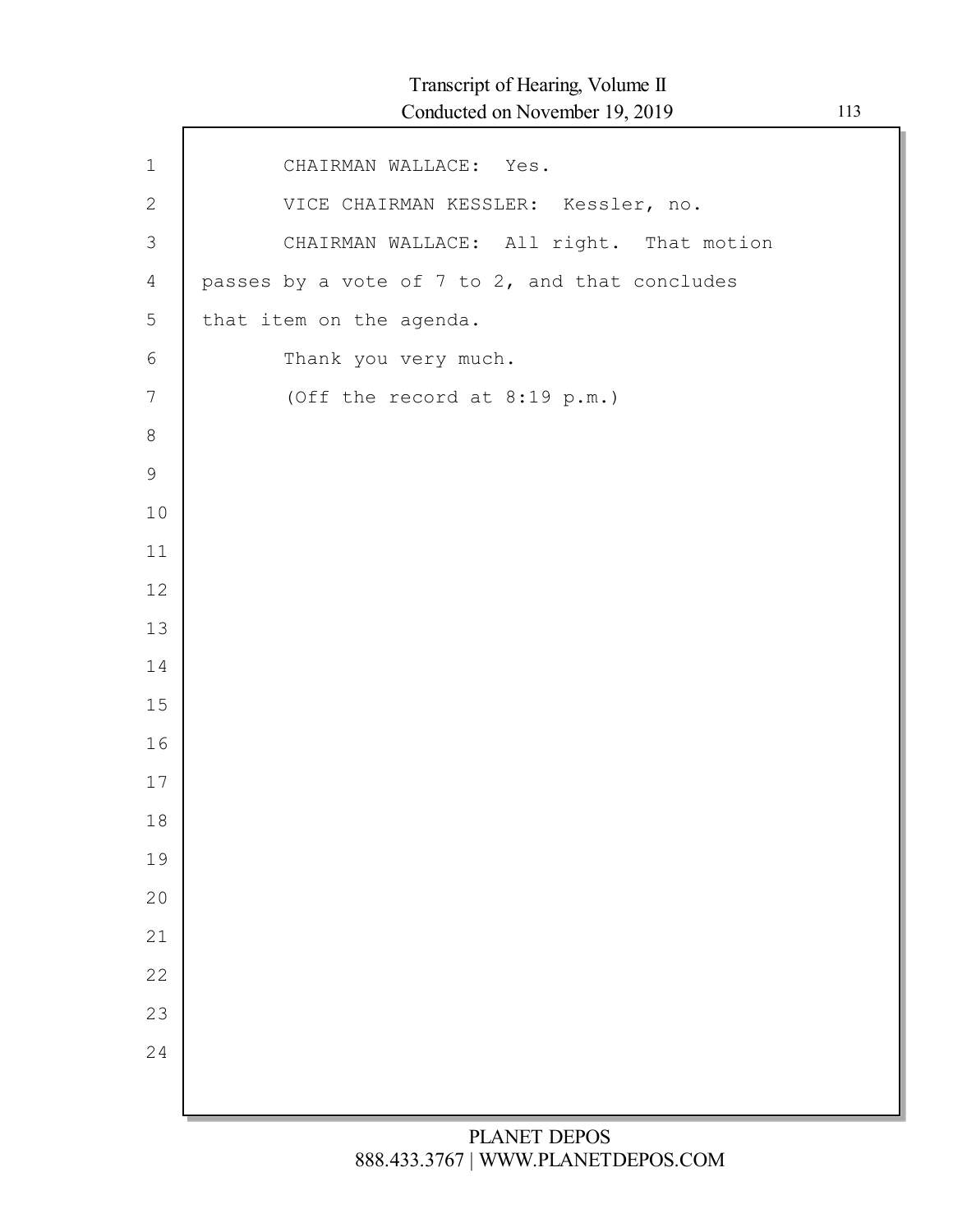| $\mathbf 1$ | CERTIFICATE OF SHORTHAND REPORTER                                                                                            |
|-------------|------------------------------------------------------------------------------------------------------------------------------|
| 2           |                                                                                                                              |
| 3           | I, Joanne E. Ely, Certified Shorthand                                                                                        |
| 4           | Reporter No. 84-4169, CSR, RPR, and a Notary                                                                                 |
| 5           | Public in and for the County of Kane, State of                                                                               |
| 6           | Illinois, the officer before whom the foregoing                                                                              |
| 7           | proceedings were taken, do certify that the                                                                                  |
| 8           | foregoing transcript is a true and correct record                                                                            |
| 9           | of the proceedings, that said proceedings were                                                                               |
| 10          | taken by me stenographically and thereafter                                                                                  |
| 11          | reduced to typewriting under my supervision, and                                                                             |
| 12          | that I am neither counsel for, related to, nor                                                                               |
| 13          | employed by any of the parties to this case and                                                                              |
| 14          | have no interest, financial or otherwise, in its                                                                             |
| 15          | outcome.                                                                                                                     |
| 16          | IN WITNESS WHEREOF, I have hereunto set my                                                                                   |
| 17          | hand and affixed my notarial seal this 25th day of                                                                           |
| 18          | November, 2019.                                                                                                              |
| 19          |                                                                                                                              |
| 20          | My commission expires: May 16, 2020                                                                                          |
| 21          | <b>OFFICIAL SEAL</b><br>JOANNE E. EL'<br>Joanne E. E<br>Notary Public - State of Illinois<br>My Commission Expires 5/16/2020 |
| 22          |                                                                                                                              |
| 23          | Notary Public in and for the                                                                                                 |
| 24          | State of Illinois                                                                                                            |
|             |                                                                                                                              |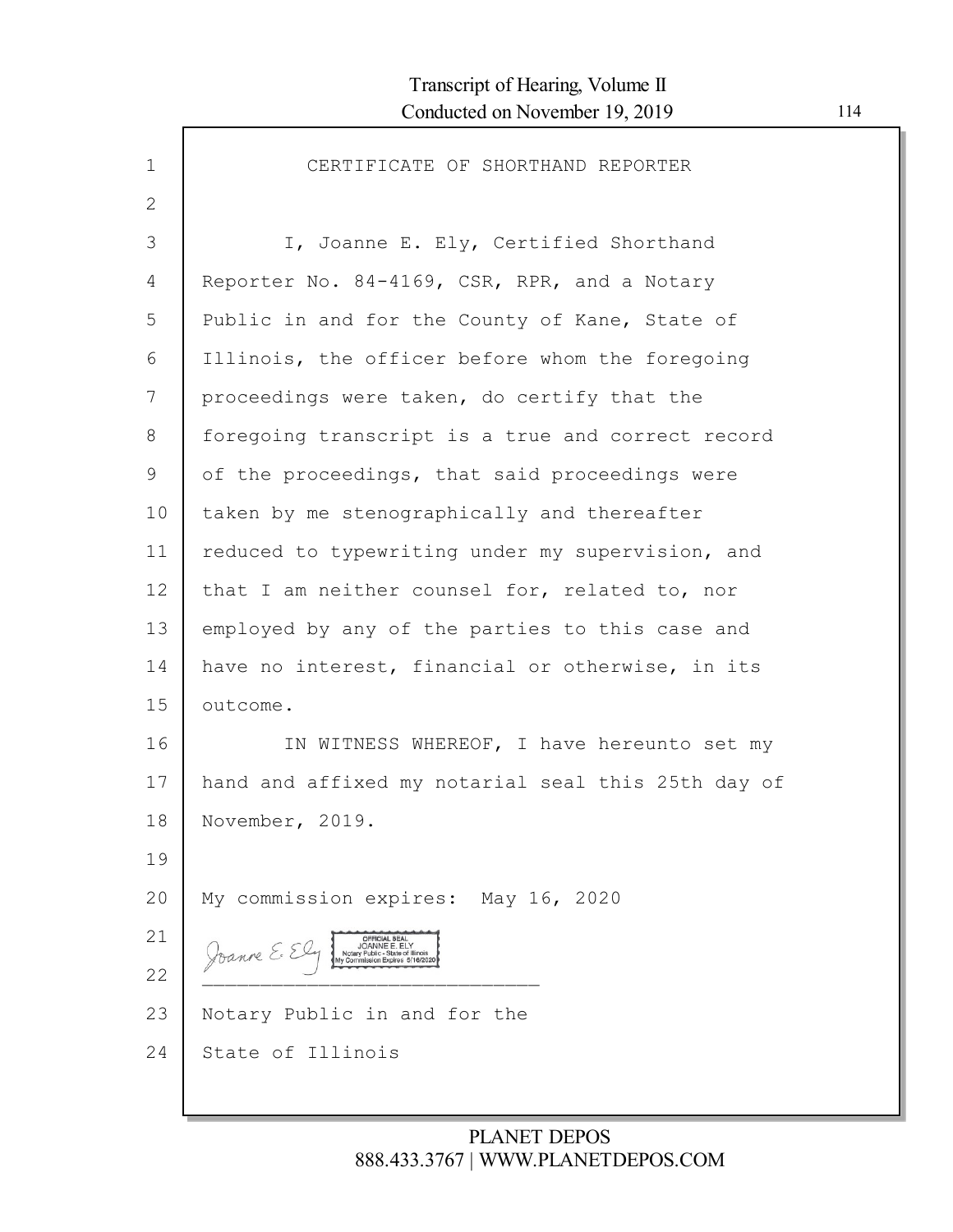

# **Transcript of Hearing**

**Date:** November 19, 2019 **Case:** St. Charles Plan Commission

**Planet Depos Phone:** 888.433.3767 **Email::** [transcripts@planetdepos.com](mailto:transcripts@planetdepos.com) **www.planetdepos.com**

WORLDWIDE COURT REPORTING & LITIGATION TECHNOLOGY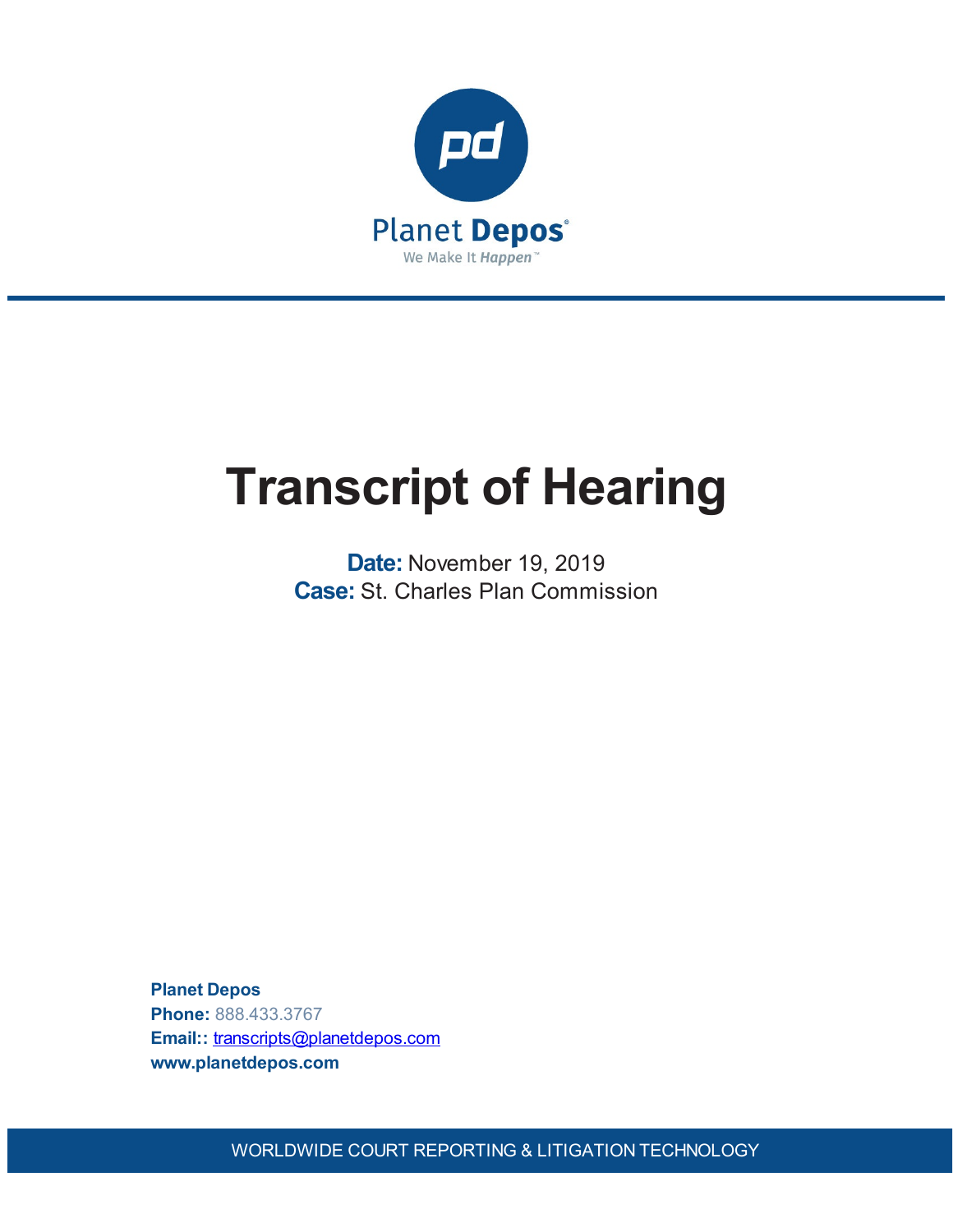| $\mathbf 1$ | BEFORE THE PLAN COMMISSION                               |
|-------------|----------------------------------------------------------|
| 2           | OF THE CITY OF ST. CHARLES                               |
| 3           |                                                          |
| 4           | ----------------------------X                            |
| 5           | In Re: General Amendment, :                              |
| 6           | Healthway Services of West :                             |
| 7           | Illinois, LLC, to Add<br><b><i>Property Services</i></b> |
| 8           | Recreational Cannabis<br>$\ddot{\cdot}$                  |
| 9           | Dispensing Organization as :                             |
| 10          | a Special Use in the M-2 :                               |
| 11          | District.<br>$\ddot{\cdot}$                              |
| 12          | --------------------------x                              |
| 13          |                                                          |
| 14          |                                                          |
| 15          | HEARING                                                  |
| 16          | St. Charles, Illinois 60174                              |
| 17          | Tuesday, November 19, 2019                               |
| 18          | 8:19 p.m.                                                |
| 19          |                                                          |
| 20          |                                                          |
| 21          |                                                          |
| 22          | Job No.: 218476B                                         |
| 23          | Pages: $1 - 72$                                          |
| 24          | Reported by: Joanne E. Ely, CSR, RPR                     |
|             |                                                          |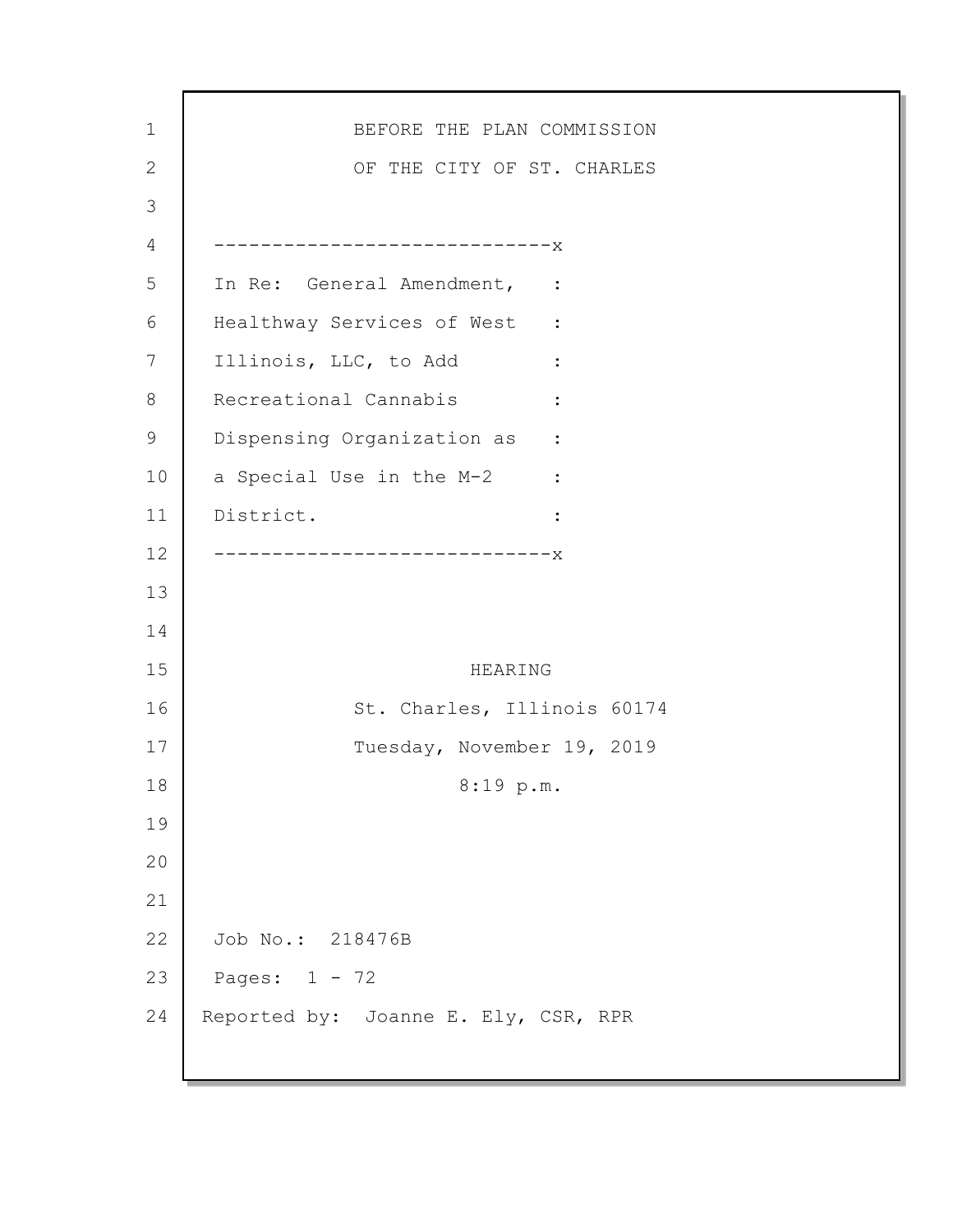$\mathsf{r}$ 

| $1\,$          | HEARING, held at the location of:                  |
|----------------|----------------------------------------------------|
| $\mathbf{2}$   |                                                    |
| $\mathfrak{Z}$ | ST. CHARLES CITY HALL                              |
| 4              | 2 East Main Street                                 |
| 5              | St. Charles, Illinois 60174                        |
| 6              | $(630)$ $377 - 4400$                               |
| $\overline{7}$ |                                                    |
| $\,8\,$        |                                                    |
| $\mathsf 9$    |                                                    |
| 10             |                                                    |
| 11             |                                                    |
| 12             |                                                    |
| 13             | Before Joanne E. Ely, a Certified Shorthand        |
| 14             | Reporter, and a Notary Public in and for the State |
| 15             | of Illinois.                                       |
| 16             |                                                    |
| 17             |                                                    |
| 18             |                                                    |
| 19             |                                                    |
| 20             |                                                    |
| 21             |                                                    |
| 22             |                                                    |
| 23             |                                                    |
| 24             |                                                    |
|                |                                                    |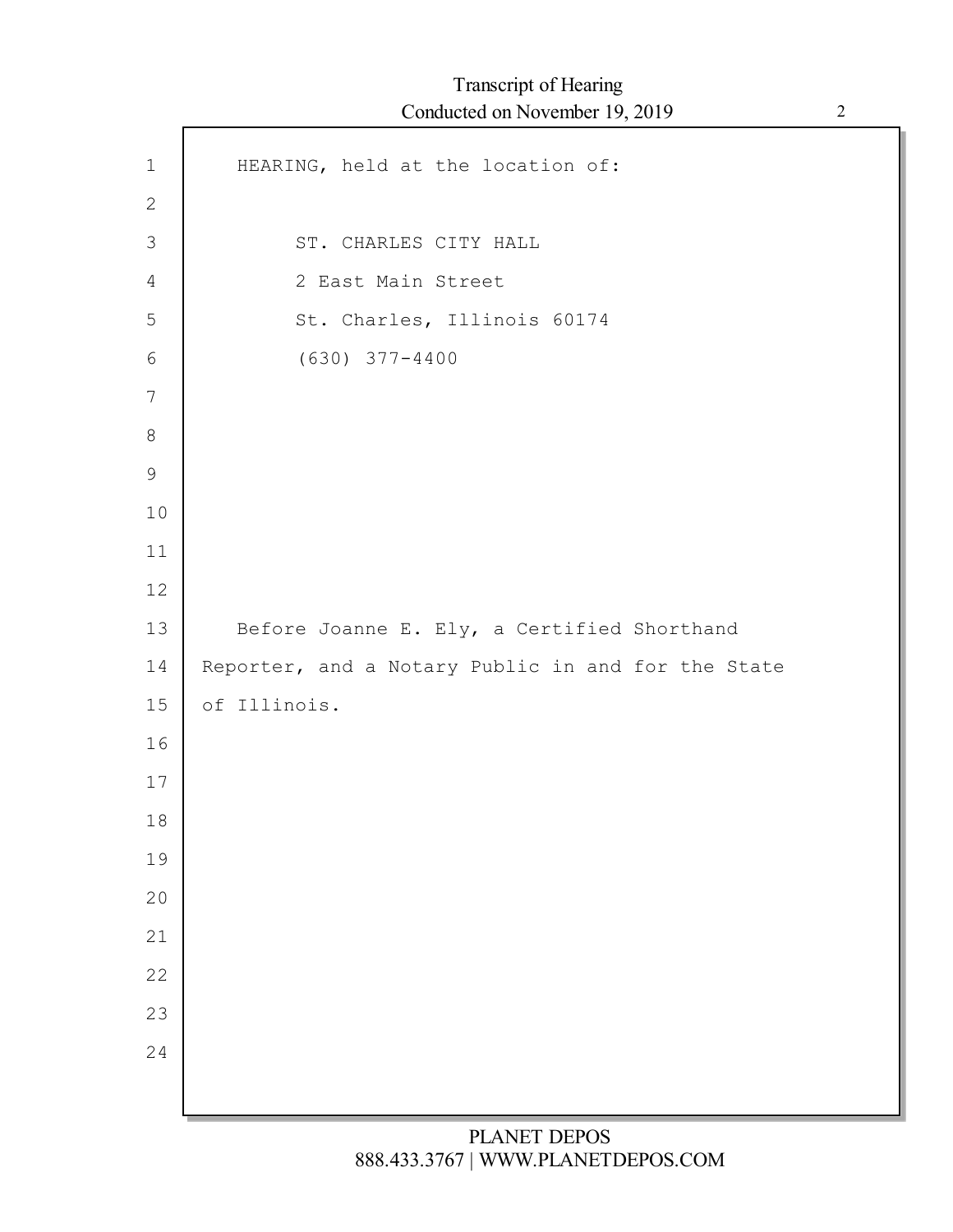| $\mathbf 1$ | PRESENT:                              |  |
|-------------|---------------------------------------|--|
| 2           | TODD WALLACE, Chairman                |  |
| 3           | TIM KESSLER, Vice Chairman            |  |
| 4           | JENNIFER BECKER, Member               |  |
| 5           | JEFFREY FUNKE, Member                 |  |
| 6           | JAMES HOLDERFIELD, Member             |  |
| 7           | SUZANNE MELTON, Member                |  |
| 8           | TOM PRETZ, Member                     |  |
| $\mathsf 9$ | LAURA MACKLIN-PURDY, Member           |  |
| 10          | PETER VARGULICH, Member               |  |
| 11          | ALSO PRESENT:                         |  |
| 12          | RUSSELL COLBY, Community Development  |  |
| 13          | Manager                               |  |
| 14          | ELLEN JOHNSON, Planner                |  |
| 15          | MONICA HAWK, Development Engineer     |  |
| 16          | RITA TUNGARE, Director of Community & |  |
| 17          | Economic Development                  |  |
| 18          |                                       |  |
| 19          |                                       |  |
| 20          |                                       |  |
| 21          |                                       |  |
| 22          |                                       |  |
| 23          |                                       |  |
| 24          |                                       |  |
|             |                                       |  |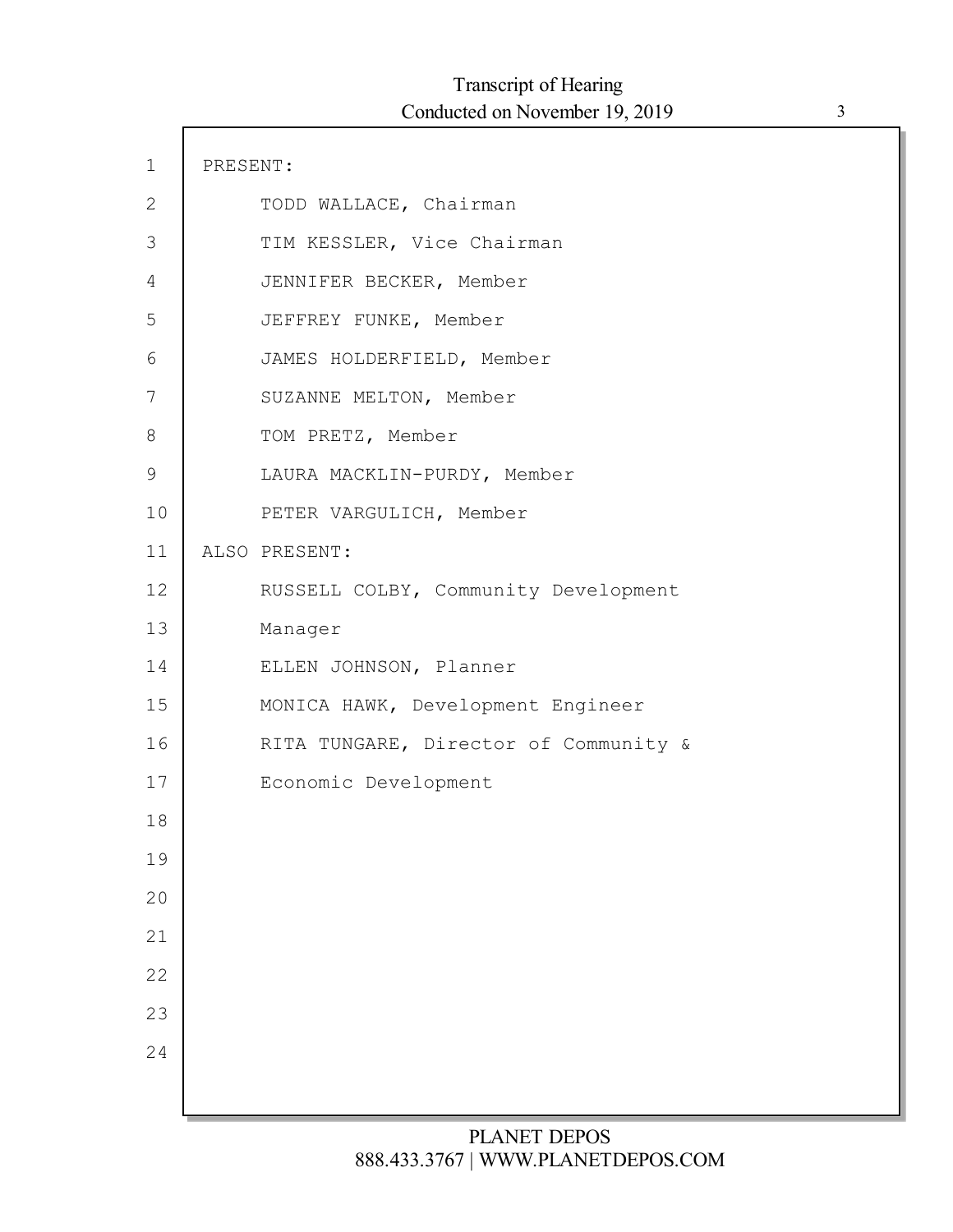| $\mathbf 1$  | PROCEEDINGS                                        |
|--------------|----------------------------------------------------|
| $\mathbf{2}$ | CHAIRMAN WALLACE: Next we have a public            |
| 3            | hearing. This is for -- staff, would you           |
| 4            | recommend the same, taking 6 and 7 together?       |
| 5            | MS. TUNGARE: 7 and 8.                              |
| 6            | CHAIRMAN WALLACE: I'm sorry. 7 and 8.              |
| 7            | MS. JOHNSON: One at a time.                        |
| 8            | CHAIRMAN WALLACE: One at a time. Okay.             |
| $\mathsf 9$  | Understood.                                        |
| 10           | So Item No. 7 on the agenda -- these two           |
| 11           | are related, but I think we should take them one   |
| 12           | at a time based on the advice of staff.            |
| 13           | General amendment, Healthway Services of           |
| 14           | West Illinois, LLC, Chapter 17.16,                 |
| 15           | Office/Research, Manufacturing, and Public Land    |
| 16           | Districts to add recreational cannabis dispensing  |
| 17           | organization as a special use in the M-2 District. |
| 18           | Again, this is a public hearing. We will           |
| 19           | take evidence; and once we have enough evidence,   |
| 20           | we will close the public hearing and take action   |
| 21           | on this item.                                      |
| 22           | Anyone who wishes to give testimony,               |
| 23           | including asking any questions or making any       |
| 24           | comments, would you raise your hand.               |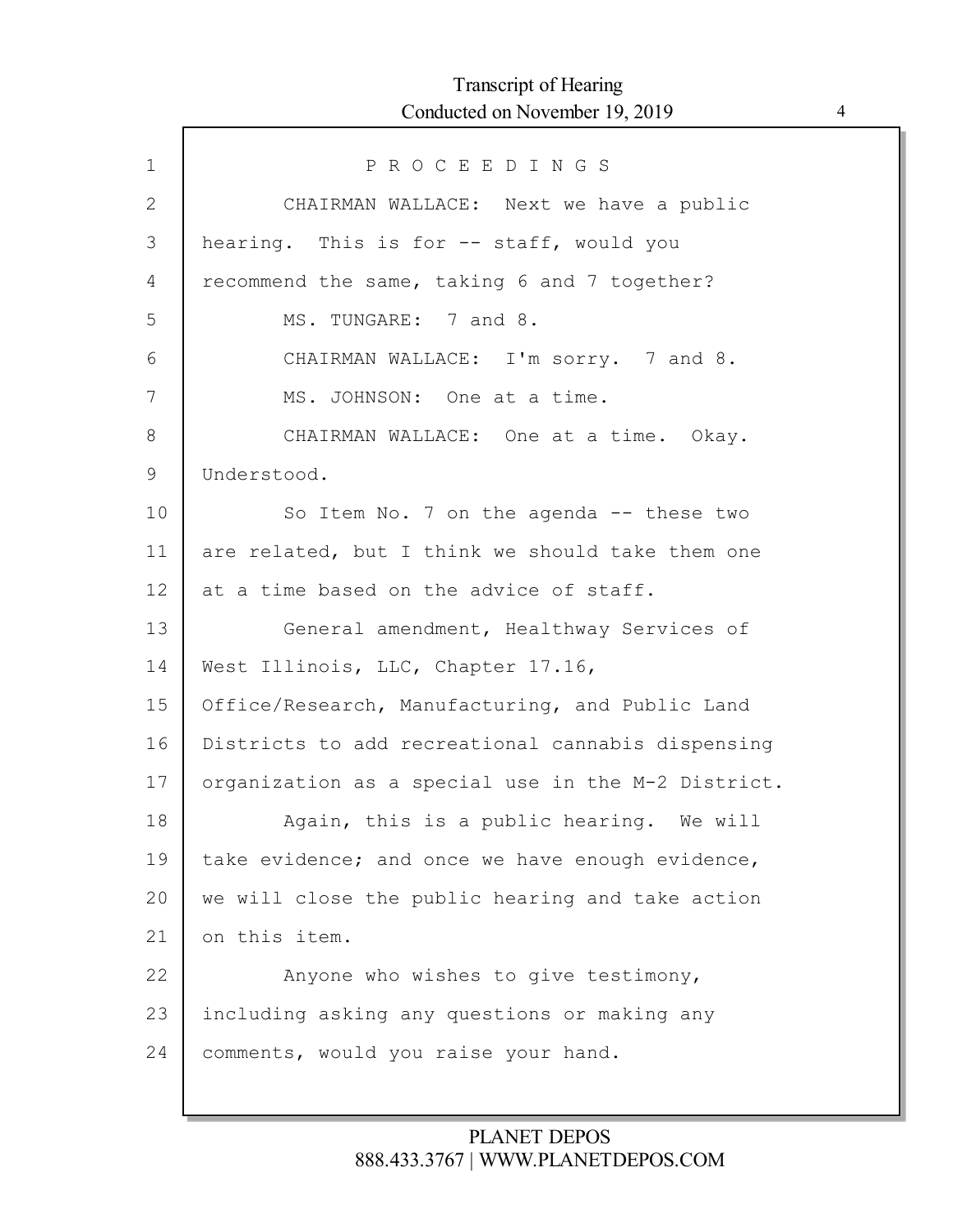ľ

| $\mathbf 1$ | (Witnesses sworn.)                                 |
|-------------|----------------------------------------------------|
| 2           | CHAIRMAN WALLACE: Thank you.                       |
| 3           | Anyone who wishes to speak, please wait to         |
| 4           | be recognized by me and speak at the lectern and   |
| 5           | state your name and your address for the record.   |
| 6           | Is the applicant ready?                            |
| 7           | MR. RAK: My name is Adam Rak. I'm an               |
| 8           | urban planner with WBK Engineering, 116 West Main  |
| 9           | Street, Suite 201, here in downtown St. Charles.   |
| 10          | I'm here on behalf -- as a planner on              |
| 11          | behalf of Healthway Services of West Illinois who  |
| 12          | owns and operates Zen Leaf St. Charles, which is   |
| 13          | the existing medical cannabis dispensing operation |
| 14          | at 3714 Illinois Avenue in the St. Charles Commons |
| 15          | Industrial Park.                                   |
| 16          | The first matter which of I'll speak to is         |
| 17          | our recent application for a general amendment to  |
| 18          | allow recreational cannabis dispensing             |
| 19          | organizations to operate as a special use in the   |
| 20          | M-2 District.                                      |
| 21          | In order to speak about kind of how we got         |
| 22          | to this point today, I'd like to recap a couple of |
| 23          | key events that have led us here. On October 8th,  |
| 24          | the Plan Commission recommended to allow           |
|             |                                                    |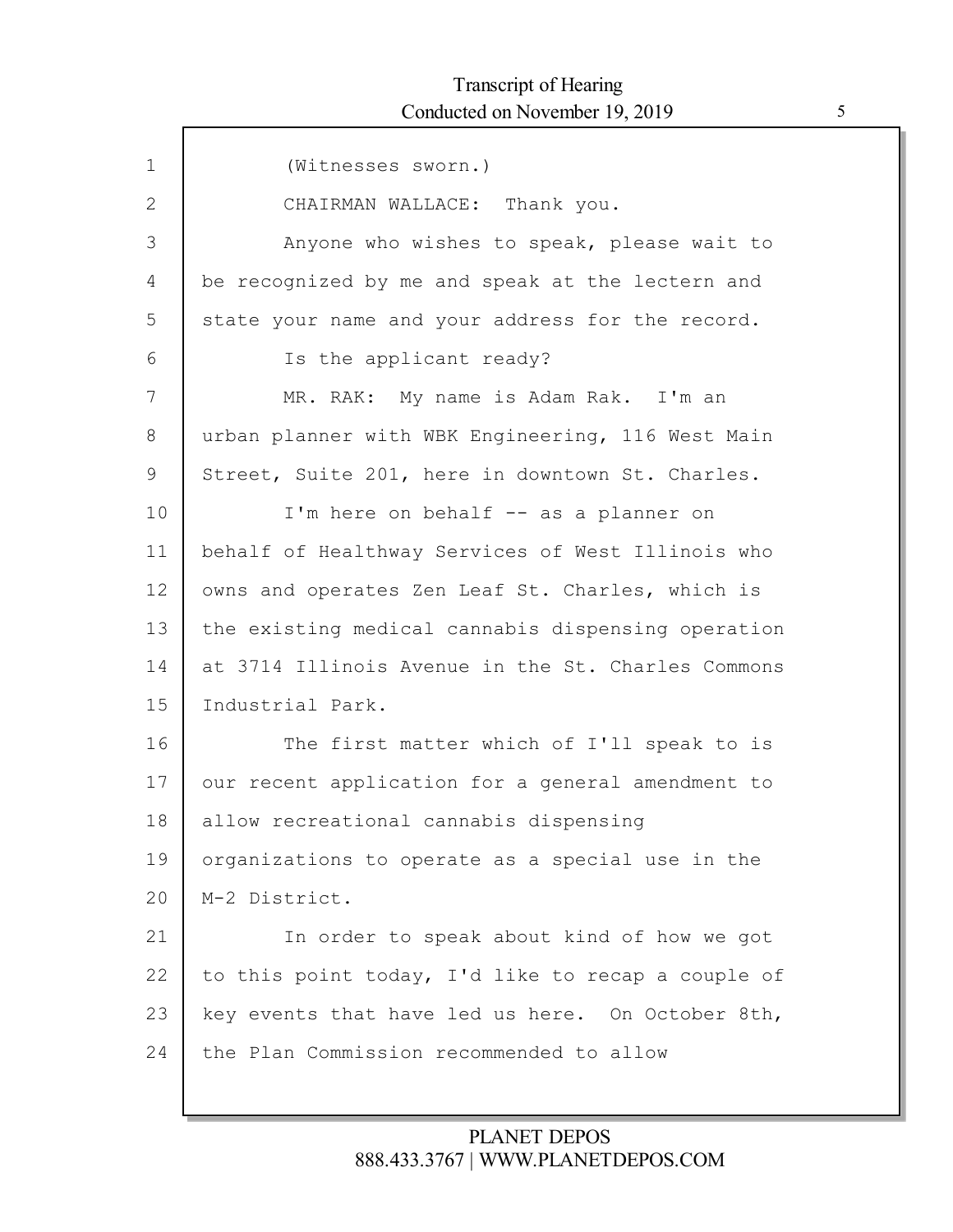| $\mathbf 1$  | recreational cannabis dispensing organizations as  |
|--------------|----------------------------------------------------|
| $\mathbf{2}$ | a special use in the PR District. They also        |
| 3            | recommended a space separation of 250 feet from    |
| 4            | sensitive uses and residential areas.              |
| 5            | On October 21st, City Council voted to             |
| 6            | approve Ordinance 2019-Z-19, which amended the     |
| 7            | City ordinance to allow recreational cannabis      |
| 8            | dispensing organizations in both the BC and BR     |
| 9            | Districts, and they also recommended the 250-foot  |
| 10           | minimum as well.                                   |
| 11           | And then most recently, yesterday,                 |
| 12           | November 18th, the City Council voted, or I should |
| 13           | say, the government services committee voted to    |
| 14           | approve a general amendment to the City zoning     |
| 15           | ordinance to remove reference to State and Federal |
| 16           | conformance from the special use findings of fact. |
| 17           | Those three key events have kind of led us         |
| 18           | today to our request. So on behalf of the          |
| 19           | applicant, Healthway Services of West Illinois, we |
| 20           | are requesting a general amendment to the City's   |
| 21           | zoning ordinance which would allow recreational    |
| 22           | cannabis dispensing organizations to operate as a  |
| 23           | special use in the M-2 District.                   |
| 24           | One thing I forgot to mention, on                  |
|              |                                                    |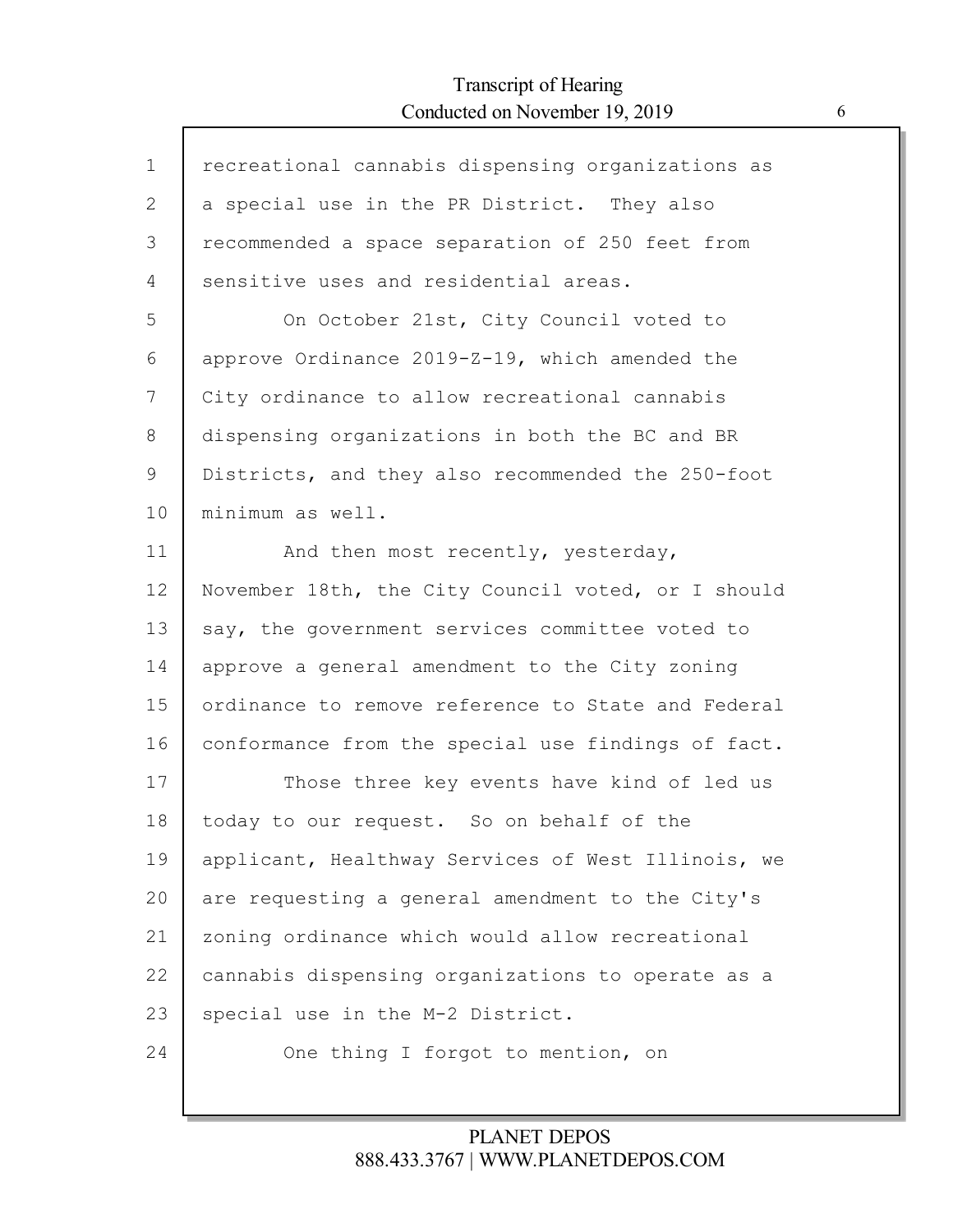$\mathsf{l}$ 

| $\mathbf{1}$ | October 8th, the Plan Commission, as part of their |
|--------------|----------------------------------------------------|
| 2            | recommendation, made a comment for City Council to |
| 3            | consider allowing cannabis dispensing --           |
| 4            | recreational cannabis dispensing in the M-2        |
| 5            | District. Initially, their recommendation was      |
| 6            | only to the BR, but the Plan Commission, you all   |
| 7            | did recommend a comment to consider it in the M-2  |
| 8            | District, which brings us to where we are here     |
| 9            | today.                                             |
| 10           | As I stated earlier, we represent Zen Leaf         |
| 11           | St. Charles at 3714 Illinois Avenue. We're         |
| 12           | currently zoned M-2; and based on the submittal    |
| 13           | and our attached findings which you have in your   |
| 14           | packet, we are requesting -- we request a positive |
| 15           | recommendation to City Council to allow            |
| 16           | recreational cannabis dispensing organizations in  |
| 17           | the M-2 District in the City.                      |
| 18           | At this time I can answer any questions.           |
| 19           | We've got a full team here from Zen Leaf as well   |
| 20           | who are available to answer questions too, and we  |
| 21           | will hope to present a special use application     |
| 22           | concurrently with this request as well.            |
| 23           | CHAIRMAN WALLACE: All right. Let me just           |
| 24           | ask a clarification question first.                |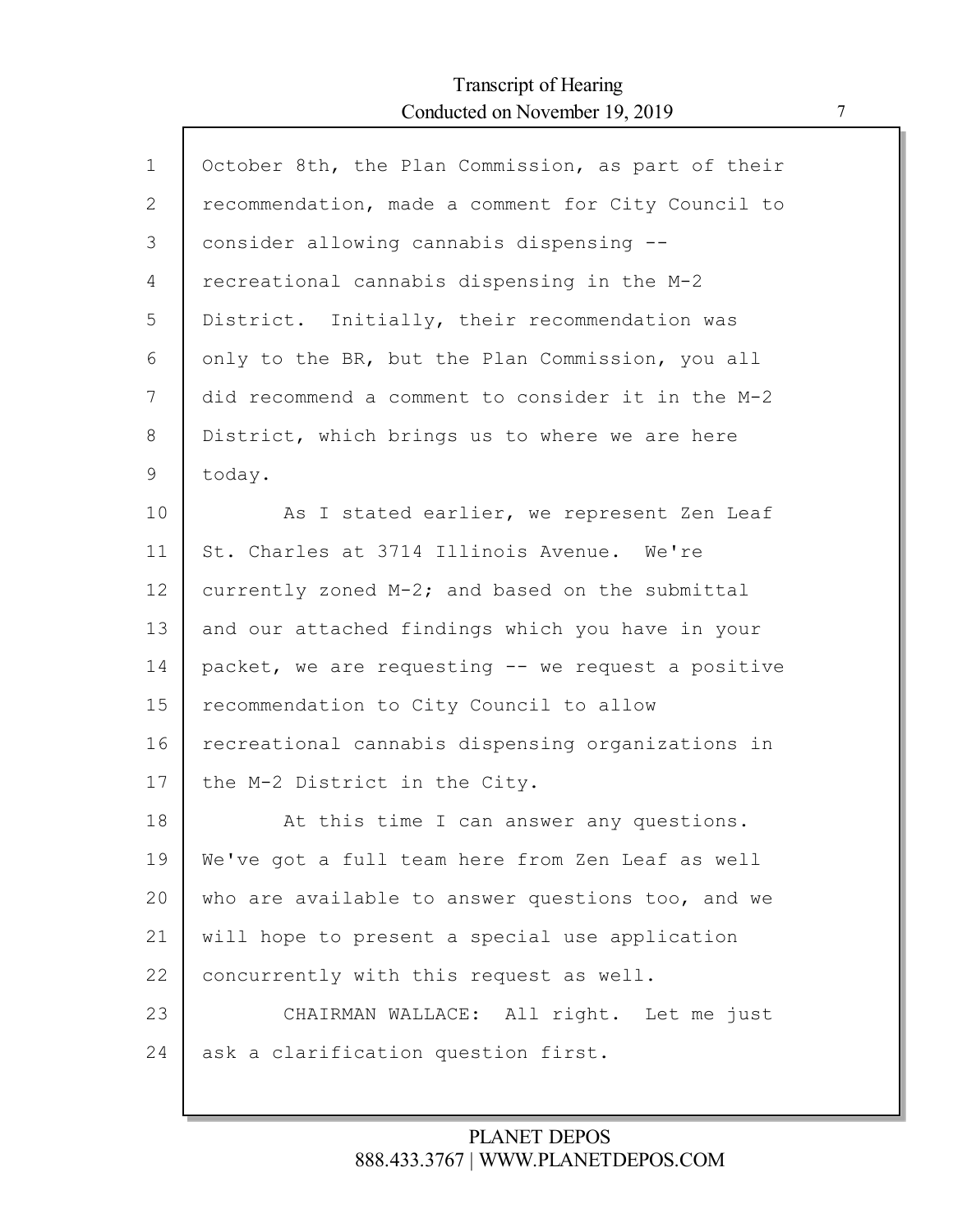$\Gamma$ 

| $\mathbf 1$  | Ellen, in the memo that you gave to                |
|--------------|----------------------------------------------------|
| $\mathbf{2}$ | members of the Plan Commission, you said the City  |
| 3            | Council approved the general amendment last night. |
| 4            | Is that the City Council or the government         |
| 5            | operations committee?                              |
| 6            | MS. JOHNSON: City Council.                         |
| 7            | CHAIRMAN WALLACE: It was the City                  |
| 8            | Council.                                           |
| 9            | MS. JOHNSON: Yes.                                  |
| 10           | CHAIRMAN WALLACE: So it now is. Okay.              |
| 11           | MR. RAK: I apologize. I misspoke.                  |
| 12           | CHAIRMAN WALLACE: All right. You're                |
| 13           | forgiven.                                          |
| 14           | All right. Any discussion or any                   |
| 15           | questions from Plan Commission members, and this   |
| 16           | is specifically related to the first application.  |
| 17           | MEMBER FUNKE: I've got a question. The             |
| 18           | definition is within 250 feet of no schools are    |
| 19           | allowed. We have a school which is right next      |
| 20           | door, which is approximately 90 feet.              |
| 21           | MS. JOHNSON: The dance school?                     |
| 22           | MEMBER FUNKE: Yes.                                 |
| 23           | MS. JOHNSON: That wouldn't be considered           |
| 24           | a school under the ordinance definition.<br>That   |
|              |                                                    |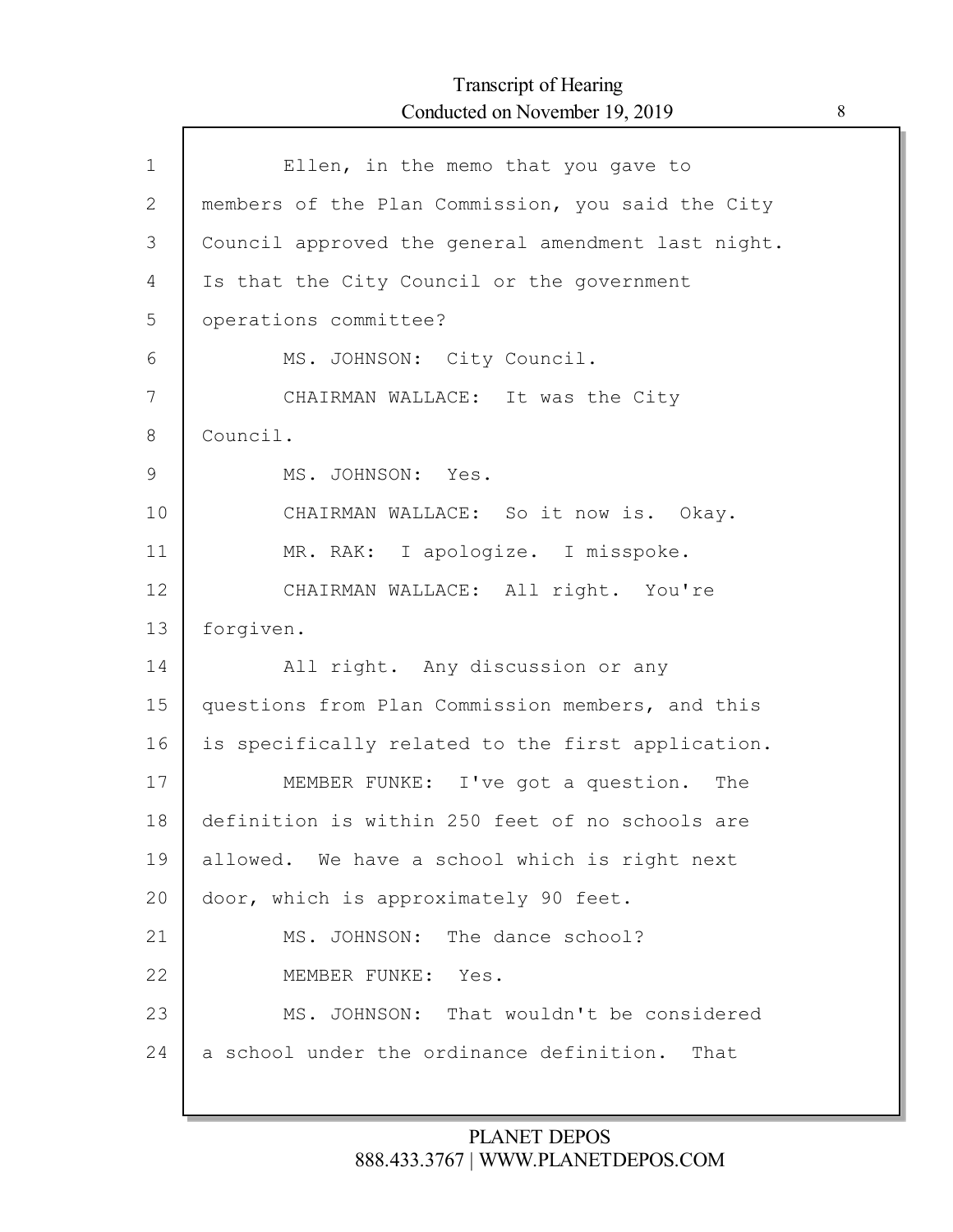| $\mathbf 1$  | would be considered potentially a specialized      |
|--------------|----------------------------------------------------|
| $\mathbf{2}$ | instructional school, and that was not included as |
| 3            | one of the uses that would be subject to the       |
| 4            | 250 feet. It's only secondary or primary schools   |
| 5            | and day cares and private schools, as defined in   |
| 6            | the ordinance.                                     |
| 7            | MEMBER FUNKE: Okay.                                |
| 8            | MR. BOCHTE: I think that --                        |
| $\mathsf 9$  | CHAIRMAN WALLACE: Hold on one second.              |
| 10           | Sure. Go ahead. Come on up.                        |
| 11           | MR. BOCHTE: My name is Bill Bochte,                |
| 12           | B-o-c-h-t-e, 2580 Foxfield Road, St. Charles,      |
| 13           | Illinois.                                          |
| 14           | I'm here on behalf of the association, the         |
| 15           | St. Charles Condominium Association, which owns    |
| 16           | the condos -- which manages the condos in the      |
| 17           | applicant's -- or where the applicant has its      |
| 18           | place of business.                                 |
| 19           | Briefly with just respect to that                  |
| 20           | particular issue, the applications were kind of    |
| 21           | devoid of a lot of facts, I believe, which are     |
| 22           | going to give the Commission the opportunity to    |
| 23           | really make a reasoned decision here or            |
| 24           | recommendation.                                    |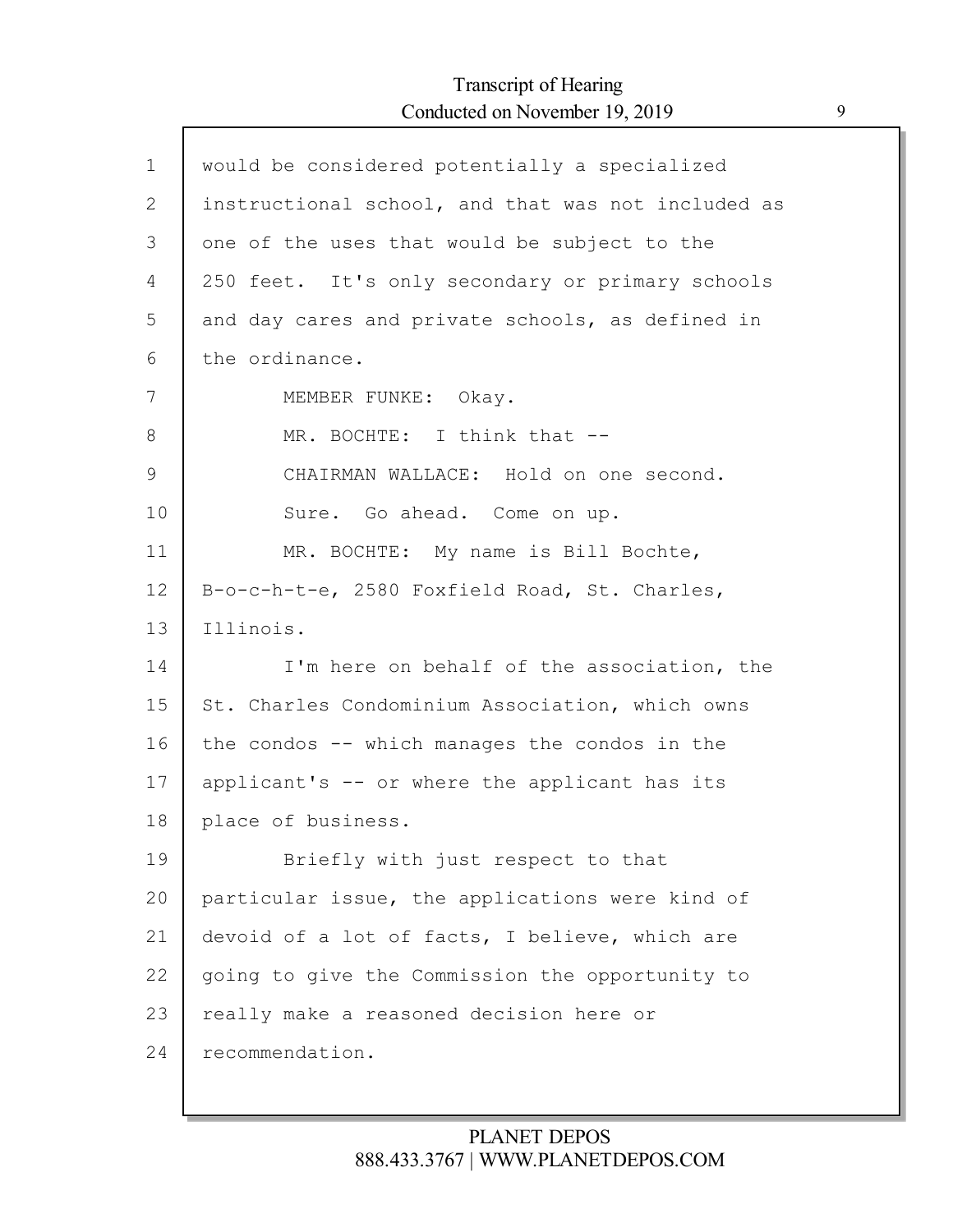Г

| $\mathbf{1}$ | I also noticed that you need to know that          |
|--------------|----------------------------------------------------|
| 2            | St. Charles High School has an arrangement with    |
| 3            | the dance studio. I don't know if it's a lease.    |
| 4            | I'm not sure what the terms of that arrangement    |
| 5            | are, but children from St. Charles High School     |
| 6            | attend dance classes or dance studies at that      |
| 7            | location almost every day.                         |
| 8            | Now, by extension, I think we better be            |
| 9            | sure that that doesn't put us within 250 feet of a |
| 10           | secondary school under the State statute. I'm not  |
| 11           | I haven't researched that. However, I do<br>sure.  |
| 12           | notice that it's not a fact that has been          |
| 13           | disclosed in the petitioner's application.         |
| 14           | Additionally, the petitioner doesn't make          |
| 15           | mention of the fact that as a medical marijuana -- |
| 16           | having a medical marijuana license, he's allowed   |
| 17           | under the State statute to sell recreational       |
| 18           | marijuana at his current location or at another    |
| 19           | location, and that other location could be in a BR |
| 20           | or a BC District.                                  |
| 21           | This is totally unnecessary for them to            |
| 22           | continue to do business with their license and     |
| 23           | sell recreational marijuana. I have a whole lot    |
| 24           | of other stuff, but it goes to the specific use    |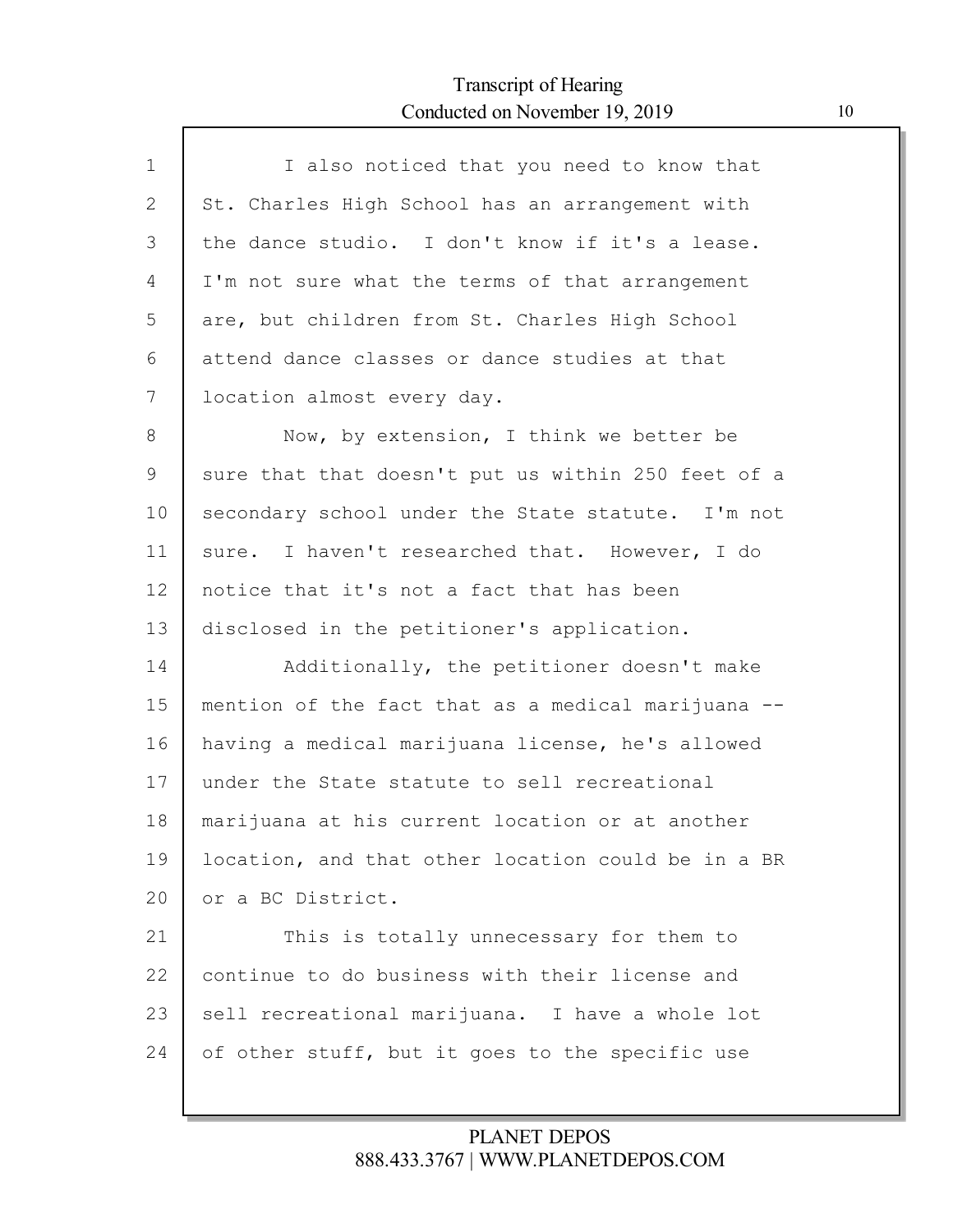| $\mathbf 1$  | itself.                                            |
|--------------|----------------------------------------------------|
| $\mathbf{2}$ | I don't think that there's a basis for             |
| 3            | extending the use into an M-2 District when they   |
| 4            | can very easily go into a BR or a BC District, and |
| 5            | none of the problems that you're going to hear     |
| 6            | about as we proceed tonight will even come up.     |
| 7            | I have more, but I'm going to save it for          |
| 8            | the special use.                                   |
| 9            | CHAIRMAN WALLACE: Does the applicant have          |
| 10           | a response?                                        |
| 11           | MR. RAK: With regards to the school use,           |
| 12           | no, that is not something that we were aware of,   |
| 13           | that there was an arranged program with the City.  |
| 14           | In terms of the operation of                       |
| 15           | recreational -- the operation of selling           |
| 16           | recreational cannabis, I would look to Zen Leaf or |
| 17           | Healthway Services to speak to that as well. And   |
| 18           | I would also state that based on the 250-foot      |
| 19           | distance the -- let's see. Let me look at the      |
| 20           | staff report.                                      |
| 21           | VICE CHAIRMAN KESSLER: While you're                |
| 22           | looking that up, I want to point out that we're    |
| 23           | considering the application to add recreational    |
| 24           | cannabis dispensing to the special use in the M-2  |
|              |                                                    |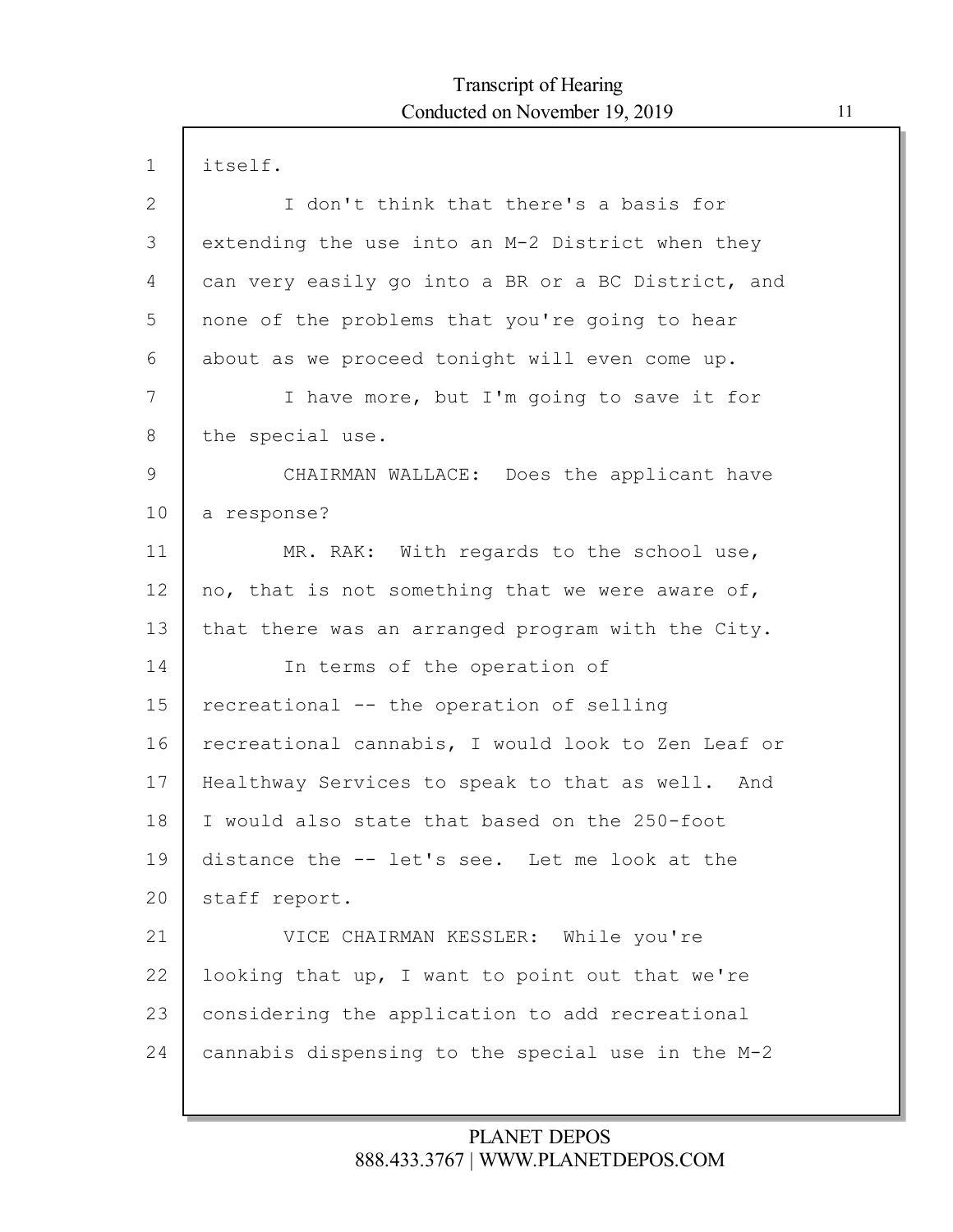Г

| $\mathbf{1}$ | District. The 250-foot rule comes into play only   |
|--------------|----------------------------------------------------|
| 2            | in the special use application, not in the         |
| 3            | application to add it as a special use.            |
|              |                                                    |
| 4            | MR. RAK: Correct. Right. This is just              |
| 5            | in regards to the general amendment for the M-2    |
| 6            | District. Correct.                                 |
| 7            | VICE CHAIRMAN KESSLER: While that is an            |
| 8            | interesting point, it doesn't bear on this         |
| 9            | particular application.                            |
| 10           | MR. RAK: I would ask -- well, we can               |
| 11           | address that in the special use, I would say.      |
| 12           | CHAIRMAN WALLACE: Okay. And the other              |
| 13           | comment that was brought up related to the         |
| 14           | ability, having already possessed -- already       |
| 15           | possessing a license, and this applies kind of to  |
| 16           | both, but it goes to the necessity of              |
| 17           | incorporating the M-2 District into this ordinance |
| 18           | where somebody who already possesses a license     |
| 19           | could operate in a BC or BR District.              |
| 20           | Is there any response to that?                     |
| 21           | MR. MARSICO: My understanding of the --            |
| 22           | THE REPORTER: Your name, please.                   |
| 23           | MR. MARSICO: Oh, sorry. Anthony Marsico,           |
| 24           | M-a-r-s-i-c-o, speaking on behalf of Zen Leaf,     |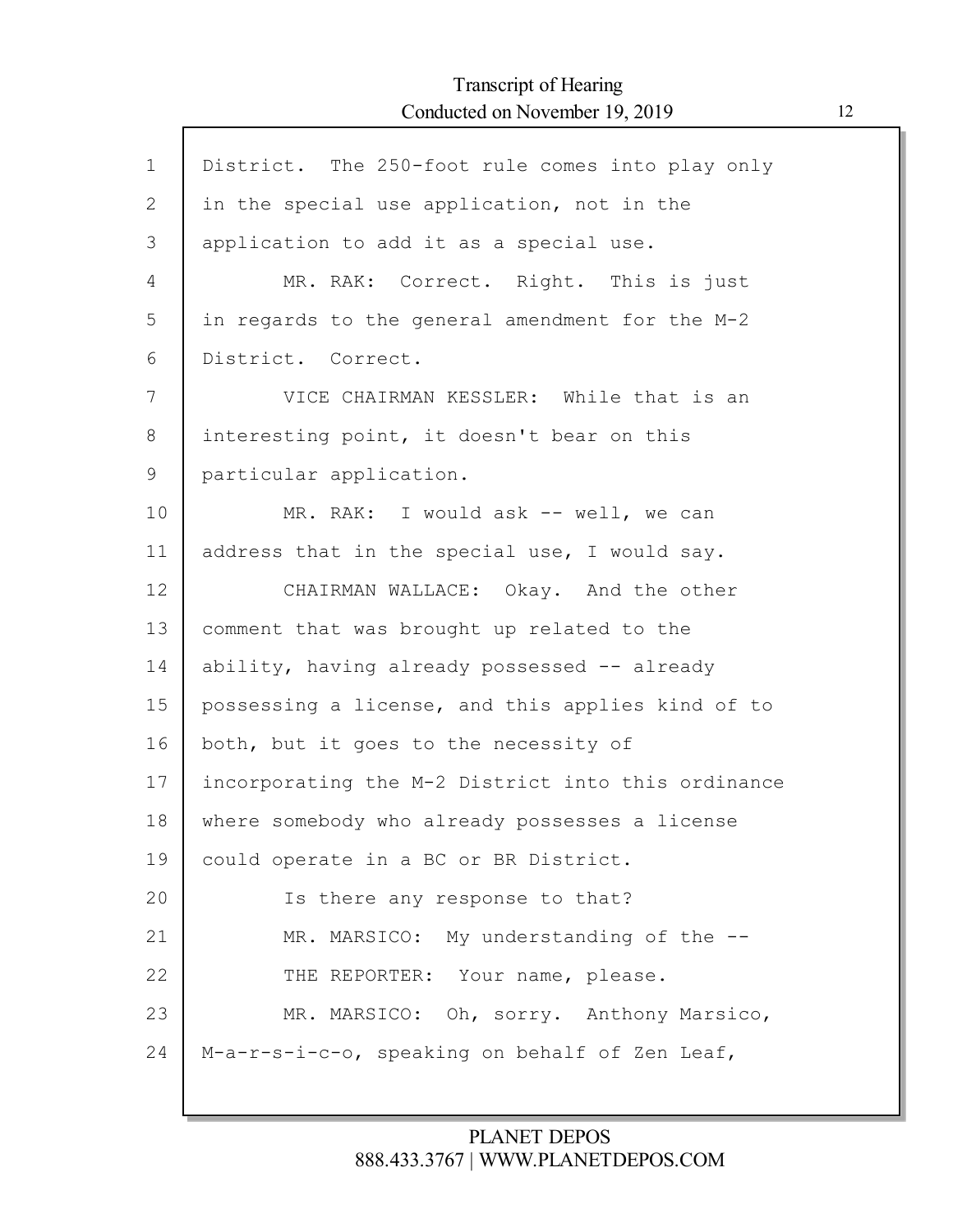| $\mathbf 1$  | 3714 Illinois Avenue.                              |
|--------------|----------------------------------------------------|
| $\mathbf{2}$ | I'd start with my understanding of the             |
| 3            | ordinance is that one of the approved recreational |
| 4            | dispensaries in St. Charles needs to have one year |
| 5            | of operational experience in the State of          |
| 6            | Illinois. The second requirement -- or the second  |
| 7            | dispensary needs to have one year of operational   |
| 8            | experience in the City of St. Charles.             |
| 9            | That being said, we're the only ones who           |
| 10           | are operating in the City of St. Charles, and      |
| 11           | currently, the interpretation of IDFPR, which is   |
| 12           | our governing body at the State, is not allowing a |
| 13           | medical dispensary to move locations and also      |
| 14           | operate as a recreational dispensary.              |
| 15           | So we are tied to our location. If we are          |
| 16           | going to operate a medical and adult use           |
| 17           | dispensary under one roof, we are not allowed to   |
| 18           | move locations, and that was I believe the intent  |
| 19           | of adding the M-2 District, not only for that      |
| 20           | reason, but also we are currently operating a      |
| 21           | dispensary in the M-2 District.                    |
| 22           | There's not very many analogies that you           |
| 23           | can make to other businesses outside of ours. I    |
| 24           | would say that we're successfully and responsibly  |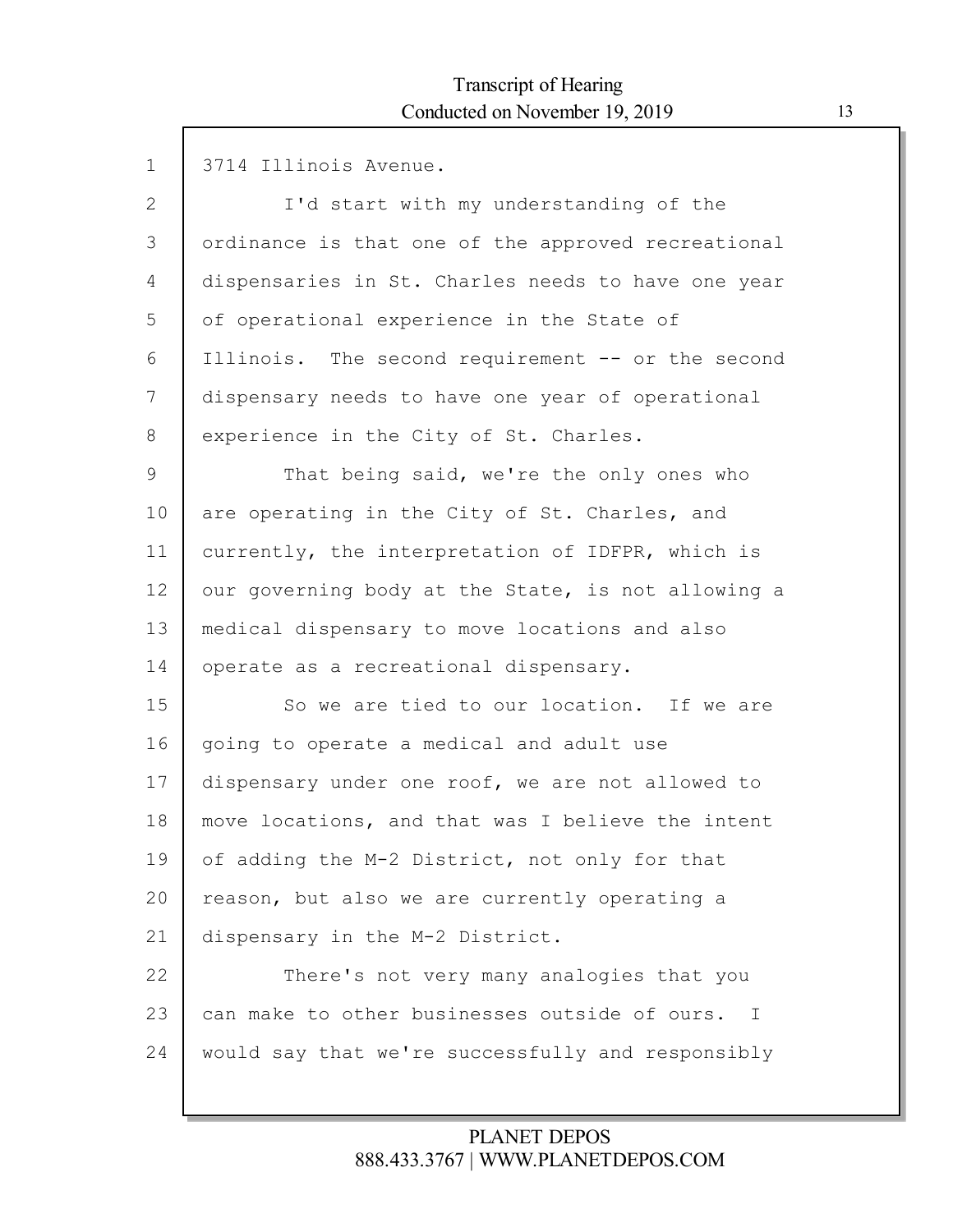| $\mathbf 1$ | operating in the M-2 District. We have operated    |
|-------------|----------------------------------------------------|
| 2           | for nearly four years without incident, and we've  |
| 3           | spoken with the fire chief, police chief. We have  |
| 4           | their support, and they've spoken on behalf of us  |
| 5           | saying that they're comfortable with us as         |
| 6           | operators.                                         |
| 7           | CHAIRMAN WALLACE: Has there been any --            |
| 8           | has the applicant considered asking for a map      |
| 9           | amendment to include this property into -- I mean, |
| 10          | it abuts both BC and BR.                           |
| 11          | MR. RAK: Well, I would say a map                   |
| 12          | amendment -- we haven't spoken with staff about    |
| 13          | preparing a map amendment. I think there would be  |
| 14          | some additional challenges with joining the BC and |
| 15          | the BR District. I'm not sure our proximity would  |
| 16          | warrant that.                                      |
| 17          | I would say also that in speaking with the         |
| 18          | team, I think by allowing the existing location in |
| 19          | the M-2 District to be a special use, of course -- |
| 20          | by allowing the sales of recreational cannabis in  |
| 21          | that existing M-2 District, we would, essentially, |
| 22          | be saving one additional location from the         |
| 23          | recreational sales.                                |
| 24          | I know the existing requirements say that          |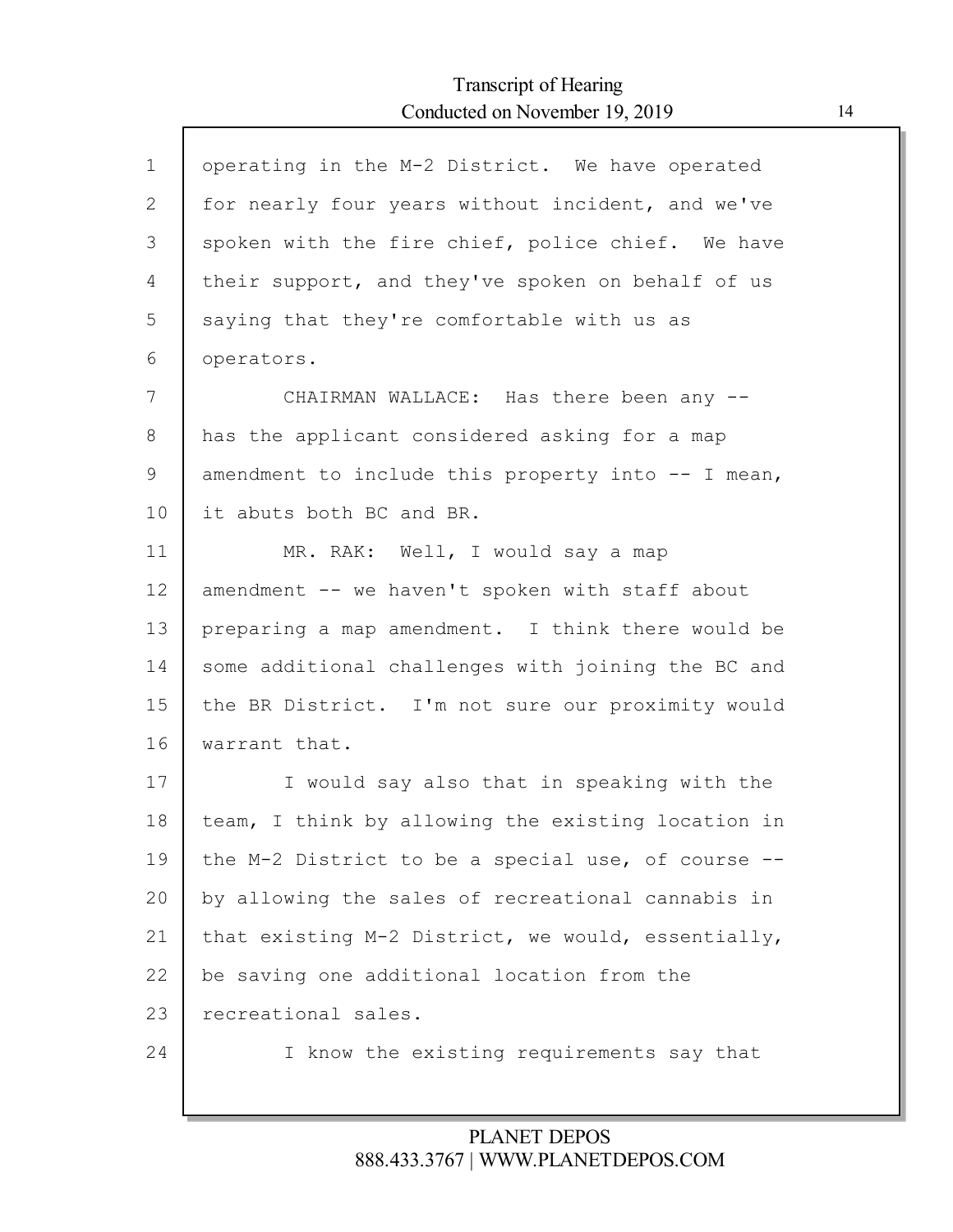| $\mathbf{1}$ | there would be one location on the east side of    |
|--------------|----------------------------------------------------|
| $\mathbf{2}$ | the river and one on the west side of the river.   |
| 3            | For lack of a better term, essentially, this is a  |
| 4            | two-for-one opportunity. Instead of, you know,     |
| 5            | not allowing it in that existing location, then    |
| 6            | that could permit the possibility for opening up   |
| 7            | another third location, another one on the west    |
| 8            | side of the river.                                 |
| 9            | VICE CHAIRMAN KESSLER: Could the                   |
| 10           | applicant open a recreational facility and keep    |
| 11           | the medical? Can you have both?                    |
| 12           | MR. MARSICO: So under the State law, we            |
| 13           | are able to operate under one roof a medical and a |
| 14           | recreational dispensary. It also gives us the      |
| 15           | ability to open plus one, so to speak, so an       |
| 16           | additional recreational-only dispensary.           |
| 17           | While it's possible, it wouldn't be in our         |
| 18           | best interest from a business standpoint to open   |
| 19           | two dispensaries a mile, less than a mile within   |
| 20           | the same municipality, again from a business       |
| 21           | standpoint.                                        |
| 22           | From a functional standpoint, it's                 |
| 23           | possible, but we would not move forward with that. |
| 24           | CHAIRMAN WALLACE:<br>Jim.                          |
|              |                                                    |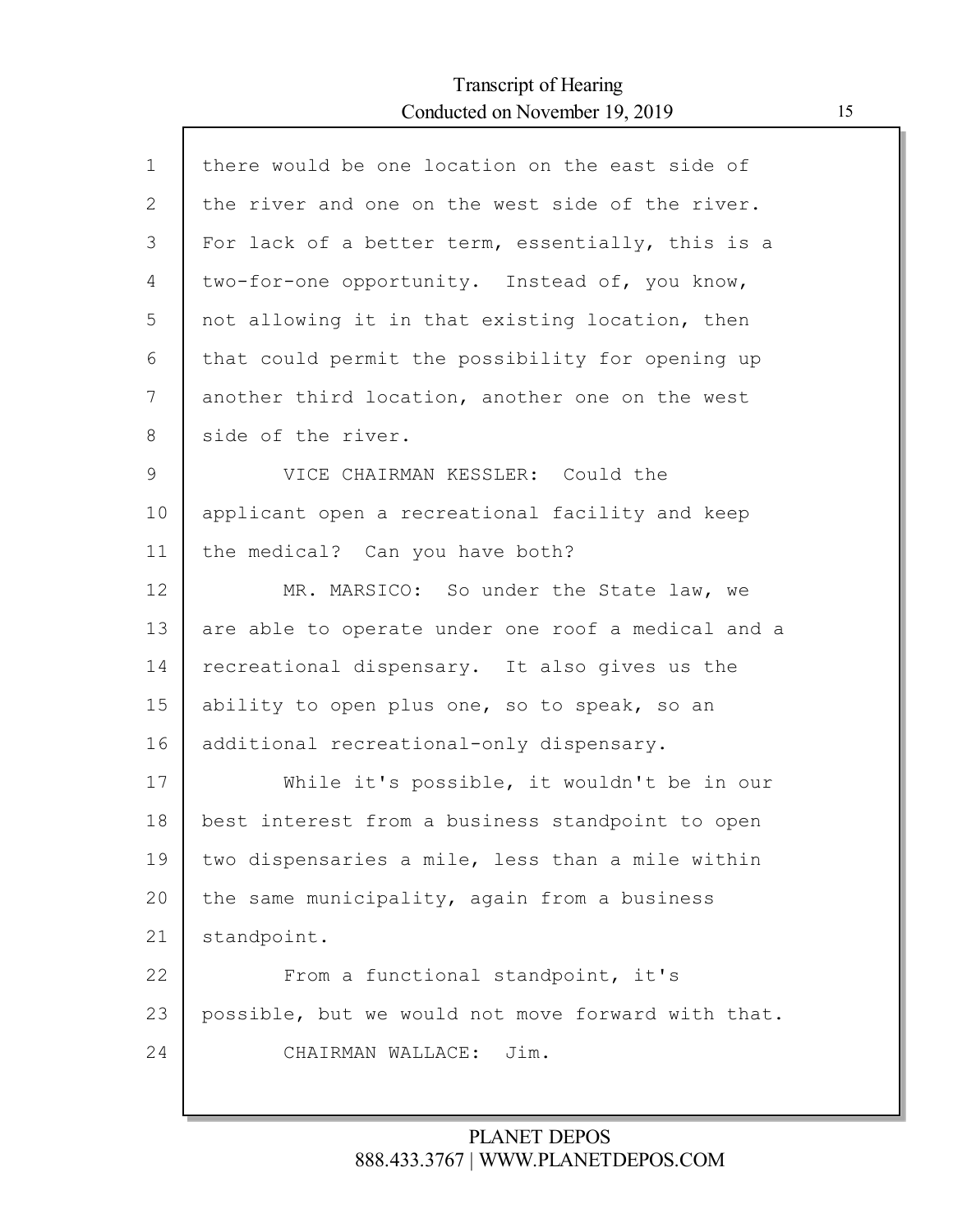| $\mathbf{1}$ | MEMBER HOLDERFIELD: I recall when we went          |
|--------------|----------------------------------------------------|
| 2            | to all this, when we passed the ordinance for      |
| 3            | recreational marijuana, and this has been bouncing |
| 4            | around in my head. I remember something to the     |
| 5            | effect that the established recreational marijuana |
| 6            | store could add medical.                           |
| 7            | MR. MARSICO: Reversed.                             |
| 8            | MEMBER HOLDERFIELD: Once established, a            |
| 9            | medical could not add a recreational. Have I got   |
| 10           | that wrong?                                        |
| 11           | MR. MARSICO: Yes. It's backwards. So an            |
| 12           | established medical -- there's 55 current medical  |
| 13           | dispensaries in the State of Illinois. Those 55    |
| 14           | are allowed to add recreational under the same     |
| 15           | roof they are under today. In addition, each of    |
| 16           | those 55 have the right to open an additional      |
| 17           | recreational-only dispensary within their DLS      |
| 18           | district and that district -- it's geographic      |
| 19           | based on Illinois law.                             |
| 20           | MEMBER HOLDERFIELD: But in our case, that          |
| 21           | couldn't be on the east side of the river; right?  |
| 22           | Because we've got one recreational -- or medical   |
| 23           | there.                                             |
| 24           | MR. MARSICO: So there could not be an              |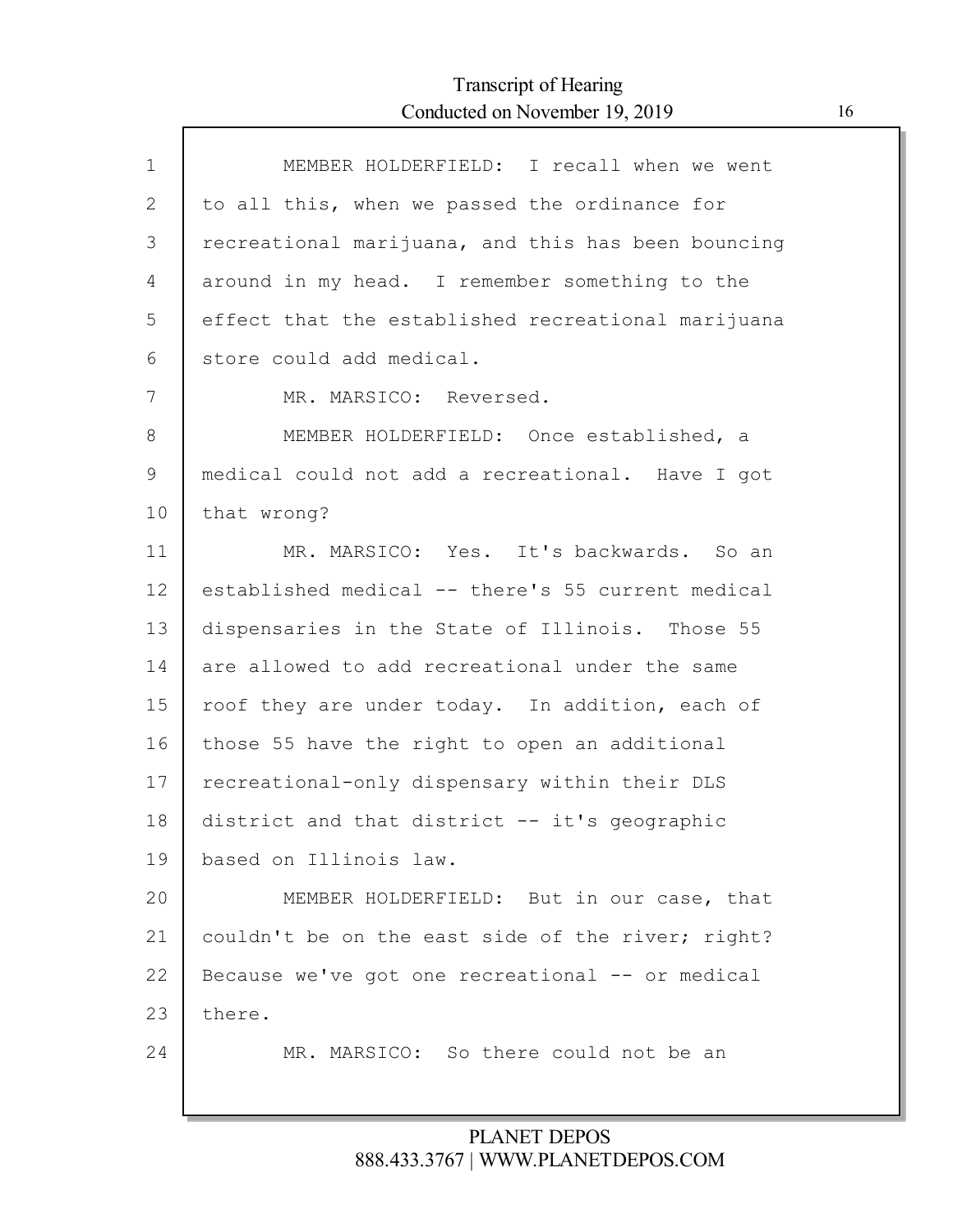Г

| additional one on the east side.                   |
|----------------------------------------------------|
| MEMBER HOLDERFIELD: The east side.                 |
| MR. MARSICO: I think what Adam was saying          |
| is that if we didn't include the M-2, potentially  |
| what could happen is you would have a medical-only |
| on the east side of the river, and then an adult   |
| use on the east side of the river, and an          |
| additional adult use on the west side of the       |
| river. So you would potentially have three         |
| dispensaries in St. Charles.                       |
| MEMBER HOLDERFIELD: But one medical. I             |
| got it.                                            |
| MR. MARSICO: One medical only and two              |
| recreational additional for a total of three.      |
| That's the possibility.                            |
| CHAIRMAN WALLACE: Okay. Yes.                       |
| MR. BOCHTE: Bill Bochte again.                     |
| Apparently, the sale of recreational               |
| marijuana is a bad thing because they're           |
| suggesting that three would not be good when you   |
| can limit them to two, which is kind of            |
| incongruous.                                       |
| Be clear, the Illinois statute says that           |
| they can open up a second facility in a BR or BC   |
|                                                    |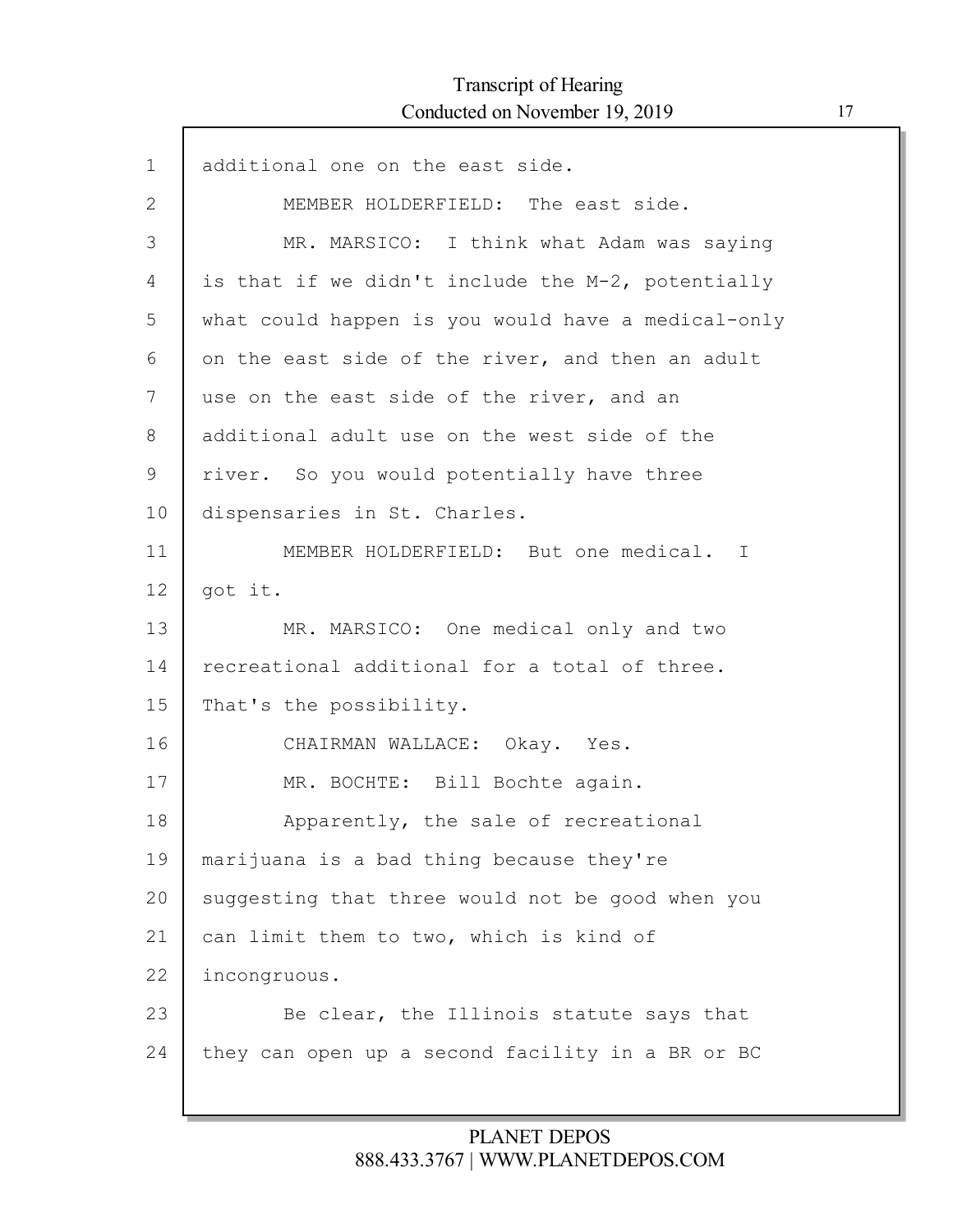Г

| $\mathbf{1}$ | District under our ordinance regardless of whether |
|--------------|----------------------------------------------------|
| $\mathbf{2}$ | or not they are selling recreational, medical --   |
| 3            | recreational marijuana in their medical facility.  |
| 4            | There's nothing stopping them at this particular   |
| 5            | point in time from doing that.                     |
| 6            | VICE CHAIRMAN KESSLER: I don't                     |
| 7            | understand. Are you saying that they could have a  |
| 8            | recreational in their medical facility and open    |
| 9            | another recreational?                              |
| 10           | MR. BOCHTE: They could, but they're not            |
| 11           | allowed to do it under our statute --              |
| 12           | VICE CHAIRMAN KESSLER: Right.                      |
| 13           | MR. BOCHTE: $--$ because they're in an M-2         |
| 14           | District.                                          |
| 15           | So they want selective zoning here to              |
| 16           | increase their bottom line. Regardless of the      |
| 17           | fact that there is no -- that they have the        |
| 18           | opportunity to do this in BR or a BC District.     |
| 19           | It's selective zoning. It's unnecessary and it     |
| 20           | just -- all it does is give them an opportunity to |
| 21           | make more money without having to have a second    |
| 22           | facility open. It is not good policy as far as     |
| 23           | I'm concerned, and it should be denied.            |
| 24           | And to suggest that they are helping us by         |
|              |                                                    |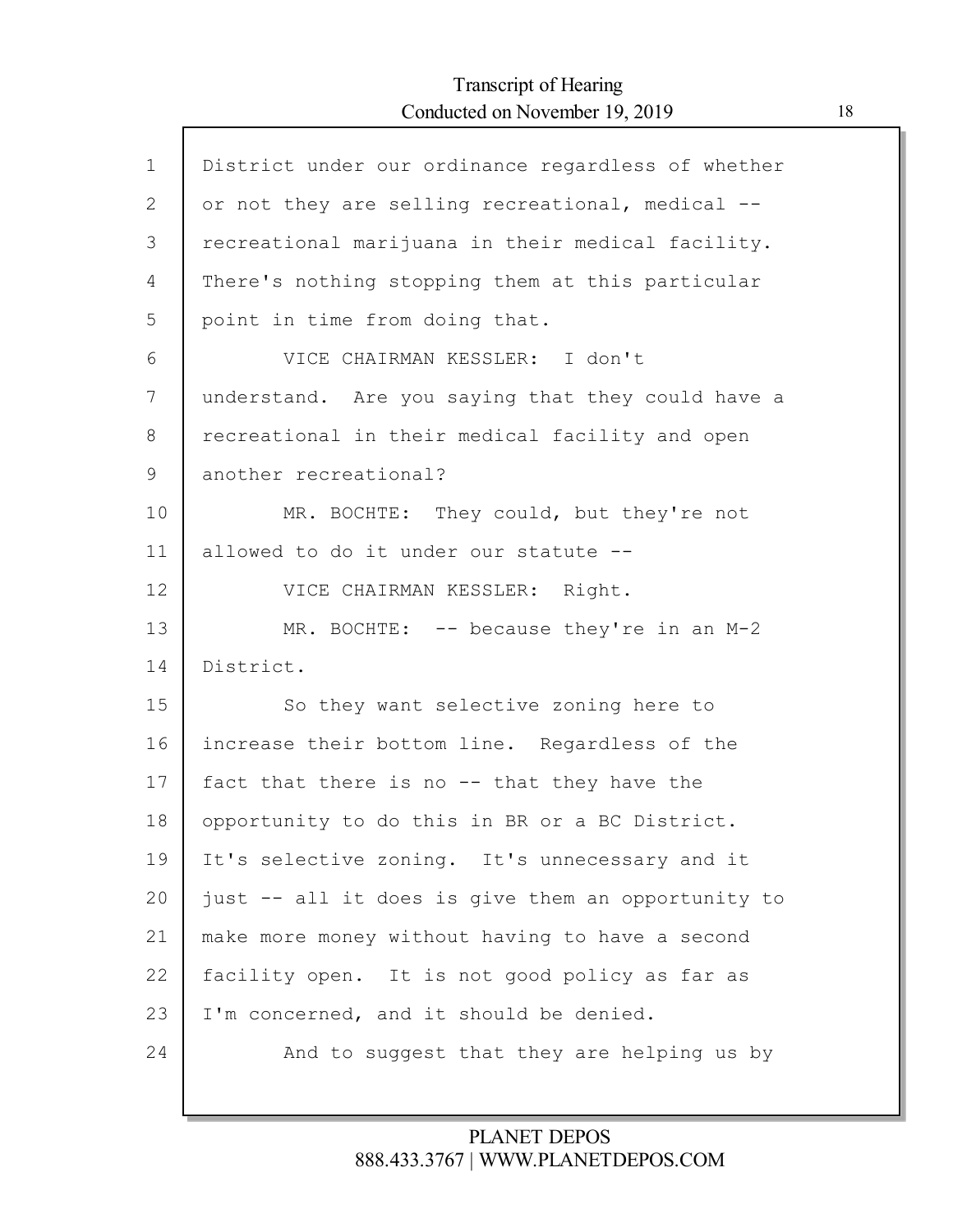Г

| $\mathbf 1$  | precluding three recreational medical marijuana      |
|--------------|------------------------------------------------------|
| $\mathbf{2}$ | facilities in our city is preposterous. They come    |
| 3            | in here asking you to allow them to sell             |
| 4            | recreational marijuana in an M-2 District and        |
| 5            | argue that if you let us do that, we won't open up   |
| 6            | three stores in your city, we'll only have two.      |
| 7            | It's hard to believe that they would make            |
| 8            | that kind of an argument. All right. I think         |
| 9            | this is wrong. I think it's selective zoning.        |
| 10           | It's unnecessary. The City Council has already       |
| 11           | given them the right to do this in a BR and a BC     |
| 12           | District, which avoids a whole lot of problems,      |
| 13           | and it should be denied.                             |
| 14           | CHAIRMAN WALLACE: All right.                         |
| 15           | MR. MARSICO: Can I speak again?                      |
| 16           | CHAIRMAN WALLACE: Sure. Come on up.                  |
| 17           | MR. MARSICO: I wasn't proposing that                 |
| 18           | three is worse than two. All I was alluding to $-$ - |
| 19           | and we've had several conversations not only with    |
| 20           | this group, City Council, staff. This is a hot       |
| 21           | topic, obviously, and has been a hot topic for the   |
| 22           | past six months in this municipality.                |
| 23           | We've heard conversations from aldermen,             |
| 24           | staff, and some of the folks at this table -- at     |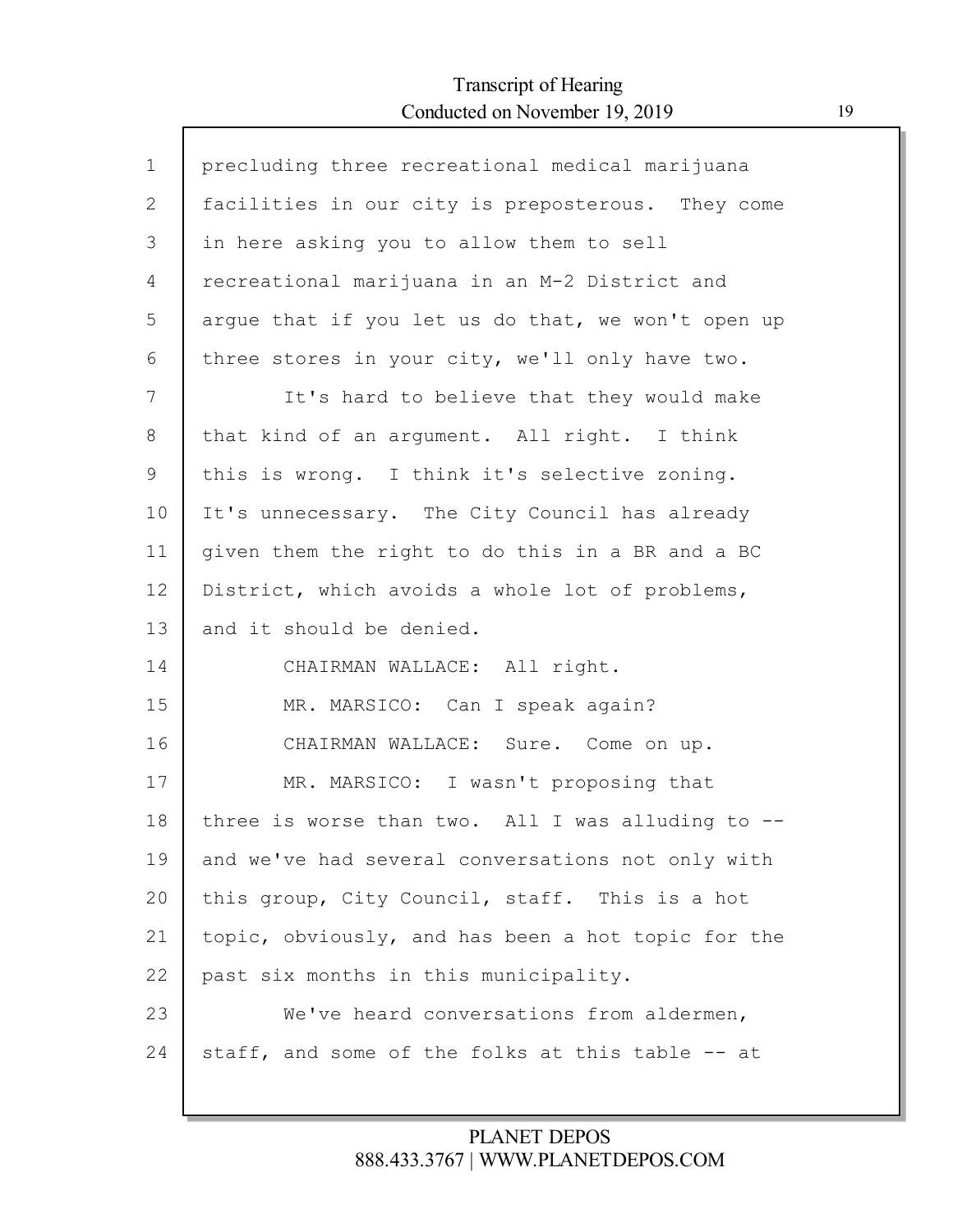| $\mathbf{1}$ | this counter that they want to be sensitive to the |
|--------------|----------------------------------------------------|
| 2            | community and maybe starting with less, which was  |
| 3            | the original intent of limiting the amount of      |
| 4            | dispensaries to two, was kind of that process.     |
| 5            | Starting slow and seeing what the community effect |
| 6            | was.                                               |
| 7            | MEMBER FUNKE: My question is, you know,            |
| 8            | we're discussing zoning, but we have a school      |
| $\mathsf 9$  | that's right next door, and we have young kids     |
| 10           | from the ages of 4 to 18 that are using this       |
| 11           | school. They're going to be sharing the same       |
| 12           | parking lot with, you know, a cannabis use.        |
| 13           | So when do we discuss that?                        |
| 14           | VICE CHAIRMAN KESSLER: That is part of             |
| 15           | the next application because even if we said, yes, |
| 16           | to the special use in an M-2, that special use     |
| 17           | could be denied because they're within 250 feet    |
| 18           | from a school.                                     |
| 19           | MEMBER FUNKE: Okay.                                |
| 20           | VICE CHAIRMAN KESSLER: So this particular          |
| 21           | application simply is whether or not we would      |
| 22           | extend the zoning districts from the BR District   |
| 23           | to include an M-2 District.                        |
| 24           | I'm curious about something and I don't            |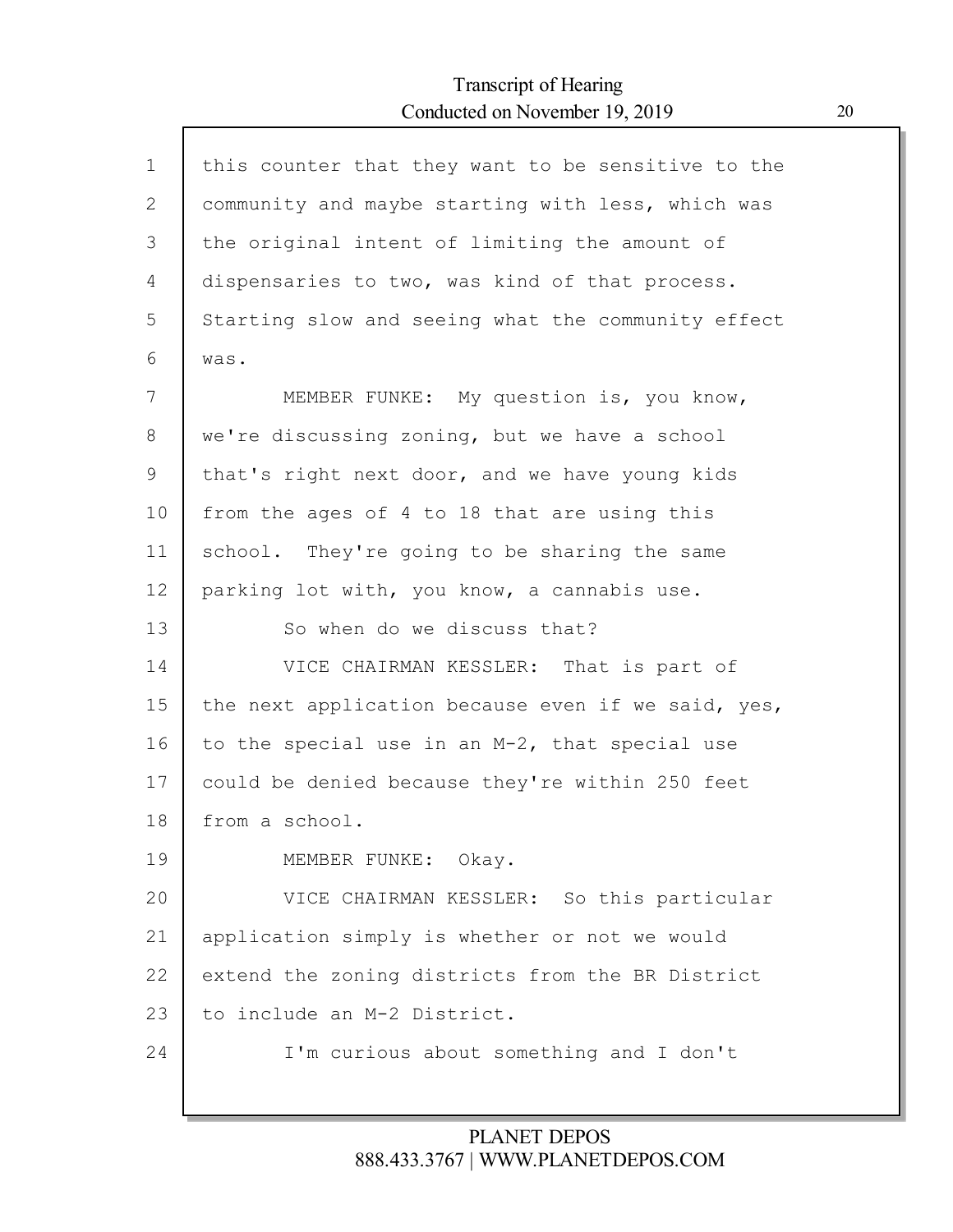| $\mathbf{1}$ | know -- Bill, you seem to be the spokesman, so     |
|--------------|----------------------------------------------------|
| 2            | I'll ask you. How does the association view the    |
| 3            | relationship with the Zen Leaf medical facility?   |
| 4            | How is that going?                                 |
| 5            | MR. BOCHTE: I think that the relationship          |
| 6            | between the parties on an individual basis is      |
| 7            | good.                                              |
| 8            | VICE CHAIRMAN KESSLER: On a business               |
| 9            | basis?                                             |
| 10           | MR. BOCHTE: A business basis it's a                |
| 11           | problem as far as parking is concerned. It's a     |
| 12           | problem with damage to retaining walls. It's a     |
| 13           | problem when people are out parking -- instead of  |
| 14           | their businesses, they're parking around the back  |
| 15           | because they're concerned of them coming out at    |
| 16           | night and doing various things. So on that level   |
| 17           | it's not going well.                               |
| 18           | As far as the relationship between the             |
| 19           | parties individually discussing things, that's     |
| 20           | They've been nice to our people, and our<br>good.  |
| 21           | people have been nice to them, and there have been |
| 22           | no problems. But, yes, it's problematic. What's    |
| 23           | there at this particular point in time, albeit     |
| 24           | only medical marijuana, is problematic.<br>It's    |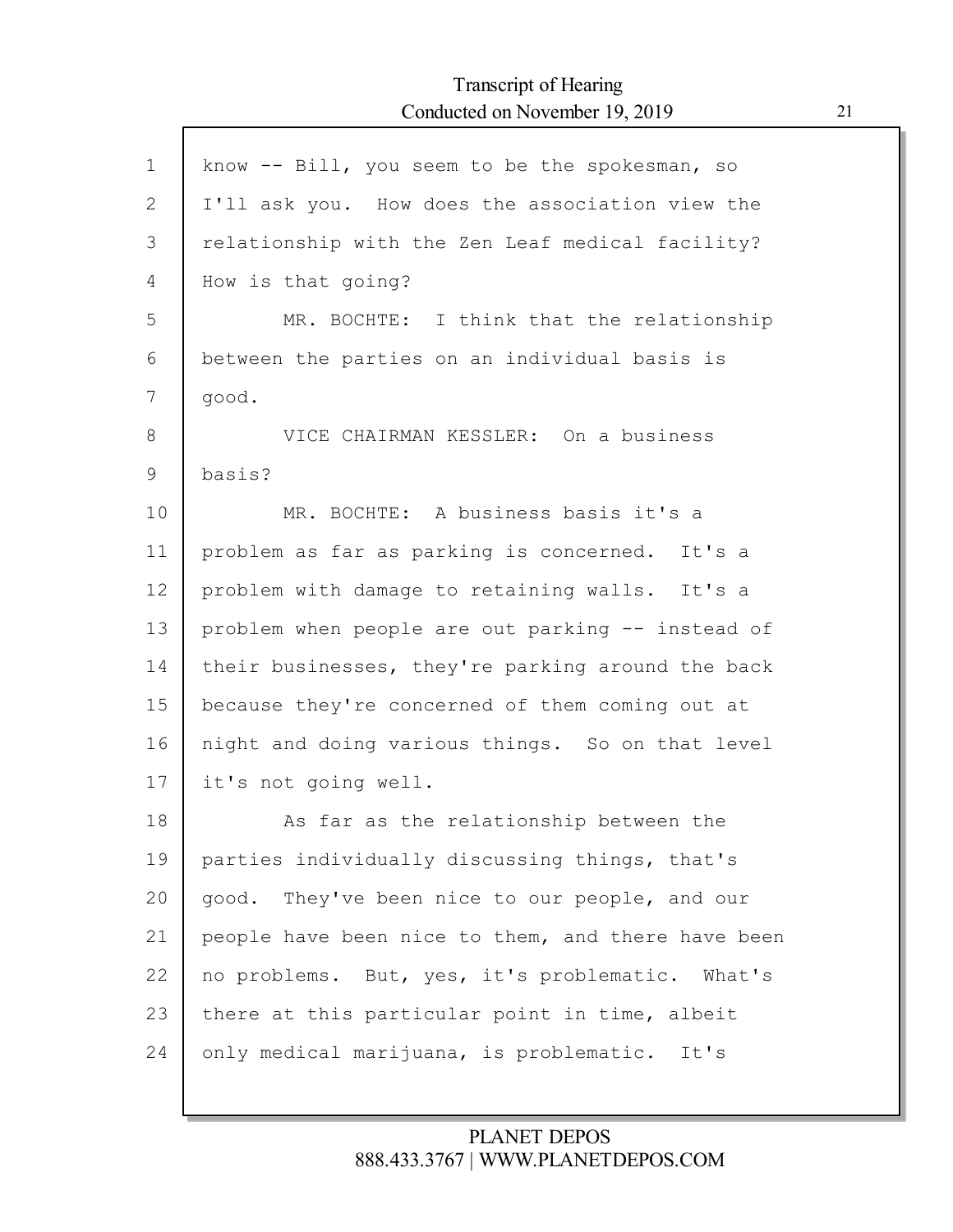| $\mathbf 1$    | going to get --                                    |
|----------------|----------------------------------------------------|
| $\mathbf{2}$   | MEMBER MACKLIN-PURDY: So you're telling            |
| 3              | me that cancer patients and people with different  |
| $\overline{4}$ | diseases are causing problems in the parking lot?  |
| 5              | MR. BOCHTE: I am not telling you that,             |
| 6              | ma'am. I am not here to oppose either medical      |
| 7              | marijuana or recreational marijuana. I'm here to   |
| 8              | oppose allowing that use in an M-2 District.       |
| 9              | MEMBER MACKLIN-PURDY: No. I'm getting              |
| 10             | clarification on what you said about --            |
| 11             | MR. BOCHTE: I know 15 people myself who            |
| 12             | have medical marijuana cards that don't have       |
| 13             | cancer, nor do they have anything else wrong with  |
| 14             | them which should give them the right to have that |
| 15             | card. So to suggest that the only people going to  |
| 16             | that store are people who need the drug for cancer |
| 17             | purposes is just not realistic.                    |
| 18             | CHAIRMAN WALLACE: Are there any M-2                |
| 19             | Districts on the west side of the river?           |
| 20             | MS. JOHNSON: No.                                   |
| 21             | VICE CHAIRMAN KESSLER: On the west side?           |
| 22             | MS. JOHNSON: On the west side, no.                 |
| 23             | VICE CHAIRMAN KESSLER: Are those all in            |
| 24             | Is that Main Street?<br>one?                       |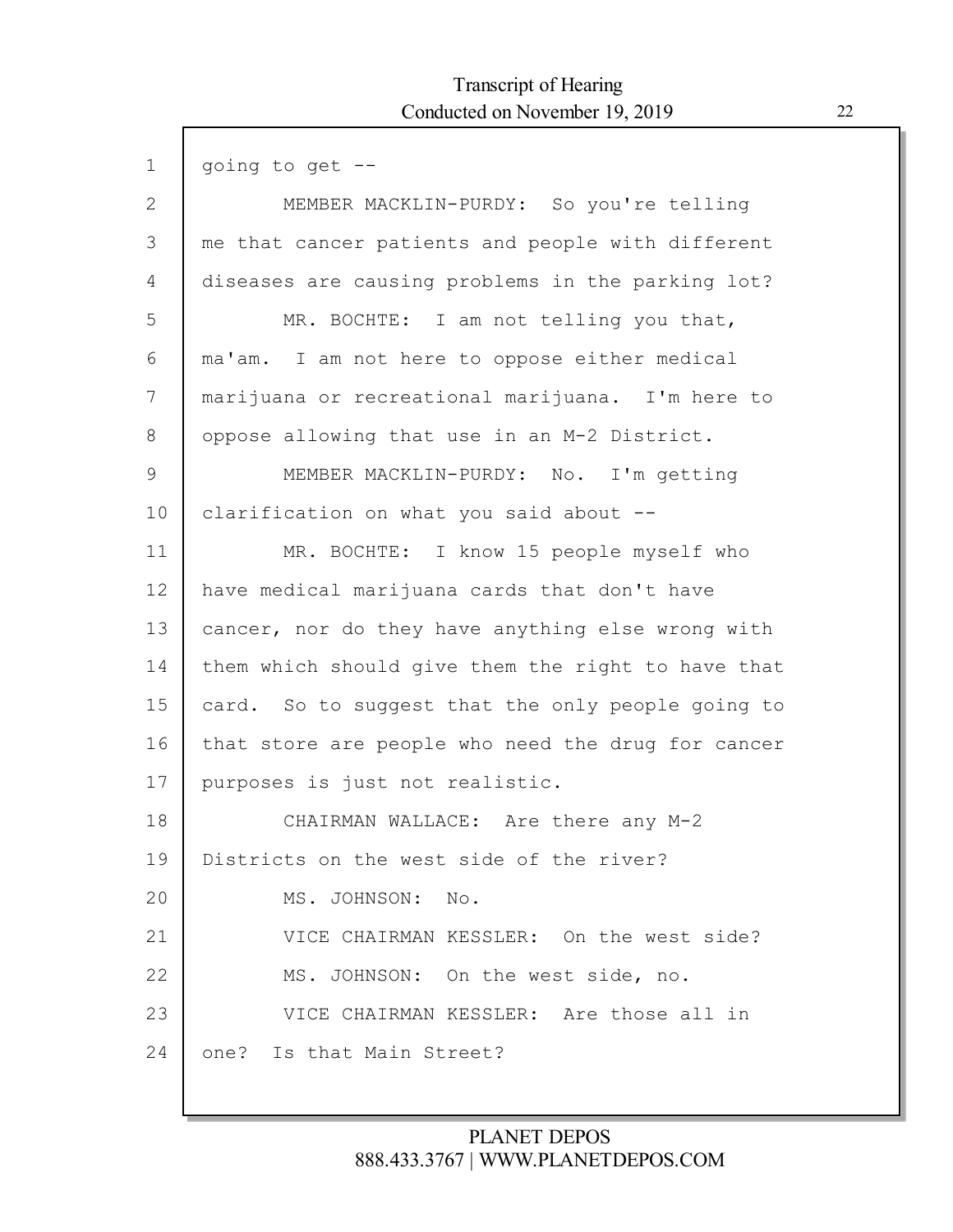| $\mathbf 1$   | CHAIRMAN WALLACE: Yes.                             |
|---------------|----------------------------------------------------|
| 2             | MS. JOHNSON: Yes.                                  |
| 3             | CHAIRMAN WALLACE: It's all in one. So              |
| 4             | the only thing we would be talking about is the    |
| 5             | east side of the river. All right.                 |
| 6             | MR. MARSICO: There's something I'd like            |
| 7             | to say, and I respect this gentleman's arguments   |
| 8             | but they sound -- first, he's speaking on behalf   |
| $\mathcal{G}$ | of the association which seems a lot more specific |
| 10            | to the special use, less to the acceptance of M-2. |
| 11            | So I'm not sure if those arguments are applicable  |
| 12            | to this amendment.                                 |
| 13            | And especially speaking specifically on            |
| 14            | behalf of the association or a couple tenants      |
| 15            | specifically of the association, I don't know how  |
| 16            | much bearing that holds to this argument.          |
| 17            | CHAIRMAN WALLACE: Okay.                            |
| 18            | Hello, my name is Carolyn<br>MS. FUNKE:            |
| 19            | Funke, and I'm going to speak on behalf of the     |
| 20            | community as far as changing the zoning from M-2   |
| 21            | to BR regardless of where it's located.            |
| 22            | I believe strongly that this is uncharted          |
| 23            | territory for our whole entire state. We don't     |
| 24            | know exactly how these facilities are going to     |
|               |                                                    |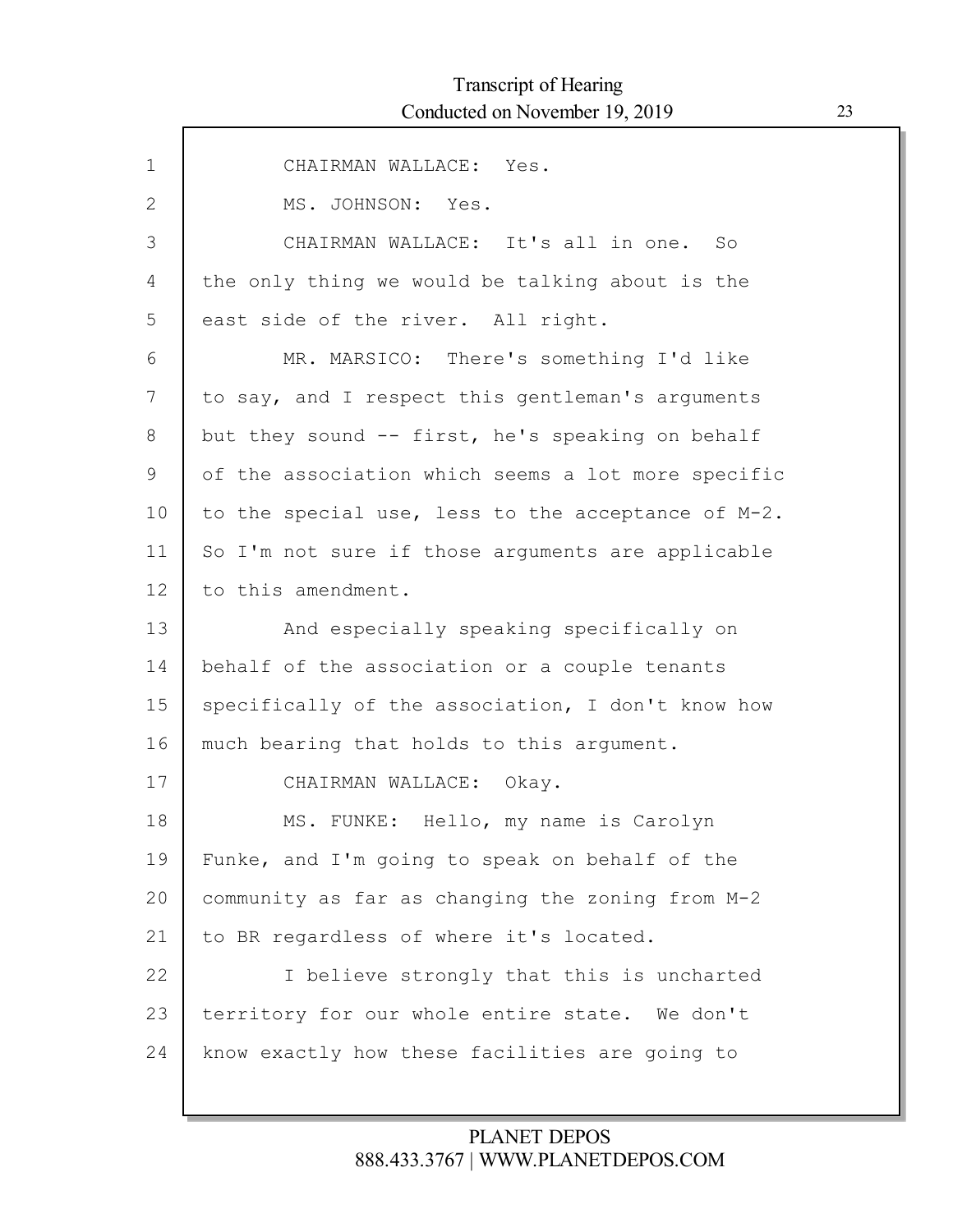| $\mathbf{1}$ | take over and what sort of interest level there's  |
|--------------|----------------------------------------------------|
| 2            | going to be, what kind of traffic they're going to |
| 3            | bring in.                                          |
| 4            | And I think before we start changing               |
| 5            | zoning of one area, we should try it where we've   |
| 6            | agreed to have it and see how it affects the       |
| 7            | community before we pick that we're going to put   |
| 8            | it in a new location and change zoning from        |
| 9            | something that is manufacturing and is not zoned   |
| 10           | retail.                                            |
| 11           | So that's basically regardless of where            |
| 12           | it's located, I think changing and allowing it in  |
| 13           | an M-2 is, you know, a pretty large leap of faith. |
| 14           | That's all I'm saying because we don't really know |
| 15           | how our state is going to deal with it. Many of    |
| 16           | the neighboring towns have already decided that    |
| 17           | they are, as Naperville said, too family friendly  |
| 18           | to want this in their town.                        |
| 19           | We have decided that we are going to allow         |
| 20           | it in our town, but I think we need to be          |
| 21           | respectful of the fact that one of the things we   |
| 22           | pride ourselves on in St. Charles is that we are   |
| 23           | family friendly, and we've got signs as you enter  |
| 24           | town, and we've won the award in 2011. Our school  |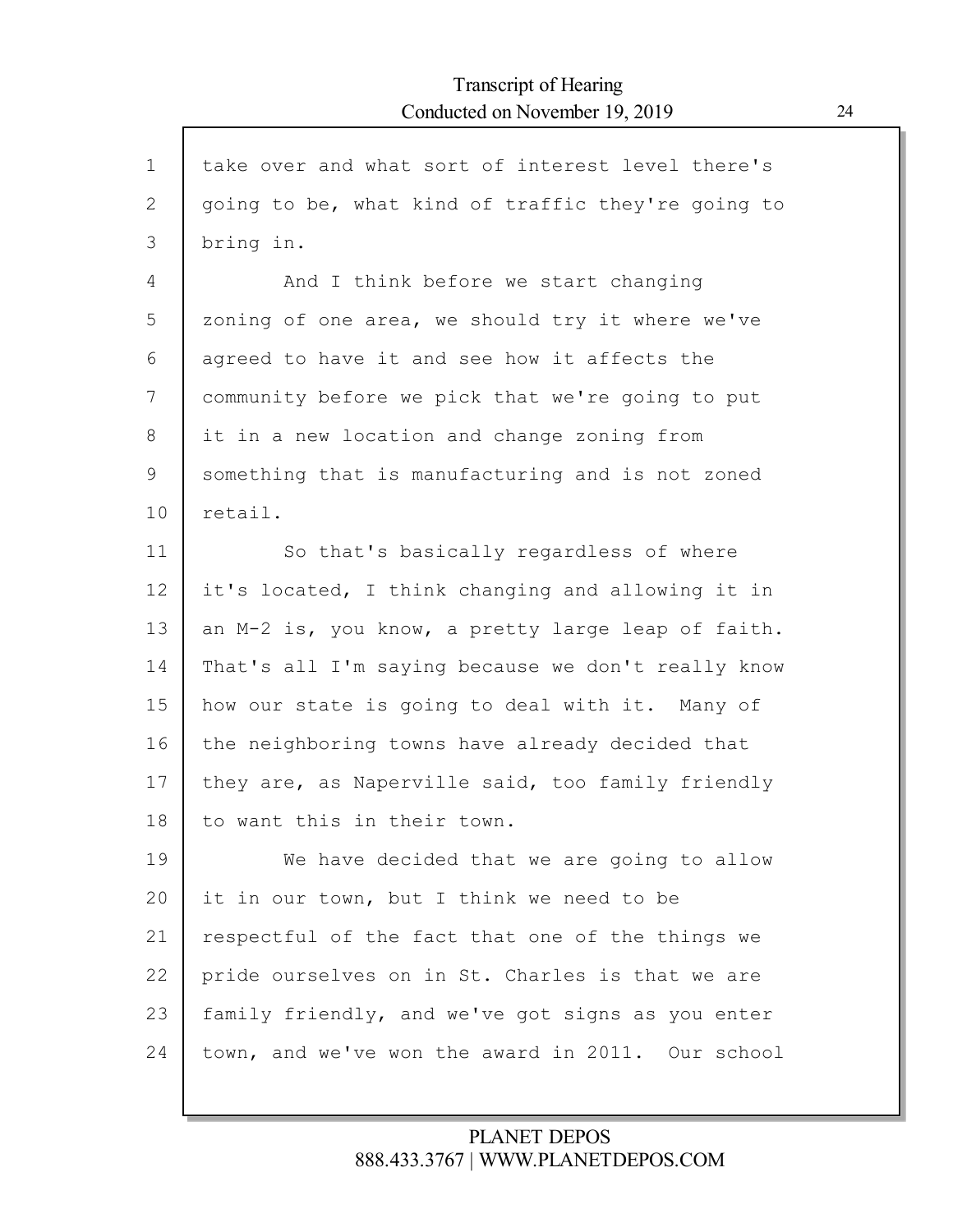| $\mathbf 1$ | district shows we won this award. We're family    |
|-------------|---------------------------------------------------|
| 2           | friendly.                                         |
| 3           | So as we've said, if we're going to allow         |
| 4           | this, we should try it out first in the districts |
| 5           | that are already zoned for it. That's all I'd     |
| 6           | like to say.                                      |
| 7           | MEMBER BECKER: I have a question. Could           |
| 8           | staff maybe speak to what the conversation was at |
| 9           | the City Council about our suggestion to include  |
| 10          | M-2? Could that help inform our decision at all?  |
| 11          | MR. COLBY: Well, I can state it did come          |
| 12          | up as a topic of discussion; however, it was not  |
| 13          | able to be considered by the committee or City    |
| 14          | Council because it was not part of the initial    |
| 15          | public hearing notice for the general amendment   |
| 16          | that the Council took action on. So it was not    |
| 17          | discussed at length.                              |
| 18          | CHAIRMAN WALLACE: Okay.                           |
| 19          | MS. TUNGARE: Mr. Chairman, the                    |
| 20          | application for the general amendment, I would    |
| 21          | suggest that the Plan Commission redirect their   |
| 22          | attention to the findings of fact specifically.   |
| 23          | Some of the organizations, from at least my       |
| 24          | observation, are getting into the actual special  |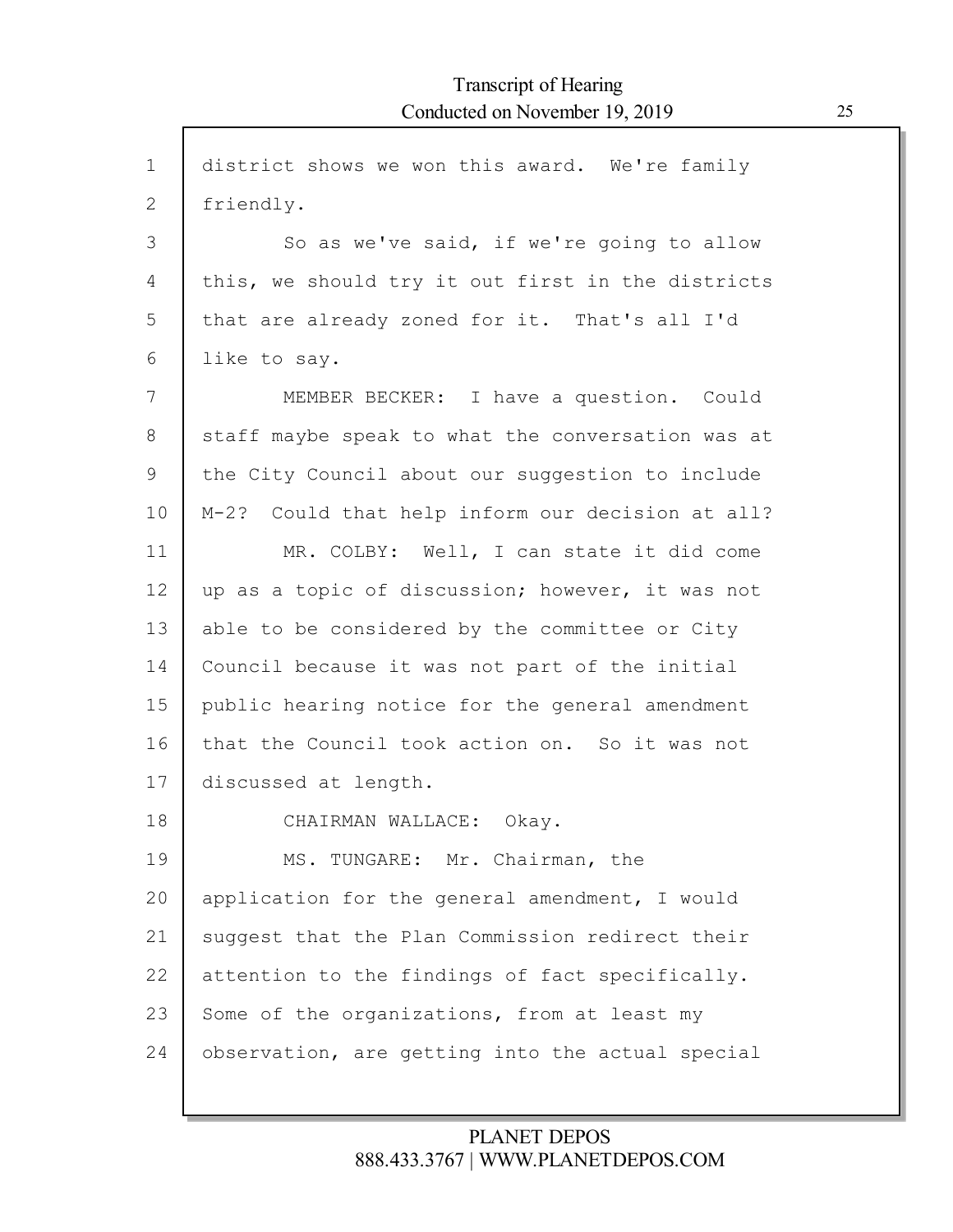$\mathsf{l}$ 

| $\mathbf{1}$ | use.                                               |
|--------------|----------------------------------------------------|
| 2            | CHAIRMAN WALLACE: So the findings of fact          |
| 3            | for a general amendment, they're listed in the     |
| 4            | materials, but we have six findings of fact, and   |
| 5            | we are instructed to consider the findings of      |
| 6            | fact, not necessarily to find that they are all in |
| 7            | the affirmative. But maybe it would be $-$ -       |
| 8            | VICE CHAIRMAN KESSLER: I'd be happy to             |
| 9            | make comments.                                     |
| 10           | CHAIRMAN WALLACE: Okay. Well, I'll just            |
| 11           | go over the findings of fact quickly. We have the  |
| 12           | consistency of the proposed amendment with the     |
| 13           | City's comprehensive plan. So the findings of      |
| 14           | fact of the special use, can you clarify?          |
| 15           | MS. TUNGARE: It would be the findings of           |
| 16           | fact for the general amendment.                    |
| 17           | VICE CHAIRMAN KESSLER: Oh, these are the           |
| 18           | special use.                                       |
| 19           | CHAIRMAN WALLACE: Yeah. So it would be a           |
| 20           | general amendment to the zoning ordinance;         |
| 21           | correct?                                           |
| 22           | MS. TUNGARE: That is correct.                      |
| 23           | CHAIRMAN WALLACE: So the findings of fact          |
| 24           | would be the consistency of the proposed amendment |
|              |                                                    |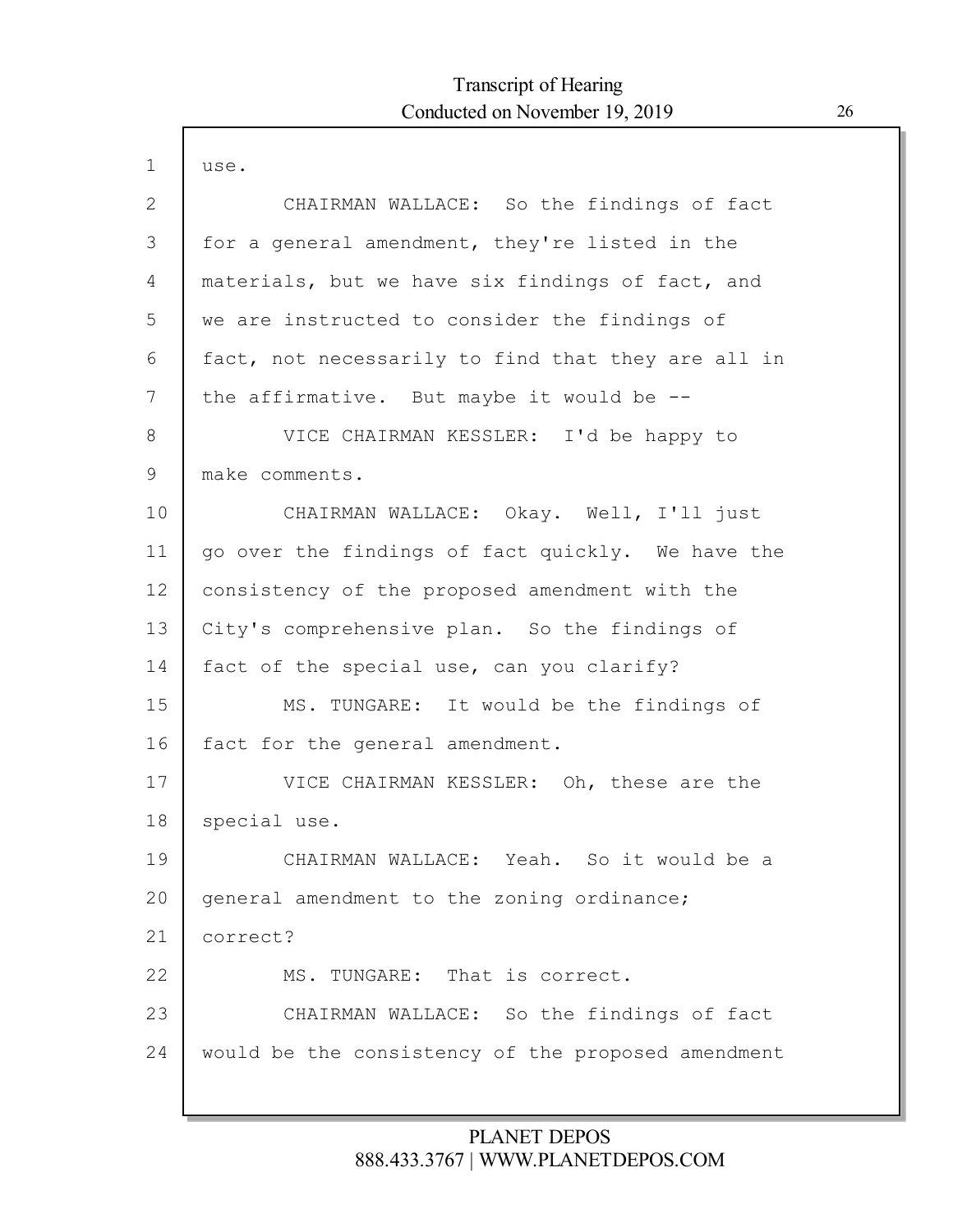Г

| $\mathbf{1}$ | to the City's comprehensive plan; consistency of   |
|--------------|----------------------------------------------------|
| 2            | the proposed amendment with the intent and general |
| 3            | regulations of this title, meaning the zoning      |
| 4            | ordinance; whether the proposed amendment corrects |
| 5            | an error or omission, adds clarification to        |
| 6            | existing requirements, is more workable than the   |
| 7            | existing text, or reflects a change in policy; the |
| 8            | extent to which the proposed amendment would be in |
| 9            | the public interest and would not serve solely the |
| 10           | interest of the applicant; the extent to which the |
| 11           | proposed amendment creates nonconformities; and    |
| 12           | the implications of the proposed amendment on all  |
| 13           | similarly zoned property in the City.              |
| 14           | I quess right off the bat I would make a           |
| 15           | couple of comments that there would be some        |
| 16           |                                                    |
|              | evidence presented that -- I mean I don't know how |
| 17           | you can get around it not serving solely the       |
| 18           | interests of this particular applicant, especially |
| 19           | when we have the issue of only allowing one type   |
| 20           | of this business on each side of the river, and we |
| 21           | only have the zoning district on one side of the   |
| 22           | river. So I don't know. By definition, I think     |
| 23           | that that's kind of a hard hurdle to get over.     |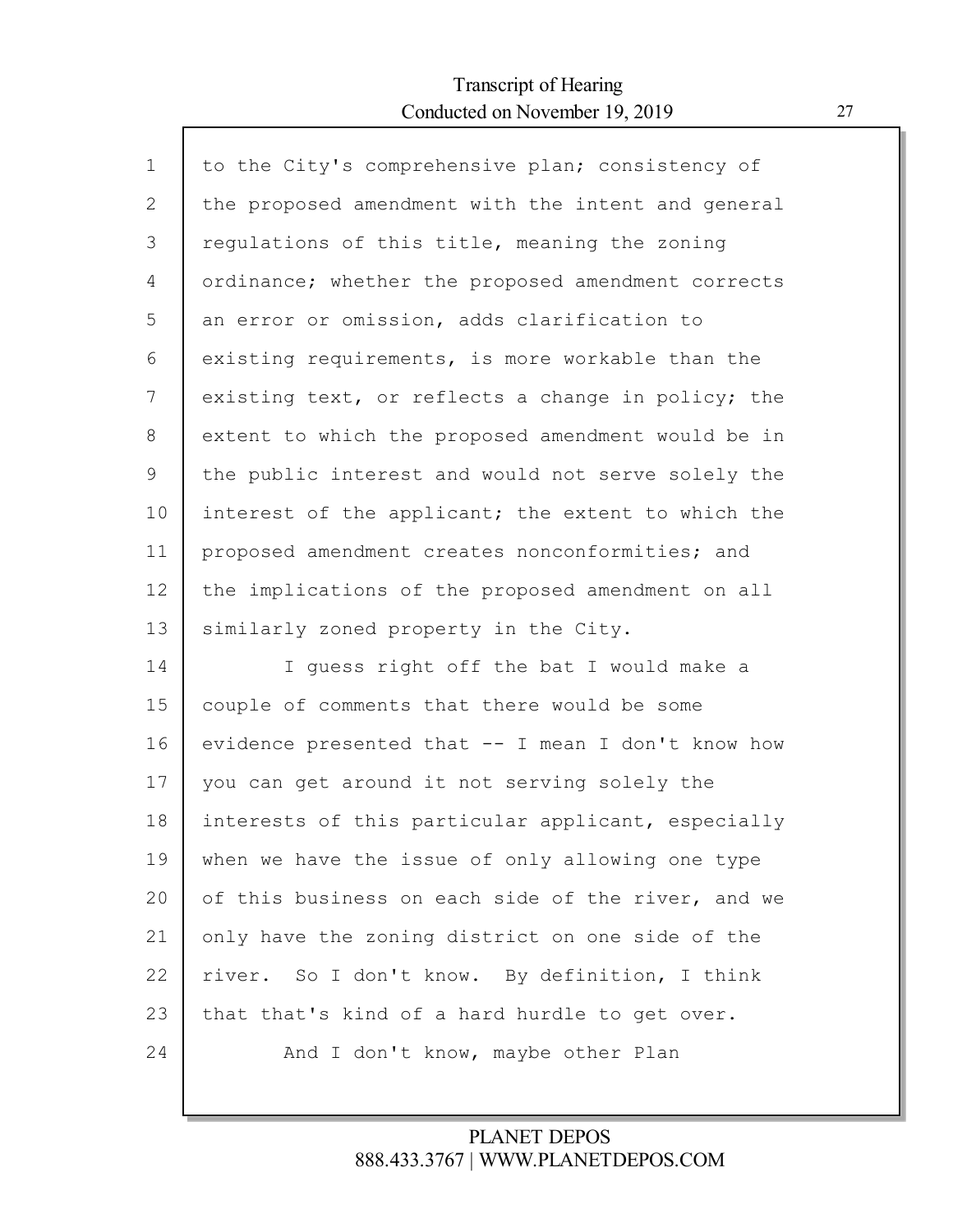Г

| $\mathbf{1}$ | Commissioners can comment on that.                 |
|--------------|----------------------------------------------------|
| 2            | MEMBER VARGULICH: I'm with you.                    |
| 3            | VICE CHAIRMAN KESSLER: I agree.                    |
| 4            | MEMBER VARGULICH: I would tend to agree            |
| 5            | for the fact that there is not another zoning      |
| 6            | district within the city on the west side, which   |
| 7            | is the only other place that the current ordinance |
| 8            | would allow an additional one. So, in effect,      |
| 9            | unless they decide to go out of business and allow |
| 10           | somebody else to come in within the M-2 District   |
| 11           | or even BC, you know.                              |
| 12           | Well, we would allow medical in M-2;               |
| 13           | correct? So unless they would decide to release    |
| 14           | their license and go do something else, doubtful,  |
| 15           | then it is self-serving because there's no other   |
| 16           | place it can happen other than on the east side.   |
| 17           | CHAIRMAN WALLACE: I don't know. Perhaps,           |
| 18           | staff, I don't want to put you on the spot, but    |
| 19           | would you be able to comment regarding the         |
| 20           | comprehensive plan for this area? I think that it  |
| 21           | falls within the east gateway?                     |
| 22           | MS. JOHNSON: I do make some comments in            |
| 23           | the staff report, that the land use plan as part   |
| 24           | of the comprehensive plan designates all areas     |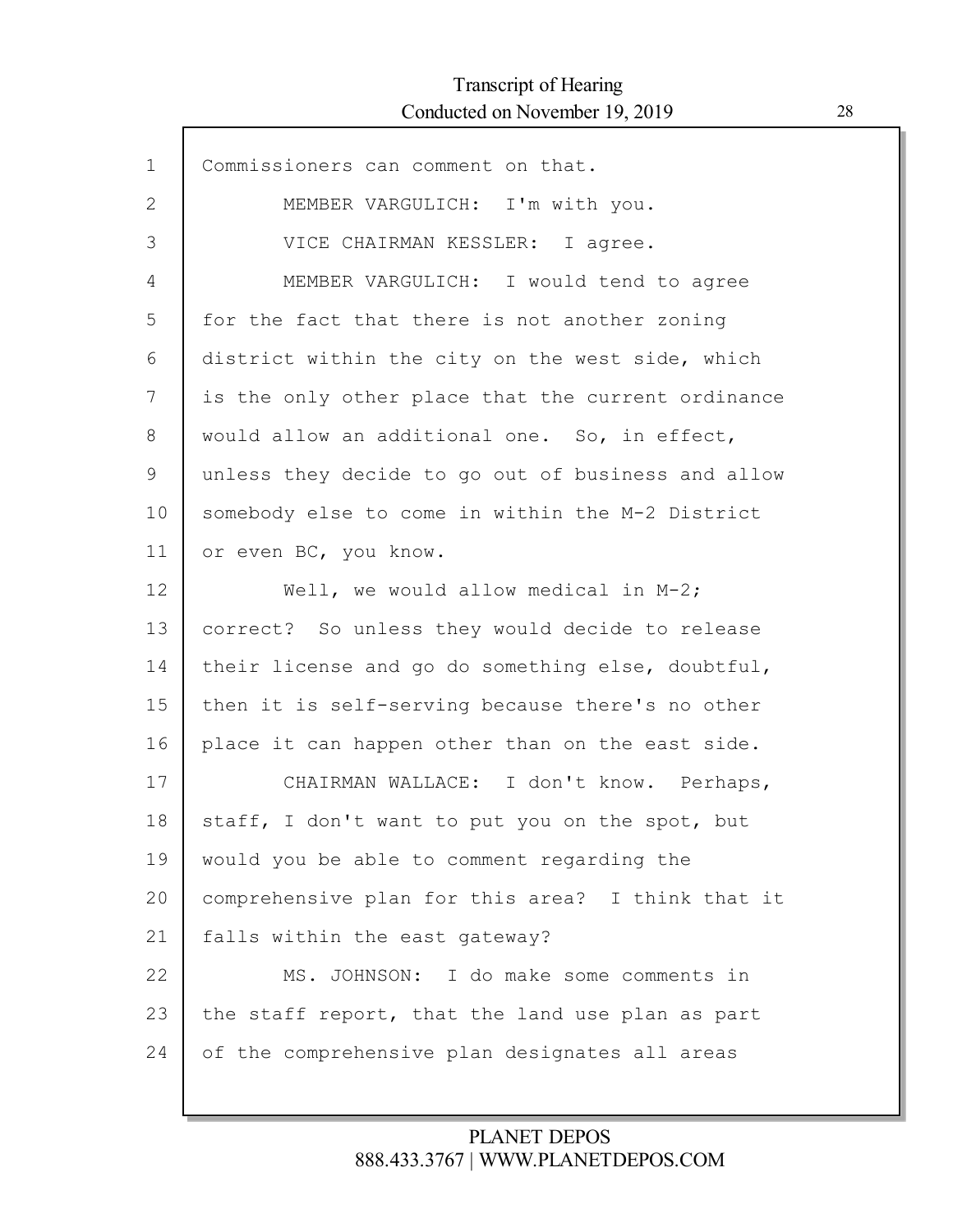| $\mathbf{1}$ | zoned M-2 as industrial business park land use,    |
|--------------|----------------------------------------------------|
| $\mathbf{2}$ | and it describes that land use category as areas   |
| 3            | designed for industrial business park development  |
| 4            | intended to accommodate and provide a wide range   |
| 5            | of uses, industrial uses, limited office uses,     |
| 6            | certain service uses.                              |
| 7            | Then there's one goal that I found                 |
| 8            | particularly relevant related to industrial        |
| 9            | business park areas, a goal to continue to support |
| 10           | and diversify light industrial, business park,     |
| 11           | commercial service, economic base, and provide     |
| 12           | employment opportunities within the community.     |
| 13           | And then one objective related to that             |
| 14           | goal was to preserve the integrity of the          |
| 15           | industrial park by preventing the encroachment of  |
| 16           | businesses or land uses that could impact the      |
| 17           | long-term viability of industrial areas.           |
| 18           | And it references parking needs, traffic           |
| 19           | issues, and potential impacts to existing or       |
| 20           | future industrial business operations should be    |
| 21           | considered, and I believe the applicant has        |
| 22           | included a couple of other goals and objectives    |
| 23           | related to this land use category within their     |
| 24           | responses to that finding.                         |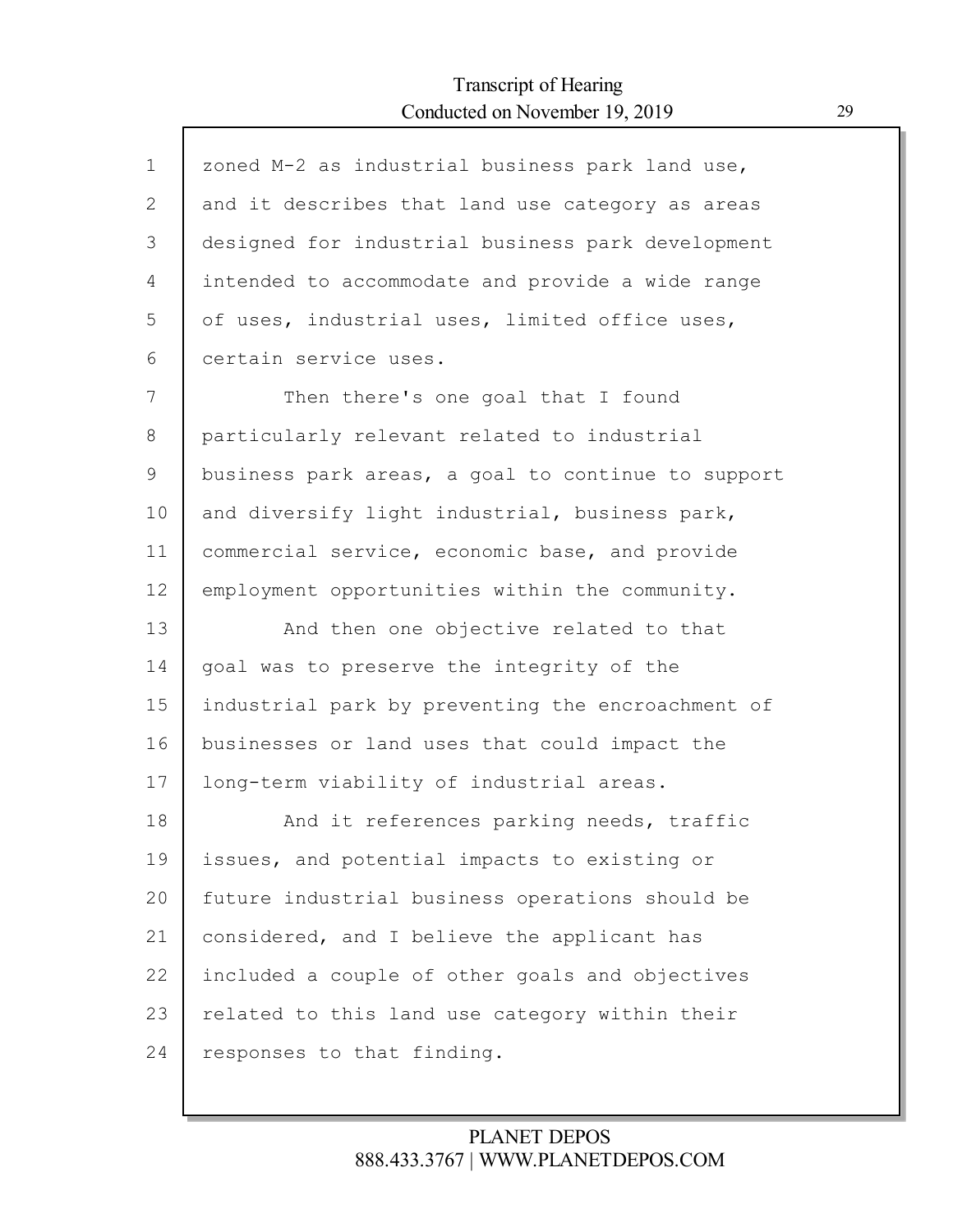Г

| $\mathbf{1}$ | MR. RAK: I'll add to that in addition to           |
|--------------|----------------------------------------------------|
| 2            | Industrial Areas Objective No. 1, which Ellen just |
| 3            | stated, the Areas Objective No. 2 for industrial   |
| 4            | areas: Establish and maintain regular lines of     |
| 5            | communication with industrial property owners and  |
| 6            | businesses.                                        |
| 7            | So as we've obviously stated, Anthony here         |
| 8            | has had a meeting with the County and the          |
| 9            | association to notify the adjacent owners of its   |
| 10           | plans and to ask -- frankly to ask for their       |
| 11           | support and we will continue -- Zen Leaf will      |
| 12           | continue to communicate with adjacent businesses   |
| 13           | as needed.                                         |
| 14           | I would also cite Industrial Areas                 |
| 15           | Objective No. 8, ensure that all uses are          |
| 16           | effectively screened from adjacent properties and  |
| 17           | public rights-of-way through the use of            |
| 18           | landscaping and fencing. The existing facility is  |
| 19           | adequately screened via landscaping along the      |
| 20           | public right-of-way and shared lot lines through   |
| 21           | landscaping and berming, and all those existing    |
| 22           | measures will be maintained.                       |
| 23           | Regarding the comment about property               |
| 24           | damage, there are signs along our parking spaces   |
|              |                                                    |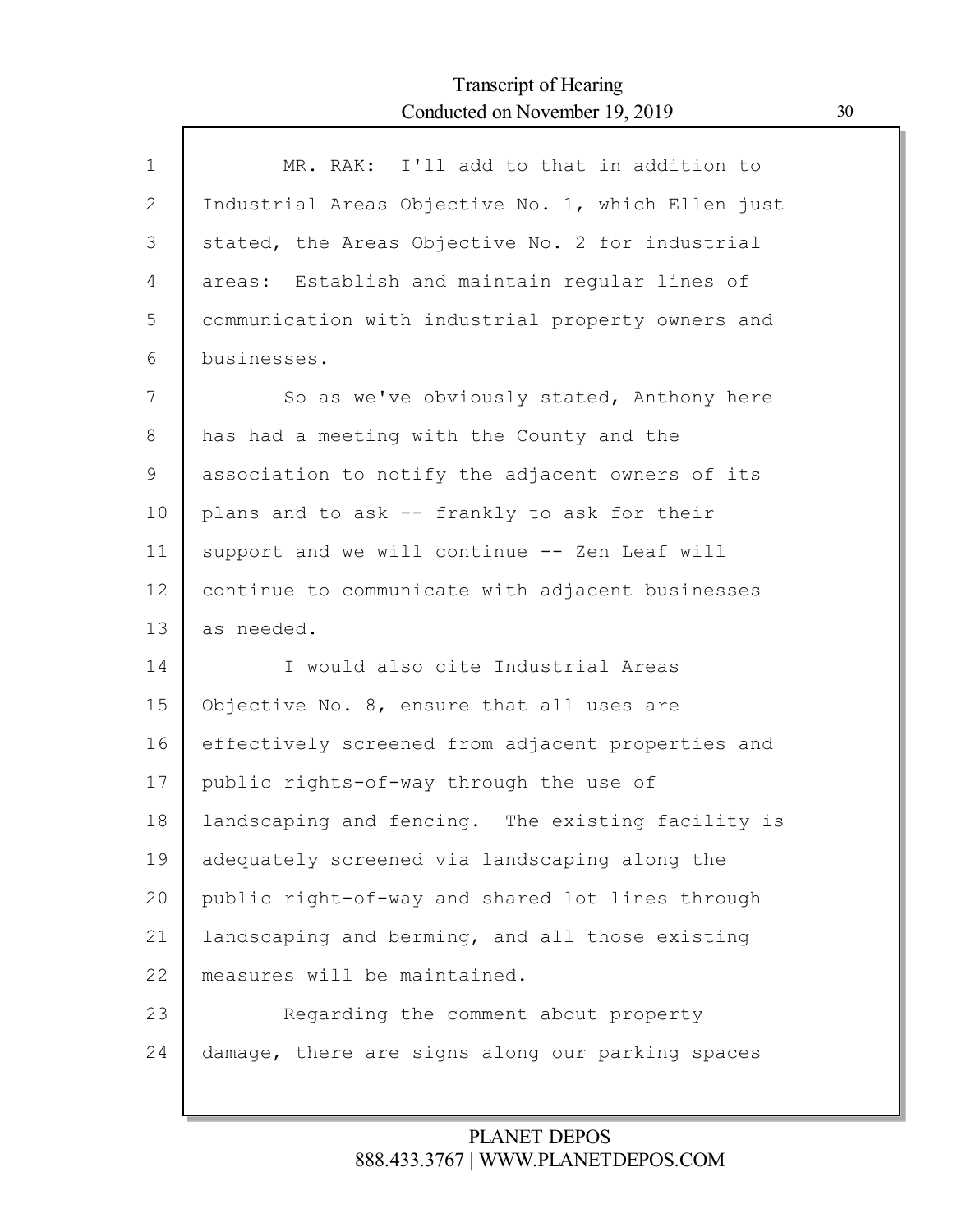Г

| $\mathbf{1}$ | which I believe prevent -- they state, Please do   |
|--------------|----------------------------------------------------|
| 2            | not back in because, of course, there is a         |
| 3            | retaining wall behind those parking spaces. So we  |
| 4            | have signs, or our applicant has signs, Do not     |
| 5            | back into these spaces in order to avoid damage on |
| 6            | those parking lots. So I'm not sure if our         |
| 7            | applicant is the one who has put those signs up,   |
| 8            | but there are signs up to prevent damage to those  |
| 9            | parking lots.                                      |
| 10           | Additionally, in terms of people parking           |
| 11           | where they shouldn't be, Zen Leaf has assigned     |
| 12           | specific spaces as well for parking. In total      |
| 13           | there are 124 parking spaces. We will have to get  |
| 14           | into this in the special use as well.              |
| 15           | So I can stop now, or I can keep going,            |
| 16           | but the 124 parking spaces, there are a total of   |
| 17           | 17 parking spaces that are currently assigned,     |
| 18           | including some of Zen Leaf's own parking spaces,   |
| 19           | and then the additional parking spaces that are    |
| 20           | assigned are for a business that I believe is      |
| 21           | vacant at this point, a graphics business nearby.  |
| 22           | It is my understanding that the parking            |
| 23           | spaces that are not assigned are then actually --  |
| 24           | it's less -- it's not enforced in terms of who is  |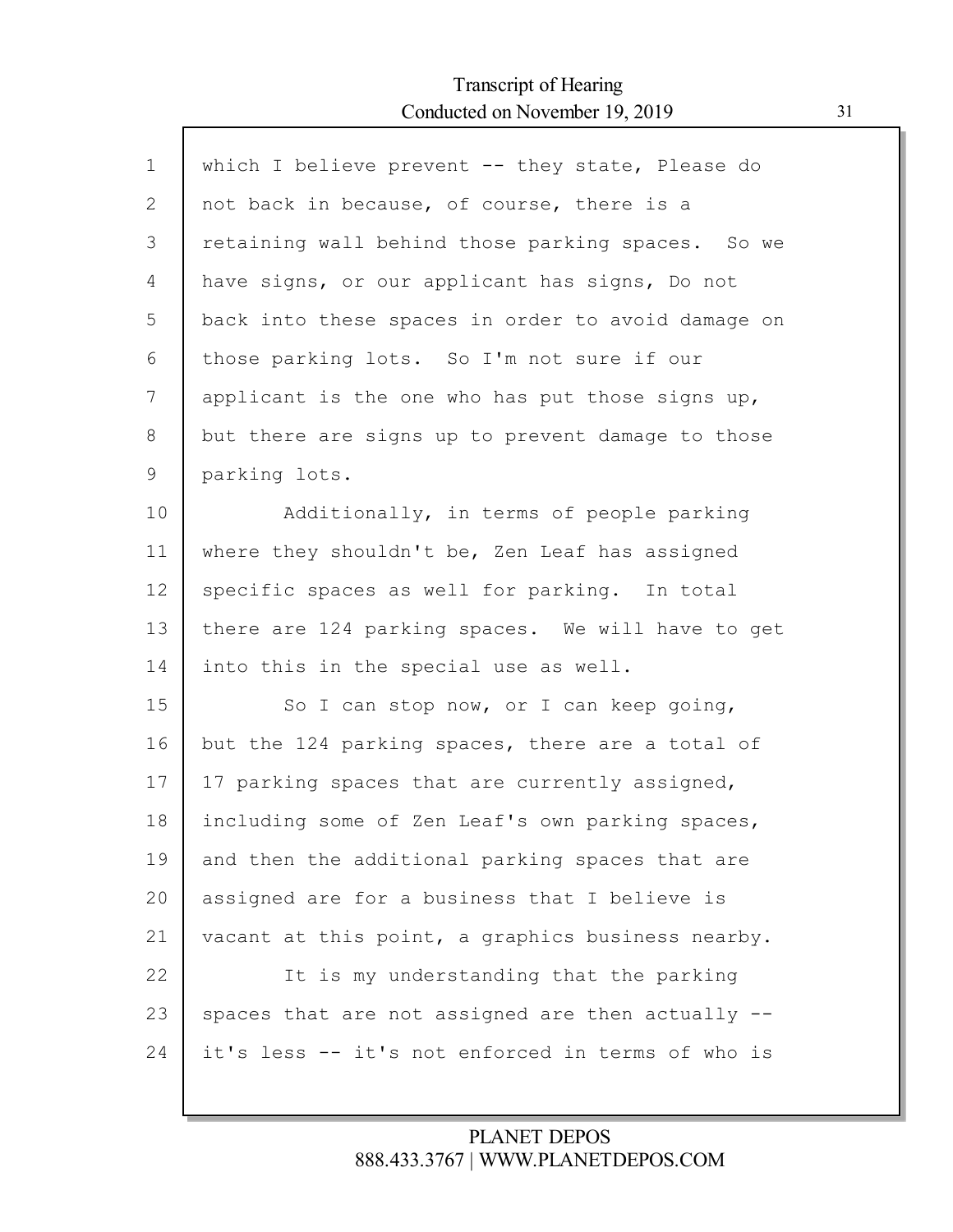Г

| $\mathbf 1$ | parking where. So I would assume that our          |
|-------------|----------------------------------------------------|
| 2           | business, we are encouraging our employees to park |
| 3           | in the back of the building in order to maintain   |
| 4           | as much parking, whether it's assigned or not, at  |
| 5           | the front of the building as well.                 |
| 6           | So in regards to the comment about                 |
| 7           | property damage, there is a sign that says, Please |
| 8           | do not back into these spots in order to protect   |
| 9           | the retaining wall, and we are assigning spaces    |
| 10          | when it's necessary as well.                       |
| 11          | CHAIRMAN WALLACE: All right.                       |
| 12          | MR. BOCHTE: I feel the need -- oh, I'm             |
| 13          | sorry.                                             |
| 14          | MR. RAK: Regarding the other findings --           |
| 15          | I'm just flipping through my list. The             |
| 16          | consistency with the proposed amendment with the   |
| 17          | intent and general regulations of this title.      |
| 18          | The proposed amendment supports the                |
| 19          | following purpose statements listed in the         |
| 20          | ordinance, Chapter 17.02: Maintaining businesses   |
| 21          | and industrial areas that are attractive and       |
| 22          | economically viable by providing the opportunity   |
| 23          | for new economic activity within a newly           |
| 24          | established industry; and promoting the public     |
|             |                                                    |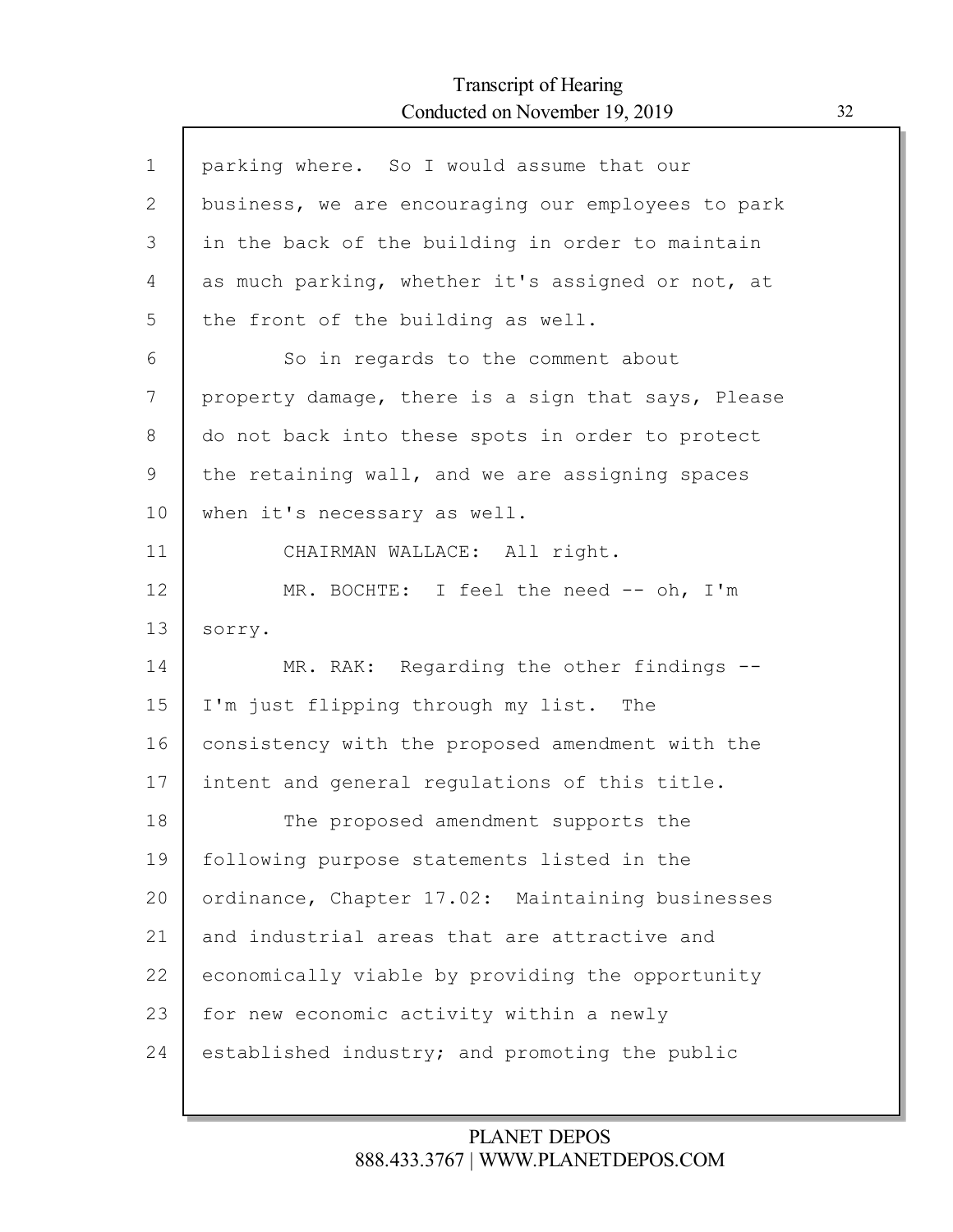Г

| $\mathbf 1$  | health, safety, comfort, convenience, and general  |
|--------------|----------------------------------------------------|
| $\mathbf{2}$ | welfare by limiting the use to locations where     |
| 3            | existing medical dispensaries operate, requiring   |
| 4            | special use approval in order to bring in          |
| 5            | recreational cannabis uses at the existing medical |
| 6            | location and prohibiting on-site consumption       |
| 7            | as well.                                           |
| 8            | Finding No. 3, whether the proposed                |
| 9            | amendment corrects an error or omission, adds      |
| 10           | clarification to existing requirements, is more    |
| 11           | workable than the existing text, or reflects a     |
| 12           | change in policy. We feel that the proposed        |
| 13           | amendment aligns with the State of Illinois        |
| 14           | Cannabis Regulation and Tax Act, and the proposed  |
| 15           | amendment requests a change in City policy to add  |
| 16           | recreational cannabis as a special use.            |
| 17           | A couple more, the extent which the                |
| 18           | proposed amendment would be in the public interest |
| 19           | and would not serve solely the interests of the    |
| 20           | applicant. We believe that the proposed amendment  |
| 21           | allows for the regional economic activity related  |
| 22           | to this newly established industry.                |
| 23           | The amendment would be limited in such a           |
| 24           | way as to minimize impacts on the community for    |
|              |                                                    |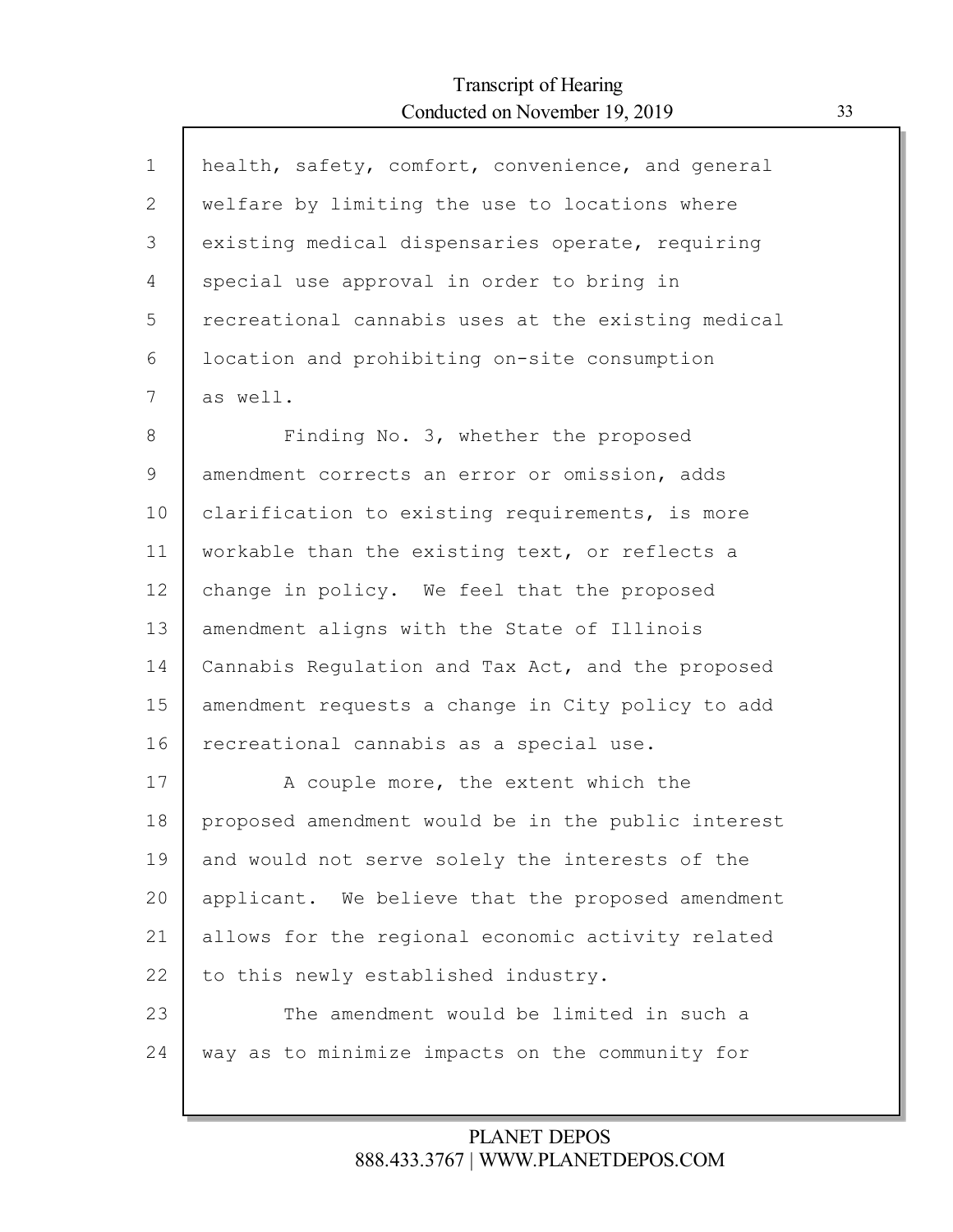| $\mathbf 1$ | reasons which I stated previously, including the   |
|-------------|----------------------------------------------------|
| 2           | special use process, which would allow for public  |
| 3           | discussion of allowing the use in the M-2          |
| 4           | District, and the proposed amendment would         |
| 5           | increase the tax base for the public by allowing   |
| 6           | medical dispensaries in M-2 to sell to a larger    |
| 7           | consumer group.                                    |
| $8\,$       | No 5 is the extent to which the proposed           |
| 9           | amendment creates nonconformities. We do not       |
| 10          | believe the proposed amendment will create any     |
| 11          | nonconformities, specifically, enumerate the       |
| 12          | recreational cannabis dispensing organization as a |
| 13          | special use in the ordinance.                      |
| 14          | Finally, the implications of the proposed          |
| 15          | amendment on all similarly zoning property. The    |
| 16          | proposed amendment would be limited to the two     |
| 17          | locations as dictated by City policy.              |
| 18          | So that's our six findings there.                  |
| 19          | CHAIRMAN WALLACE: Mr. Bochte.                      |
| 20          | MR. BOCHTE: Yes, just briefly. In                  |
| 21          | response, Anthony did meet with the association    |
| 22          | members. One of the things he informed them of is  |
| 23          | the fact that he currently has an average of 100   |
| 24          | people per day. Once he starts selling             |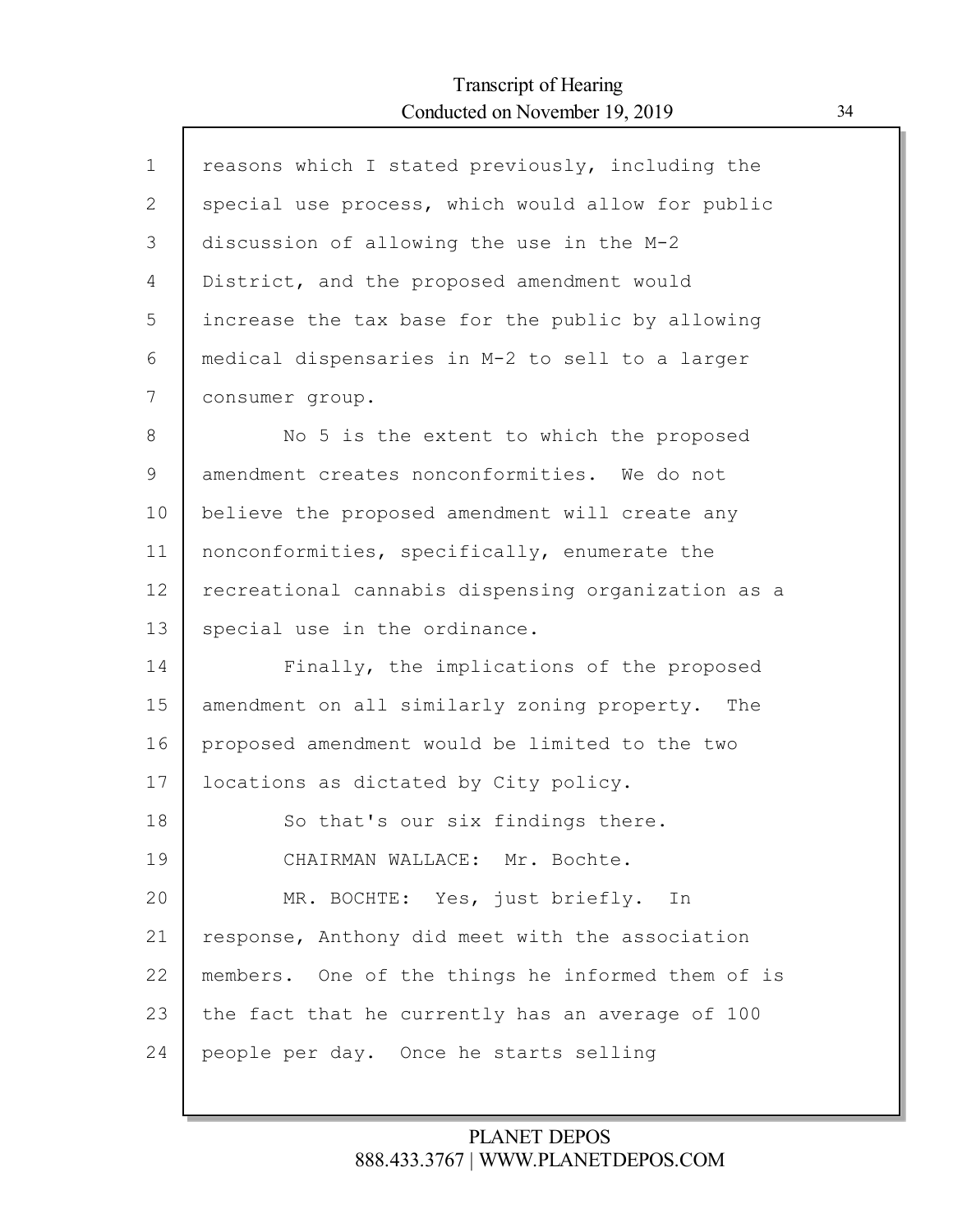$\mathsf{r}$ 

| $\mathbf 1$ | recreational marijuana, he will have, he is        |
|-------------|----------------------------------------------------|
| 2           | estimating, 600 people per day.                    |
| 3           | To suggest that there are 127 parking              |
| 4           | spaces available is not quite true. There's 128    |
| 5           | parking spaces, five are handicapped parking       |
| 6           | spaces, and 123 of the parking spaces are          |
| 7           | specifically assigned to the owners of the units   |
| 8           | based upon square footage.                         |
| 9           | They currently have 13 spaces. They say            |
| 10          | in their application that they are attempting to   |
| 11          | lease additional spaces from another unit owner;   |
| 12          | and if successful, they then will have 15 to       |
| 13          | comply with the M-2 requirement with an extra two. |
| 14          | So they'll have 17 parking spaces and 600 people   |
| 15          | a day.                                             |
| 16          | And there is more to go with that, but it          |
| 17          | is more pertinent to the actual special use        |
| 18          | application and not the general amendment.         |
| 19          | This does not comply with the                      |
| 20          | comprehensive plan. The comprehensive plan is to   |
| 21          | keep an M-2 District as light industrial and not   |
| 22          | to bring businesses with immense traffic into that |
| 23          | particular district. It isn't part of the          |
| 24          | comprehensive plan. To suggest that it is is just  |
|             |                                                    |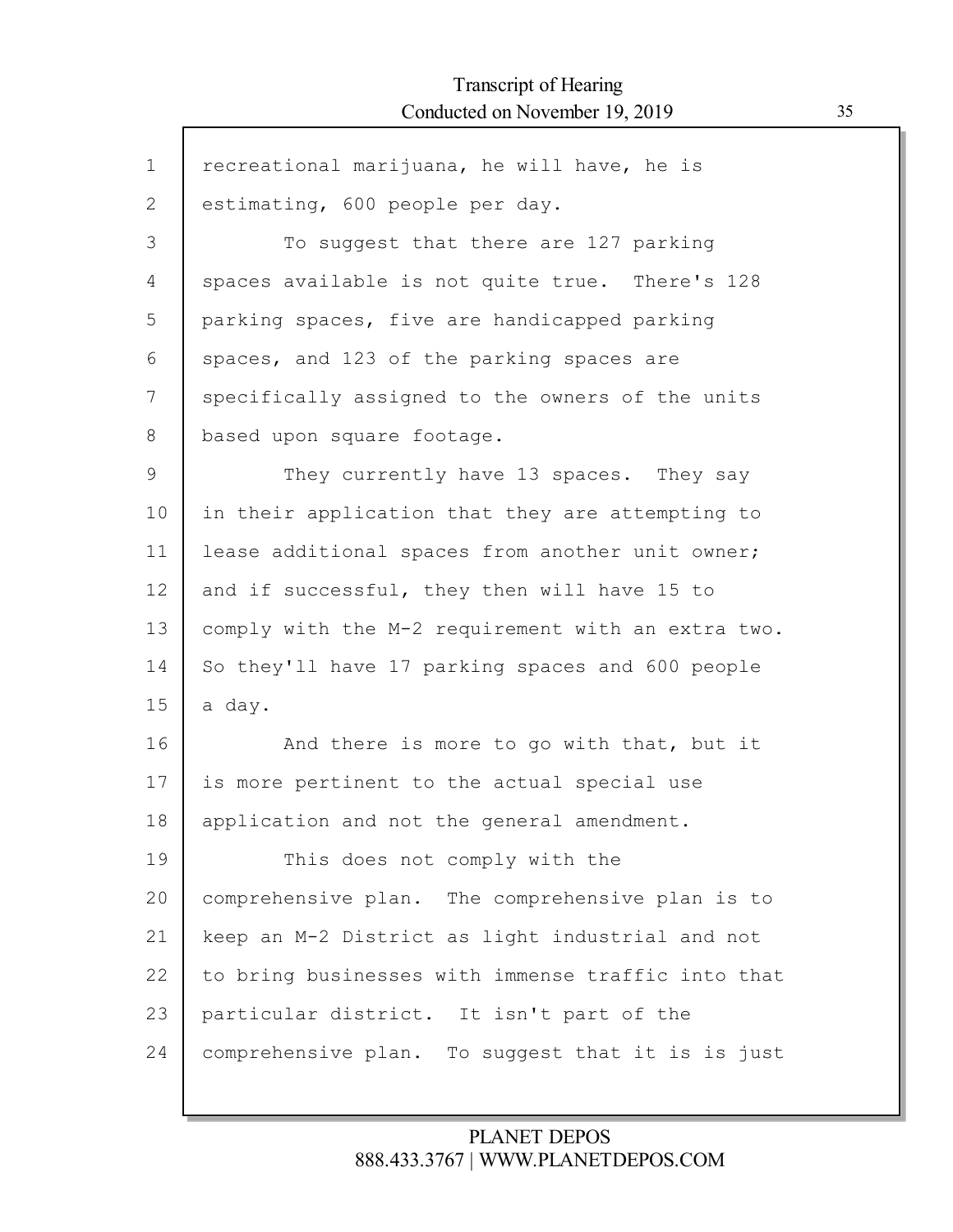$\Gamma$ 

| $\mathbf 1$ | inappropriate.                                     |
|-------------|----------------------------------------------------|
| 2           | When I have $--$ when I'm an owner, a unit         |
| 3           | owner of an industrial -- of a light industrial    |
| 4           | use in an M-2 District, and all of a sudden I've   |
| 5           | got 600 people per day on average coming into my   |
| 6           | facility parking lot, that's not consistent with   |
| 7           | the comprehensive plan for an M-2 District. It     |
| 8           | just isn't.                                        |
| 9           | That's all I have to say.                          |
| 10          | CHAIRMAN WALLACE: Yes.                             |
| 11          | MR. MARSICO: I'd like to respond to a              |
| 12          | couple of those. The mention of 600 would be       |
| 13          | during the -- and this was during a meeting we had |
| 14          | with the association on Friday of what is an       |
| 15          | absolute worst-case scenario based on our          |
| 16          | operational experience nationally.                 |
| 17          | I used that as a high number based on our          |
| 18          | experience in the adult use market, which is also  |
| 19          | a market that we've seen go from medical to adult  |
| 20          | use, and I can also say that our dispensary there  |
| 21          | is in a similar type setting. It's in a medical    |
| 22          | district office space type setting. I can't speak  |
| 23          | to the exact zoning, but I can say it's a similar  |
| 24          | type setting.                                      |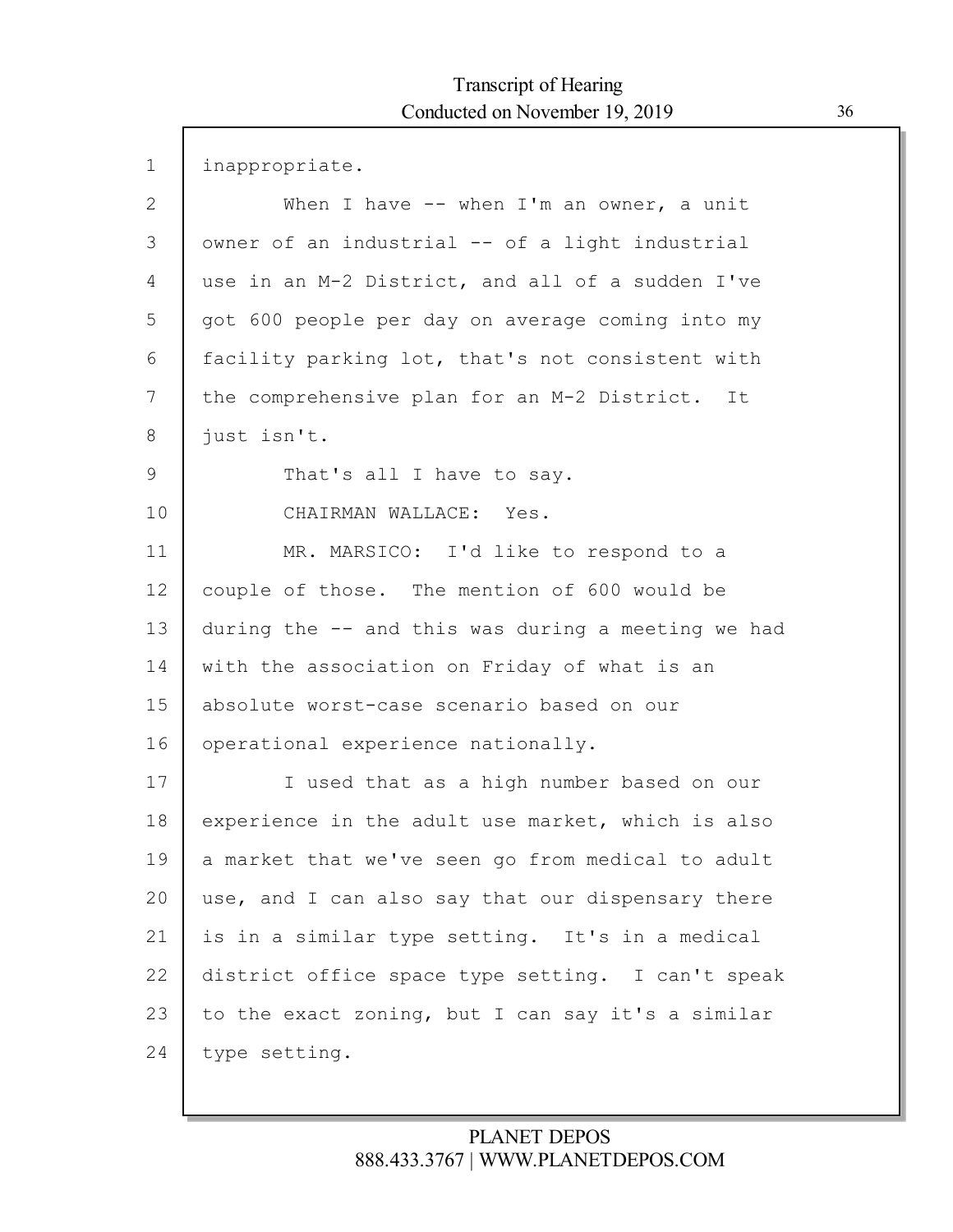| $\mathbf 1$ | And the other thing is that the ordinance,         |
|-------------|----------------------------------------------------|
| 2           | as passed by City Council, requires us to have 15  |
| 3           | spaces.                                            |
| 4           | I agree, but they're bringing it up, so            |
| 5           | I'm going to bring it up here. I would say that    |
| 6           | most of the arguments are towards the special use. |
| 7           | The ordinance states that 15 spaces are            |
| 8           | required. We have 13, and we have secured an       |
| 9           | additional four. We're not trying to secure.       |
| 10          | It's been executed. So per the ordinance, 15       |
| 11          | spaces based on our square footage. We have in     |
| 12          | access of that.                                    |
| 13          | Do you want to speak to the --                     |
| 14          | MR. RAK: Yeah. I'd like to hopefully --            |
| 15          | because we can address some of these things in     |
| 16          | terms of the analysis of the parking along         |
| 17          | with Lynn Means, who is our senior transportation  |
| 18          | engineer, who is consulting on the project. So     |
| 19          | we'll talk a little bit more about parking as well |
| 20          | as some of the traffic concerns.                   |
| 21          | But I'd like to refocus the conversation           |
| 22          | back on the general amendment because I do         |
| 23          | believe -- there is an opportunity to cover that   |
| 24          |                                                    |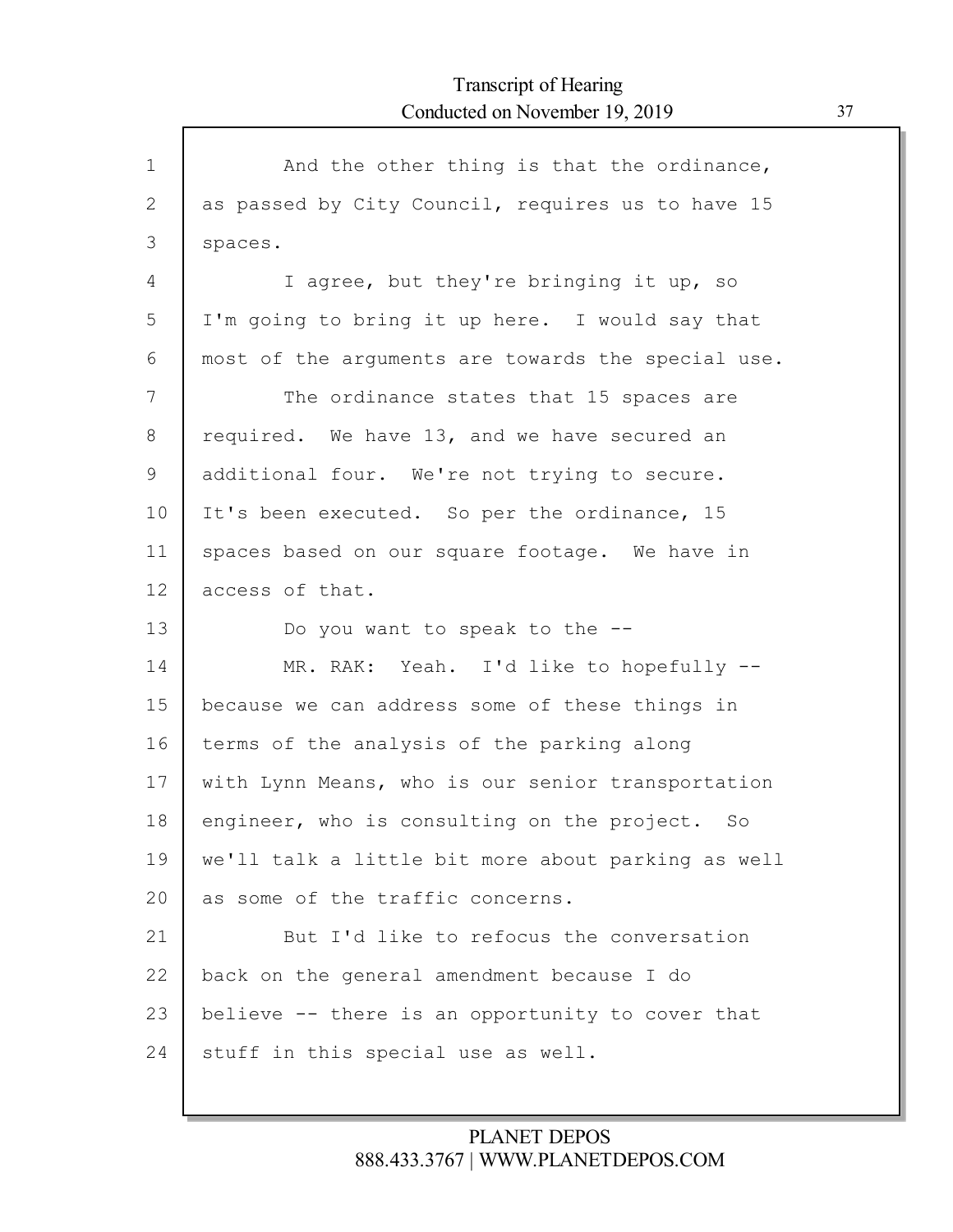| $\mathbf{1}$ | CHAIRMAN WALLACE: Hold on a second.               |
|--------------|---------------------------------------------------|
| $\mathbf{2}$ | Ma'am.                                            |
| 3            | MS. FOWLER: Yes, I would like to talk --          |
| 4            | CHAIRMAN WALLACE: Say again. I'm sorry.           |
| 5            | MS. FOWLER: I'd like to talk now.                 |
| 6            | CHAIRMAN WALLACE: Sure.                           |
| 7            | MS. FOWLER: My name is Beth Fowler. I am          |
| 8            | the Beth Fowler School of Dance, which I've owned |
| 9            | for 36 years. I actually have some pictures. Can  |
| 10           | I pass this out so everyone can kind of have a    |
| 11           | visual.                                           |
| 12           | CHAIRMAN WALLACE: Why don't you bring             |
| 13           | them to me.                                       |
| 14           | MS. FOWLER: Like I said, I've had this            |
| 15           | studio for 36 years. I started a dance studio     |
| 16           | when I was just 15. I started dancing             |
| 17           | professionally at age 13, started my own studio   |
| 18           | and own business at 15. Then 10 years later when  |
| 19           | I was 25, I opened three locations. I had three   |
| 20           | locations going on at once.                       |
| 21           | My point is that I've worked really hard          |
| 22           | for 36 years, built a very good reputation for    |
| 23           | what I do and I have -- currently I own an        |
| 24           | 8,000-square-foot facility in Genoa. I've         |
|              |                                                   |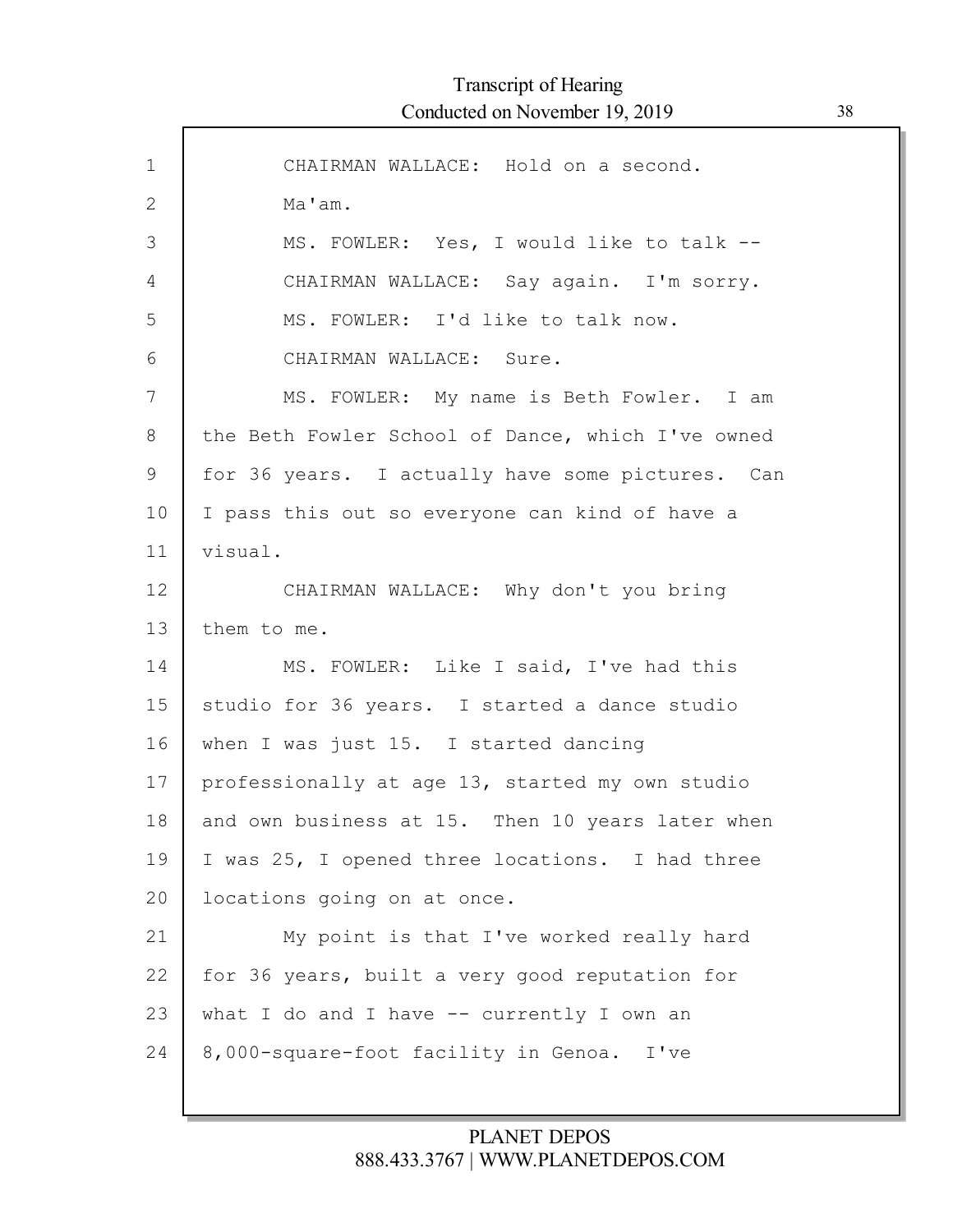Г

| $\mathbf 1$ | consolidated three locations together, and I have  |
|-------------|----------------------------------------------------|
| 2           | that location. I also invested in St. Charles,     |
| 3           | and I also own an 8,000-square-foot facility here  |
| 4           | in St. Charles as well.                            |
| 5           | I'm doing really great in St. Charles.             |
| 6           | It's been wonderful. We're the dance leaders in    |
| 7           | our areas, and we do more than just dance. We're   |
| 8           | bringing character to young children. I have 300   |
| 9           | students that come through the St. Charles         |
| 10          | location. 300 students anywhere from age 3         |
| 11          | through 18. And these kids are going through the   |
| 12          | studio. We're open seven days a week.              |
| 13          | And I just want to make sure that we all           |
| 14          | understand that there is a voice from the studio.  |
| 15          | I'm very concerned because -- well, first of all,  |
| 16          | I want to say the association has been very open   |
| 17          | minded. I think we would agree we were very open   |
| 18          | minded at the meeting.                             |
| 19          | But every scenario I tried to create, it           |
| 20          | just did not make sense for the safety of the      |
| 21          | kids, the safety of the business that I've         |
| 22          | established over 36 years. I've worked hard for    |
| 23          | this. It doesn't benefit me at all where children  |
| 24          | are going to be, you know, coming into a situation |
|             |                                                    |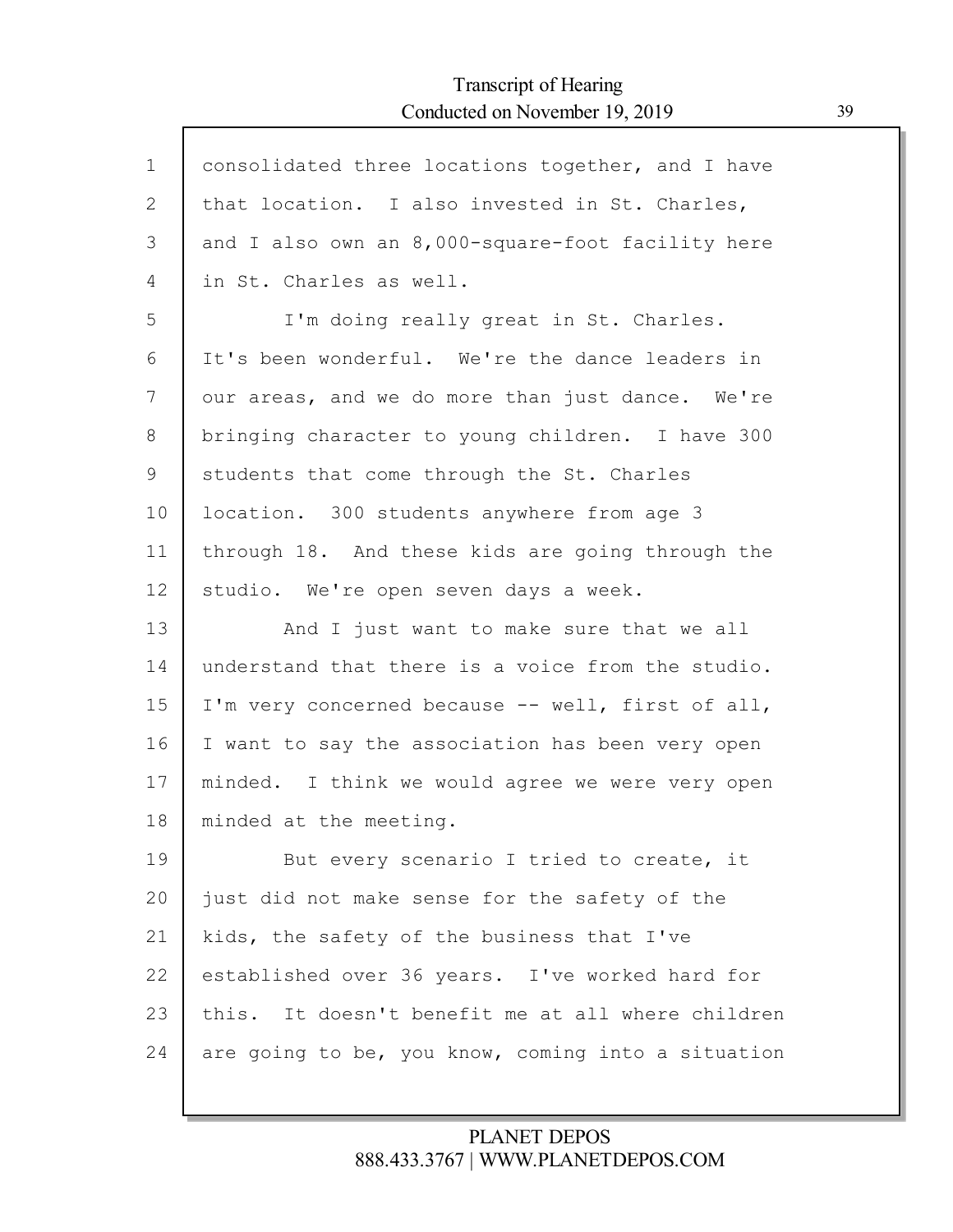| $\mathbf 1$ | like that.                                         |
|-------------|----------------------------------------------------|
| 2           | The bottom line -- it's not a scenario.            |
| 3           | This is a fact. The fact is because we are an      |
| 4           | after-school activity, we're open -- our hours are |
| 5           | 3:00 p.m. to 10:00 p.m. So we're open at night.    |
| 6           | Right now it gets dark at 4:00, 4:30. So the       |
| 7           | entire time we're having classes pretty much it's  |
| 8           | dark, and this is a very secluded industrial park. |
| 9           | There's not a lot of traffic through               |
| 10          | there. It's dark, and it's secluded. I myself --   |
| 11          | when I'm closing up at 10:00 o'clock at night,     |
| 12          | it's a little scary.                               |
| 13          | The fact that, like I said, what the               |
| 14          | actual reality is, he had mentioned that they      |
| 15          | actually by law can be open until 10:00 p.m. at    |
| 16          | night, but they're going to try to start to stay   |
| 17          | open until 8:00 -- like until 8:00. So from 3:00   |
| 18          | until 8:00, we will be the only two businesses     |
| 19          | open.                                              |
| 20          | So when you pull into the driveway,                |
| 21          | there's only two lights on. You're going to        |
| 22          | have $-$ you're going to have the $-$ I'm not sure |
| 23          | of the terminology -- the recreational marijuana   |
| 24          | sales, and then there's one business in between    |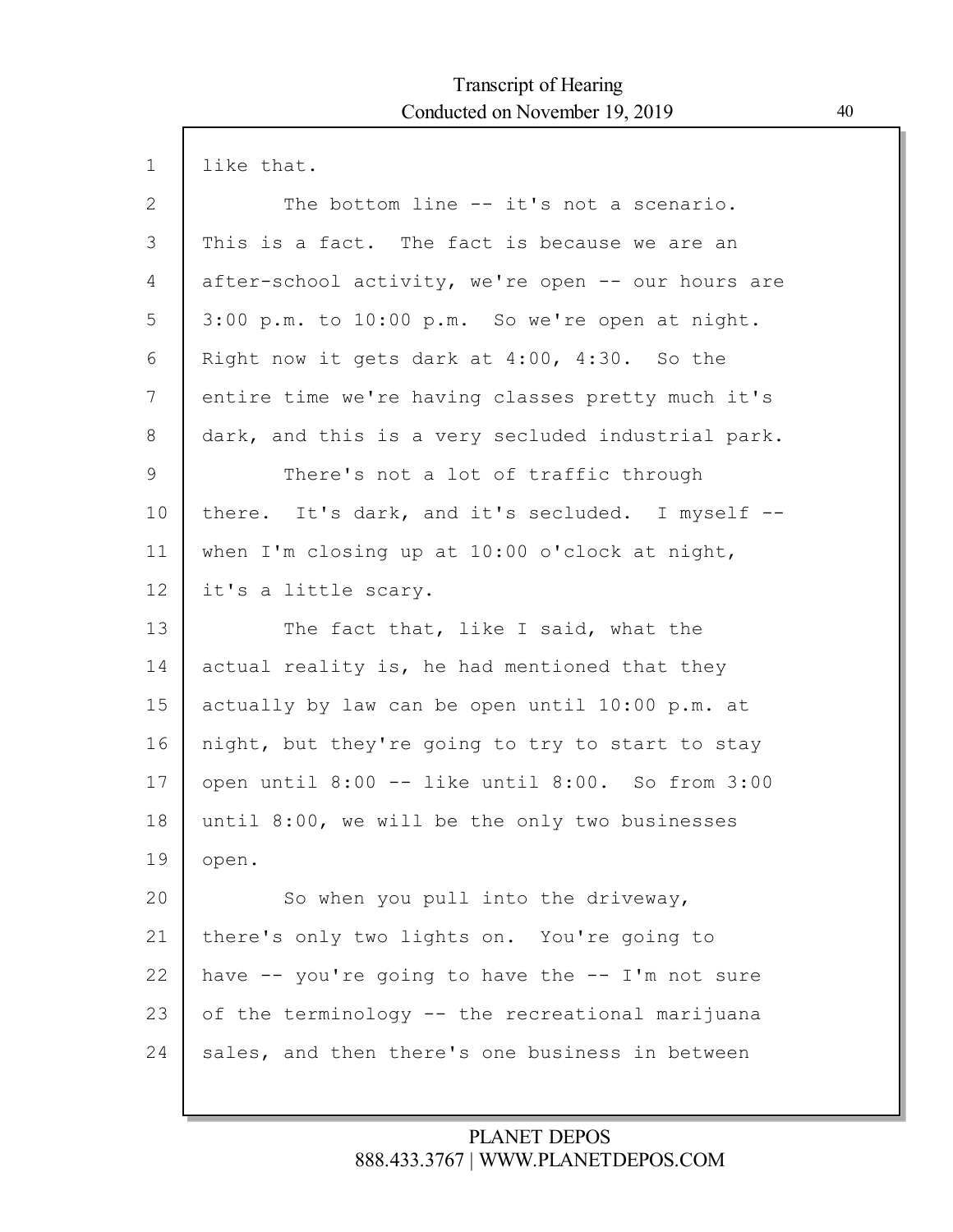$\mathsf{l}$ 

| $\mathbf 1$  | us, and then there's the school of dance.          |
|--------------|----------------------------------------------------|
| $\mathbf{2}$ | We have 30 kids, 20, 30 kids in a class.           |
| 3            | So when there's 30 kids, you know, going into a    |
| 4            | class, there's 30 kids coming out of class.        |
| 5            | There's a lot of traffic with the kids and the     |
| 6            | cars coming and going.                             |
| 7            | But I guess the most scary thing for me            |
| 8            | when I was thinking of the scenario was that my    |
| 9            | parents, which, in general, parents with young     |
| 10           | children that want to invest their kids into       |
| 11           | ballet and the discipline that ballet gives them,  |
| 12           | these are really conservative parents. This is     |
| 13           | not good for my business.                          |
| 14           | So when you pull into these $-$ - you know,        |
| 15           | to the business or to the association building     |
| 16           | late at night, you're going to have two lights on. |
| 17           | My parents are going to drive by Zen Leaf first    |
| 18           | and see the action going on and this -- I haven't  |
| 19           | talked to my parents. I don't want them to know    |
| 20           | about this. I haven't talked to them about this.   |
| 21           | However, I have had some parents come              |
| 22           | to me very, very concerned since Saturday night    |
| 23           | actually. Like I said, I have not talked to        |
| 24           | parents.<br>They're coming to me with concerns and |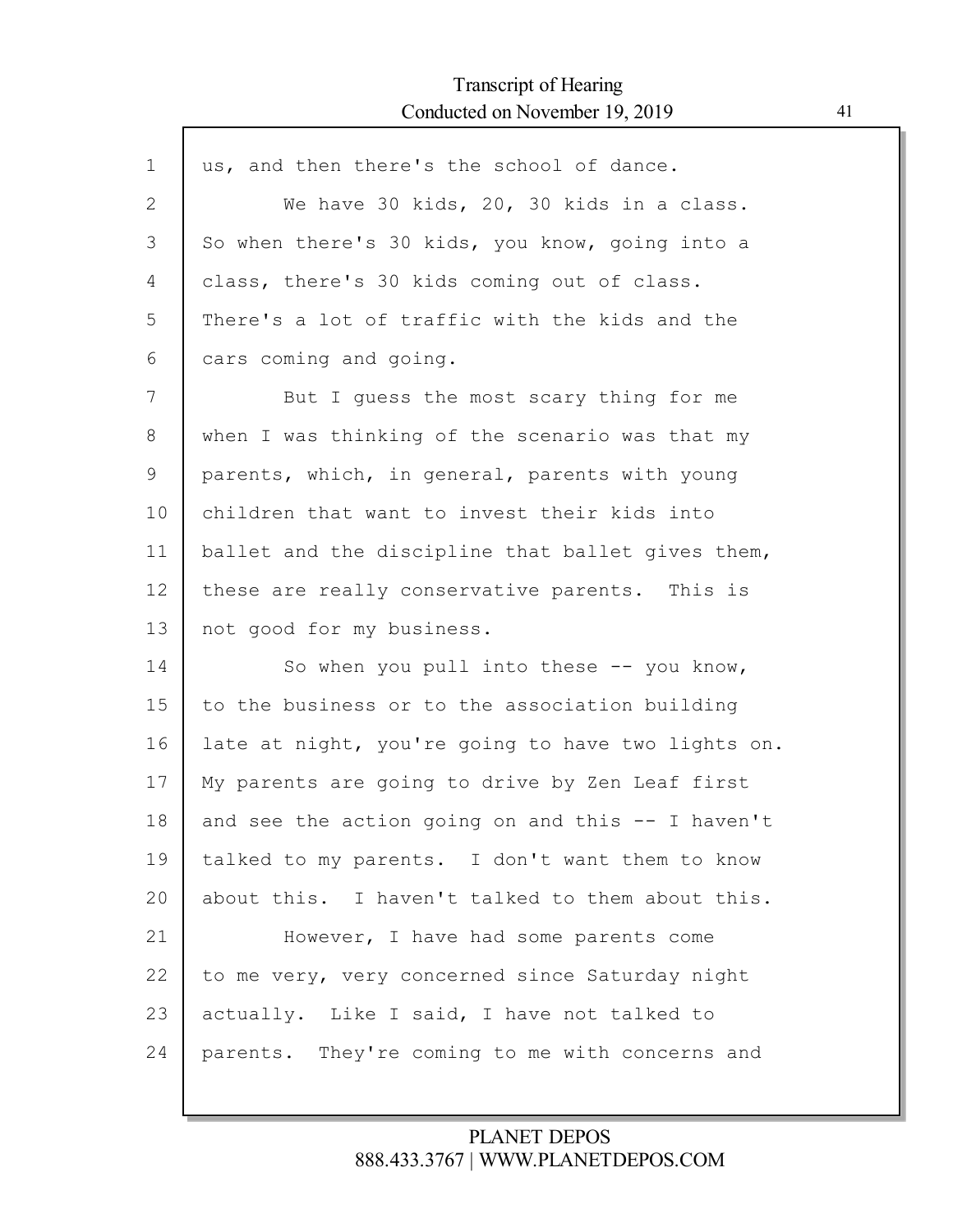| $\mathbf 1$    | rightfully so.                                     |
|----------------|----------------------------------------------------|
| $\overline{2}$ | So also the other thing is when you've got         |
| 3              | their clients coming, what are they going to see.  |
| 4              | They're going to see Zen Leaf open, and they're    |
| 5              | there to get what they're there for, and then      |
| 6              | they're going to see other lights on, a dance      |
| 7              | studio. Big windows in front, cute little girls    |
| 8              | in leotards. So they're going to see the girls     |
| 9              | until 10:00 o'clock at night.                      |
| 10             | It's only us two. It's not like they're            |
| 11             | not going to -- they're going to notice. There's   |
| 12             | only two of us open at night. So that's my         |
| 13             | concern, and there has been times where customers  |
| 14             | have walked down there.                            |
| 15             | It came up -- actually, I didn't know              |
| 16             | about it until we had the meeting on Friday what   |
| 17             | was happening from the windows of the studio or    |
| 18             | around the corner of the studio. There has been    |
| 19             | some people coming down there. So this is a very   |
| 20             | big concern.                                       |
| 21             | As far as my reputation here in town,              |
| 22             | there was two other dance studios in town that     |
| 23             | actually went to the high school, St. Charles East |
| 24             | dance team, and did offer them to be the studio to |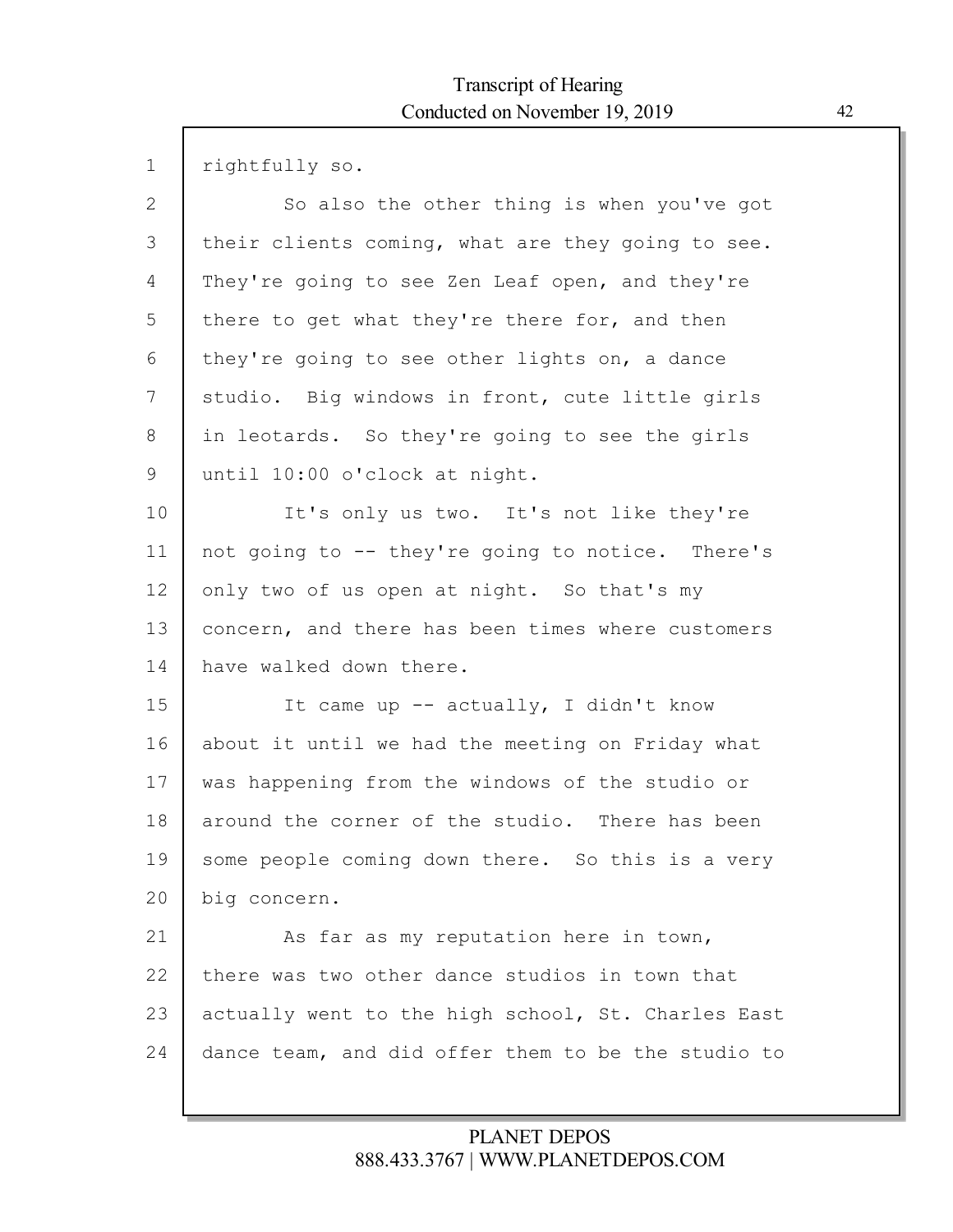Г

| $\mathbf 1$ | train them. I never approached this high school.   |
|-------------|----------------------------------------------------|
| 2           | They kindly turned those two studios down and made |
| 3           | contact with me. They wanted me to train them,     |
| 4           | and they're also renting space from us.            |
| 5           | So I have established specific classes             |
| 6           | just for the dance team. There's 40 kids on the    |
| 7           | dance team. So my 300 kids, plus their 40 from     |
| 8           | the high school that come, and I train them.       |
| 9           | Their coaches come to our facility, and they also  |
| 10          | have their practices there, as we're a large       |
| 11          | facility, so we can fit everybody there.           |
| 12          | And so I'm very privileged. I feel very            |
| 13          | privileged that they had actually come to me to    |
| 14          | train the dance team, and the other thing is this  |
| 15          | dance team did not qualify for State in the last   |
| 16          | five years. After working with them for eight      |
| 17          | years, not only did they qualify for State, they   |
| 18          | placed at State and got first place at their       |
| 19          | sectionals.                                        |
| 20          | So this has been a very good thing $-$ I           |
| 21          | feel a good thing for St. Charles. I feel like     |
| 22          | I've done a lot of good here, and I'm raising      |
| 23          | characters, good characters. These kids are --     |
| 24          | these kids do not get in trouble. They're dancing  |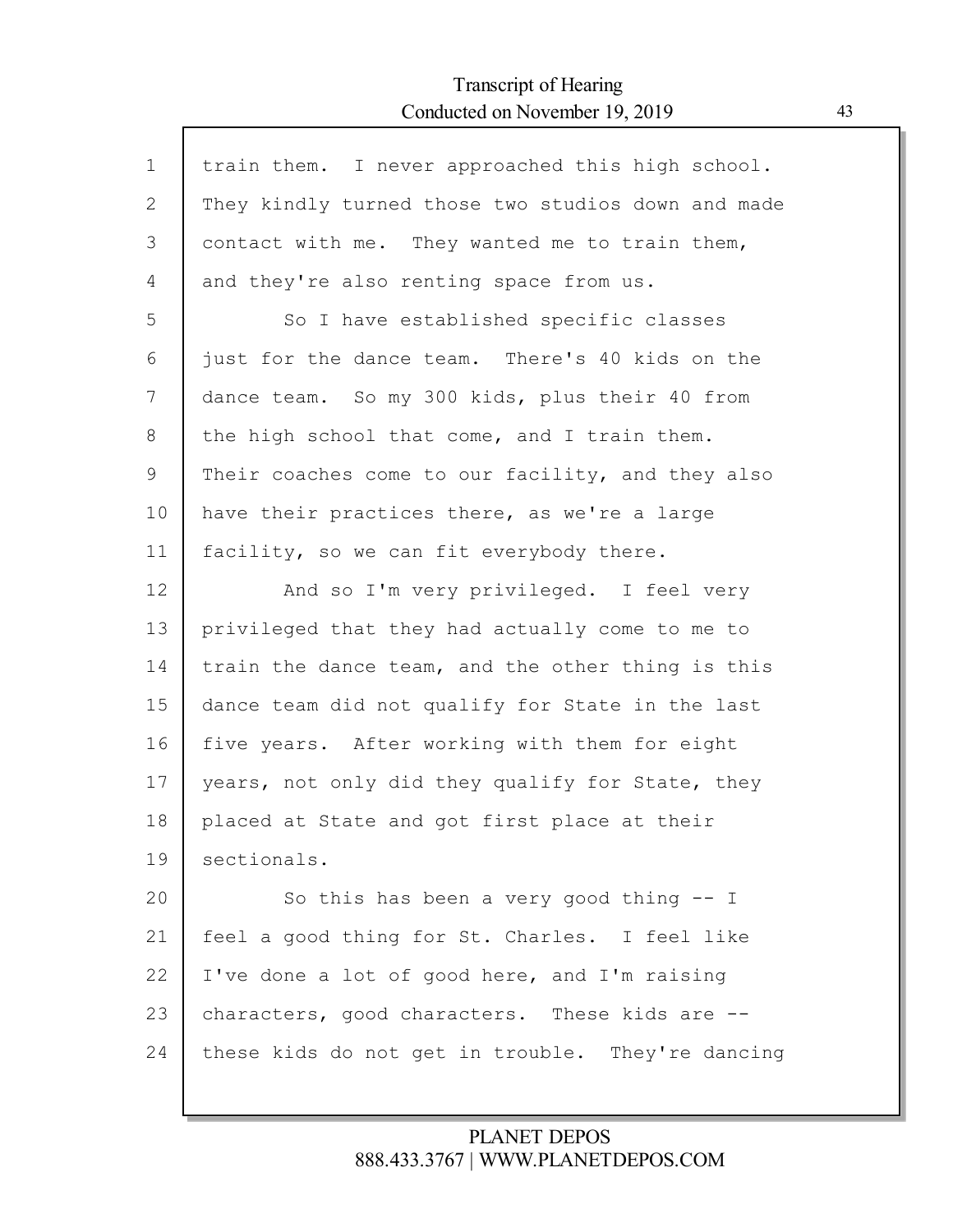ľ

| $\mathbf 1$ | 20 hours a week. These kids are really great      |
|-------------|---------------------------------------------------|
| 2           | kids, and they're building great characters, and  |
| 3           | I'm very proud of them for that.                  |
| 4           | So yeah, I guess that's just my concern,          |
| 5           | with the safety of our kids, like I said, 340     |
| 6           | kids. There are things in place that talk about   |
| 7           | the safety of kids. I'm pretty much a preschool,  |
| 8           | a grade school, and a high school all in one just |
| 9           | with the kids that are there.                     |
| 10          | And the other thing is when I first came          |
| 11          | to St. Charles 10 years ago -- I've been in       |
| 12          | St. Charles now for 10 years. I was in the strip  |
| 13          | mall on the corner of 64 and Dunham. I was in the |
| 14          | strip mall. It was a great business. It went      |
| 15          | well, obviously, if I can buy a place after the   |
| 16          | five-year lease was up.                           |
| 17          | But the problem was -- why I left also was        |
| 18          | there was a bar three doors down, and parents had |
| 19          | concerns with the bar. The kids could not walk,   |
| 20          | you know, past the bar to the 7-11 and the pizza  |
| 21          | place without people hollering at them when they  |
| 22          | walked by. So parents were very concerned, and so |
| 23          | they didn't allow the kids to leave the studio    |
| 24          | anymore during their lunch breaks.                |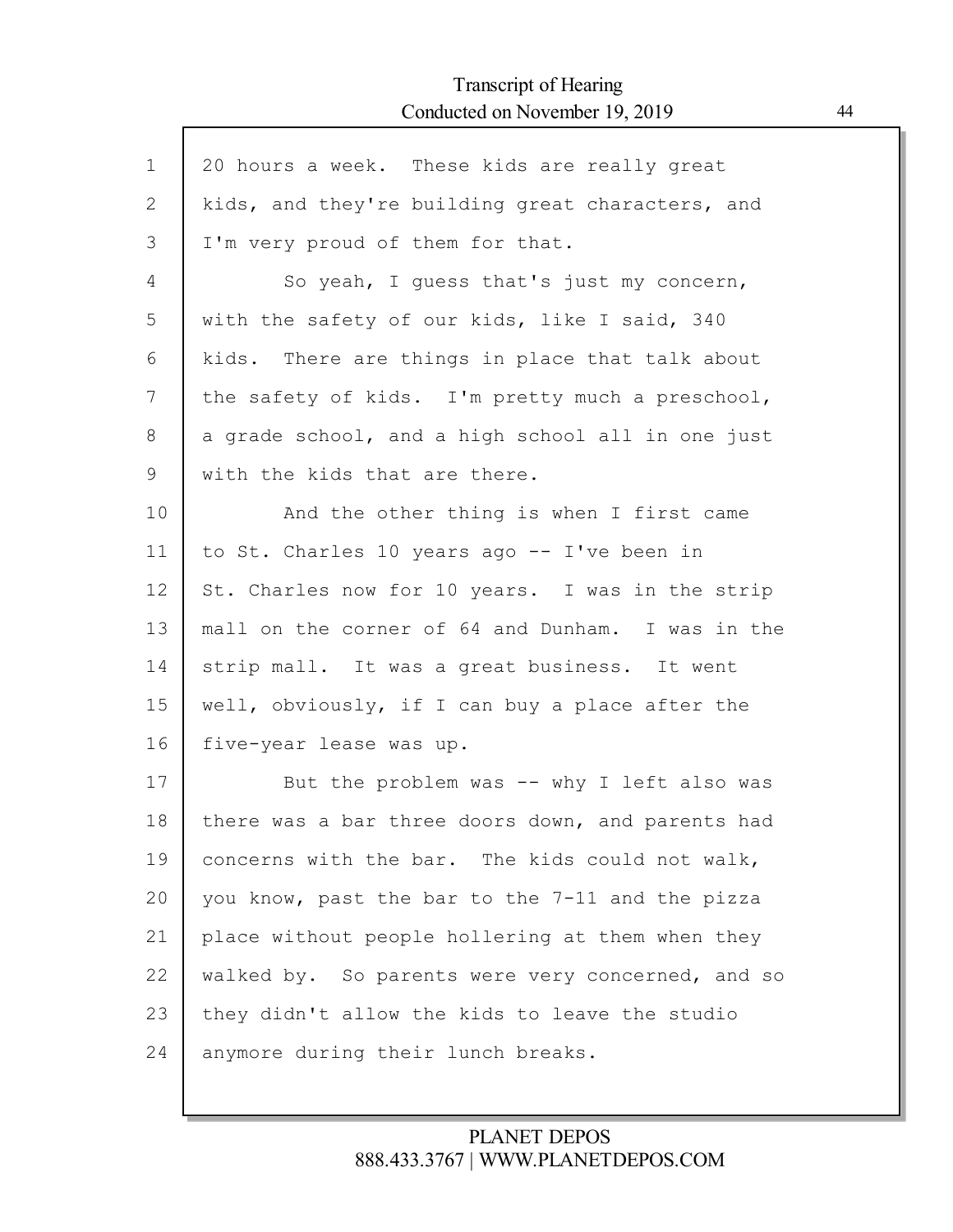Г

| $\mathbf{1}$ | So that being said, when I went to go find         |
|--------------|----------------------------------------------------|
| 2            | a place that I could invest in in St. Charles, I   |
| 3            | needed to find something long-term, that was big,  |
| 4            | and I wouldn't have to worry about outgrowing that |
| 5            | facility. But some place safe that I didn't have   |
| 6            | to worry about a bar going in, a liquor store      |
| 7            | going in, and I purchased a place that was not     |
| 8            | zoned retail because I knew it was safe.           |
| $\mathsf 9$  | So if I'm not safe in a strip mall, if I'm         |
| 10           | not safe in an industrial park, where do I go?     |
| 11           | Where do I buy? I've already purchased this        |
| 12           | building. It was a big investment.                 |
| 13           | Like I said, 36 years I've been in the             |
| 14           | business. My daughter, who is 24, already has      |
| 15           | plans to take it over to the next generation.      |
| 16           | We'll be around for another 36 years or probably   |
| 17           | even longer.                                       |
| 18           | So I just wanted to have a little voice            |
| 19           | for the studio. We're very committed to what we    |
| 20           | do there. We're doing a good job in St. Charles,   |
| 21           | and I just wanted to let you know. Thank you so    |
| 22           | much for listening.                                |
| 23           | CHAIRMAN WALLACE: All right. Thank you.            |
| 24           | MEMBER MELTON: How long have you been              |
|              |                                                    |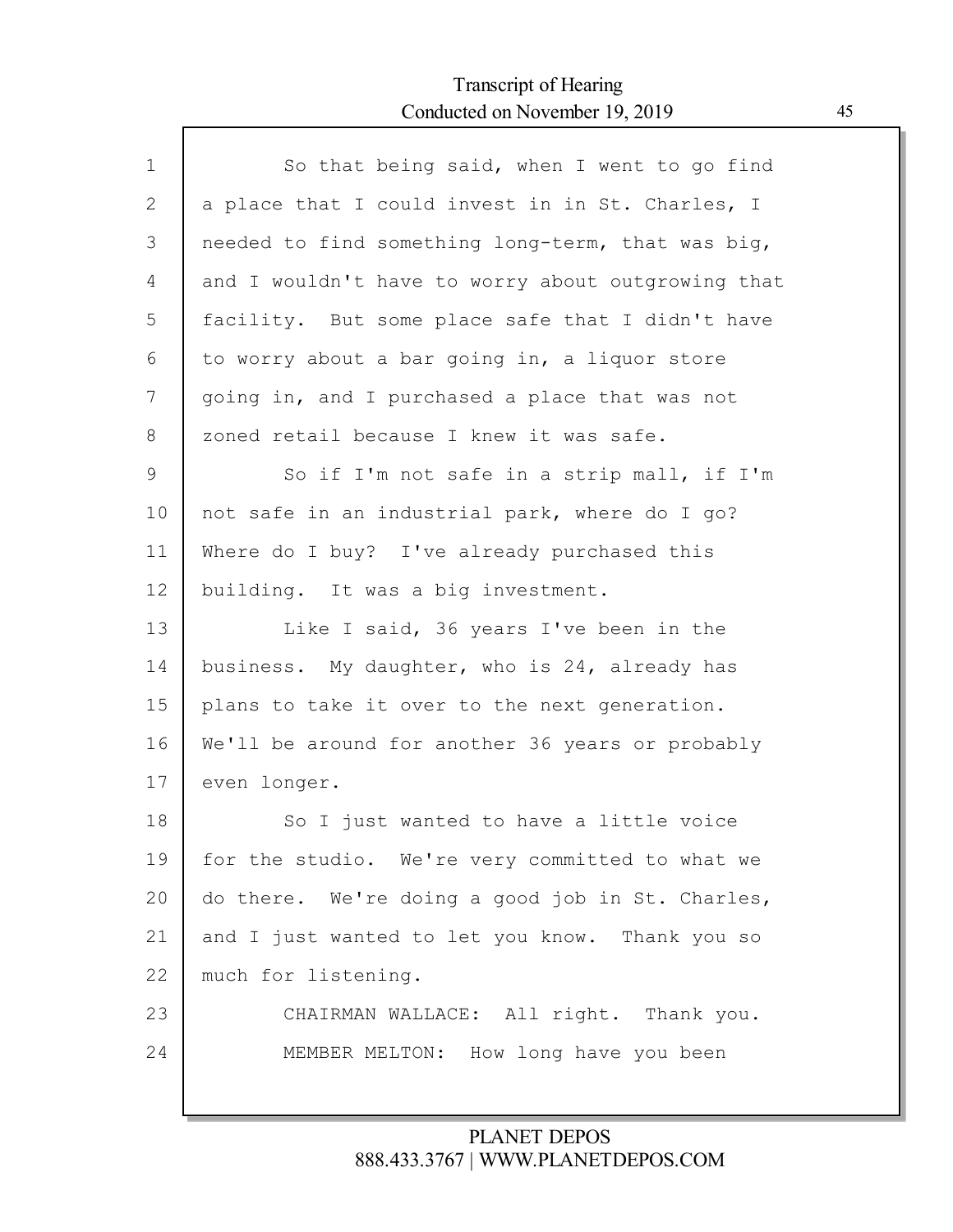$\Gamma$ 

| $\mathbf 1$ | there?                                              |
|-------------|-----------------------------------------------------|
| 2           | MS. FOWLER: 10 years. Well, I've been in            |
| 3           | St. Charles for 10 years.                           |
| 4           | MEMBER MELTON: In this location 10 years?           |
| 5           | MS. FOWLER: Well, no. When I first came             |
| 6           | to St. Charles, I was actually in the same unit     |
| 7           | that I'm at now. I was renting it. But then I       |
| 8           | wanted my -- I was renting from a martial arts      |
| 9           | studio, so I wanted my own place. So I did a big    |
| 10          | build-out in the strip mall, \$120,000 build-out, a |
| 11          | big build-out.                                      |
| 12          | MEMBER MELTON: You've been at the current           |
| 13          | place we're talking about for 10 years.             |
| 14          | MS. FOWLER: Five. I was in the strip                |
| 15          | mall for five years.                                |
| 16          | MEMBER MELTON: Okay.                                |
| 17          | MS. FOWLER: Then another five years, I              |
| 18          | came back to where -- which is where I'm at now.    |
| 19          | MEMBER MELTON: And when did Zen Leaf                |
| 20          | start there?                                        |
| 21          | MR. MARSICO: Approximately, it will be              |
| 22          | four years.                                         |
| 23          | MEMBER MELTON: So you were there first.             |
| 24          | MS. FOWLER: Correct.                                |
|             |                                                     |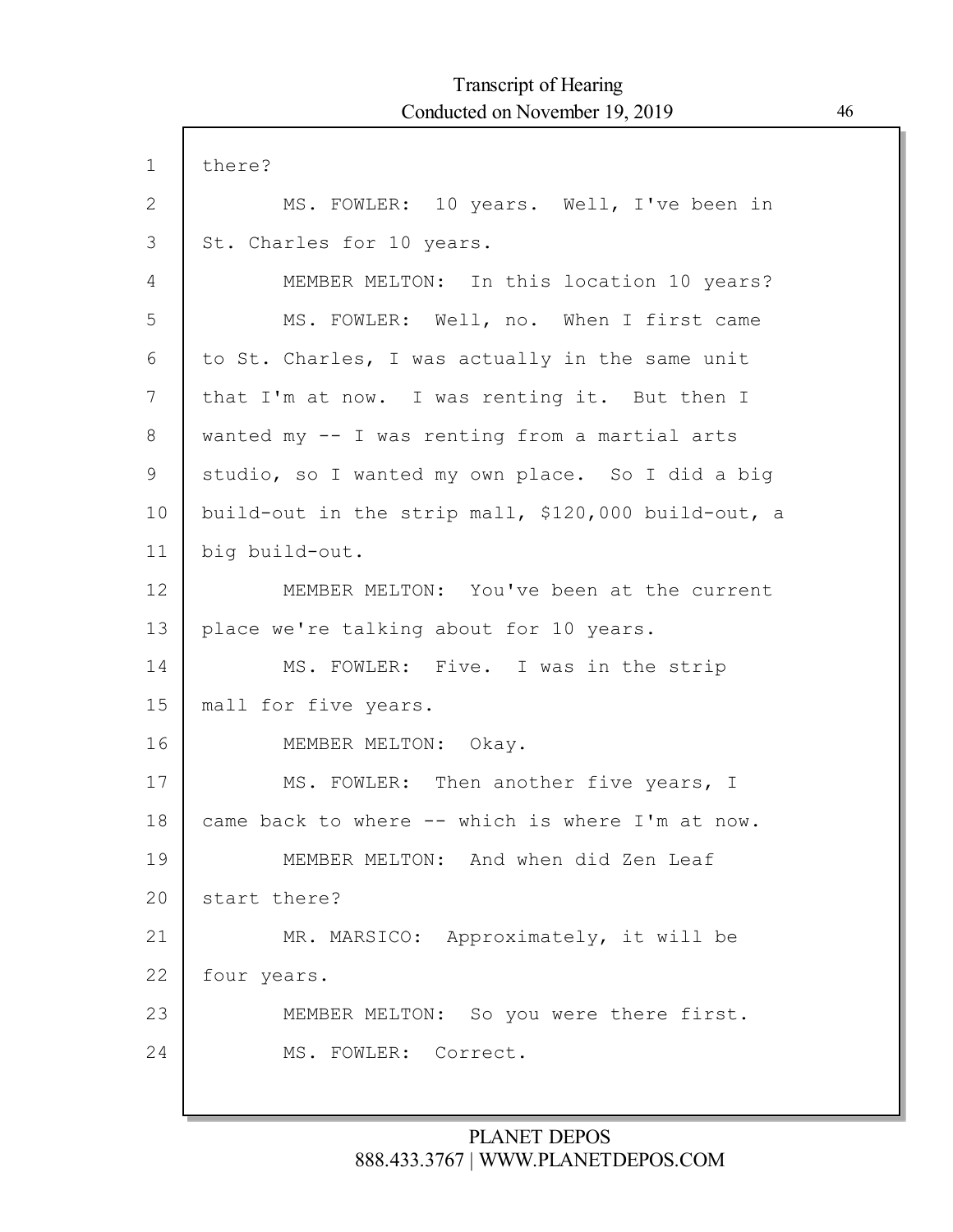| $\mathbf 1$  | MEMBER MELTON: Thank you.                          |
|--------------|----------------------------------------------------|
| $\mathbf{2}$ | VICE CHAIRMAN KESSLER: I have a question.          |
| 3            | MS. FOWLER: Yes.                                   |
| 4            | VICE CHAIRMAN KESSLER: You say 300                 |
| 5            | students?                                          |
| 6            | MS. FOWLER: Yes.                                   |
| 7            | VICE CHAIRMAN KESSLER: At this location.           |
| 8            | MS. FOWLER: I have two locations; but the          |
| 9            | other location comes out here on weekends to       |
| 10           | rehearse.                                          |
| 11           | VICE CHAIRMAN KESSLER: So at this                  |
| 12           | location, how many students do you have?           |
| 13           | MS. FOWLER: About 200.                             |
| 14           | VICE CHAIRMAN KESSLER: How come when I             |
| 15           | look at the parking charts, they're unable to      |
| 16           | determine how many spaces are needed for those 200 |
| 17           | students? When I looked at the special use         |
| 18           | application, there's parking, and I'll tell you    |
| 19           | what pages they're on.                             |
| 20           | MS. FOWLER: The nice thing about my                |
| 21           | business is the other businesses are only open     |
| 22           | until 4:00 or 5:00. Right now I'm the only one     |
| 23           | that's open past 4:00 o'clock or 5:00 o'clock, and |
| 24           | plus my business is a lot of drop off.             |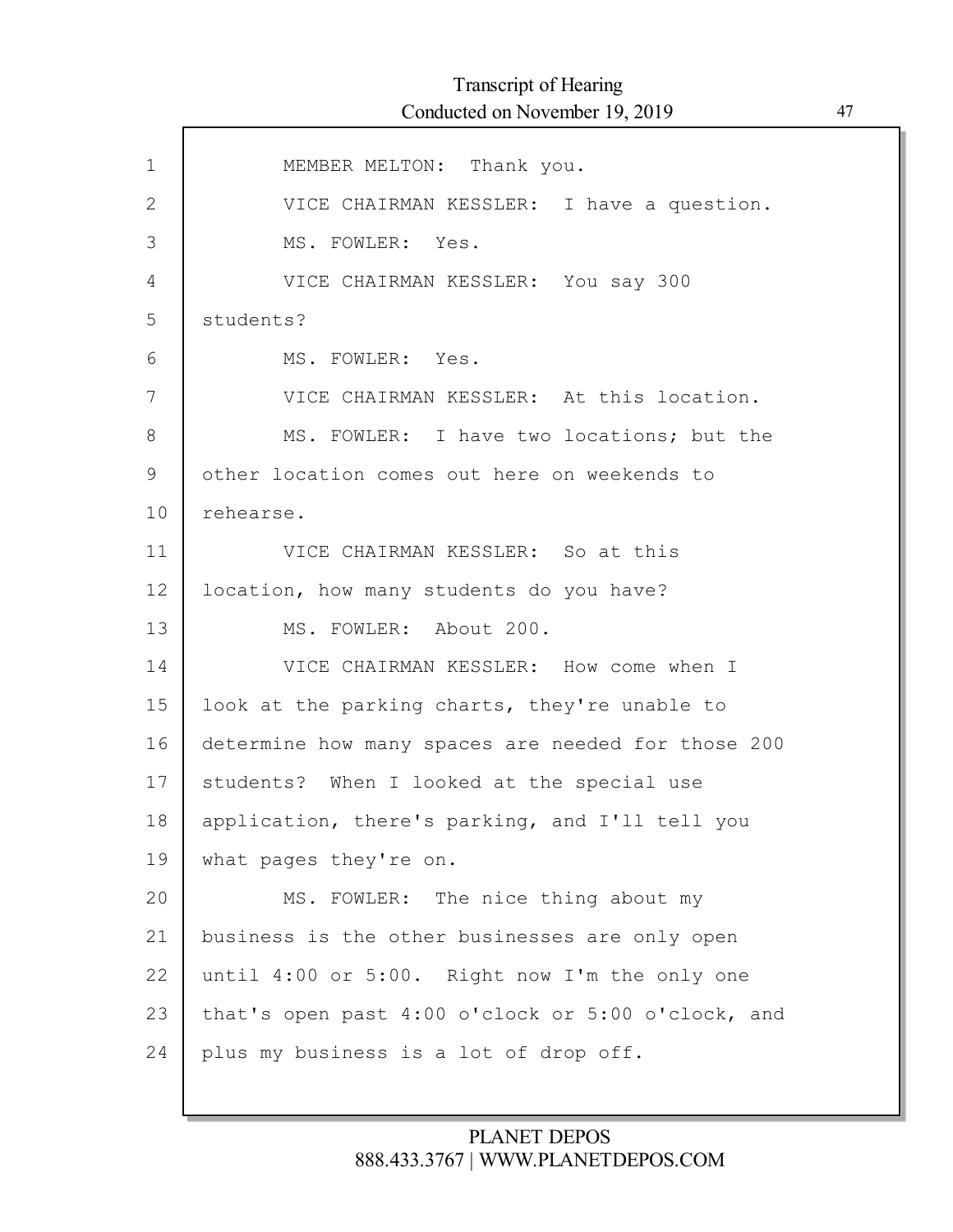| $\mathbf 1$  | VICE CHAIRMAN KESSLER: Besides Zen Leaf.           |
|--------------|----------------------------------------------------|
| $\mathbf{2}$ | MS. FOWLER: I'm not sure how late they're          |
| 3            | open right now.                                    |
| 4            | VICE CHAIRMAN KESSLER: It's on page 24 of          |
| 5            | the application, it says unknown under parking     |
| 6            | required. It's the only one for the school of      |
| 7            | dance. They have 6,000 square feet. They have      |
| 8            | 200 students. They have 16 parking spaces          |
| 9            | allocated.                                         |
| 10           | MR. RAK: The reason that that's listed as          |
| 11           | unknown is because we didn't have the data related |
| 12           | to the students.                                   |
| 13           | MS. FOWLER: I'm sorry. I don't have 200            |
| 14           | at one time, throughout the entire week.           |
| 15           | VICE CHAIRMAN KESSLER: Throughout the              |
| 16           | week.                                              |
| 17           | MS. FOWLER: Yeah.                                  |
| 18           | CHAIRMAN WALLACE: Hold on. One person at           |
| 19           | a time, please.                                    |
| 20           | Go ahead.                                          |
| 21           | VICE CHAIRMAN KESSLER: That's why I'm              |
| 22           | asking. You have 200 students; correct?            |
| 23           | MS. FOWLER: Correct.                               |
| 24           | Throughout the<br>VICE CHAIRMAN KESSLER:           |
|              |                                                    |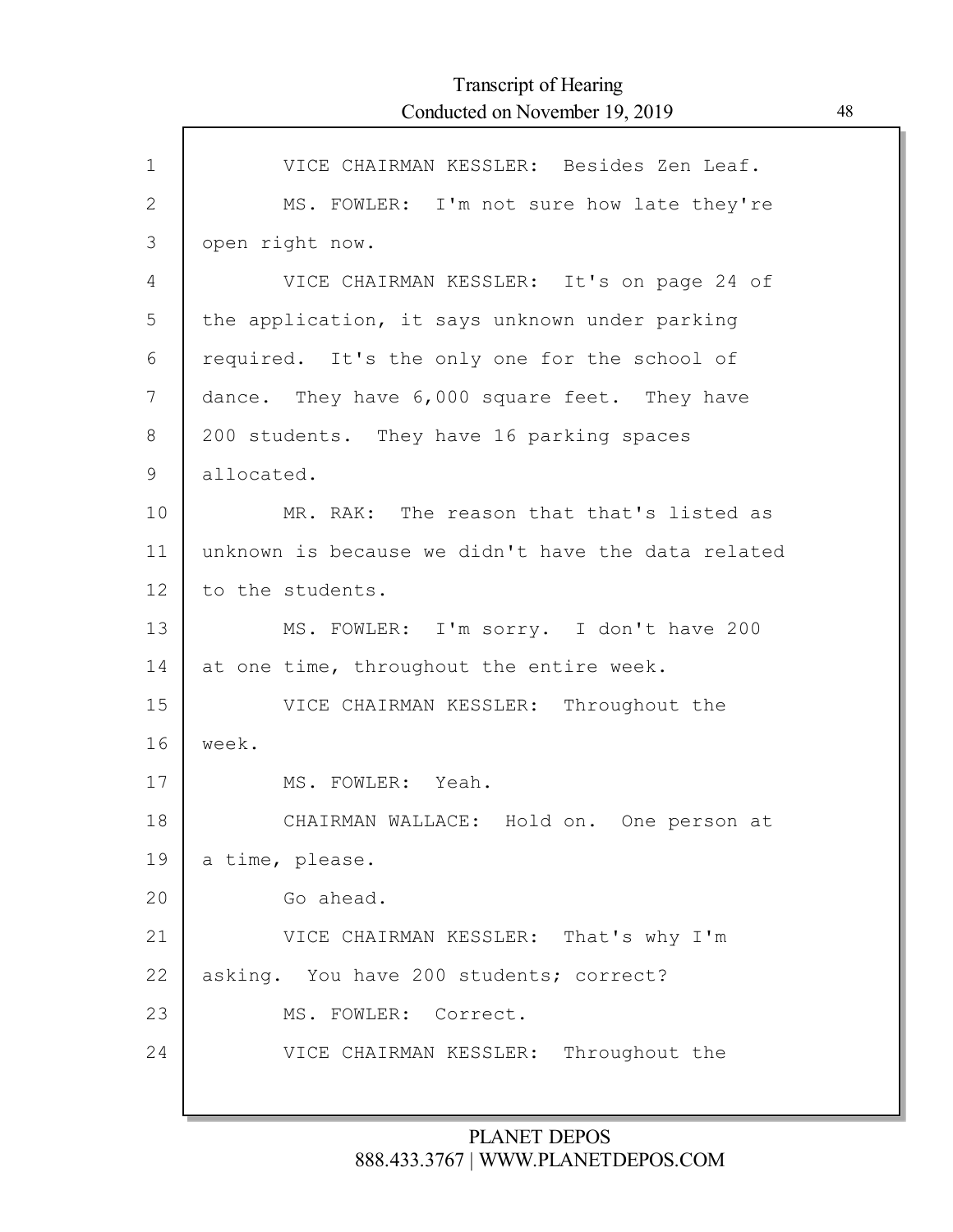| $\mathbf 1$  | week.                                              |
|--------------|----------------------------------------------------|
| $\mathbf{2}$ | MS. FOWLER: Throughout the week, yes.              |
| 3            | VICE CHAIRMAN KESSLER: Okay. Thank you.            |
| 4            | CHAIRMAN WALLACE: All right.                       |
| 5            | VICE CHAIRMAN KESSLER: I wanted to finish          |
| 6            | this. I just wanted to get to the bottom of this   |
| 7            | because how many customers -- how many customers   |
| 8            | do you have in the course of a week?               |
| 9            | I mean, it says here, you know, we have            |
| 10           | per 1,000 square feet, we have 15 spaces required. |
| 11           | You're talking about managing about 600 customers. |
| 12           | Right now you have 100 customers a day.            |
| 13           | MR. MARSICO: Sure.                                 |
| 14           | VICE CHAIRMAN KESSLER: Okay. A hundred a           |
| 15           | day. Okay. So that answers that question. Then     |
| 16           | you didn't -- I'm sorry.                           |
| 17           | MR. RAK: Yeah. I think, and let me know            |
| 18           | if you disagree. I don't know. If we can present   |
| 19           | the special use portion of this, I think a lot of  |
| 20           | this will be answered.                             |
| 21           | CHAIRMAN WALLACE: That's why I was going           |
| 22           | to cut this off because we are going to get to the |
| 23           | special use portion, and I would like to redirect, |
| 24           | try to redirect the Plan Commission back to what   |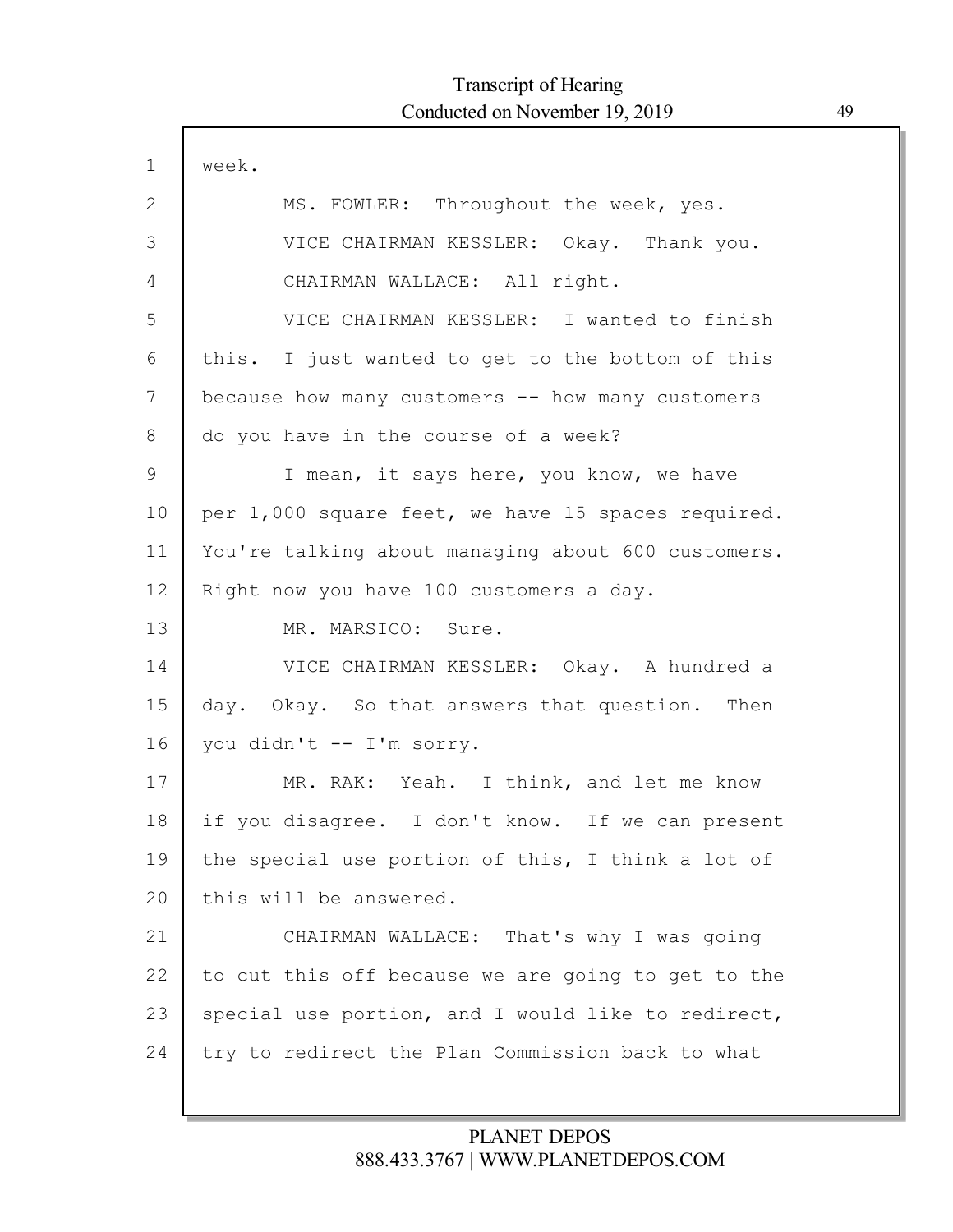| $\mathbf{1}$ | we're talking about now which is the general       |
|--------------|----------------------------------------------------|
| 2            | amendment. We have strayed into more of the        |
| 3            | specifics regarding this particular property, but  |
| 4            | let's focus our attention back on the general      |
| 5            | amendment.                                         |
| 6            | VICE CHAIRMAN KESSLER: Well, I would like          |
| 7            | to say one thing, and then I'm prepared to make a  |
| 8            | motion. You know, as difficult as it is for        |
| 9            | everybody here, the commissioners, the audience    |
| 10           | alike, it's impossible to separate the             |
| 11           | recommendation for or against recreational         |
| 12           | marijuana from this discussion, and the Plan       |
| 13           | Commission's role here is simple, to look at the   |
| 14           | findings of fact.                                  |
| 15           | Whether or not any of us may be for it or          |
| 16           | against it or whether or not anybody in the        |
| 17           | audience may be for it or against it, we base our  |
| 18           | recommendation on findings of fact.                |
| 19           | We have reviewed the findings of fact as           |
| 20           | they are presented to us, and the applicant        |
| 21           | reviewed the findings of fact as they read them.   |
| 22           | And so the recommendation we will end up voting on |
| 23           | and either approving or denying is simply based on |
| 24           | findings of fact, not whether or not -- what we    |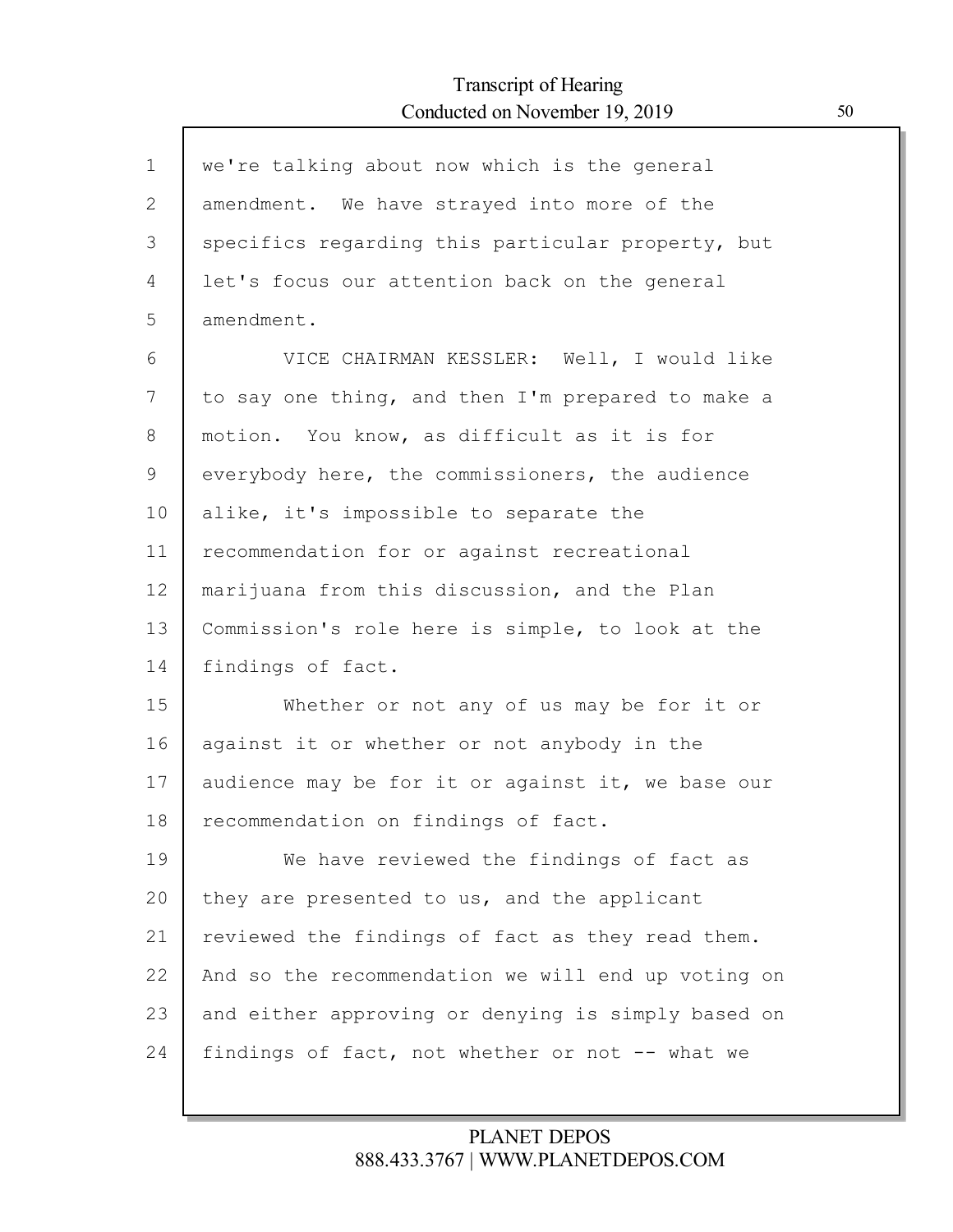Г

| $\mathbf{1}$ | think of the people that may or may not use        |
|--------------|----------------------------------------------------|
| $\mathbf{2}$ | medical or recreational marijuana, whether or not  |
| 3            | any of us are for it or against it, whether any of |
| 4            | us think that it's right for our City or not.      |
| 5            | Those are not facts that are relevant to the Plan  |
| 6            | Commission's findings.                             |
| 7            | So with that, I would like to make a               |
| 8            | recommendation for --                              |
| $\mathsf 9$  | CHAIRMAN WALLACE: Okay. Let me make sure           |
| 10           | we don't have more questions or comments from the  |
| 11           | audience, specifically relating to the general     |
| 12           | amendment question.                                |
| 13           | Mr. Bochte.                                        |
| 14           | MR. BOCHTE: My final comment is to                 |
| 15           | clearly make sure that we pay attention to finding |
| 16           | No. 4, the extent to which the proposed amendment  |
| 17           | would be in the public interest and would not      |
| 18           | serve solely the interest of the applicant.        |
| 19           | This amendment will serve no one's best            |
| 20           | interest except for that of the applicant. I       |
| 21           | don't believe that finding can be made.            |
| 22           | CHAIRMAN WALLACE: Yes, sir.                        |
| 23           | MR. KENNY: My name is Bob Kenny. I'm one           |
|              |                                                    |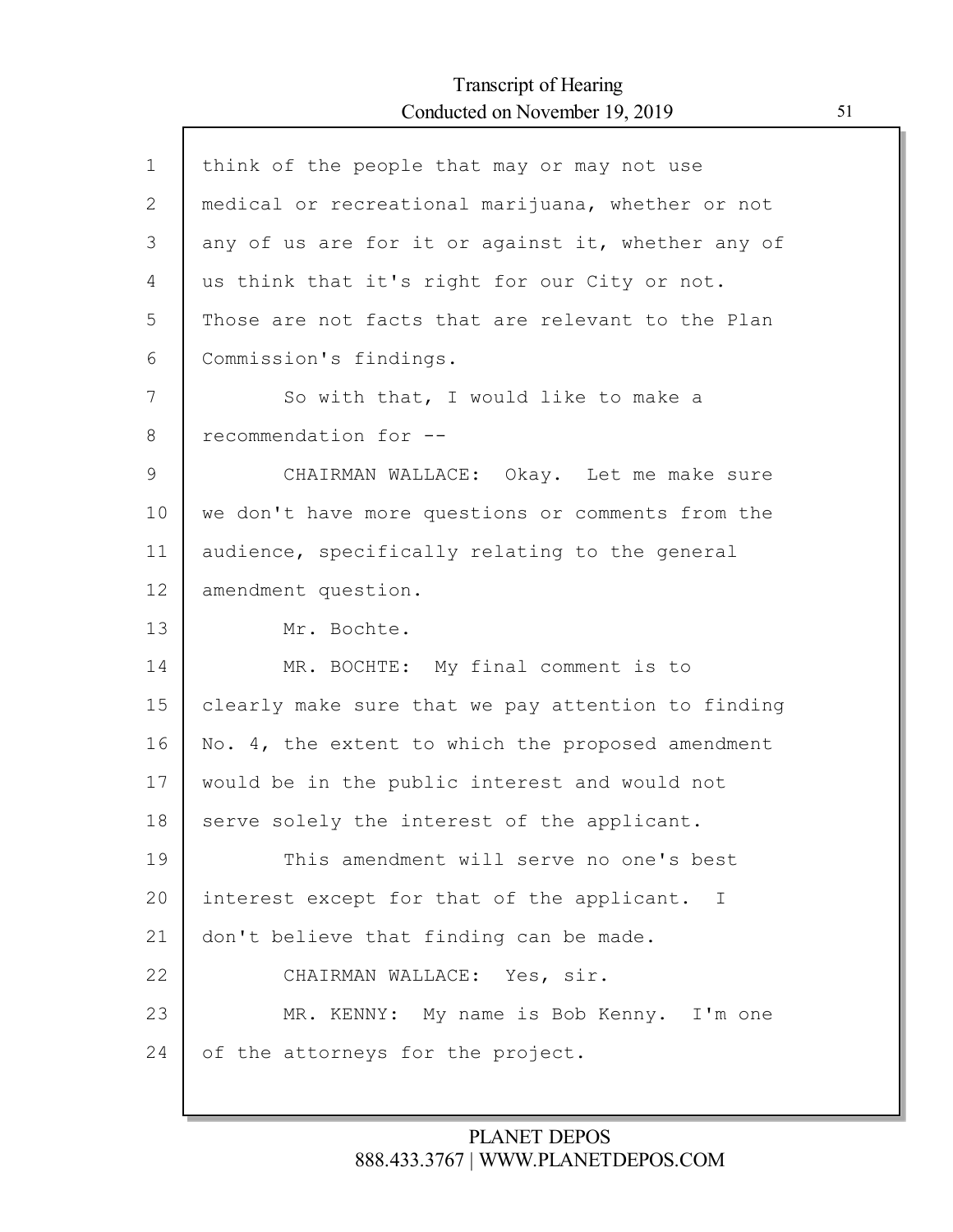Г

| $\mathbf 1$ | The first thing I would say is Adam did            |
|-------------|----------------------------------------------------|
| 2           | respond specifically to that finding; but also the |
| 3           | way your ordinance is written, you don't need to   |
| 4           | find each and every one of those exists for you to |
| 5           | pass what I call a text amendment, a general       |
| 6           | amendment. Pursuant to findings, but you don't     |
| 7           | have to find that each one of them exists, which   |
| 8           | is different than the special uses and variations  |
| 9           | and things. Thank you.                             |
| 10          | MEMBER FUNKE: I just wanted to say real            |
| 11          | quick, from a planning standpoint when you're      |
| 12          | thinking about, you know, a retail business in     |
| 13          | manufacturing districts, think about the seclusion |
| 14          | of the industrial manufacturing districts, how do  |
| 15          | you access them. I mean, they're typically you     |
| 16          | have to go down -- where retail businesses are on  |
| 17          | busy roads and a lot of visibility, a lot of       |
| 18          | lighting in the parking lot, and they provide a    |
| 19          | lot of parking from the store, from the retail     |
| 20          | store.                                             |
| 21          | When you're thinking about a manufacturing         |
| 22          | district, you're thinking about businesses that    |
| 23          | are open during the day, that are trucks and       |
| 24          | things of that nature, but not as many entrances,  |
|             |                                                    |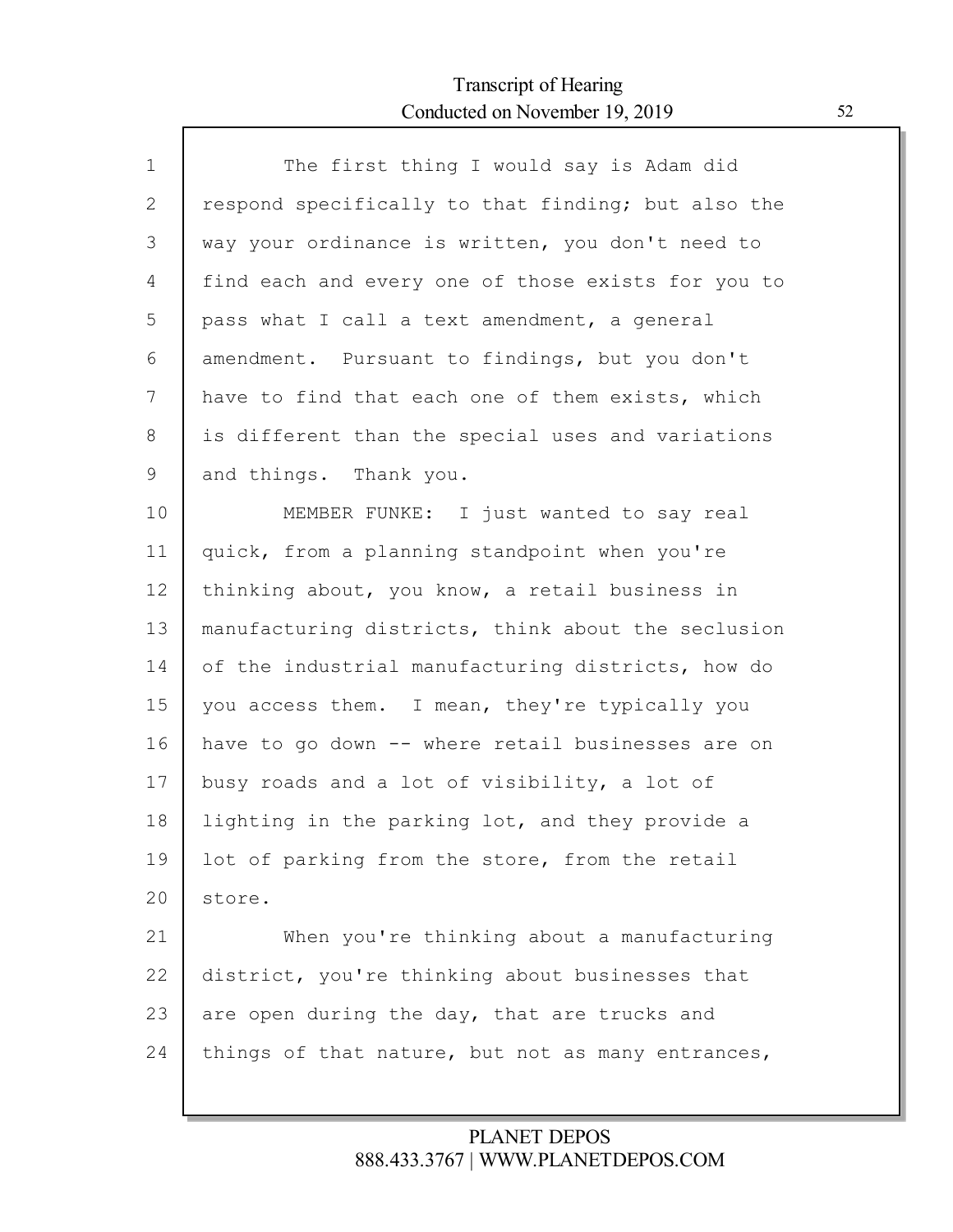| $\mathbf 1$  | not as much visibility.                            |
|--------------|----------------------------------------------------|
| $\mathbf{2}$ | So my concern would be, you know, it would         |
| 3            | be like putting a liquor store inside a            |
| 4            | manufacturing district. What type of people are    |
| 5            | going to be coming in here, and, you know, what    |
| 6            | kind of space designation are you creating.        |
| 7            | MEMBER BECKER: And when you look again at          |
| 8            | the table of permitted special uses, I think what  |
| 9            | you're saying is absolutely right. It's a retail   |
| 10           | use, and it is not compatible or appropriate with  |
| 11           | the manufacturing uses as defined by the tables.   |
| 12           | CHAIRMAN WALLACE: Yes.                             |
| 13           | MR. RAK: I just want to make one point,            |
| 14           | and I think we can address those in the special    |
| 15           | use application in our findings of fact there as   |
| 16           | well as with some additional testimony from Lynn.  |
| 17           | But I just want to make one comment. The           |
| 18           | use, essentially, exists now. We are selling --    |
| 19           | there is a retail use, albeit selling to medically |
| 20           | prescribed patients. Essentially, we will just be  |
| 21           | continuing that use with a larger consumer pool;   |
| 22           | and then given we can meet the parking             |
| 23           | requirements in the ordinance and given that we    |
| 24           | can testify that traffic will not be an issue and  |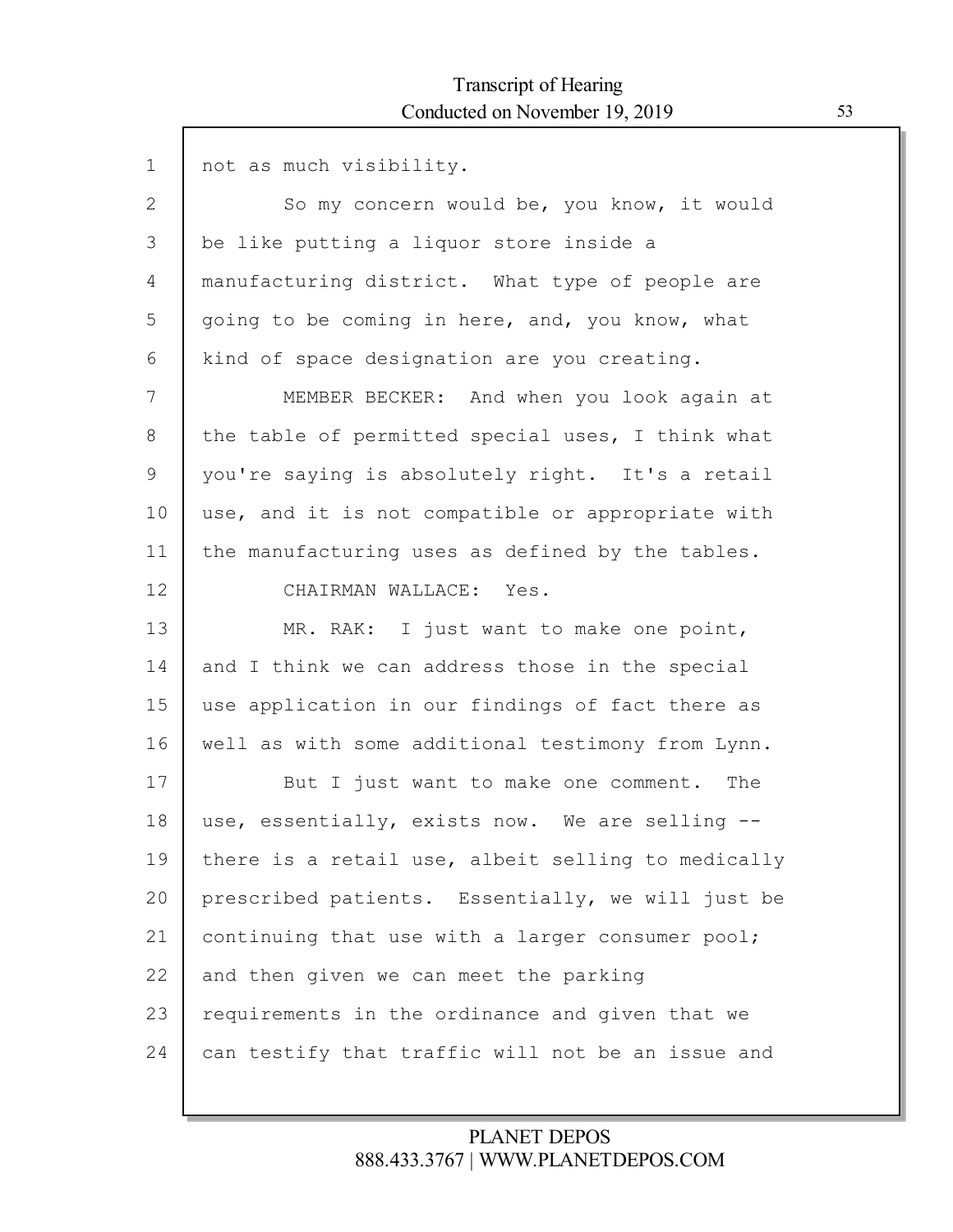| $\mathbf{1}$ | the local roads will not be affected negatively, I |
|--------------|----------------------------------------------------|
| 2            | believe this is an appropriate use as we move      |
| 3            | forward.                                           |
| 4            | CHAIRMAN WALLACE: Any other questions or           |
| 5            | comments?                                          |
| 6            | MEMBER MACKLIN-PURDY: Can I just say I'm           |
| 7            | actually the plan commissioner that recommended    |
| 8            | the M-2 District be considered, and some of the    |
| 9            | reasons why I did make that recommendation was,    |
| 10           | one, because he's run a successful business right  |
| 11           | now. Zen Leaf has no incidents right now for the   |
| 12           | last four years.                                   |
| 13           | And I have to be honest, for the reason            |
| 14           | that you said, Jeff, was because there wasn't as   |
| 15           | much visibility. It is a destination retail        |
| 16           | establishment, and we didn't have to be concerned  |
| 17           | with how many feet it was away from a school, so I |
| 18           | thought. I don't know. I'd like to understand a    |
| 19           | little bit more about the dance school and how     |
| 20           | that falls under the jurisdiction.                 |
| 21           | And also taking into consideration light           |
| 22           | industrial, it's a pretty benign area is what I,   |
| 23           | and I mean it was actually approved, we all felt.  |
| 24           | So those were some of the reasons. Specifically    |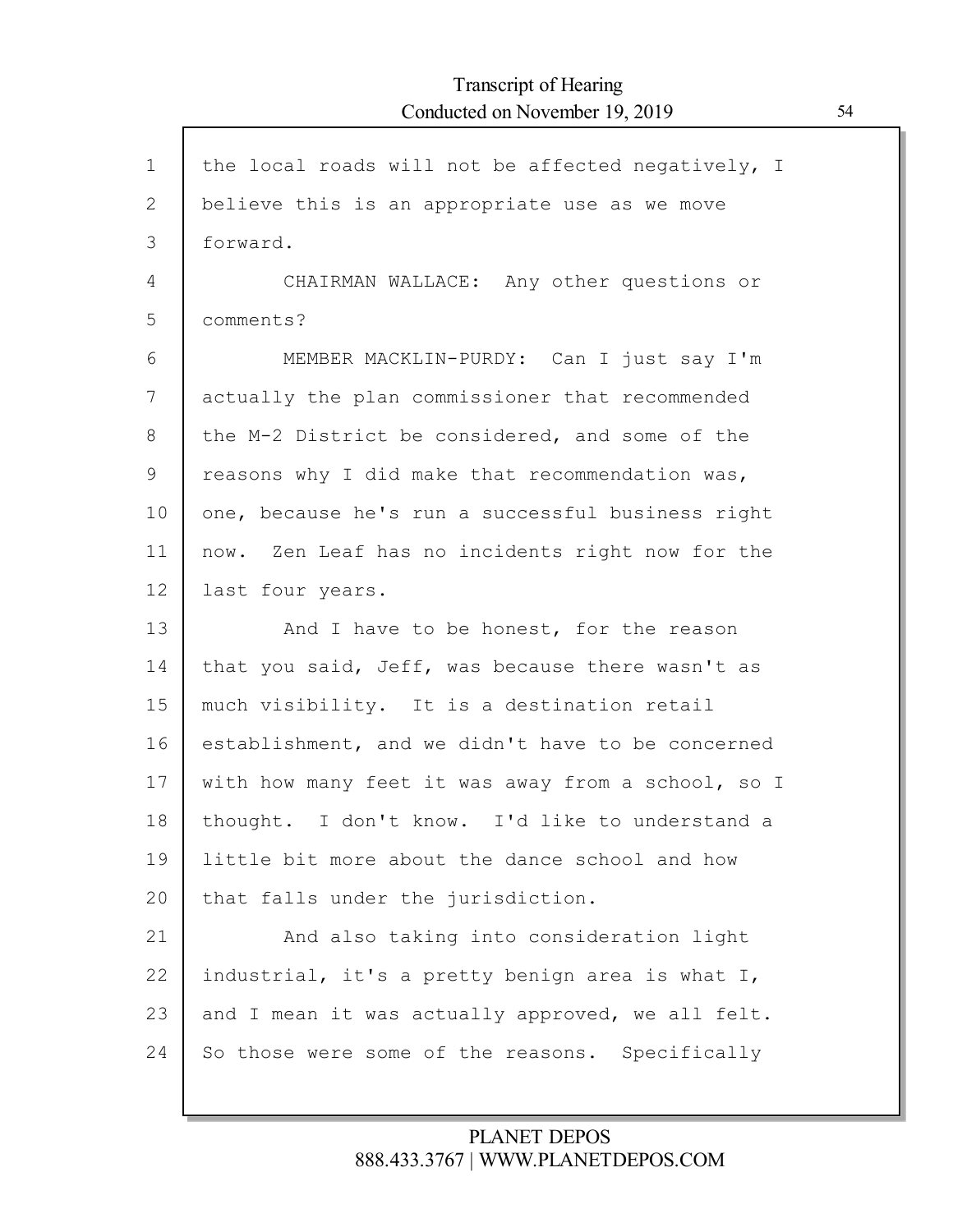Г

| $\mathbf 1$ | because Zen Leaf has run a very successful and     |
|-------------|----------------------------------------------------|
| 2           | without incident business for the last four years. |
| 3           | I actually toured the facility. You have           |
| 4           | to go through security to get into the             |
| 5           | establishment. There's cameras all over. And       |
| 6           | it's run with a very tight ship, tight operation.  |
| 7           | And if there wasn't a dance school, I'm            |
| 8           | just wondering if we would be considering this the |
| 9           | same way. That's all I want to say.                |
| 10          | CHAIRMAN WALLACE: Question for the staff.          |
| 11          | Would it be, in your opinion, advisable to         |
| 12          | continue the public hearing to get an opinion      |
| 13          | regarding that specific use? Because this is new   |
| 14          | information that's come up to the Plan Commission, |
| 15          | and I think it affects both applications.          |
| 16          | MS. JOHNSON: The question of the school?           |
| 17          | CHAIRMAN WALLACE: Correct.                         |
| 18          | MS. JOHNSON: I can speak a little bit to           |
| 19          | that if you'd like me to, and then you can         |
| 20          | determine if you need more information.            |
| 21          | So the ordinance that was approved by City         |
| 22          | Council for the general amendment permitting       |
| 23          | cannabis sales included a 250-foot separation      |
| 24          | requirement from two types of schools, primary and |
|             |                                                    |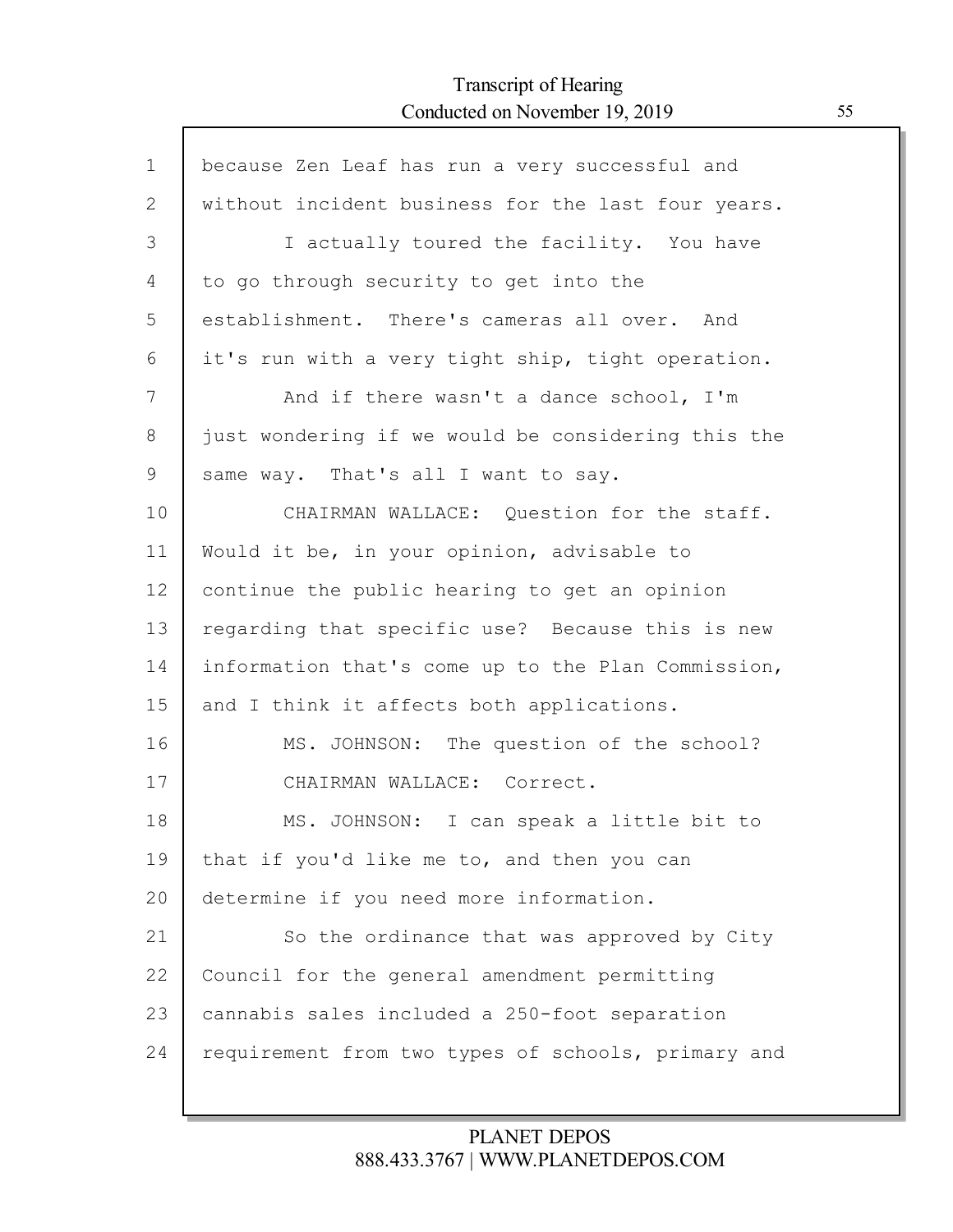Г

| $\mathbf 1$  | secondary, and private boarding schools.           |
|--------------|----------------------------------------------------|
| $\mathbf{2}$ | The Beth Fowler School of Dance would be           |
| 3            | considered a specialized instructional school, and |
| 4            | that's defined in the zoning ordinance. Let me     |
| 5            | open up the definition, and I can read that        |
| 6            | definition: "A private for profit or nonprofit     |
| 7            | establishment where the primary business is        |
| 8            | providing specialized instruction, not necessarily |
| 9            | limited by age, such as driving, trade,            |
| 10           | specialized academic, vocational, art, music, and  |
| 11           | dance schools."                                    |
| 12           | And I can also read the definition of              |
| 13           | primary and secondary and private boarding         |
| 14           | schools, if you'd like.                            |
| 15           | CHAIRMAN WALLACE: I think that answers             |
| 16           | the question.                                      |
| 17           | Mr. Bochte.                                        |
| 18           | MR. BOCHTE: Yes. Briefly, just so you're           |
| 19           | aware, St. Charles High School leases space in     |
| 20           | that center from the dance school.                 |
| 21           | CHAIRMAN WALLACE: Okay. Caroline.                  |
| 22           | MS. FUNKE: I would also like to touch on           |
| 23           | what Laura mentioned about Zen Leaf running a      |
| 24           | successful and safe business for four years and    |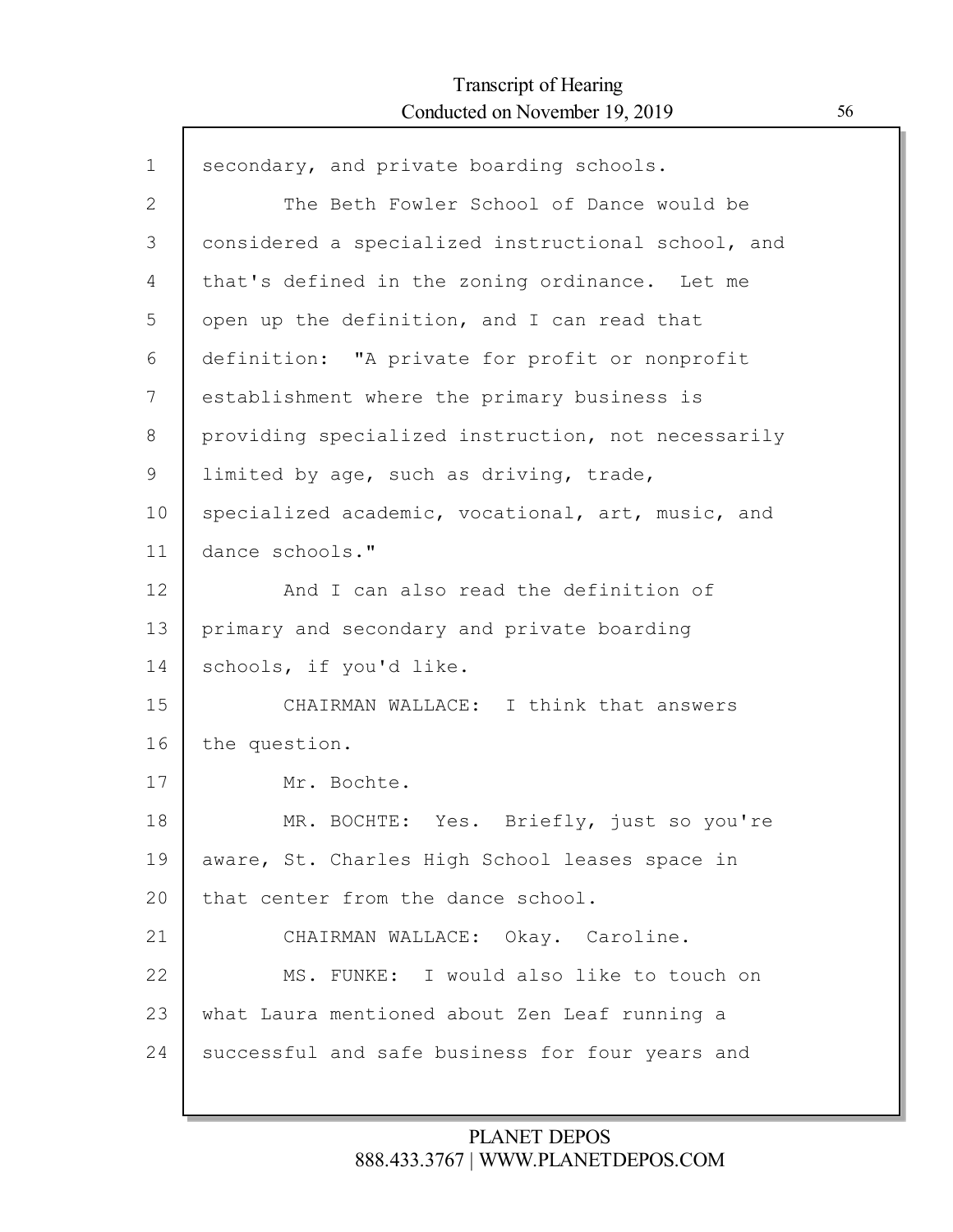$\mathsf{l}$ 

| $\mathbf 1$ | there has been no problems.                        |
|-------------|----------------------------------------------------|
| 2           | This is a totally different kind of                |
| 3           | business. I mean we're talking about medical       |
| 4           | marijuana where you have to have a license to get  |
| 5           | it administered to you to anyone in the public who |
| 6           | is over the age of 21 being able to go. So it's    |
| 7           | very, very different.                              |
| 8           | And I'd like to speak on behalf of the             |
| 9           | school aspect. I have a vested interest in this.   |
| 10          | My four daughters all attend this school of dance, |
| 11          | and I have an 11-year-old there, a 13-year-old, a  |
| 12          | 16-year-old, and a 18-year old that all dance      |
| 13          | there.                                             |
| 14          | If we're protecting our students in                |
| 15          | schools from these kinds of facilities, why would  |
| 16          | we turn around and say that a school of dance      |
| 17          | doesn't really count as a school. I think that     |
| 18          | would be something that our, you know, city might  |
| 19          | need to define a little bit more seriously and     |
| 20          | have it looked at because the purpose of that is   |
| 21          | to protect the children in our community, and we   |
| 22          | just heard about a large group of children that    |
| 23          | attends this school and I think that -- like I     |
| 24          | said, I have not had a problem with Zen Leaf. Zen  |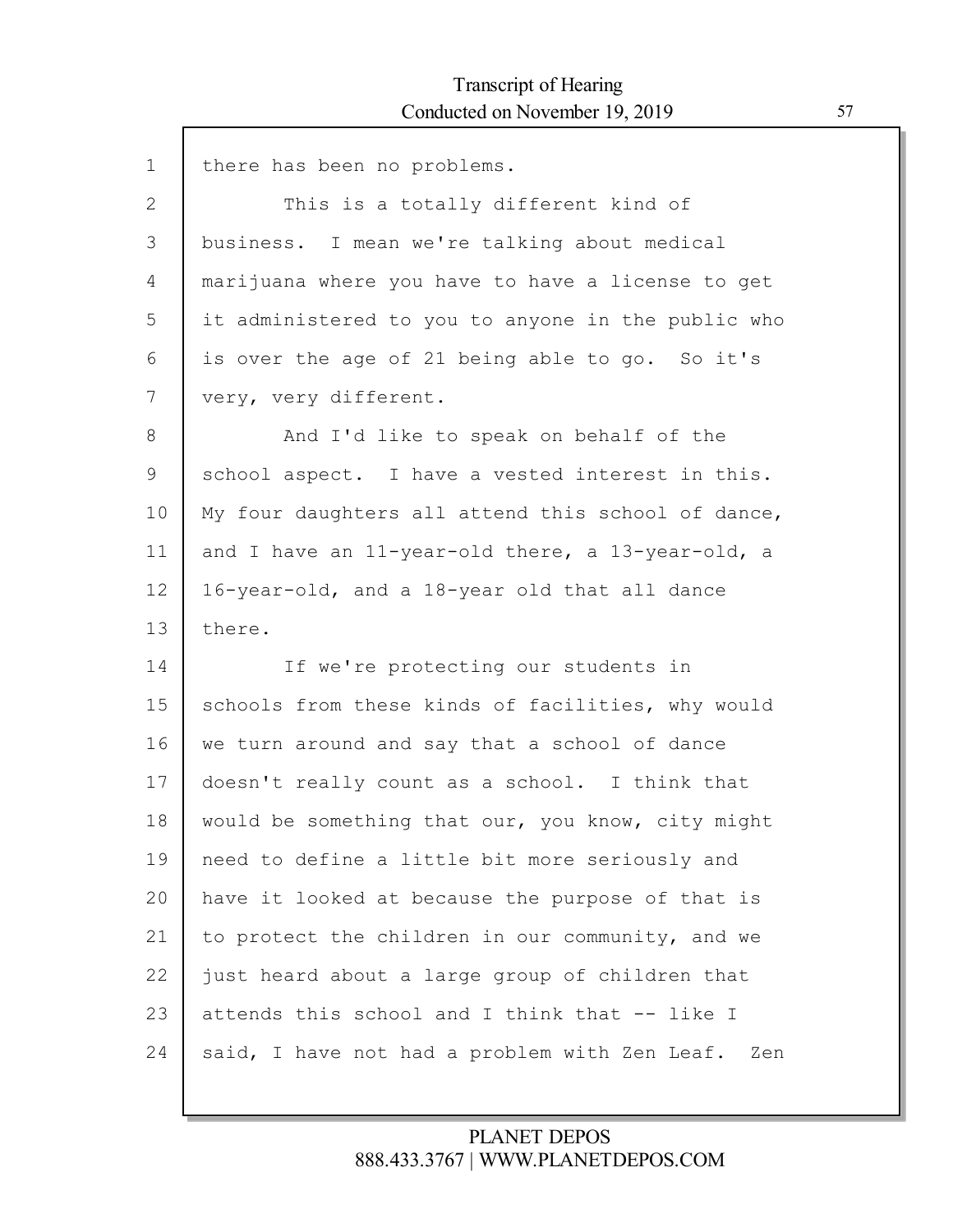Г

| $\mathbf 1$ | Leaf is a different business than a retail         |
|-------------|----------------------------------------------------|
| 2           | location selling recreational marijuana to anyone  |
| 3           | over the age of 21.                                |
| 4           | So I would imagine that their security             |
| 5           | will change, their admittance into the building    |
| 6           | will change, and it will be run probably a lot     |
| 7           | more like a liquor store where you have to show an |
| 8           | ID to prove that you're 21 to purchase once you're |
| 9           | there.                                             |
| 10          | So I think all of that will change, and it         |
| 11          | will not be the same business that it's been for   |
| 12          | four years. I think that is a big concern because  |
| 13          | many of the dance families at our school don't     |
| 14          | even really know what Zen Leaf is. I mean people   |
| 15          | have said, Oh, I just realized when I saw that     |
| 16          | person coming out of the, you know, van in a       |
| 17          | wheelchair, and the sign is nondescript. People    |
| 18          | don't really know what it is. It's almost like a   |
| 19          | doctor's office.                                   |
| 20          | And it's going to change drastically, and          |
| 21          | we're in uncharted territory. We don't know what   |
| 22          | that change is going to be. That is why I propose  |
| 23          | that -- I would hope that we would consider just   |
| 24          | not affecting and changing uses of that building   |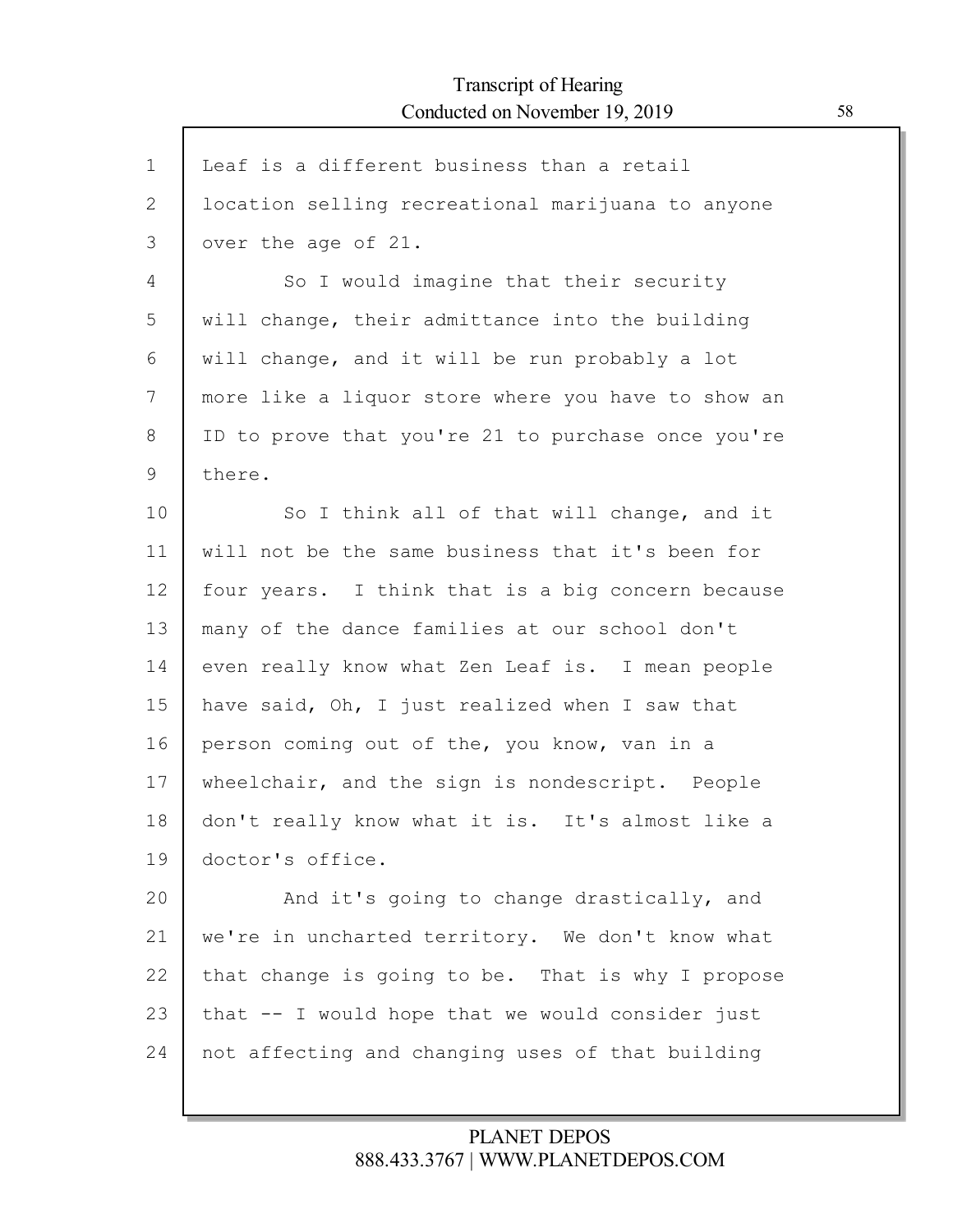| $\mathbf 1$  | until we see how it operates within our city.      |
|--------------|----------------------------------------------------|
| $\mathbf{2}$ | Thank you.                                         |
| 3            | CHAIRMAN WALLACE: Thank you.                       |
| 4            | MS. TUNGARE: Mr. Chairman, if I may.               |
| 5            | CHAIRMAN WALLACE: Yes.                             |
| 6            | MS. TUNGARE: I know it is difficult, but           |
| 7            | I propose the Plan Commission once again refocus   |
| 8            | on the general amendment application. So the       |
| 9            | discussions about the specialized school versus    |
| 10           | what's defined as a school in the ordinance really |
| 11           | goes more to the special use application than the  |
| 12           | general amendment application.                     |
| 13           | I know it's difficult to separate the two,         |
| 14           | but to the extent possible, I propose that the     |
| 15           | Plan Commission do that.                           |
| 16           | So at this point, I would suggest that,            |
| 17           | respecting the time, maybe focus on the general    |
| 18           | amendment application, and see if the Plan         |
| 19           | Commission has enough evidence to close the        |
| 20           | hearing or continue the hearing; and if you decide |
| 21           | to make a recommendation on the general amendment  |
| 22           | application, maybe the special use application is  |
| 23           | one that can be continued to the next meeting.     |
| 24           | CHAIRMAN WALLACE: Well, and I'm going              |
|              |                                                    |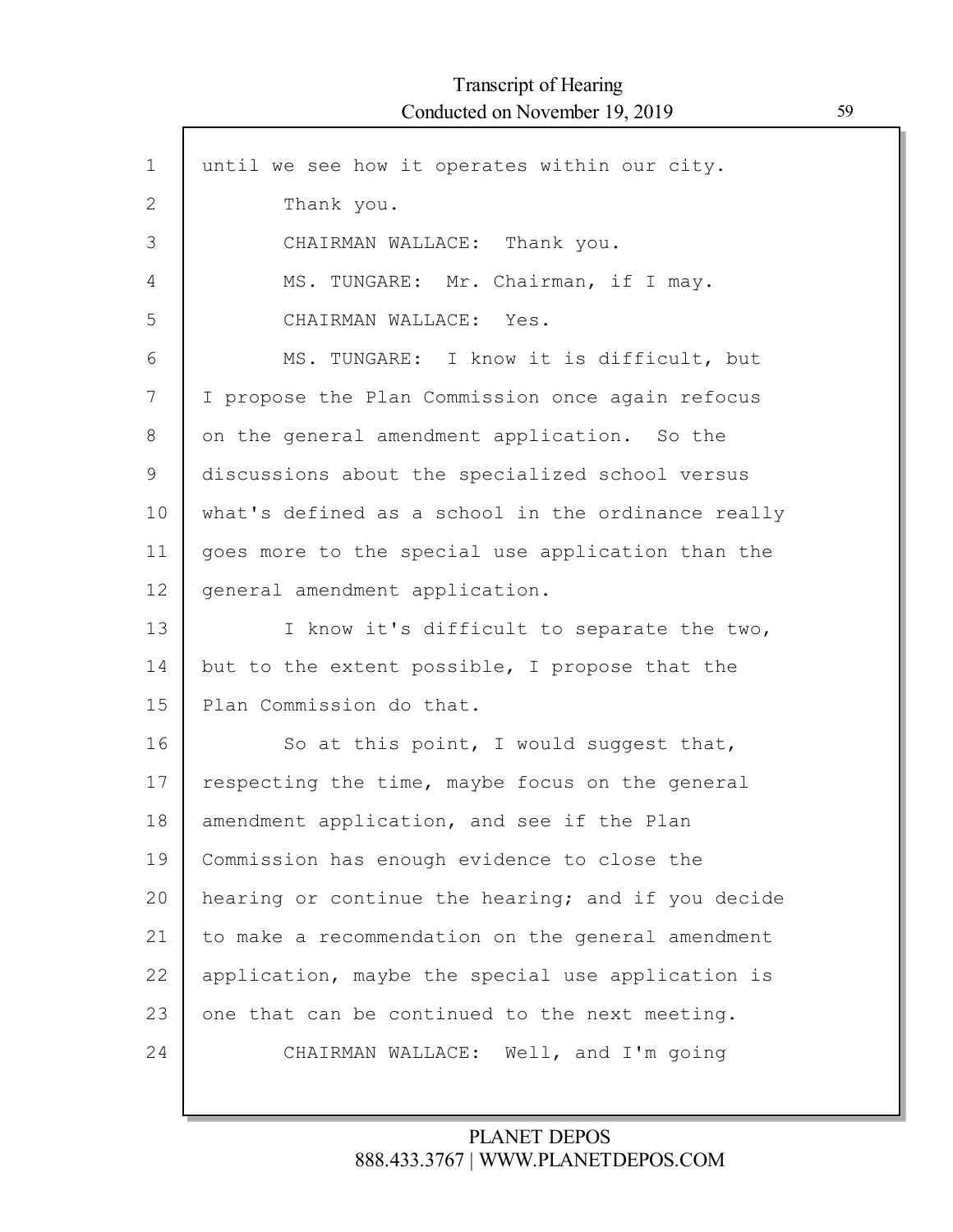Г

| $\mathbf 1$   | to -- hold on one second. It's up to the           |
|---------------|----------------------------------------------------|
| $\mathbf{2}$  | applicant, and I'm going to give you the option    |
| 3             | because if the Plan Commission feels that they     |
| 4             | have enough evidence to make a recommendation,     |
| 5             | then we will close the public hearing, absent a    |
| 6             | request from the applicant to continue the public  |
| 7             | hearing to provide additional information at a     |
| 8             | later date.                                        |
| $\mathcal{G}$ | I think that -- I mean I think you're well         |
| 10            | aware that one application is really going to      |
| 11            | float into the next.                               |
| 12            | Do you have a comment?                             |
| 13            | MEMBER PRETZ: Well, I got lost there for           |
| 14            | a second when Rita was talking.                    |
| 15            | Rita, are you saying that for $-$ not the          |
| 16            | special use itself, but for the general amendment, |
| 17            | that the school aspect, the 250 feet doesn't come  |
| 18            | into play?                                         |
| 19            | MS. TUNGARE: That is correct.                      |
| 20            | MEMBER PRETZ: Okay.                                |
| 21            | MS. TUNGARE: So that is part of the use            |
| 22            | standards which are related to the specific use.   |
| 23            | MEMBER PRETZ: For the special use itself.          |
| 24            | MS. TUNGARE: That is correct.                      |
|               |                                                    |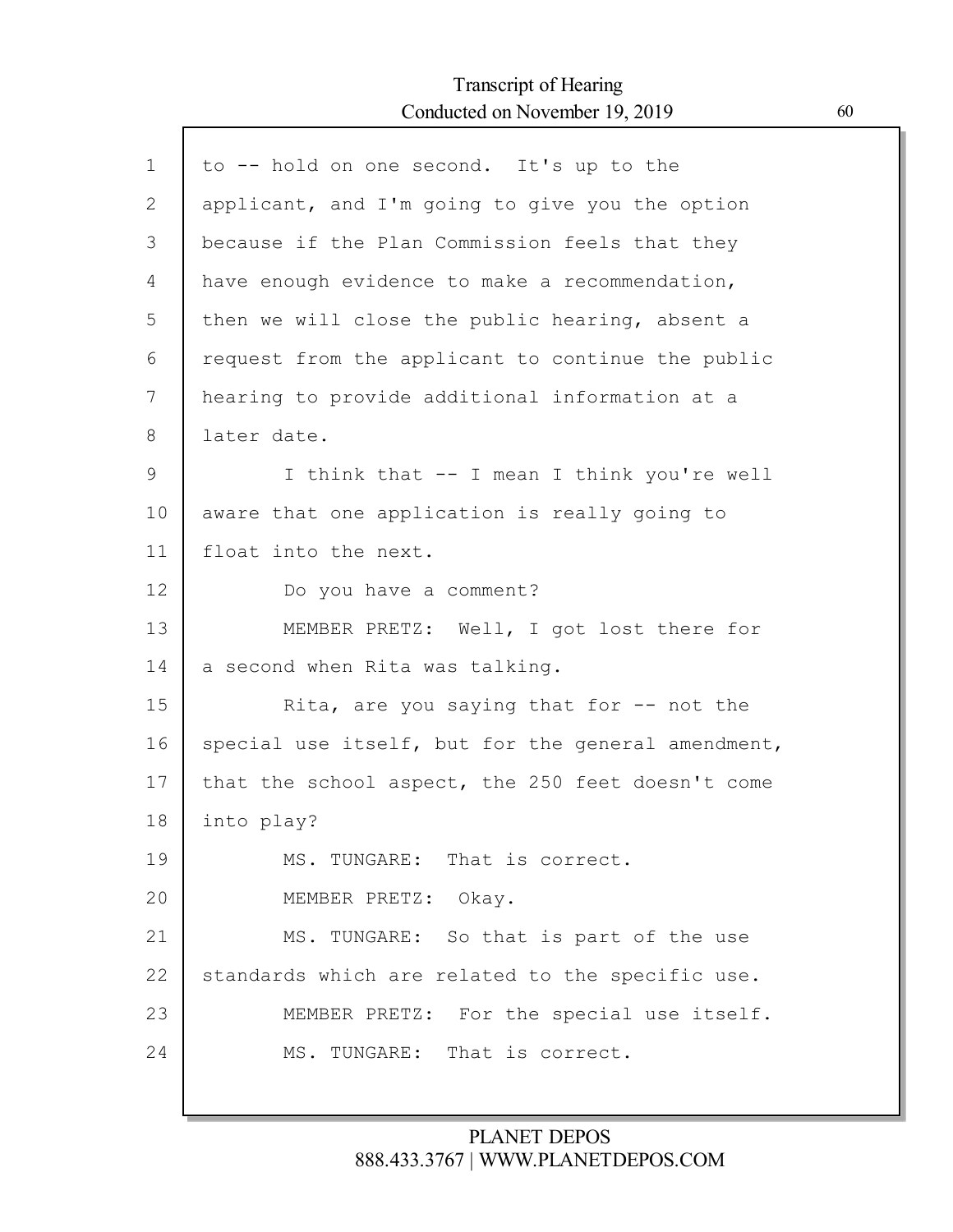| $\mathbf{1}$ | MEMBER PRETZ: Okay. Thank you.                     |
|--------------|----------------------------------------------------|
| $\mathbf{2}$ | I just want to make a comment as it                |
| 3            | relates to that aspect and the gentleman who made  |
| 4            | the statement that the high school is leasing      |
| 5            | space within that school. I would like -- which    |
| 6            | is a nice statement, and I'm going to assume it's  |
| 7            | true, but I would like to see something that       |
| 8            | actually says that the high school actually has    |
| $\mathsf 9$  | space at the dance school, which would then        |
| 10           | indicate that it's an extension of a secondary     |
| 11           | school.                                            |
| 12           | CHAIRMAN WALLACE: Well, I think that's             |
| 13           | something that would come into play during the     |
| 14           | second application -- the public hearing for that. |
| 15           | So we have to stay, again, on the general          |
| 16           | amendment.                                         |
| 17           | MR. BOCHTE: We have a written lease.               |
| 18           | CHAIRMAN WALLACE: Okay. Focusing on the            |
| 19           | general amendment application, do we have          |
| 20           | additional questions from the plan commissioners?  |
| 21           | Hold on one second.                                |
| 22           | Okay. For anyone who has offered any               |
| 23           | evidence. All right.                               |
| 24           | Do we have any additional -- I'll give you         |
|              |                                                    |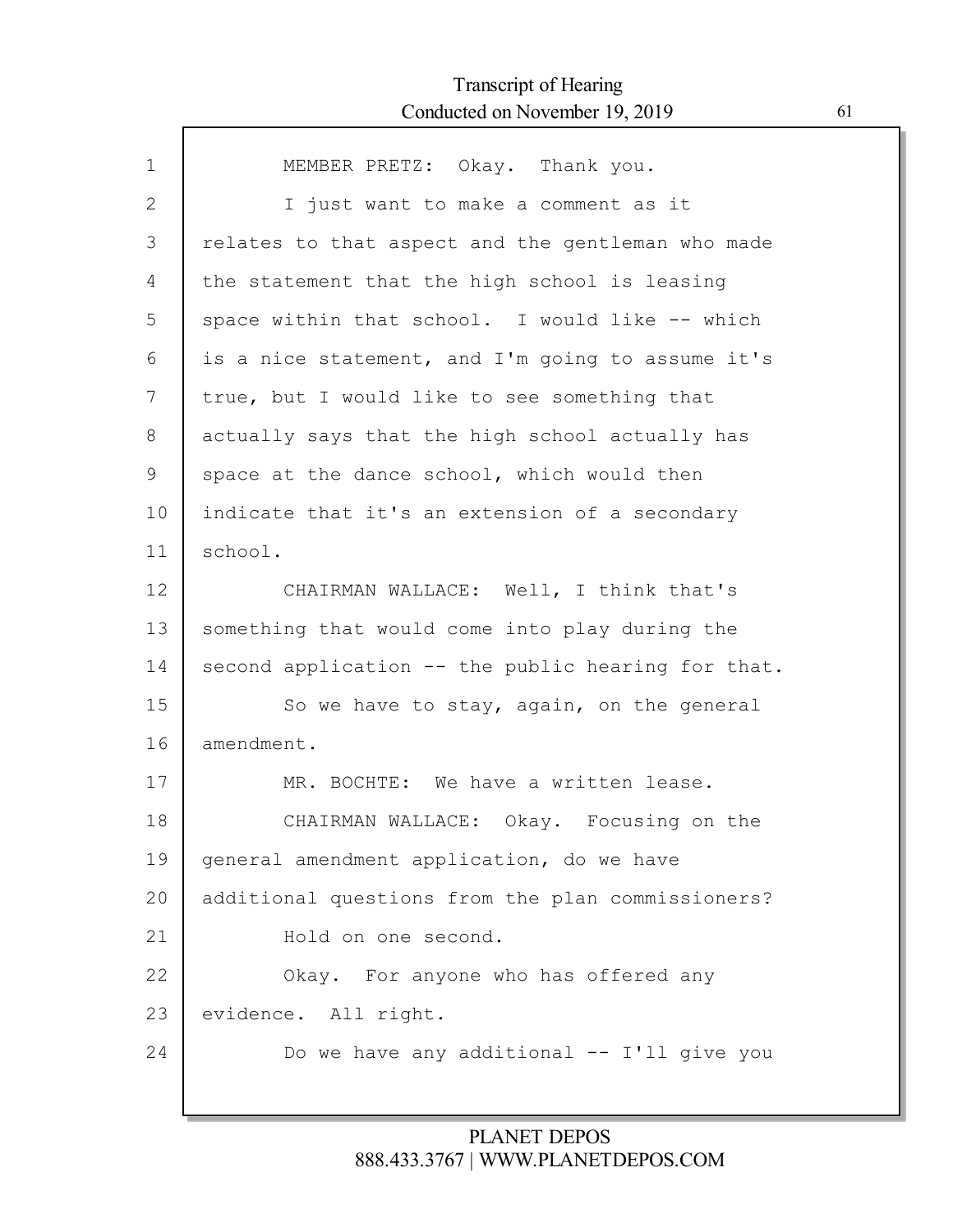| $\mathbf 1$  | a chance in just a second.                        |
|--------------|---------------------------------------------------|
| $\mathbf{2}$ | Anything additional from any members of           |
| 3            | the audience?                                     |
| 4            | MEMBER VARGULICH: I just have a quick             |
| 5            | question. It's probably more for staff.           |
| 6            | On the general amendment, unfortunately,          |
| 7            | we have an issue around --                        |
| 8            | THE REPORTER: Can you speak up a little           |
| $\mathsf 9$  | bit.                                              |
| 10           | MEMBER VARGULICH: -- parking, that's not          |
| 11           | really a particular issue for the general         |
| 12           | amendment; is that correct?                       |
| 13           | CHAIRMAN WALLACE: That is correct.                |
| 14           | MS. TUNGARE: It is not site specific. A           |
| 15           | general amendment is not site specific.           |
| 16           | MEMBER VARGULICH: That's all I have.              |
| 17           | Thank you.                                        |
| 18           | CHAIRMAN WALLACE: Did you have something,         |
| 19           | sir?                                              |
| 20           | MR. COLEMAN: I do. My name is Mark                |
| 21           | Coleman from Coleman Land Company. I own a local  |
| 22           | real estate company that's been in business since |
| 23           | 1940. I currently represent Jerry and Norma       |
| 24           | Penick who own 3710 Illinois Avenue, two doors    |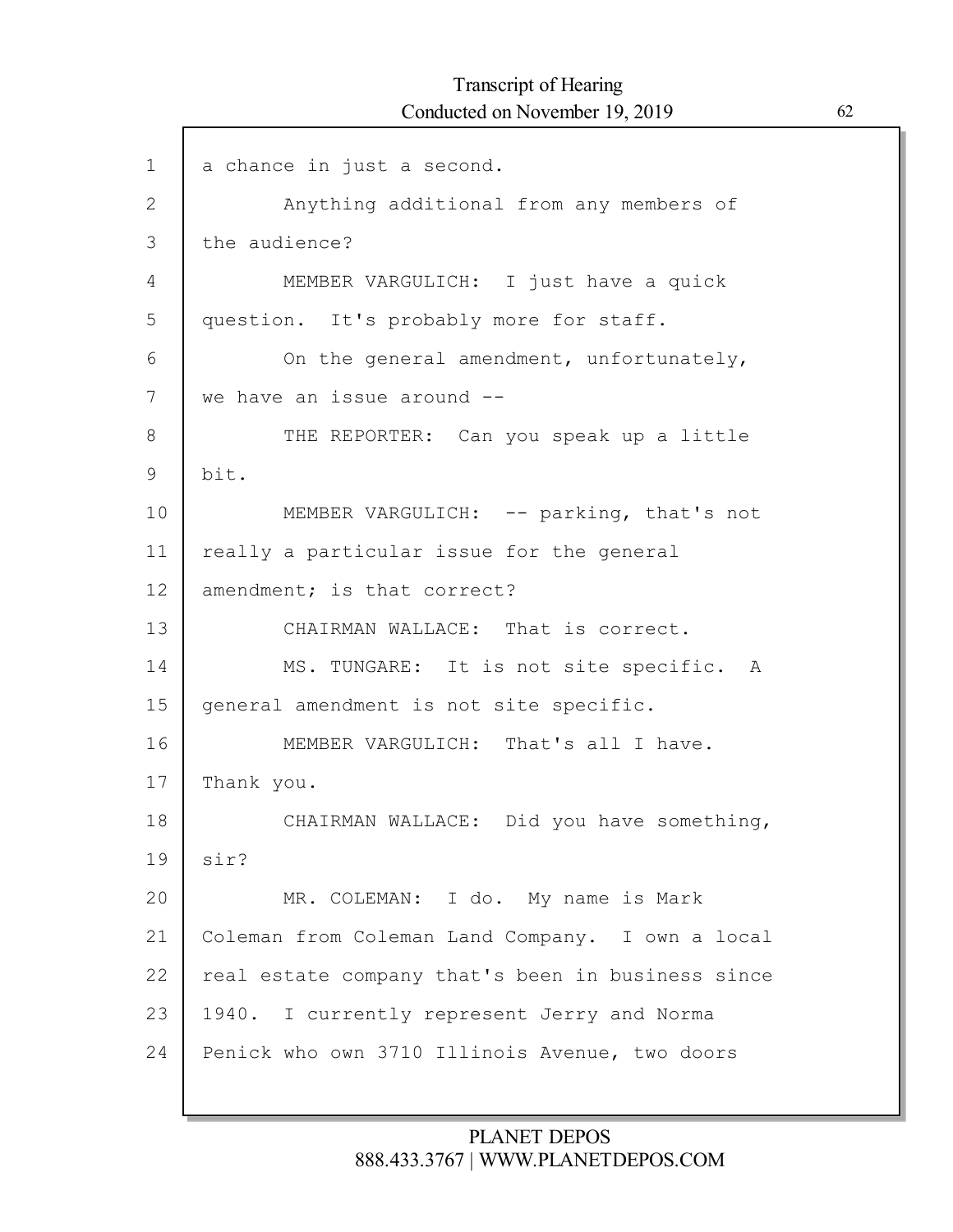$\Gamma$ 

| $\mathbf 1$  | away from the applicant.                            |
|--------------|-----------------------------------------------------|
| $\mathbf{2}$ | I don't have any problems with the                  |
| 3            | business use. I wish all them all the best          |
| 4            | success, but 10 or 12 business owners have          |
| 5            | invested in that St. Charles Commons, spent \$10 or |
| 6            | \$15 million on that investment.                    |
| 7            | I'm trying to sell the 3710 unit. It's              |
| 8            | been on the market for about a year and a half,     |
| 9            | and I currently have a golden buyer who has come    |
| 10           | forward, who are in the letter-of-intent stage.     |
| 11           | This is an international company seeking to set up  |
| 12           | a laboratory testing service, if you will.          |
| 13           | It's a very appropriate use for the M-2             |
| 14           | zoning, and they are aware of Zen Leaf two doors    |
| 15           | down. They don't have a problem with that; but if   |
| 16           | we go from the signature use and double it or       |
| 17           | triple it -- I have no idea what your projected     |
| 18           | traffic is, but I assume it's going to increase;    |
| 19           | is that a fair statement?                           |
| 20           | MR. MARSICO: Getting into the special use           |
| 21           | again. This is special use, not general             |
| 22           | amendment.                                          |
| 23           | MR. COLEMAN: In the letter-of-intent                |
| 24           | stage, I'm sure they're going to be contemplating   |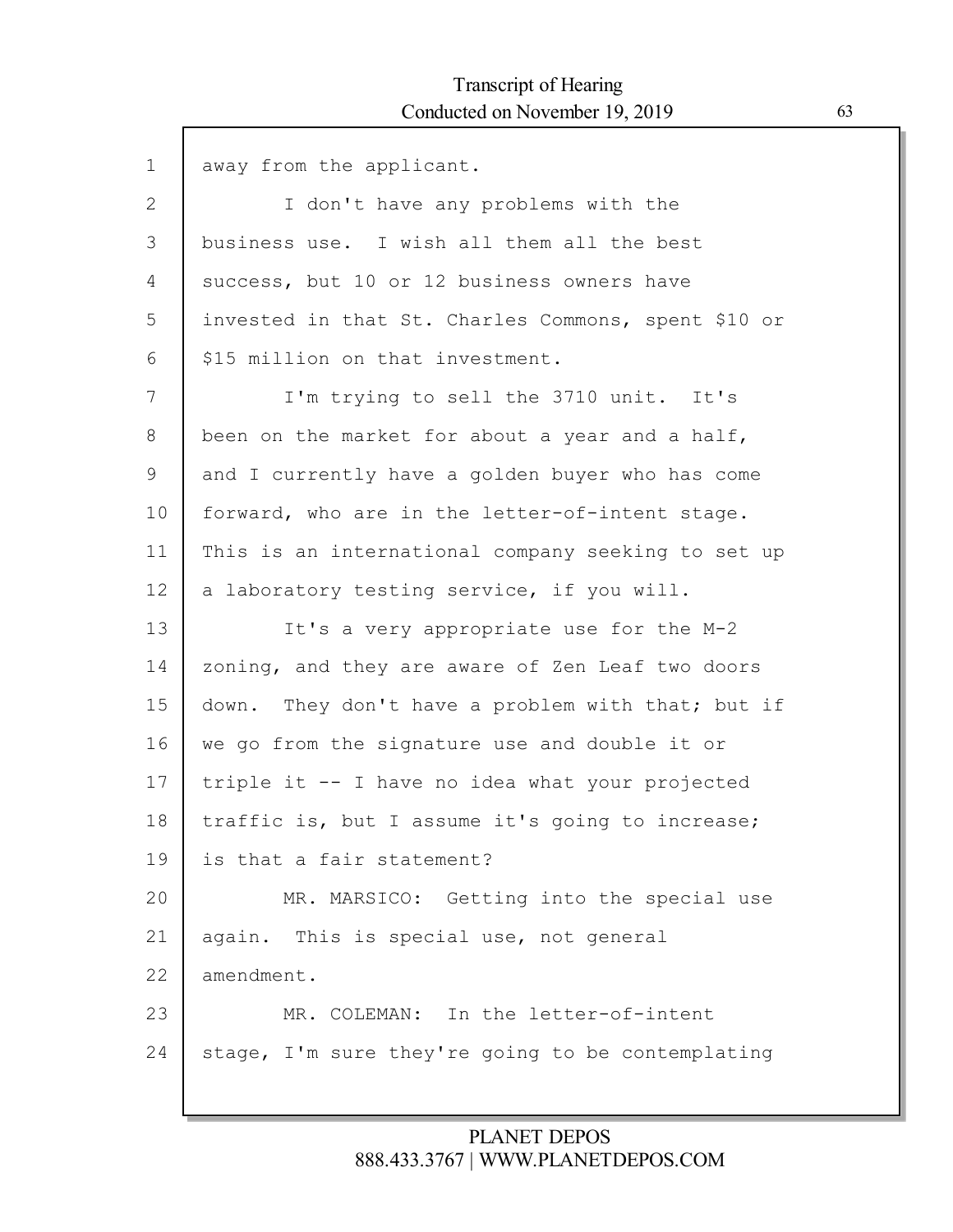Г

| $\mathbf 1$  | and thinking about more congestion into that       |
|--------------|----------------------------------------------------|
| $\mathbf{2}$ | project. So I hope it doesn't cost the deal. It    |
| 3            | could. And then it will be a vacant building back  |
| 4            | on the market. So please take that into            |
| 5            | consideration in the M-2 discussion. Thank you.    |
| 6            | CHAIRMAN WALLACE: All right. Thank you,            |
| 7            | Mr. Coleman.                                       |
| 8            | All right, anything else?                          |
| 9            | MR. RAK: I was just going to ask if it             |
| 10           | would be appropriate to take a five-minute recess  |
| 11           | so we can discuss our options.                     |
| 12           | CHAIRMAN WALLACE: Sure. Yep. We'll take            |
| 13           | five minutes.                                      |
| 14           | (A recess was taken from 9:34 p.m. to              |
| 15           | 9:39 p.m.                                          |
| 16           | CHAIRMAN WALLACE: All right. This                  |
| 17           | meeting of the City of St. Charles Plan Commission |
| 18           | will come back to order.                           |
| 19           | Yes, sir.                                          |
| 20           | MR. KENNY: Mr. Chairman, Bob Kenny, one            |
| 21           | of the attorneys for the project.                  |
| 22           | We think it's in the best interest of              |
| 23           | everybody that we ask for a continuance before you |
| 24           | take a vote on either the general amendment or     |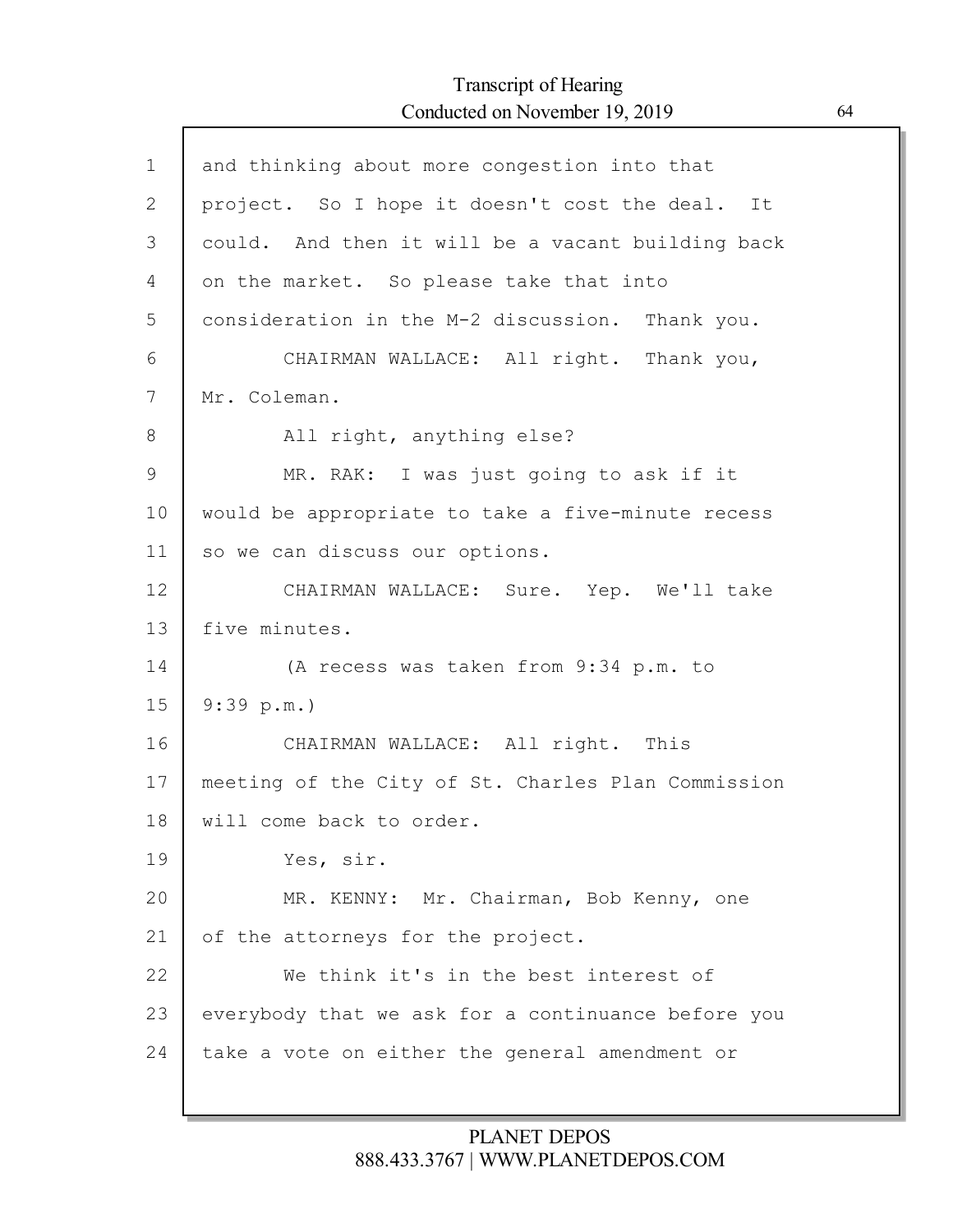| $\mathbf 1$ | further for the special use.                       |
|-------------|----------------------------------------------------|
| 2           | We do not believe the issue of a school is         |
| 3           | relevant to the general amendment, but you have    |
| 4           | questions. We'd rather resolve questions so that   |
| 5           | when you do take a vote, you're comfortable with   |
| 6           | what you're basing it on.                          |
| 7           | So we're suggesting a continuance of both          |
| 8           | matters, but what we are requesting also is a copy |
| 9           | of this lease that we have heard about and not     |
| 10          | seen regarding the school leasing space in the     |
| 11          | St. Charles Commons.                               |
| 12          | CHAIRMAN WALLACE: Ms. Fowler, since you            |
| 13          | raised that issue, would you be willing to provide |
| 14          | a copy of the lease?                               |
| 15          | MS. FOWLER: Absolutely.                            |
| 16          | MR. BOCHTE: We have given a copy of the            |
| 17          | lease to the staff.                                |
| 18          | VICE CHAIRMAN KESSLER: A copy of the               |
| 19          | lease for the St. Charles High School.             |
| 20          | MR. BOCHTE: Yes. To the staff.                     |
| 21          | CHAIRMAN WALLACE: To the staff, correct.           |
| 22          | MR. BOCHTE: The applicant knows how to             |
| 23          | get it.                                            |
| 24          | CHAIRMAN WALLACE: Sure. I understand.              |
|             |                                                    |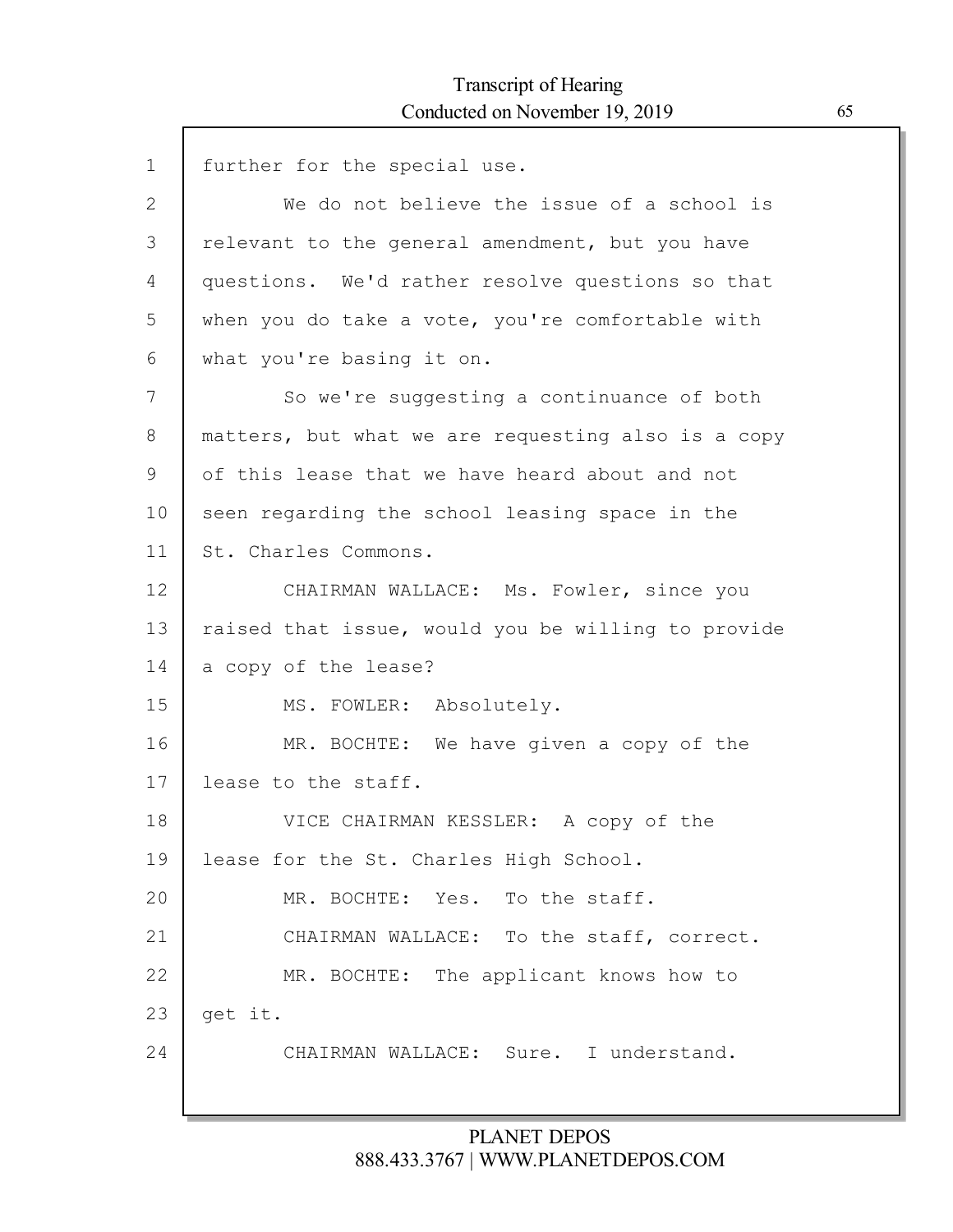$\mathsf{l}$ 

| $\mathbf 1$ | One of the things that I will raise before we      |
|-------------|----------------------------------------------------|
| 2           | entertain the motion or have a motion for a        |
| 3           | continuance is -- and we were about to get around  |
| 4           | to this, but it's regarding the compatibility of   |
| 5           | use, and that's really one of the things, if you   |
| 6           | can provide evidence relating to that,             |
| 7           | specifically looking at the uses that are          |
| 8           | permitted in the M-2 Zoning District, and speaking |
| 9           | to the proposed use and the compatibility of that  |
| 10          | use to those permitted uses.                       |
| 11          | MR. KENNY: Yes.                                    |
| 12          | CHAIRMAN WALLACE: I think that's one of            |
| 13          | the things that would be important in our          |
| 14          | consideration when we vote on this.                |
| 15          | MR. KENNY: Yes. And if there's any other           |
| 16          | issue or question you have, it would be helpful    |
| 17          | for us to know so we can address it when we        |
| 18          | return.                                            |
| 19          | CHAIRMAN WALLACE: Sure.                            |
| 20          | Mr. Bochte.                                        |
| 21          | MR. BOCHTE: As Rita correctly suggested,           |
| 22          | the general amendment is not site specific.        |
| 23          | Should we prevail on the general amendment, on     |
| 24          | opposing the general amendment, we will never get  |
|             |                                                    |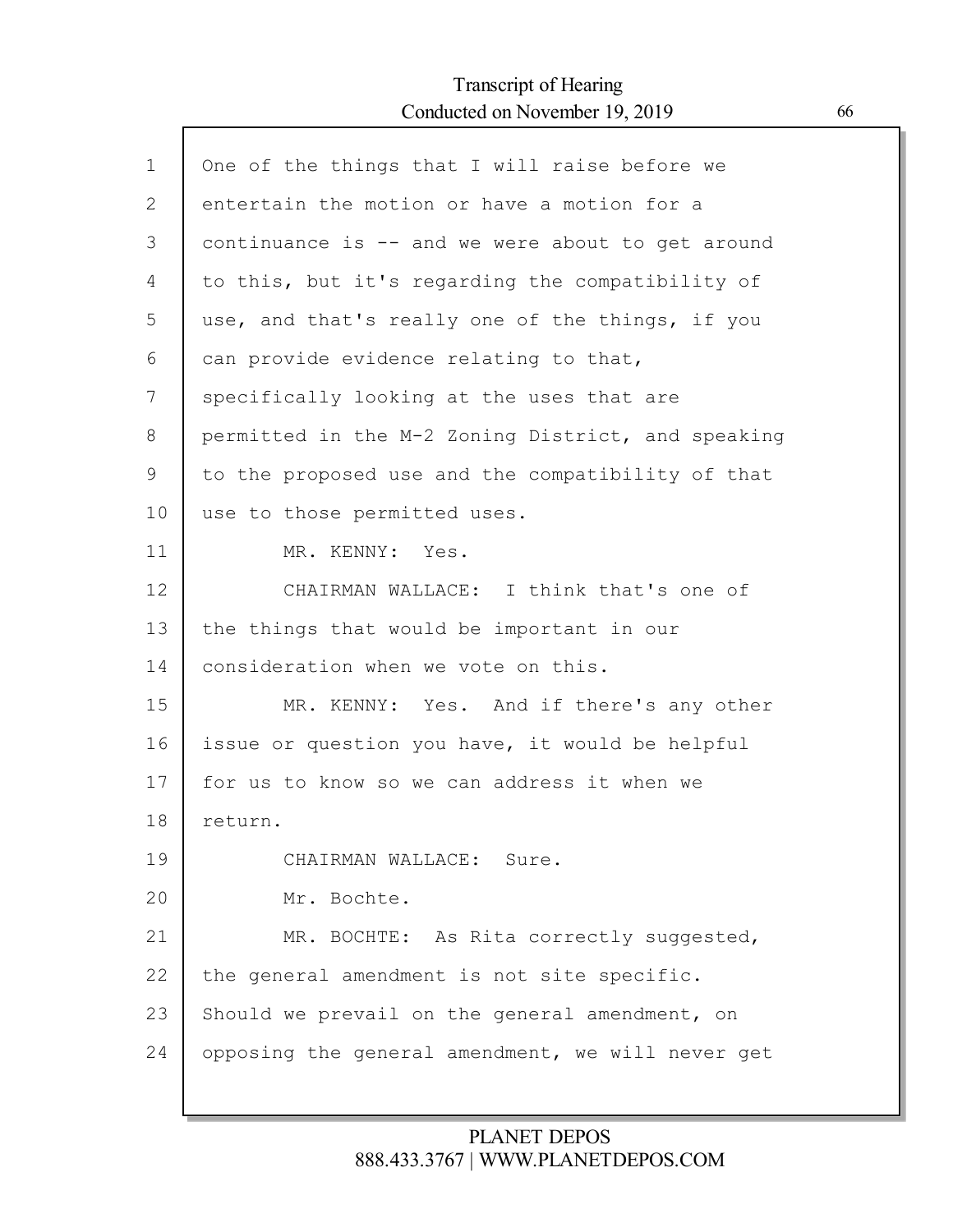# Transcript of Hearing Conducted on November 19, 2019 67

Г

| CHAIRMAN WALLACE: From a practical<br>standpoint, yes; but from a procedural standpoint,<br>all that we're doing is making a recommendation to<br>City Council. |
|-----------------------------------------------------------------------------------------------------------------------------------------------------------------|
|                                                                                                                                                                 |
|                                                                                                                                                                 |
|                                                                                                                                                                 |
|                                                                                                                                                                 |
| MR. BOCHTE: I understand that, but if                                                                                                                           |
| we're not going to get to the second $--$ if, in                                                                                                                |
| fact, you decide that you're going to recommend --                                                                                                              |
| you're going to deny the special use in an M-2                                                                                                                  |
| District, you won't hear the rest.                                                                                                                              |
| MR. KENNY: I wouldn't say that.                                                                                                                                 |
| CHAIRMAN WALLACE: Hold on. Hold on.                                                                                                                             |
| MR. BOCHTE: We'll hear them both                                                                                                                                |
| regardless?                                                                                                                                                     |
| CHAIRMAN WALLACE: We will conduct a                                                                                                                             |
| public hearing on both applications.                                                                                                                            |
| MR. BOCHTE: All right. My point was if                                                                                                                          |
| we're not going to the second step, I'm not going                                                                                                               |
| to make my clients -- one of my client's private                                                                                                                |
| records available to the City to be given to the                                                                                                                |
| applicant.                                                                                                                                                      |
| CHAIRMAN WALLACE: Understood.                                                                                                                                   |
| MR. BOCHTE: Okay. But if we are going to                                                                                                                        |
| go, then obviously we will.                                                                                                                                     |
|                                                                                                                                                                 |

## PLANET DEPOS 888.433.3767 | WWW.PLANETDEPOS.COM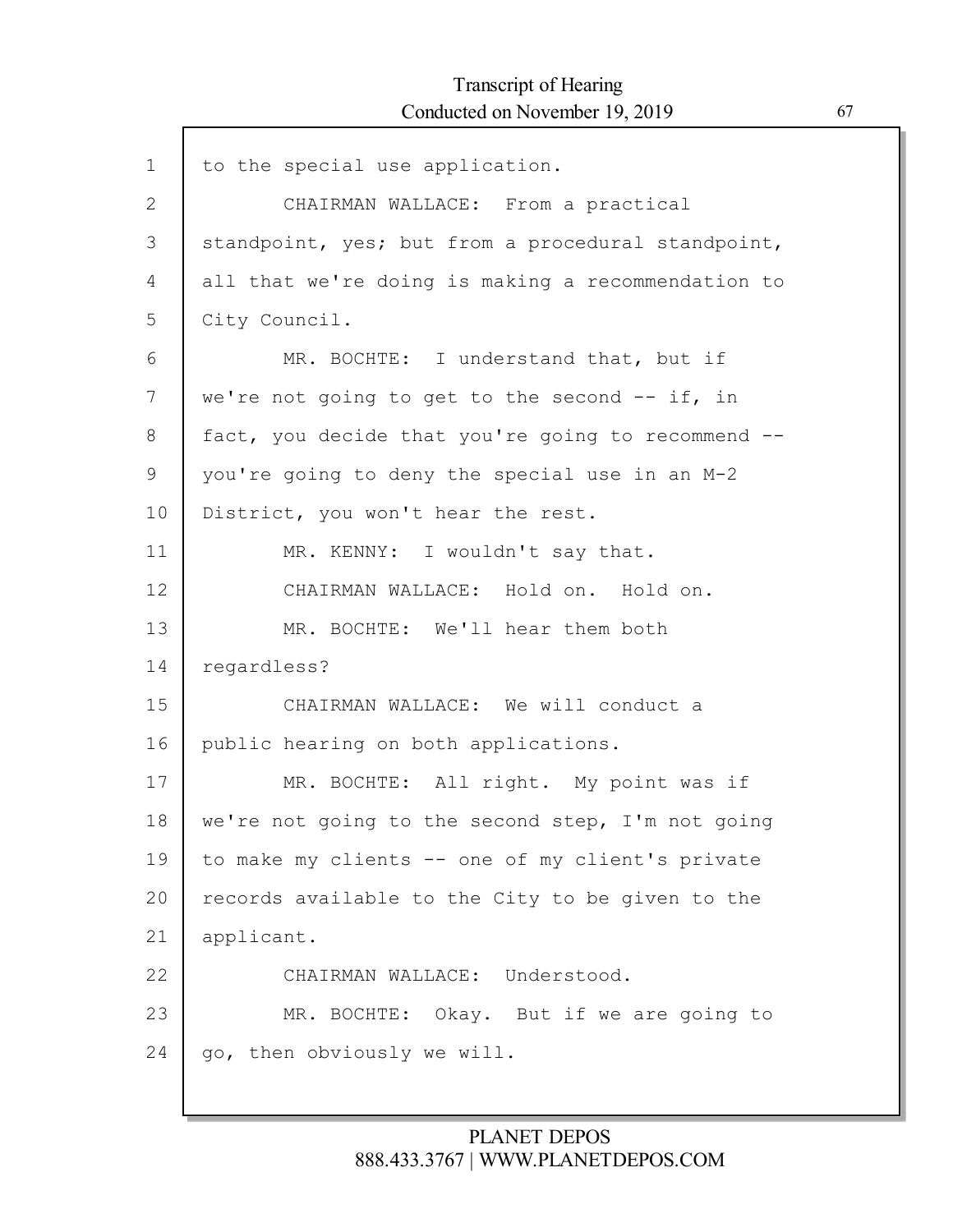# Transcript of Hearing Conducted on November 19, 2019 68

Г

| $\mathbf{1}$ | CHAIRMAN WALLACE: Sure. And we will                |
|--------------|----------------------------------------------------|
| 2            | have -- unless the application is withdrawn, which |
| 3            | I don't anticipate it would be, then we will go    |
| 4            | forward with the public hearing that's currently   |
| 5            | open for the general amendment.                    |
| 6            | We will make a recommendation, and                 |
| 7            | regardless of what that recommendation is, we will |
| 8            | still conduct a public hearing for the special use |
| $\mathsf 9$  | and make a recommendation on that as well, so yes. |
| 10           | MR. KENNY: Thank you.                              |
| 11           | CHAIRMAN WALLACE: Any further questions            |
| 12           | before I entertain a motion? Okay.                 |
| 13           | (No response.)                                     |
| 14           | CHAIRMAN WALLACE: Is there a motion? A             |
| 15           | motion would be in order at this point based on    |
| 16           | the request of the applicant to continue the       |
| 17           | public hearing to December 3rd.                    |
| 18           | Is that an issue with staff? Okay. To              |
| 19           | December 3rd at 7:00 o'clock p.m. in this same     |
| 20           | room.                                              |
| 21           | VICE CHAIRMAN KESSLER: So moved.                   |
| 22           | MEMBER MACKLIN-PURDY: Second.                      |
| 23           | CHAIRMAN WALLACE: I heard you first.               |
| 24           | MEMBER MACKLIN-PURDY: I'll second that.            |
|              |                                                    |

## PLANET DEPOS 888.433.3767 | WWW.PLANETDEPOS.COM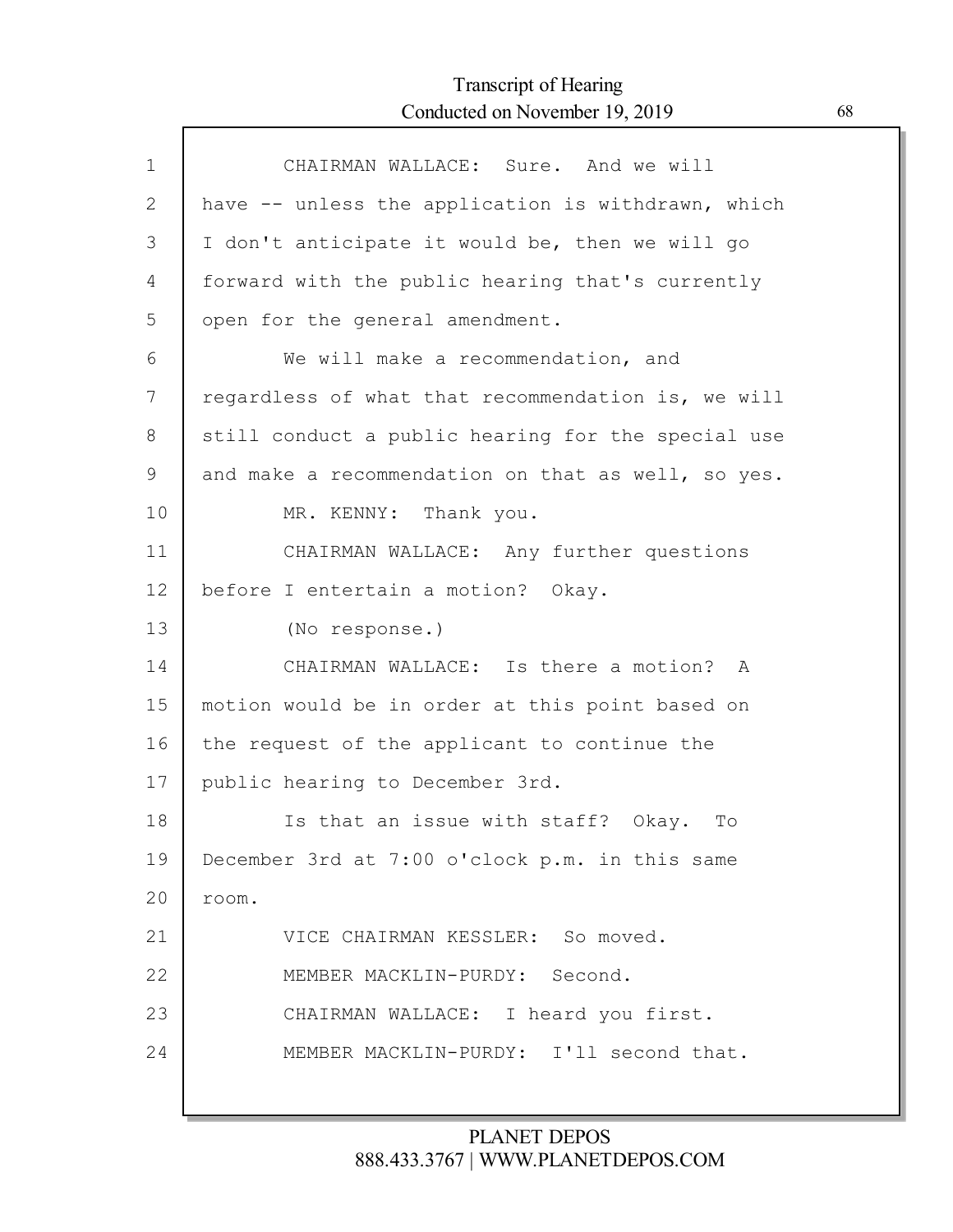Г

| $\mathbf{1}$  | CHAIRMAN WALLACE: All right. It's been           |
|---------------|--------------------------------------------------|
| $\mathbf{2}$  | moved and seconded. Any discussion on the motion |
| 3             | to continue?                                     |
| 4             | (No response.)                                   |
| 5             | CHAIRMAN WALLACE: Tim.                           |
| 6             | VICE CHAIRMAN KESSLER: Becker.                   |
| 7             | MEMBER BECKER: Yes.                              |
| $8\,$         | VICE CHAIRMAN KESSLER: Funke.                    |
| $\mathcal{G}$ | MEMBER FUNKE: Yes.                               |
| 10            | VICE CHAIRMAN KESSLER: Pretz.                    |
| 11            | MEMBER PRETZ: Yes.                               |
| 12            | VICE CHAIRMAN KESSLER: Holderfield.              |
| 13            | MEMBER HOLDERFIELD: Yes.                         |
| 14            | VICE CHAIRMAN KESSLER: Vargulich.                |
| 15            | MEMBER VARGULICH: Yes.                           |
| 16            | VICE CHAIRMAN KESSLER: Purdy.                    |
| 17            | MEMBER MACKLIN-PURDY: Yes.                       |
| 18            | VICE CHAIRMAN KESSLER: Melton.                   |
| 19            | MEMBER MELTON: Yes.                              |
| 20            | VICE CHAIRMAN KESSLER: Wallace.                  |
| 21            | CHAIRMAN WALLACE: Yes.                           |
| 22            | VICE CHAIRMAN KESSLER: Kessler, yes.             |
| 23            | CHAIRMAN WALLACE: All right. And then            |
| 24            | Item 8 is the public hearing for Zen Leaf        |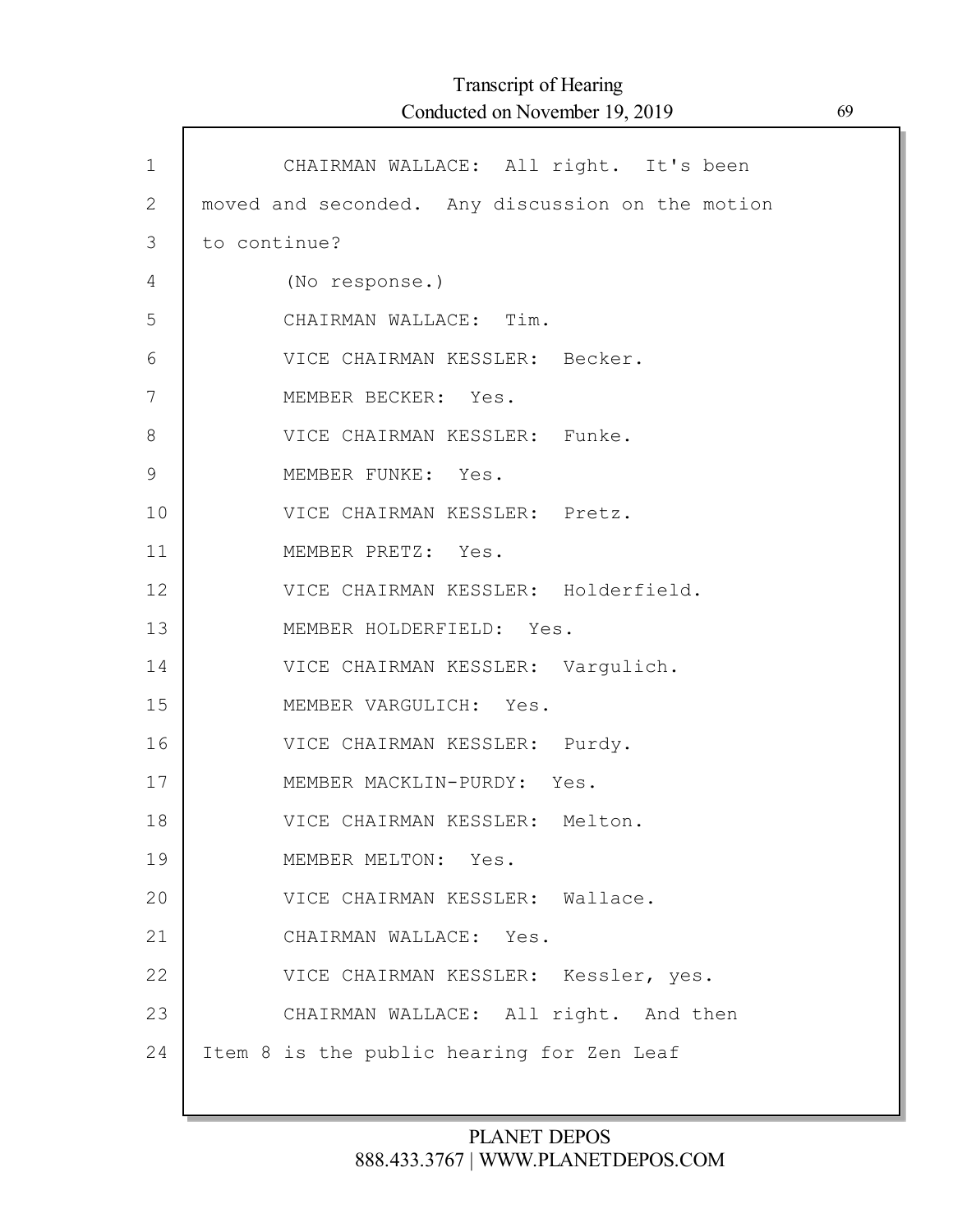| $\mathbf 1$   | St. Charles.                          |
|---------------|---------------------------------------|
| $\mathbf{2}$  | I would entertain the same motion.    |
| 3             | VICE CHAIRMAN KESSLER: So moved.      |
| 4             | MEMBER MACKLIN-PURDY: Second.         |
| 5             | CHAIRMAN WALLACE: It's been moved and |
| 6             | seconded. Discussion.                 |
| 7             | (No response.)                        |
| 8             | CHAIRMAN WALLACE: Tim.                |
| $\mathcal{G}$ | VICE CHAIRMAN KESSLER: Becker.        |
| 10            | MEMBER BECKER: Yes.                   |
| 11            | VICE CHAIRMAN KESSLER: Funke.         |
| 12            | MEMBER FUNKE: Yes.                    |
| 13            | VICE CHAIRMAN KESSLER: Pretz.         |
| 14            | MEMBER PRETZ: Yes.                    |
| 15            | VICE CHAIRMAN KESSLER: Holderfield.   |
| 16            | MEMBER HOLDERFIELD: Yes.              |
| 17            | VICE CHAIRMAN KESSLER: Vargulich.     |
| 18            | MEMBER VARGULICH: Yes.                |
| 19            | VICE CHAIRMAN KESSLER: Purdy.         |
| 20            | MEMBER MACKLIN-PURDY: Yes.            |
| 21            | VICE CHAIRMAN KESSLER: Melton.        |
| 22            | MEMBER MELTON: Yes.                   |
| 23            | VICE CHAIRMAN KESSLER: Wallace.       |
| 24            | CHAIRMAN WALLACE: Yes.                |
|               |                                       |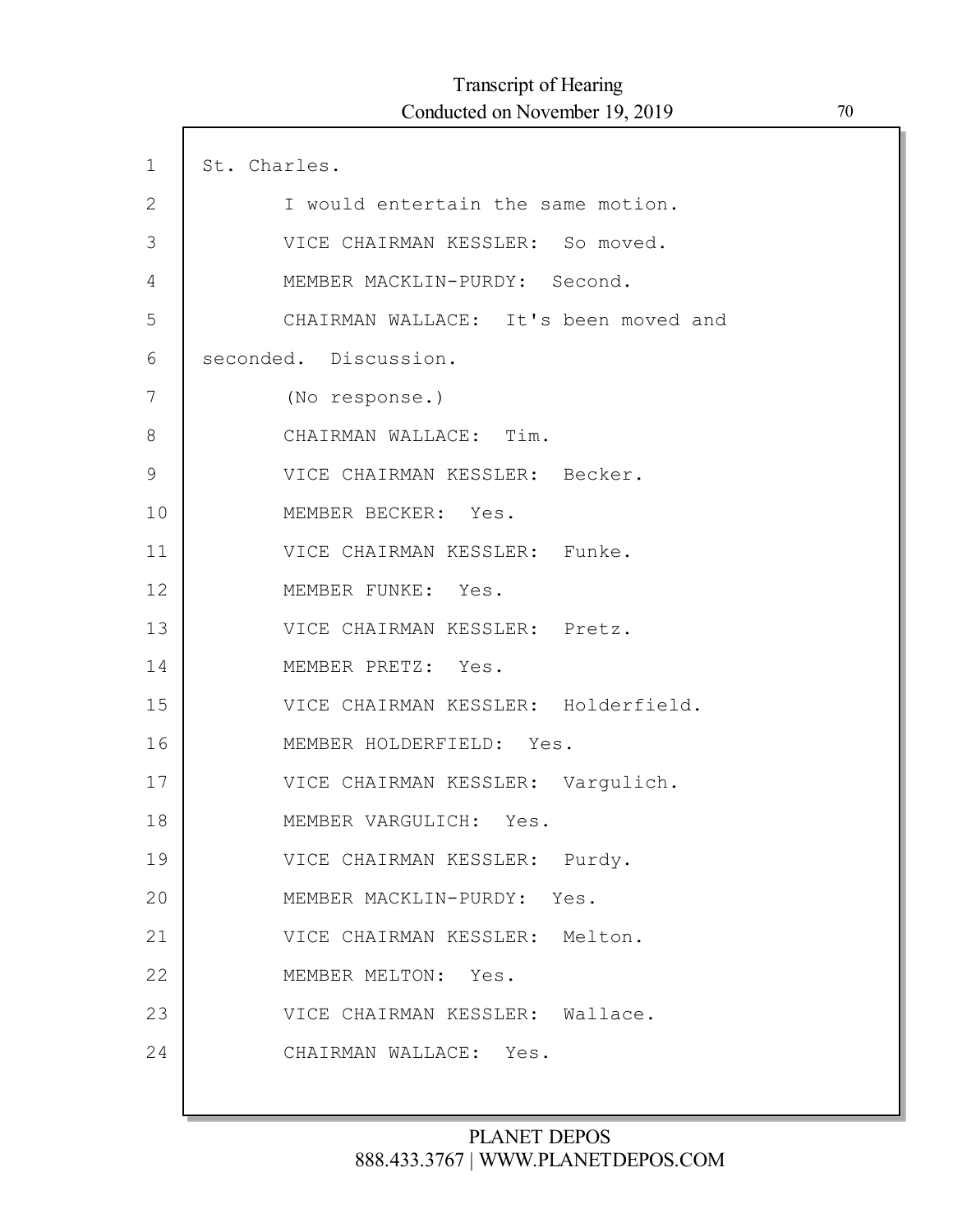| $\mathbf{1}$  | VICE CHAIRMAN KESSLER: Kessler, yes.        |
|---------------|---------------------------------------------|
| 2             | CHAIRMAN WALLACE: All right. That           |
| 3             | concludes Item 8.                           |
| 4             | Item 9, any additional business from Plan   |
| 5             | Commission members or staff?                |
| 6             | (No response.)                              |
| 7             | CHAIRMAN WALLACE: All right. We've all      |
| 8             | seen the weekly development report.         |
| $\mathcal{G}$ | The meeting announcements are in the        |
| 10            | agenda.                                     |
| 11            | Is there any public comment?                |
| 12            | (No response.)                              |
| 13            | CHAIRMAN WALLACE: No. All right. Is         |
| 14            | there a motion to adjourn?                  |
| 15            | VICE CHAIRMAN KESSLER: So moved.            |
| 16            | MEMBER MACKLIN-PURDY: Second.               |
| 17            | CHAIRMAN WALLACE: All in favor.             |
| 18            | (Ayes heard.)                               |
| 19            | CHAIRMAN WALLACE: Opposed.                  |
| 20            | (No response.)                              |
| 21            | CHAIRMAN WALLACE: This meeting of the       |
| 22            | St. Charles Plan Commission is adjourned at |
| 23            | 9:45 p.m.                                   |
| 24            | (Off the record at $9:45$ a.m.)             |
|               |                                             |

Г